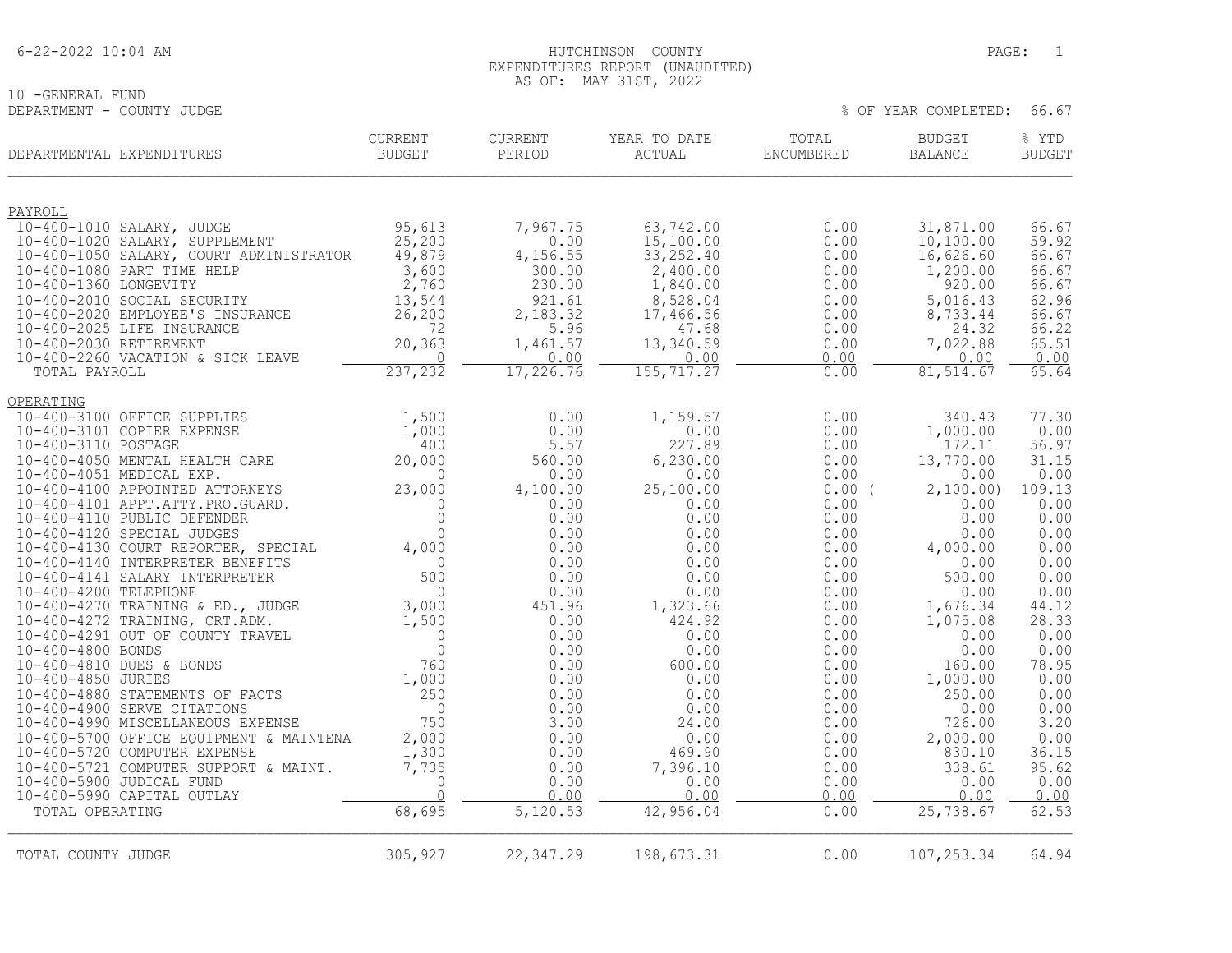|  | 6-22-2022 10:04 AM |  |
|--|--------------------|--|
|  |                    |  |

### AS OF: MAY 31ST, 2022

10 -GENERAL FUND<br>DEPARTMENT - COUNTY CLERK

| DEPARTMENTAL EXPENDITURES     |                                                            | <b>CURRENT</b><br><b>BUDGET</b> | CURRENT<br>PERIOD | YEAR TO DATE<br>ACTUAL | TOTAL<br>ENCUMBERED | <b>BUDGET</b><br><b>BALANCE</b> | % YTD<br><b>BUDGET</b> |
|-------------------------------|------------------------------------------------------------|---------------------------------|-------------------|------------------------|---------------------|---------------------------------|------------------------|
|                               |                                                            |                                 |                   |                        |                     |                                 |                        |
| PAYROLL<br>10-403-1010 SALARY |                                                            | 76,999                          | 6,416.55          | 51,332.40              | 0.00                | 25,666.20                       | 66.67                  |
|                               | 10-403-1040 SALARY, DEPUTIES                               | 179,469                         | 14,955.74         | 119,645.92             | 0.00                | 59,822.96                       | 66.67                  |
| 10-403-1080 PART TIME         |                                                            | 0                               | 0.00              | 0.00                   | 0.00                | 0.00                            | 0.00                   |
| 10-403-1360 LONGEVITY         |                                                            | 1,620                           | 135.00            | 1,080.00               | 0.00                | 540.00                          | 66.67                  |
|                               | 10-403-2010 SOCIAL SECURITY                                | 19,744                          | 1,606.59          | 12,852.72              | 0.00                | 6,890.97                        | 65.10                  |
|                               | 10-403-2020 EMPLOYEE'S INSURANCE                           | 39,300                          | 3,274.98          | 26,199.84              | 0.00                | 13,100.16                       | 66.67                  |
|                               | 10-403-2025 LIFE INSURANCE                                 | 180                             | 14.90             | 119.20                 | 0.00                | 60.80                           | 66.22                  |
| 10-403-2030 RETIREMENT        |                                                            | 29,680                          | 2,484.09          | 19,743.66              | 0.00                | 9,936.40                        | 66.52                  |
|                               | 10-403-2260 VACATION & SICK LEAVE                          | $\Omega$                        | 0.00              | 0.00                   | 0.00                | 0.00                            | 0.00                   |
| TOTAL PAYROLL                 |                                                            | 346, 991                        | 28,887.85         | 230, 973.74            | 0.00                | 116,017.49                      | 66.56                  |
| <b>OPERATING</b>              |                                                            |                                 |                   |                        |                     |                                 |                        |
|                               | 10-403-3100 OFFICE SUPPLIES                                | 3,500                           | 14.95             | 1,460.75               | 0.00                | 2,039.25                        | 41.74                  |
| 10-403-3101 COPIER EXP.       |                                                            | 2,500                           | 224.43            | 1,795.44               | 0.00                | 704.56                          | 71.82                  |
| 10-403-3110 POSTAGE           |                                                            | 1,900                           | 135.08            | 1,311.84               | 0.00                | 588.16                          | 69.04                  |
|                               | 10-403-4051 MEDICAL EXP.                                   | $\mathbf{0}$                    | 0.00              | 0.00                   | 0.00                | 0.00                            | 0.00                   |
| 10-403-4200 TELEPHONE         |                                                            | $\Omega$                        | 0.00              | 0.00                   | 0.00                | 0.00                            | 0.00                   |
|                               | 10-403-4270 TRAINING AND EDUCATION                         | 3,300                           | 0.00              | 10.00                  | 0.00                | 3,290.00                        | 0.30                   |
|                               | 10-403-4292 TRAVEL EXPENSE                                 | 0                               | 0.00              | 0.00                   | 0.00                | 0.00                            | 0.00                   |
|                               | 10-403-4520 OFFICE EQUIPMENT MAINTENANC                    | $\mathbf 0$                     | 0.00              | 0.00                   | 0.00                | 0.00                            | 0.00                   |
| 10-403-4800 BONDS             |                                                            | 1,200                           | 0.00              | 252.00                 | 0.00                | 948.00                          | 21.00                  |
| 10-403-4810 DUES              |                                                            | 125                             | 0.00              | 125.00                 | 0.00                | 0.00                            | 100.00                 |
|                               | 10-403-4990 MISCELLANEOUS EXPENSE                          | 500<br>500                      | 5.00<br>0.00      | 461.91<br>448.47       | 0.00<br>0.00        | 38.09<br>51.53                  | 92.38<br>89.69         |
|                               | 10-403-5700 OFFICE EQUIPMENT<br>10-403-5702 OFFICE REPAIRS | $\overline{0}$                  | 0.00              | 0.00                   | 0.00                | 0.00                            | 0.00                   |
|                               | 10-403-5720 COMPUTER EXP.                                  | 1,000                           | 99.94             | 99.94                  | 0.00                | 900.06                          | 9.99                   |
|                               | 10-403-5721 COMPUTER SUPPORT & MAINT.                      | 7,735                           | 0.00              | 7,396.10               | 0.00                | 338.61                          | 95.62                  |
|                               | 10-403-5740 RECORDING COSTS                                | 15,000                          | 2,031.84          | 10,826.52              | 4,173.48            | 0.00                            | 100.00                 |
|                               | 10-403-5900 STATE COST BIRTH RECORDS                       | 200                             | 36.60             | 151.89                 | 0.00                | 48.11                           | 75.95                  |
|                               | 10-403-5990 CAPITAL OUTLAY                                 | $\Omega$                        | 0.00              | 0.00                   | 0.00                | 0.00                            | 0.00                   |
| TOTAL OPERATING               |                                                            | 37,460                          | 2,547.84          | 24,339.86              | 4,173.48            | 8,946.37                        | 76.12                  |
| TOTAL COUNTY CLERK            |                                                            | 384,451                         | 31,435.69         | 255, 313.60            | 4,173.48            | 124,963.86                      | 67.50                  |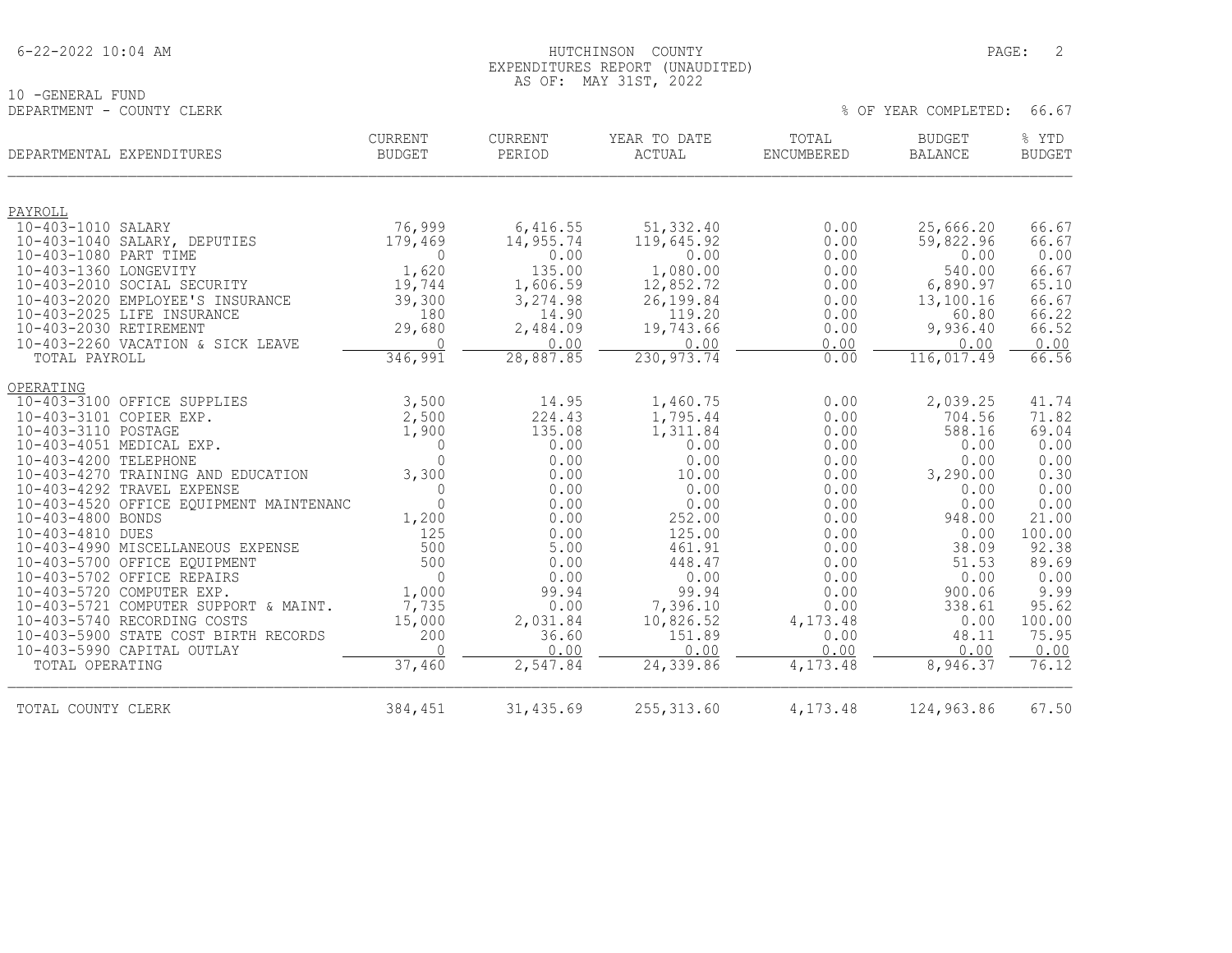#### HUTCHINSON COUNTY PAGE: 3 EXPENDITURES REPORT (UNAUDITED) AS OF: MAY 31ST, 2022

10 -GENERAL FUND<br>DEPARTMENT - VETERANS SERVICE

| DEPARTMENTAL EXPENDITURES         | <b>CURRENT</b><br><b>BUDGET</b> | <b>CURRENT</b><br>PERIOD | YEAR TO DATE<br>ACTUAL | TOTAL<br>ENCUMBERED | <b>BUDGET</b><br><b>BALANCE</b> | % YTD<br><b>BUDGET</b> |
|-----------------------------------|---------------------------------|--------------------------|------------------------|---------------------|---------------------------------|------------------------|
| PAYROLL<br>10-405-1020 SALARIES   |                                 | 0.00                     | 0.00                   | 0.00                | 0.00                            | 0.00                   |
| 10-405-1360 LONGEVITY             |                                 | 0.00                     | 0.00                   | 0.00                | 0.00                            | 0.00                   |
| 10-405-2010 SOCIAL SECURITY       |                                 | 0.00                     | 0.00                   | 0.00                | 0.00                            | 0.00                   |
| 10-405-2020 EMPLOYEE'S INSURANCE  |                                 | 0.00                     | 0.00                   | 0.00                | 0.00                            | 0.00                   |
| 10-405-2030 RETIREMENT            |                                 | 0.00                     | 0.00                   | 0.00                | 0.00                            | 0.00                   |
| 10-405-2260 VACATION & SICK LEAVE |                                 | 0.00                     | 0.00                   | 0.00                | 0.00                            | 0.00                   |
| TOTAL PAYROLL                     | $\Omega$                        | 0.00                     | 0.00                   | 0.00                | 0.00                            | 0.00                   |
| OPERATING                         |                                 |                          |                        |                     |                                 |                        |
| 10-405-3100 OFFICE SUPPLIES       |                                 | 0.00                     | 0.00                   | 0.00                | 0.00                            | 0.00                   |
| 10-405-3110 POSTAGE & BOX RENT    |                                 | 0.00                     | 0.00                   | 0.00                | 0.00                            | 0.00                   |
| 10-405-4200 TELEPHONE             |                                 | 0.00                     | 0.00                   | 0.00                | 0.00                            | 0.00                   |
| 10-405-4270 CONFERENCE EXPENSE    |                                 | 0.00                     | 0.00                   | 0.00                | 0.00                            | 0.00                   |
| 10-405-4810 DUES                  |                                 | 0.00                     | 0.00                   | 0.00                | 0.00                            | 0.00                   |
| 10-405-4990 MISCELLANEOUS EXPENSE |                                 | 0.00                     | 0.00                   | 0.00                | 0.00                            | 0.00                   |
| TOTAL OPERATING                   | $\Omega$                        | 0.00                     | 0.00                   | 0.00                | 0.00                            | 0.00                   |
| TOTAL VETERANS SERVICE            | 0                               | 0.00                     | 0.00                   | 0.00                | 0.00                            | 0.00                   |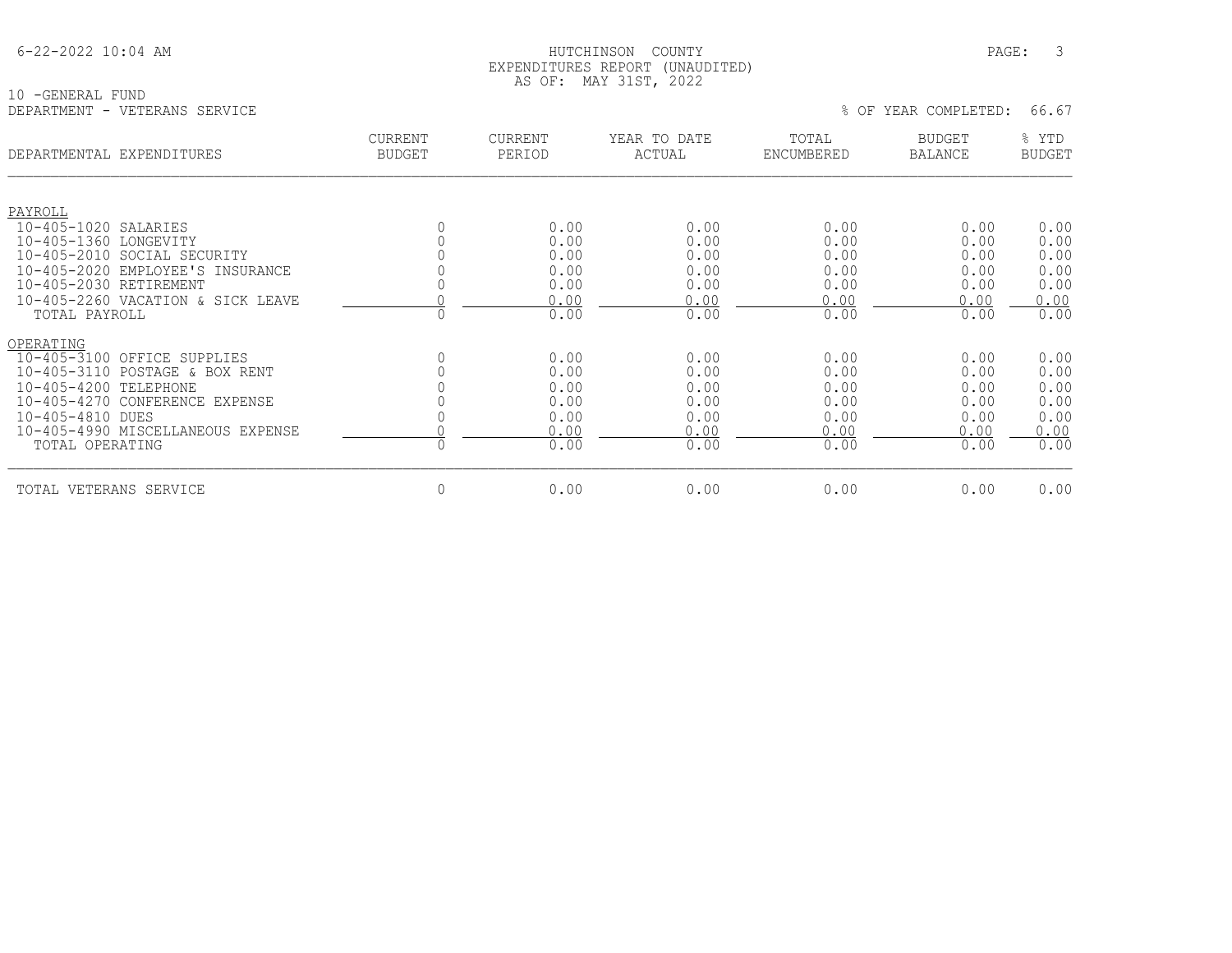|  | 6-22-2022 10:04 AM |  |
|--|--------------------|--|
|  |                    |  |

10 -GENERAL FUND

#### HUTCHINSON COUNTY PAGE: 4 EXPENDITURES REPORT (UNAUDITED) AS OF: MAY 31ST, 2022

| DEPARTMENT - EMERGENCY OPERATIONS CENT                          |                                 |                   |                        | % OF YEAR COMPLETED:<br>66.67 |                                 |                        |
|-----------------------------------------------------------------|---------------------------------|-------------------|------------------------|-------------------------------|---------------------------------|------------------------|
| DEPARTMENTAL EXPENDITURES                                       | <b>CURRENT</b><br><b>BUDGET</b> | CURRENT<br>PERIOD | YEAR TO DATE<br>ACTUAL | TOTAL<br>ENCUMBERED           | <b>BUDGET</b><br><b>BALANCE</b> | % YTD<br><b>BUDGET</b> |
| PAYROLL                                                         |                                 |                   |                        |                               |                                 |                        |
| 10-406-1010 SALARY                                              | 62,111                          | 5,175.89          | 41,407.12              | 0.00                          | 20,703.56                       | 66.67                  |
| 10-406-1020 CAR EXPENSE                                         | $\Omega$                        | 0.00              | 0.00                   | 0.00                          | 0.00                            | 0.00                   |
| 10-406-1360 LONGEVITY                                           | 480                             | 40.00             | 320.00                 | 0.00                          | 160.00                          | 66.67                  |
| 10-406-2010 SOCIAL SECURITY                                     | 4,834                           | 402.85            | 3,222.80               | 0.00                          | 1,611.29                        | 66.67                  |
| 10-406-2020 EMPLOYEE'S INSURANCE                                | 13,100                          | 1,091.66          | 8,733.28               | 0.00                          | 4,366.72                        | 66.67                  |
| 10-406-2025 Life Insurance<br>10-406-2030 RETIREMENT            | 36<br>7,267                     | 2.98<br>608.21    | 23.84<br>4,834.09      | 0.00<br>0.00                  | 12.16<br>2,432.85               | 66.22<br>66.52         |
| 10-406-2240 CELL PHONE                                          | 600                             | 50.00             | 400.00                 | 0.00                          | 200.00                          | 66.67                  |
| TOTAL PAYROLL                                                   | 88,428                          | 7,371.59          | 58, 941.13             | 0.00                          | 29,486.58                       | 66.65                  |
|                                                                 |                                 |                   |                        |                               |                                 |                        |
| OPERATING                                                       |                                 |                   |                        |                               |                                 |                        |
| 10-406-3103 CONTRACT SERVICE                                    | $\Omega$                        | 0.00              | 0.00                   | 0.00                          | 0.00                            | 0.00                   |
| 10-406-3105 ABATEMENT EXPENSE                                   | 15,000                          | 0.00              | 0.00                   | 0.00                          | 15,000.00                       | 0.00                   |
| 10-406-3110 POSTAGE                                             | 100                             | 0.00              | 0.00                   | 0.00                          | 100.00                          | 0.00                   |
| 10-406-3300 FUEL & EMERGENCY EXP.                               | 5,000                           | 244.06            | 1,448.49               | 0.00                          | 3,551.51                        | 28.97                  |
| 10-406-3350 SUPPLIES                                            | 1,000                           | 565.70            | 565.70                 | 0.00                          | 434.30                          | 56.57                  |
| 10-406-3351 EOC EXPENSE                                         | 8,000                           | 511.68            | 511.68<br>221.20       | 3,200.00                      | 4,288.32                        | 46.40<br>7.37          |
| 10-406-4080 FIRE MARSHALL<br>10-406-4100 COUNTY FIRE DEPARTMENT | 3,000<br>1,800                  | 0.00<br>0.00      | 729.50                 | 0.00<br>0.00                  | 2,778.80<br>1,070.50            | 40.53                  |
| 10-406-4200 TELEPHONE                                           | $\Omega$                        | 0.00              | 0.00                   | 0.00                          | 0.00                            | 0.00                   |
| 10-406-4221 LEPC                                                | 3,000                           | 0.00              | 0.00                   | 0.00                          | 3,000.00                        | 0.00                   |
| 10-406-4270 TRAINING & EDUCATION                                | 1,500                           | 0.00              | 200.00                 | 0.00                          | 1,300.00                        | 13.33                  |
| 10-406-4290 TRAVEL EXPENSE                                      | 1,500                           | 0.00              | 1,488.00               | 0.00                          | 12.00                           | 99.20                  |
| 10-406-4810 DUES                                                | 500                             | 0.00              | 0.00                   | 0.00                          | 500.00                          | 0.00                   |
| 10-406-4990 MISCELLANEOUS EXPENSE                               | 1,000                           | 0.00              | 292.76                 | 0.00                          | 707.24                          | 29.28                  |
| 10-406-4991 DONATIONS / GRANTS                                  | $\Omega$                        | 0.00              | 0.00                   | 0.00                          | 0.00                            | 0.00                   |
| 10-406-5700 SIRENS/EQUIP. & MAINT.                              | 5,000                           | 0.00              | 3,360.00               | 0.00                          | 1,640.00                        | 67.20                  |
| 10-406-5701 EQUIPMENT                                           | 10,000                          | 0.00              | 758.75                 | 0.00                          | 9,241.25                        | 7.59                   |
| 10-406-5730 RADAR                                               | 500                             | 0.00              | 0.00                   | 0.00                          | 500.00                          | 0.00                   |
| 10-406-5901 TOWER EXP.                                          | 10,000                          | 13.43             | 3,920.94               | 0.00                          | 6,079.06                        | 39.21                  |
| 10-406-5990 CAPITAL OUTLAY                                      | $\cap$                          | 0.00              | 0.00                   | 0.00                          | 0.00                            | 0.00                   |
| TOTAL OPERATING                                                 | 66,900                          | 1,334.87          | 13,497.02              | 3,200.00                      | 50,202.98                       | 24.96                  |
| TOTAL EMERGENCY OPERATIONS CENT                                 | 155,328                         | 8,706.46          | 72,438.15              | 3,200.00                      | 79,689.56                       | 48.70                  |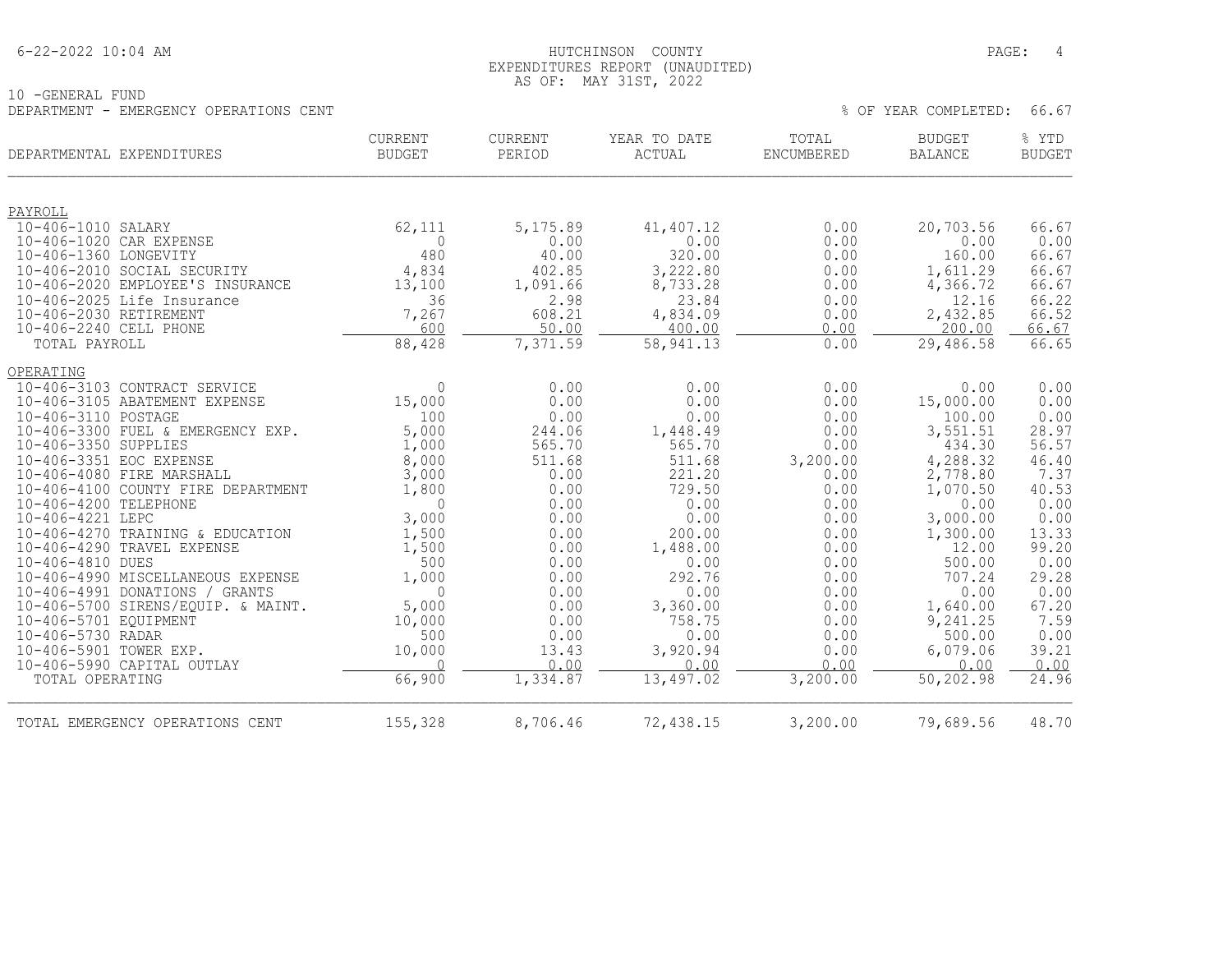#### 6-22-2022 10:04 AM HUTCHINSON COUNTY PAGE: 5 EXPENDITURES REPORT (UNAUDITED) AS OF: MAY 31ST, 2022

10 -GENERAL FUND DEPARTMENT - NON DEPARTMENTAL % OF YEAR COMPLETED: 66.67

| DEPARTMENTAL EXPENDITURES                                                    | <b>CURRENT</b><br><b>BUDGET</b>                                                                                                                                                        | <b>CURRENT</b><br>PERIOD | YEAR TO DATE<br>ACTUAL | TOTAL<br>ENCUMBERED   | <b>BUDGET</b><br>BALANCE | % YTD<br><b>BUDGET</b> |
|------------------------------------------------------------------------------|----------------------------------------------------------------------------------------------------------------------------------------------------------------------------------------|--------------------------|------------------------|-----------------------|--------------------------|------------------------|
| PAYROLL                                                                      |                                                                                                                                                                                        |                          |                        |                       |                          |                        |
| 10-409-1081 ELECTION WORKERS                                                 | $\Omega$                                                                                                                                                                               | 0.00                     | 0.00                   | 0.00                  | 0.00                     | 0.00                   |
| 10-409-2010 SOCIAL SECURITY                                                  | $\cap$                                                                                                                                                                                 | 0.00                     | 0.00                   | 0.00                  | 0.00                     | 0.00                   |
| 10-409-2020 CO.PORT. RETIREE INS.<br>10-409-2021 RETIRED EMPLOYEE'S INSURANC | $\Omega$<br>210,000                                                                                                                                                                    | 0.00                     | 0.00                   | 0.00<br>0.00          | 0.00                     | 0.00<br>47.00          |
| 10-409-2022 EMPLOYEES INSURANCE RETIREE                                      | $\Omega$                                                                                                                                                                               | 11,902.32<br>0.00        | 98,693.87<br>0.00      | 0.00                  | 111,306.13<br>0.00       | 0.00                   |
| 10-409-2023 COBRA                                                            | $\Omega$                                                                                                                                                                               | 0.00                     | 0.00                   | 0.00                  | 0.00                     | 0.00                   |
| 10-409-2030 RETIREMENT                                                       | $\Omega$                                                                                                                                                                               | 0.00                     | 0.00                   | 0.00                  | 0.00                     | 0.00                   |
| 10-409-2031 RETIREMENT AND DEATH BENEFI                                      | 37,000                                                                                                                                                                                 | 2,868.81                 | 23, 294.86             | 0.00                  | 13,705.14                | 62.96                  |
| 10-409-2040 WORKER'S COMPENSATION<br>10-409-2060 UNEMPLOYMENT INSURANCE      | 82,000<br>17,500                                                                                                                                                                       | 0.00<br>0.00             | 47,610.00<br>3,609.82  | 15,190.00<br>5,000.00 | 19,200.00<br>8,890.18    | 76.59<br>49.20         |
| 10-409-2260 VACATION AND SICK LEAVE                                          | $\circ$                                                                                                                                                                                | 0.00                     | 0.00                   | 0.00                  | 0.00                     | 0.00                   |
| TOTAL PAYROLL                                                                | 346,500                                                                                                                                                                                | 14,771.13                | 173,208.55             | 20,190.00             | 153, 101.45              | 55.81                  |
| OPERATING                                                                    |                                                                                                                                                                                        |                          |                        |                       |                          |                        |
| 10-409-3100 COPY MACHINES & SUPP., ANNEX                                     | 3,500                                                                                                                                                                                  | 231.75                   | 1,862.67               | 0.00                  | 1,637.33                 | 53.22                  |
| 10-409-3103 COPY PAPER & s SUPPLIES<br>10-409-3110 TIRZ FUNDING              | 9,000                                                                                                                                                                                  | 0.00<br>0.00             | 5,943.50<br>0.00       | 0.00<br>0.00          | 3,056.50                 | 66.04                  |
| 10-409-4000 LEGAL FEES                                                       | 15,607<br>$\Omega$                                                                                                                                                                     | 0.00                     | 0.00                   | 0.00                  | 15,607.00<br>0.00        | 0.00<br>0.00           |
| 10-409-4005 LOBBYING                                                         | $\overline{0}$                                                                                                                                                                         | 0.00                     | 0.00                   | 0.00                  | 0.00                     | 0.00                   |
| 10-409-4010 AUDITING                                                         | 24,200                                                                                                                                                                                 | 24,200.00                | 24,200.00              | 0.00                  | 0.00                     | 100.00                 |
| 10-409-4011 CONTINGENT LIABILITY                                             | 293,000                                                                                                                                                                                | 0.00                     | 293, 779.33            | $0.00$ (              | 779.33)                  | 100.27                 |
| 10-409-4040 INTOXILIZER ROOM                                                 |                                                                                                                                                                                        | 0.00<br>0.00             | 0.00                   | 0.00                  | 0.00                     | 0.00<br>84.88          |
| 10-409-4300 PUBLICATIONS<br>10-409-4810 DUES                                 | $\begin{array}{ccccc} & & & & 293,000\ 0 & & & & 0\ 3,910 & & & & 0\ 1,540 & & & & 150,750\ 6,750 & & & & 0\ 8\end{array}$ SAL $\begin{array}{c} 6,750\ 0 & & & 0\ 1,700\ \end{array}$ | 0.00                     | 3,318.72<br>1,540.00   | 0.00<br>0.00          | 591.28<br>0.00           | 100.00                 |
| 10-409-4821 INSURANCE                                                        |                                                                                                                                                                                        | 0.00                     | 127, 372.25            | 0.00                  | 23, 377.75               | 84.49                  |
| 10-409-4840 ELECTION EXPENSE                                                 |                                                                                                                                                                                        | 0.00                     | 0.00                   | 0.00                  | 0.00                     | 0.00                   |
| 10-409-4841 REDISTRICTING                                                    |                                                                                                                                                                                        | 0.00                     | 6,750.00               | 0.00                  | 0.00                     | 100.00                 |
| 10-409-4951 SOLID WASTE DISPOSAL<br>10-409-4990 DPS & MISC.                  | 1,700                                                                                                                                                                                  | 0.00<br>0.00             | 0.00<br>35.00          | 0.00                  | 0.00<br>1,665.00         | 0.00<br>2.06           |
| 10-409-5500 CAPITAL IMPROVEMENTS                                             | $\Omega$                                                                                                                                                                               | 0.00                     | 0.00                   | 0.00<br>0.00          | 0.00                     | 0.00                   |
| 10-409-5900 STATE COURT COSTS                                                | 165,000                                                                                                                                                                                | 742.96                   | 89,639.83              | 0.00                  | 75,360.17                | 54.33                  |
| 10-409-5941 WATER AUTHORITY                                                  | 1,700                                                                                                                                                                                  | 0.00                     | 1,655.00               | 0.00                  | 45.00                    | 97.35                  |
| 10-409-5943 SUBSTANCE ABUSE TREATMENT                                        | $\Omega$                                                                                                                                                                               | 0.00                     | 0.00                   | 0.00                  | 0.00                     | 0.00                   |
| 10-409-5945 SR.CITIZENS ASSISTANCE<br>10-409-5946 FOOD BANK                  | 9,400<br>2,500                                                                                                                                                                         | 0.00<br>0.00             | 0.00                   | 0.00<br>0.00          | 9,400.00<br>2,500.00     | 0.00<br>0.00           |
| 10-409-5947 HUTCHCARES                                                       | 3,000                                                                                                                                                                                  | 0.00                     | 0.00<br>0.00           | 0.00                  | 3,000.00                 | 0.00                   |
| 10-409-5950 DISABILITY ACT                                                   | $\Omega$                                                                                                                                                                               | 0.00                     | 0.00                   | 0.00                  | 0.00                     | 0.00                   |
| 10-409-5961 PANHANDLE REGIONAL PLANNING                                      | 1,883                                                                                                                                                                                  | 0.00                     | 1,882.75               | 0.00                  | 0.00                     | 100.00                 |
| 10-409-5990 CAPITAL OUTLAY                                                   | $\Omega$                                                                                                                                                                               | 0.00                     | 0.00                   | 0.00                  | 0.00                     | 0.00                   |
| 10-409-6000 SIGNS & MAPPING                                                  | $\overline{0}$                                                                                                                                                                         | 0.00                     | 0.00                   | 0.00                  | 0.00                     | 0.00                   |
| 10-409-6003 SAFETY PROGRAM<br>10-409-6004 HEALTH AND WELLMENT                | 1,750<br>$3,500$ (                                                                                                                                                                     | 152.00<br>1,236.96)      | 832.00<br>932.21       | 0.00<br>0.00          | 918.00<br>2,567.79       | 47.54<br>26.63         |
| 10-409-6050 ON SITE SEWAGE                                                   | 6,000                                                                                                                                                                                  | 600.00                   | 2,550.00               | 0.00                  | 3,450.00                 | 42.50                  |
| TOTAL OPERATING                                                              | 704,690                                                                                                                                                                                | 24,689.75                | 562, 293.26            | 0.00                  | 142,396.49               | 79.79                  |
|                                                                              |                                                                                                                                                                                        |                          |                        |                       |                          |                        |
| TOTAL NON DEPARTMENTAL                                                       | 1,051,190                                                                                                                                                                              | 39,460.88                | 735,501.81             | 20,190.00             | 295,497.94               | 71.89                  |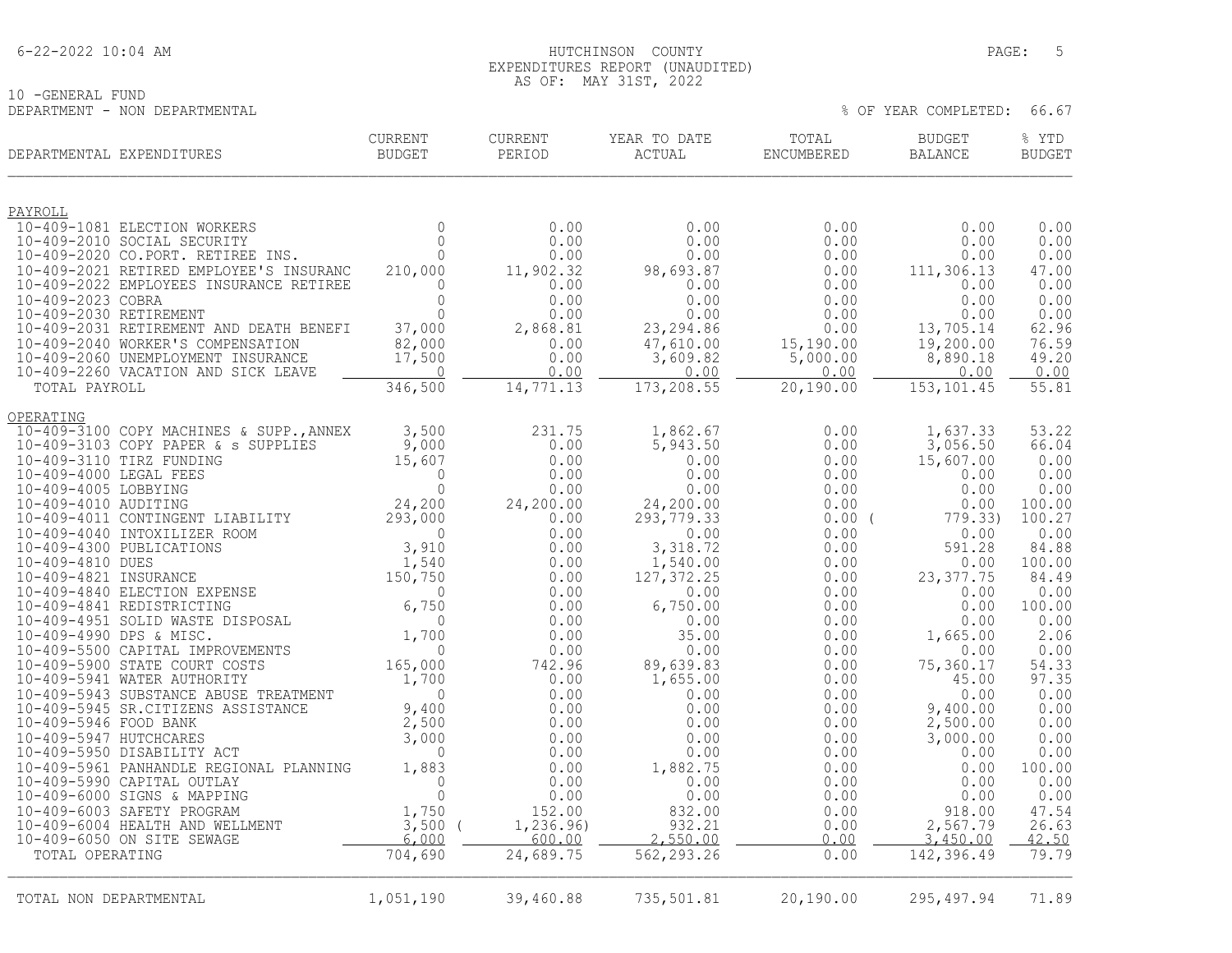#### 6-22-2022 10:04 AM HUTCHINSON COUNTY PAGE: 6 EXPENDITURES REPORT (UNAUDITED) AS OF: MAY 31ST, 2022

| 10 - GENERAL FUND |                                   |
|-------------------|-----------------------------------|
|                   |                                   |
|                   | DEPARTMENT - 316TH DISTRICT COURT |

| DEPARTMENT - 316TH DISTRICT COURT                                                                                                  |                          |                    |                        |                     | % OF YEAR COMPLETED:     | 66.67                  |
|------------------------------------------------------------------------------------------------------------------------------------|--------------------------|--------------------|------------------------|---------------------|--------------------------|------------------------|
| DEPARTMENTAL EXPENDITURES                                                                                                          | CURRENT<br><b>BUDGET</b> | CURRENT<br>PERIOD  | YEAR TO DATE<br>ACTUAL | TOTAL<br>ENCUMBERED | <b>BUDGET</b><br>BALANCE | % YTD<br><b>BUDGET</b> |
| PAYROLL                                                                                                                            |                          |                    |                        |                     |                          |                        |
| 10-435-1010 SUPPLEMENTAL SALARY, JUDGE                                                                                             | 13,439<br>2,047          | 1,119.94           | 8,959.52               | 0.00                | 4,479.76<br>682.32       | 66.67                  |
| 10-435-1020 CRT.REPORTER SALARY SUPP.<br>10-435-1050 SALARY, COURT ADMINISTRATOR                                                   | 64,862                   | 170.58<br>5,405.16 | 1,364.64<br>43, 241.28 | 0.00<br>0.00        | 21,620.64                | 66.67<br>66.67         |
| 10-435-1070 PART TIME HELP                                                                                                         | 2,500                    | 0.00               | 660.00                 | 0.00                | 1,840.00                 | 26.40                  |
| 10-435-1100 SALARY, COURT REPORTER                                                                                                 | 98,417                   | 8,201.41           | 65,611.28              | 0.00                | 32,805.64                | 66.67                  |
| 10-435-1300 SALARY, BAILIFF                                                                                                        | 61,484                   | 5,123.69           | 40,989.52              | 0.00                | 20,494.76                | 66.67                  |
| 10-435-1360 LONGEVITY<br>10-435-2010 SOCIAL SECURITY                                                                               | 1,680<br>18,508          | 140.00<br>1,514.45 | 1,120.00<br>12,164.76  | 0.00<br>0.00        | 560.00<br>6,342.84       | 66.67<br>65.73         |
| 10-435-2020 EMPLOYEE'S INSURANCE                                                                                                   | $\frac{1}{38}$ , 690     | 3,224.08           | 25,792.64              | 0.00                | 12,897.36                | 66.66                  |
| 10-435-2025 LIFE INSURANCE                                                                                                         | 108                      | 7.90               | 63.20                  | 0.00                | 44.80                    | 58.52                  |
|                                                                                                                                    |                          | 2,328.57           | 18,507.60              | 0.00                | 9,314.28                 | 66.52                  |
|                                                                                                                                    |                          | 0.00<br>0.00       | 0.00<br>0.00           | 0.00<br>0.00        | 0.00<br>0.00             | 0.00<br>0.00           |
| 108<br>10-435-2250 CAR EXPENSE, JUDGE<br>10-435-2260 VACATION & SICK LEAVE<br>10-435-2260 VACATION & SICK LEAVE<br>10TOTAL PAYROLL |                          | 27, 235.78         | 218, 474.44            | 0.00                | 111,082.40               | 66.29                  |
| OPERATING                                                                                                                          |                          |                    |                        |                     |                          |                        |
| 10-435-3100 OFFICE SUPPLIES                                                                                                        | 3,500                    | 0.00               | 81.02                  | 0.00                | 3,418.98                 | 2.31                   |
| 10-435-3110 POSTAGE                                                                                                                | 350(                     | 11.76)             | 23.95                  | 0.00                | 326.05                   | 6.84                   |
| 10-435-3340 COURT REPORTERS CERTIFICATE                                                                                            | 310                      | 0.00               | 0.00                   | 0.00                | 310.00                   | 0.00                   |
| 10-435-4050 MEDICAL EXPENSE                                                                                                        | 500                      | 0.00               | 0.00                   | 0.00                | 500.00                   | 0.00                   |
| 10-435-4100 APPOINTED ATTORNEYS<br>10-435-4110 PURLIC DEFENDER                                                                     | 250,000                  | 44,460.50<br>0.00  | 161,944.96<br>4,494.00 | 0.00<br>0.00        | 88,055.04<br>0.00        | 64.78<br>100.00        |
| 10-435-4120 SPECIAL JUDGES                                                                                                         | $\frac{4,494}{5,000}$    | 0.00               | 88.55                  | 0.00                | 4,911.45                 | 1.77                   |
| 10-435-4130 COURT REPORTER, SPECIAL                                                                                                | 7,000                    | 0.00               | 3,134.00               | 0.00                | 3,866.00                 | 44.77                  |
| 10-435-4140 INTERPRETER BENEFITS                                                                                                   | $\Omega$                 | 0.00               | 0.00                   | 0.00                | 0.00                     | 0.00                   |
| 10-435-4141 SALARY INTERPRETER<br>10-435-4150 CRIMINAL TRIAL EXPENSE                                                               | $\Omega$<br>10,000       | 0.00<br>0.00       | 0.00<br>2,100.00       | 0.00<br>0.00        | 0.00<br>7,900.00         | 0.00<br>21.00          |
| 10-435-4200 TELEPHONE                                                                                                              | $\Omega$                 | 0.00               | 0.00                   | 0.00                | 0.00                     | 0.00                   |
| 10-435-4270 TRAINING & EDUCATION, CRT.                                                                                             | 3,200                    | 0.00               | 0.00                   | 0.00                | 3,200.00                 | 0.00                   |
| 10-435-4271 BAILIFF, TRAINING & EDUCATI                                                                                            | 2,250                    | 0.00               | 2,210.40               | 0.00                | 39.60                    | 98.24                  |
| 10-435-4272 COURT REPORTER, TRAINING &                                                                                             | 2,000                    | 0.00               | 0.00                   | 0.00                | 2,000.00                 | 0.00                   |
| 10-435-4273 JUDGE, TRAINING & EDUCATION<br>10-435-4290 OUT OF COUNTY TRAVEL                                                        | 6,820<br>$\overline{0}$  | 0.00<br>0.00       | 4,187.14<br>0.00       | 0.00<br>0.00        | 2,632.86<br>0.00         | 61.40<br>0.00          |
| 10-435-4520 EQUIPMENT MAINTENANCE                                                                                                  | 1,000                    | 0.00               | 0.00                   | 0.00                | 1,000.00                 | 0.00                   |
| 10-435-4810 9TH ADMINISTRATIVE DUES                                                                                                | 1,875                    | 0.00               | 1,875.25               | 0.00                | 0.00                     | 100.00                 |
| 10-435-4811 DUES                                                                                                                   | 1,180                    | 540.00             | 1,180.00               | 0.00                | 0.00                     | 100.00                 |
| 10-435-4850 JUROR EXPENSE<br>10-435-4855 DRUG COURT                                                                                | 8,800<br>$\mathbf 0$     | 0.00               | 1,150.00<br>0.00       | 0.00<br>0.00        | 7,650.00<br>0.00         | 13.07<br>0.00          |
| 10-435-4880 STATEMENT OF FACTS                                                                                                     | 20,000                   | 0.00<br>0.00       | 3,111.00               | 0.00                | 16,889.00                | 15.56                  |
| 10-435-4920 APPOINTED GUARDIAN AD LITEM                                                                                            | 1,000                    | 0.00               | 0.00                   | 0.00                | 1,000.00                 | 0.00                   |
| 10-435-4990 MISCELLANEOUS EXPENSE, ALS                                                                                             | 600                      | 2.00               | 87.00                  | 0.00                | 513.00                   | 14.50                  |
| 10-435-5300 COURTROOM IMPROVEMENTS                                                                                                 | 4,000                    | 0.00               | 0.00                   | 0.00                | 4,000.00                 | 0.00                   |
| 10-435-5700 OFFICE EQUIPMENT<br>10-435-5720 COMPUTER EXPENSE                                                                       | 2,500<br>1,800           | 132.56<br>0.00     | 1,041.40<br>153.98     | 0.00<br>0.00        | 1,458.60<br>1,646.02     | 41.66<br>8.55          |
| 10-435-5721 COMPUTER SUPPORT & MAINT.                                                                                              | 9,332                    | 0.00               | 9,233.50               | 0.00                | 98.61                    | 98.94                  |
| 10-435-5990 CAPITAL OUTLAY                                                                                                         | $\Omega$                 | 0.00               | 0.00                   | 0.00                | 0.00                     | 0.00                   |
| TOTAL OPERATING                                                                                                                    | 347,511                  | 45, 123.30         | 196,096.15             | 0.00                | 151, 415.21              | 56.43                  |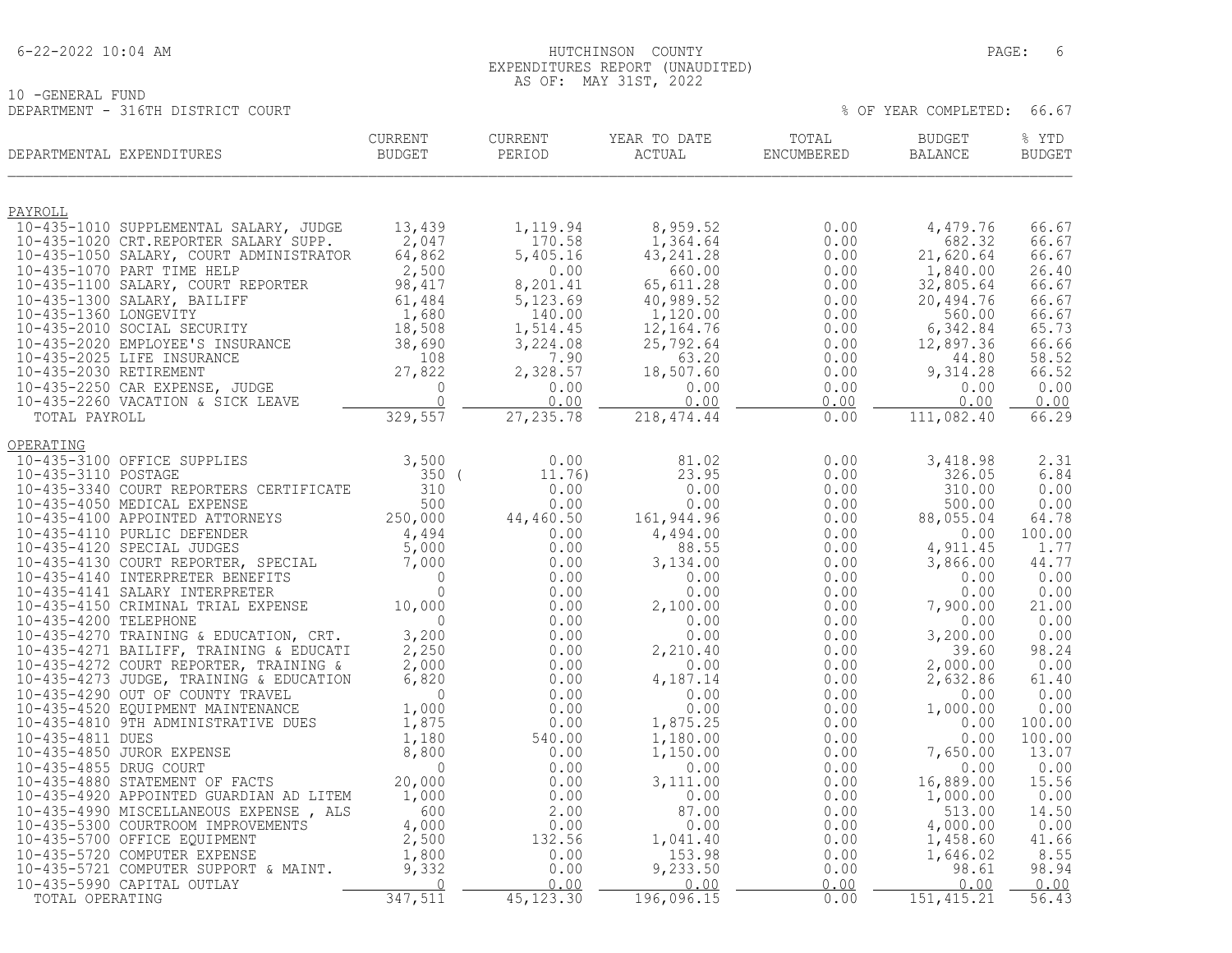| 6-22-2022 10:04 AM                                    | HUTCHINSON COUNTY<br>EXPENDITURES REPORT (UNAUDITED)<br>AS OF: MAY 31ST, 2022 |                   |                        |                     |                            | PAGE:           |
|-------------------------------------------------------|-------------------------------------------------------------------------------|-------------------|------------------------|---------------------|----------------------------|-----------------|
| 10 -GENERAL FUND<br>DEPARTMENT - 316TH DISTRICT COURT |                                                                               |                   |                        |                     | % OF YEAR COMPLETED: 66.67 |                 |
| DEPARTMENTAL EXPENDITURES                             | CURRENT<br>BUDGET                                                             | CURRENT<br>PERIOD | YEAR TO DATE<br>ACTUAL | TOTAL<br>ENCUMBERED | BUDGET<br>BALANCE          | % YTD<br>BUDGET |
| TOTAL 316TH DISTRICT COURT                            | 677,068                                                                       | 72,359.08         | 414,570.59             | 0.00                | 262,497.61                 | 61.23           |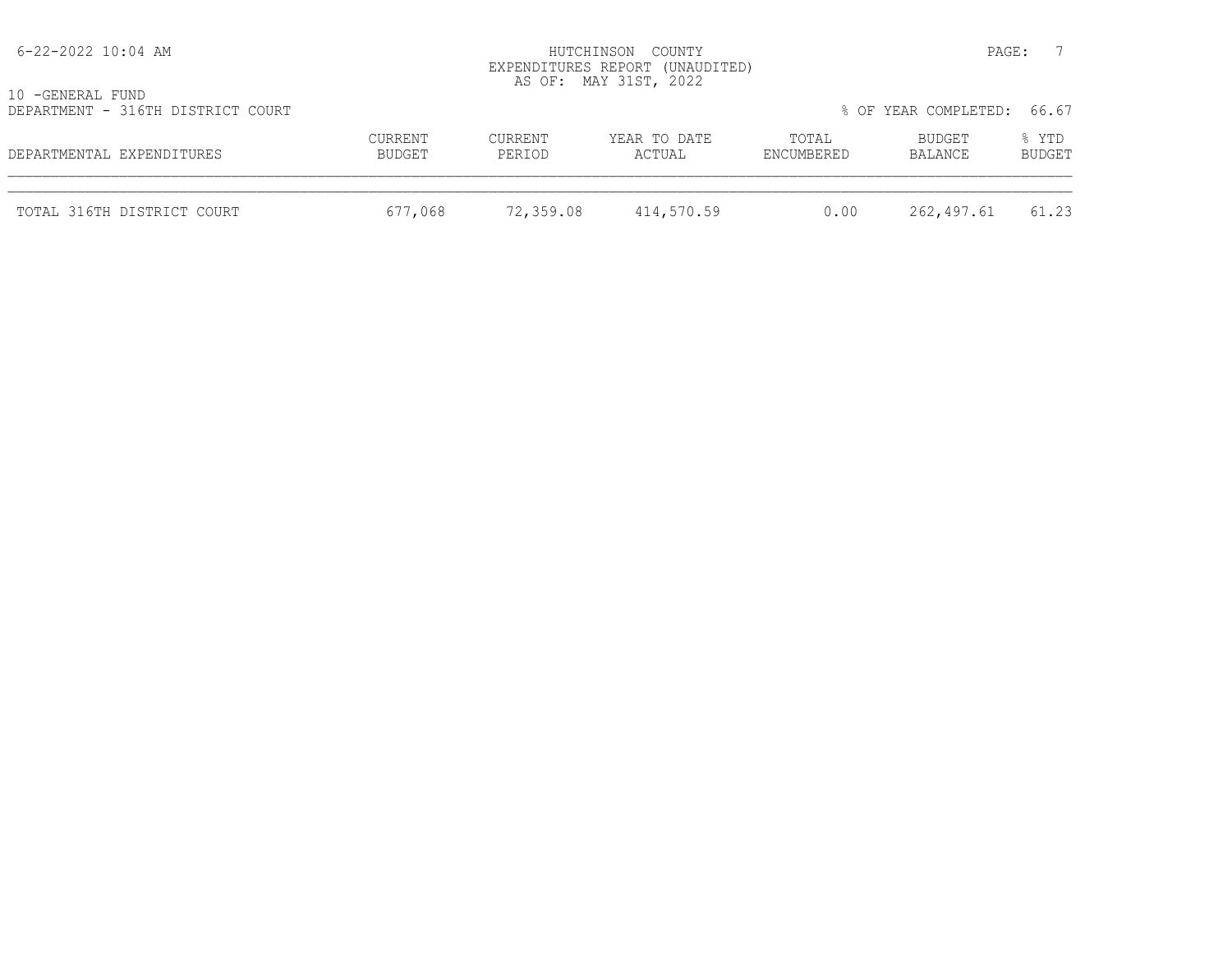#### 6-22-2022 10:04 AM HUTCHINSON COUNTY PAGE: 8 EXPENDITURES REPORT (UNAUDITED) AS OF: MAY 31ST, 2022

10 -GENERAL FUND DEPARTMENT - 84TH DISTRICT COURT % OF YEAR COMPLETED: 66.67

| PAYROLL<br>10-436-1000 INTERPRETER<br>5,000<br>0.00<br>0.00<br>0.00<br>5,000.00<br>0.00<br>8,664<br>722.04<br>5,776.32<br>2,888.16<br>10-436-1010 SUPPLEMENTAL SALARY, JUDGE<br>0.00<br>66.67<br>$0,004$<br>$1,454$<br>121.14<br>0.00<br>484.56<br>10-436-1020 CRT.REPORTER SALARY SUPP.<br>969.12<br>66.67<br>38,745<br>3,228.72<br>12,914.88<br>10-436-1050 SALARY, COURT ADMINISTRATOR<br>66.67<br>$\begin{array}{cccc} 25,829.76 & 0.000\ 3,838.00 & 0.000\ 3,950.08 & 0.000\ 25,966.96 & 0.000\ 1,080.00 & 0.000\ 7,638.24 & 0.000\ 7,638.24 & 0.000\ 71.52 & 0.00\ 2,800.00 & 0.00\ 0.00 & 0.00\ 0.00 & 0.00\ 0.00 & 0.00\ \end{array}$<br>1,862.00<br>10-436-1050 SALARY, COURT ADMINISTRATOR 38,745<br>10-436-1080 PART/TIME HELP 5,700<br>10-436-1100 SALARY, COURT REPORTER 58,425<br>10-436-1300 BAILIFF 38,950<br>10-436-1360 LONGEVITY 1,620<br>10-436-2010 SOCIAL SECURITY 12,032<br>10-4<br>1,085.10<br>67.33<br>4,868.76<br>19,475.04<br>66.67<br>3,245.87<br>12,983.48<br>66.67<br>135.00<br>1,080.00<br>540.00<br>66.67<br>4,394.22<br>996.69<br>63.48<br>2,183.32<br>8,733.44<br>66.67<br>8.94<br>36.48<br>66.22<br>1,548.47<br>5,830.63<br>66.66<br>350.00<br>1,400.00<br>66.67<br>0.00<br>1,000.00<br>0.00<br>0.00<br>0.00<br>0.00<br>0.00<br>0.00<br>18,494.05<br>142,042.65<br>77,542.89<br>0.00<br>64.69<br>OPERATING<br>10-436-3100 OFFICE SUPPLIES<br>1,500<br>147.64<br>991.31<br>0.00<br>508.69<br>66.09<br>0.00<br>0.00<br>250.00<br>0.00<br>3,150.00<br>6,850.00<br>31.50<br>0.00<br>0.00<br>95,047.00<br>19,953.00<br>82.65<br>4,494.00<br>0.00<br>100.00<br>0.00<br>0.00<br>940.28<br>52.99<br>1,059.72<br>0.00<br>0.00<br>0.00<br>0.00<br>0.00<br>0.00<br>0.00<br>0.00<br>0.00<br>0.00<br>0.00<br>0.00<br>0.00<br>0.00<br>0.00<br>0.00<br>472.91<br>0.00<br>1,027.09<br>31.53<br>2,859.52<br>140.48<br>0.00<br>4.68<br>0.00<br>0.00<br>1,000.00<br>0.00<br>925.00<br>7.50<br>75.00<br>0.00<br>0.00<br>0.00<br>1,000.00<br>0.00<br>62.00<br>310.02<br>0.00<br>189.98<br>0.00<br>500.00<br>0.00<br>0.00<br>0.00<br>0.00<br>1,875.26<br>$0.00$ (<br>100.00<br>0.01)<br>0.00<br>370.00<br>130.00<br>74.00<br>0.00<br>0.00<br>2,670.44<br>7,329.56<br>26.70<br>1,862.44<br>0.00<br>0.00<br>4,188.77<br>3,311.23<br>55.85<br>45,800.00<br>0.00<br>0.00<br>0.00<br>0.00<br>0.00<br>0.00<br>500.00<br>0.00<br>0.00<br>9.33<br>0.00<br>233.33<br>0.00<br>2,266.67<br>$\begin{array}{c} 0.00\ 0.00\ 0.00\ 0.00 \end{array}$<br>2,500.00<br>0.00<br>0.00<br>0.00<br>0.00<br>0.00<br>2,000.00<br>0.00<br>7,396.10<br>338.61<br>95.62<br>0.00<br>0.00<br>357.94)<br>857.94<br>0.00(<br>0.00<br>0.00<br>0.00<br>0.00<br>0.00<br>23, 121.26<br>122, 116.40<br>0.00<br>101,037.56<br>54.72 | DEPARTMENTAL EXPENDITURES | <b>CURRENT</b><br><b>BUDGET</b> | CURRENT<br>PERIOD | YEAR TO DATE<br>ACTUAL | TOTAL<br>ENCUMBERED | <b>BUDGET</b><br>BALANCE | % YTD<br><b>BUDGET</b> |
|-------------------------------------------------------------------------------------------------------------------------------------------------------------------------------------------------------------------------------------------------------------------------------------------------------------------------------------------------------------------------------------------------------------------------------------------------------------------------------------------------------------------------------------------------------------------------------------------------------------------------------------------------------------------------------------------------------------------------------------------------------------------------------------------------------------------------------------------------------------------------------------------------------------------------------------------------------------------------------------------------------------------------------------------------------------------------------------------------------------------------------------------------------------------------------------------------------------------------------------------------------------------------------------------------------------------------------------------------------------------------------------------------------------------------------------------------------------------------------------------------------------------------------------------------------------------------------------------------------------------------------------------------------------------------------------------------------------------------------------------------------------------------------------------------------------------------------------------------------------------------------------------------------------------------------------------------------------------------------------------------------------------------------------------------------------------------------------------------------------------------------------------------------------------------------------------------------------------------------------------------------------------------------------------------------------------------------------------------------------------------------------------------------------------------------------------------------------------------------------------------------------------------------------------------------------------------------------------------------------------------------------------------------------------------------------------------------------|---------------------------|---------------------------------|-------------------|------------------------|---------------------|--------------------------|------------------------|
| $71.59-$                                                                                                                                                                                                                                                                                                                                                                                                                                                                                                                                                                                                                                                                                                                                                                                                                                                                                                                                                                                                                                                                                                                                                                                                                                                                                                                                                                                                                                                                                                                                                                                                                                                                                                                                                                                                                                                                                                                                                                                                                                                                                                                                                                                                                                                                                                                                                                                                                                                                                                                                                                                                                                                                                                    |                           |                                 |                   |                        |                     |                          |                        |
|                                                                                                                                                                                                                                                                                                                                                                                                                                                                                                                                                                                                                                                                                                                                                                                                                                                                                                                                                                                                                                                                                                                                                                                                                                                                                                                                                                                                                                                                                                                                                                                                                                                                                                                                                                                                                                                                                                                                                                                                                                                                                                                                                                                                                                                                                                                                                                                                                                                                                                                                                                                                                                                                                                             |                           |                                 |                   |                        |                     |                          |                        |
|                                                                                                                                                                                                                                                                                                                                                                                                                                                                                                                                                                                                                                                                                                                                                                                                                                                                                                                                                                                                                                                                                                                                                                                                                                                                                                                                                                                                                                                                                                                                                                                                                                                                                                                                                                                                                                                                                                                                                                                                                                                                                                                                                                                                                                                                                                                                                                                                                                                                                                                                                                                                                                                                                                             |                           |                                 |                   |                        |                     |                          |                        |
|                                                                                                                                                                                                                                                                                                                                                                                                                                                                                                                                                                                                                                                                                                                                                                                                                                                                                                                                                                                                                                                                                                                                                                                                                                                                                                                                                                                                                                                                                                                                                                                                                                                                                                                                                                                                                                                                                                                                                                                                                                                                                                                                                                                                                                                                                                                                                                                                                                                                                                                                                                                                                                                                                                             |                           |                                 |                   |                        |                     |                          |                        |
|                                                                                                                                                                                                                                                                                                                                                                                                                                                                                                                                                                                                                                                                                                                                                                                                                                                                                                                                                                                                                                                                                                                                                                                                                                                                                                                                                                                                                                                                                                                                                                                                                                                                                                                                                                                                                                                                                                                                                                                                                                                                                                                                                                                                                                                                                                                                                                                                                                                                                                                                                                                                                                                                                                             |                           |                                 |                   |                        |                     |                          |                        |
|                                                                                                                                                                                                                                                                                                                                                                                                                                                                                                                                                                                                                                                                                                                                                                                                                                                                                                                                                                                                                                                                                                                                                                                                                                                                                                                                                                                                                                                                                                                                                                                                                                                                                                                                                                                                                                                                                                                                                                                                                                                                                                                                                                                                                                                                                                                                                                                                                                                                                                                                                                                                                                                                                                             |                           |                                 |                   |                        |                     |                          |                        |
|                                                                                                                                                                                                                                                                                                                                                                                                                                                                                                                                                                                                                                                                                                                                                                                                                                                                                                                                                                                                                                                                                                                                                                                                                                                                                                                                                                                                                                                                                                                                                                                                                                                                                                                                                                                                                                                                                                                                                                                                                                                                                                                                                                                                                                                                                                                                                                                                                                                                                                                                                                                                                                                                                                             |                           |                                 |                   |                        |                     |                          |                        |
|                                                                                                                                                                                                                                                                                                                                                                                                                                                                                                                                                                                                                                                                                                                                                                                                                                                                                                                                                                                                                                                                                                                                                                                                                                                                                                                                                                                                                                                                                                                                                                                                                                                                                                                                                                                                                                                                                                                                                                                                                                                                                                                                                                                                                                                                                                                                                                                                                                                                                                                                                                                                                                                                                                             |                           |                                 |                   |                        |                     |                          |                        |
|                                                                                                                                                                                                                                                                                                                                                                                                                                                                                                                                                                                                                                                                                                                                                                                                                                                                                                                                                                                                                                                                                                                                                                                                                                                                                                                                                                                                                                                                                                                                                                                                                                                                                                                                                                                                                                                                                                                                                                                                                                                                                                                                                                                                                                                                                                                                                                                                                                                                                                                                                                                                                                                                                                             |                           |                                 |                   |                        |                     |                          |                        |
|                                                                                                                                                                                                                                                                                                                                                                                                                                                                                                                                                                                                                                                                                                                                                                                                                                                                                                                                                                                                                                                                                                                                                                                                                                                                                                                                                                                                                                                                                                                                                                                                                                                                                                                                                                                                                                                                                                                                                                                                                                                                                                                                                                                                                                                                                                                                                                                                                                                                                                                                                                                                                                                                                                             |                           |                                 |                   |                        |                     |                          |                        |
|                                                                                                                                                                                                                                                                                                                                                                                                                                                                                                                                                                                                                                                                                                                                                                                                                                                                                                                                                                                                                                                                                                                                                                                                                                                                                                                                                                                                                                                                                                                                                                                                                                                                                                                                                                                                                                                                                                                                                                                                                                                                                                                                                                                                                                                                                                                                                                                                                                                                                                                                                                                                                                                                                                             |                           |                                 |                   |                        |                     |                          |                        |
|                                                                                                                                                                                                                                                                                                                                                                                                                                                                                                                                                                                                                                                                                                                                                                                                                                                                                                                                                                                                                                                                                                                                                                                                                                                                                                                                                                                                                                                                                                                                                                                                                                                                                                                                                                                                                                                                                                                                                                                                                                                                                                                                                                                                                                                                                                                                                                                                                                                                                                                                                                                                                                                                                                             |                           |                                 |                   |                        |                     |                          |                        |
|                                                                                                                                                                                                                                                                                                                                                                                                                                                                                                                                                                                                                                                                                                                                                                                                                                                                                                                                                                                                                                                                                                                                                                                                                                                                                                                                                                                                                                                                                                                                                                                                                                                                                                                                                                                                                                                                                                                                                                                                                                                                                                                                                                                                                                                                                                                                                                                                                                                                                                                                                                                                                                                                                                             |                           |                                 |                   |                        |                     |                          |                        |
|                                                                                                                                                                                                                                                                                                                                                                                                                                                                                                                                                                                                                                                                                                                                                                                                                                                                                                                                                                                                                                                                                                                                                                                                                                                                                                                                                                                                                                                                                                                                                                                                                                                                                                                                                                                                                                                                                                                                                                                                                                                                                                                                                                                                                                                                                                                                                                                                                                                                                                                                                                                                                                                                                                             |                           |                                 |                   |                        |                     |                          |                        |
|                                                                                                                                                                                                                                                                                                                                                                                                                                                                                                                                                                                                                                                                                                                                                                                                                                                                                                                                                                                                                                                                                                                                                                                                                                                                                                                                                                                                                                                                                                                                                                                                                                                                                                                                                                                                                                                                                                                                                                                                                                                                                                                                                                                                                                                                                                                                                                                                                                                                                                                                                                                                                                                                                                             |                           |                                 |                   |                        |                     |                          |                        |
|                                                                                                                                                                                                                                                                                                                                                                                                                                                                                                                                                                                                                                                                                                                                                                                                                                                                                                                                                                                                                                                                                                                                                                                                                                                                                                                                                                                                                                                                                                                                                                                                                                                                                                                                                                                                                                                                                                                                                                                                                                                                                                                                                                                                                                                                                                                                                                                                                                                                                                                                                                                                                                                                                                             |                           |                                 |                   |                        |                     |                          |                        |
|                                                                                                                                                                                                                                                                                                                                                                                                                                                                                                                                                                                                                                                                                                                                                                                                                                                                                                                                                                                                                                                                                                                                                                                                                                                                                                                                                                                                                                                                                                                                                                                                                                                                                                                                                                                                                                                                                                                                                                                                                                                                                                                                                                                                                                                                                                                                                                                                                                                                                                                                                                                                                                                                                                             |                           |                                 |                   |                        |                     |                          |                        |
|                                                                                                                                                                                                                                                                                                                                                                                                                                                                                                                                                                                                                                                                                                                                                                                                                                                                                                                                                                                                                                                                                                                                                                                                                                                                                                                                                                                                                                                                                                                                                                                                                                                                                                                                                                                                                                                                                                                                                                                                                                                                                                                                                                                                                                                                                                                                                                                                                                                                                                                                                                                                                                                                                                             |                           |                                 |                   |                        |                     |                          |                        |
|                                                                                                                                                                                                                                                                                                                                                                                                                                                                                                                                                                                                                                                                                                                                                                                                                                                                                                                                                                                                                                                                                                                                                                                                                                                                                                                                                                                                                                                                                                                                                                                                                                                                                                                                                                                                                                                                                                                                                                                                                                                                                                                                                                                                                                                                                                                                                                                                                                                                                                                                                                                                                                                                                                             |                           |                                 |                   |                        |                     |                          |                        |
|                                                                                                                                                                                                                                                                                                                                                                                                                                                                                                                                                                                                                                                                                                                                                                                                                                                                                                                                                                                                                                                                                                                                                                                                                                                                                                                                                                                                                                                                                                                                                                                                                                                                                                                                                                                                                                                                                                                                                                                                                                                                                                                                                                                                                                                                                                                                                                                                                                                                                                                                                                                                                                                                                                             |                           |                                 |                   |                        |                     |                          |                        |
|                                                                                                                                                                                                                                                                                                                                                                                                                                                                                                                                                                                                                                                                                                                                                                                                                                                                                                                                                                                                                                                                                                                                                                                                                                                                                                                                                                                                                                                                                                                                                                                                                                                                                                                                                                                                                                                                                                                                                                                                                                                                                                                                                                                                                                                                                                                                                                                                                                                                                                                                                                                                                                                                                                             |                           |                                 |                   |                        |                     |                          |                        |
|                                                                                                                                                                                                                                                                                                                                                                                                                                                                                                                                                                                                                                                                                                                                                                                                                                                                                                                                                                                                                                                                                                                                                                                                                                                                                                                                                                                                                                                                                                                                                                                                                                                                                                                                                                                                                                                                                                                                                                                                                                                                                                                                                                                                                                                                                                                                                                                                                                                                                                                                                                                                                                                                                                             |                           |                                 |                   |                        |                     |                          |                        |
|                                                                                                                                                                                                                                                                                                                                                                                                                                                                                                                                                                                                                                                                                                                                                                                                                                                                                                                                                                                                                                                                                                                                                                                                                                                                                                                                                                                                                                                                                                                                                                                                                                                                                                                                                                                                                                                                                                                                                                                                                                                                                                                                                                                                                                                                                                                                                                                                                                                                                                                                                                                                                                                                                                             |                           |                                 |                   |                        |                     |                          |                        |
|                                                                                                                                                                                                                                                                                                                                                                                                                                                                                                                                                                                                                                                                                                                                                                                                                                                                                                                                                                                                                                                                                                                                                                                                                                                                                                                                                                                                                                                                                                                                                                                                                                                                                                                                                                                                                                                                                                                                                                                                                                                                                                                                                                                                                                                                                                                                                                                                                                                                                                                                                                                                                                                                                                             |                           |                                 |                   |                        |                     |                          |                        |
|                                                                                                                                                                                                                                                                                                                                                                                                                                                                                                                                                                                                                                                                                                                                                                                                                                                                                                                                                                                                                                                                                                                                                                                                                                                                                                                                                                                                                                                                                                                                                                                                                                                                                                                                                                                                                                                                                                                                                                                                                                                                                                                                                                                                                                                                                                                                                                                                                                                                                                                                                                                                                                                                                                             |                           |                                 |                   |                        |                     |                          |                        |
|                                                                                                                                                                                                                                                                                                                                                                                                                                                                                                                                                                                                                                                                                                                                                                                                                                                                                                                                                                                                                                                                                                                                                                                                                                                                                                                                                                                                                                                                                                                                                                                                                                                                                                                                                                                                                                                                                                                                                                                                                                                                                                                                                                                                                                                                                                                                                                                                                                                                                                                                                                                                                                                                                                             |                           |                                 |                   |                        |                     |                          |                        |
|                                                                                                                                                                                                                                                                                                                                                                                                                                                                                                                                                                                                                                                                                                                                                                                                                                                                                                                                                                                                                                                                                                                                                                                                                                                                                                                                                                                                                                                                                                                                                                                                                                                                                                                                                                                                                                                                                                                                                                                                                                                                                                                                                                                                                                                                                                                                                                                                                                                                                                                                                                                                                                                                                                             |                           |                                 |                   |                        |                     |                          |                        |
|                                                                                                                                                                                                                                                                                                                                                                                                                                                                                                                                                                                                                                                                                                                                                                                                                                                                                                                                                                                                                                                                                                                                                                                                                                                                                                                                                                                                                                                                                                                                                                                                                                                                                                                                                                                                                                                                                                                                                                                                                                                                                                                                                                                                                                                                                                                                                                                                                                                                                                                                                                                                                                                                                                             |                           |                                 |                   |                        |                     |                          |                        |
|                                                                                                                                                                                                                                                                                                                                                                                                                                                                                                                                                                                                                                                                                                                                                                                                                                                                                                                                                                                                                                                                                                                                                                                                                                                                                                                                                                                                                                                                                                                                                                                                                                                                                                                                                                                                                                                                                                                                                                                                                                                                                                                                                                                                                                                                                                                                                                                                                                                                                                                                                                                                                                                                                                             |                           |                                 |                   |                        |                     |                          |                        |
|                                                                                                                                                                                                                                                                                                                                                                                                                                                                                                                                                                                                                                                                                                                                                                                                                                                                                                                                                                                                                                                                                                                                                                                                                                                                                                                                                                                                                                                                                                                                                                                                                                                                                                                                                                                                                                                                                                                                                                                                                                                                                                                                                                                                                                                                                                                                                                                                                                                                                                                                                                                                                                                                                                             |                           |                                 |                   |                        |                     |                          |                        |
|                                                                                                                                                                                                                                                                                                                                                                                                                                                                                                                                                                                                                                                                                                                                                                                                                                                                                                                                                                                                                                                                                                                                                                                                                                                                                                                                                                                                                                                                                                                                                                                                                                                                                                                                                                                                                                                                                                                                                                                                                                                                                                                                                                                                                                                                                                                                                                                                                                                                                                                                                                                                                                                                                                             |                           |                                 |                   |                        |                     |                          |                        |
|                                                                                                                                                                                                                                                                                                                                                                                                                                                                                                                                                                                                                                                                                                                                                                                                                                                                                                                                                                                                                                                                                                                                                                                                                                                                                                                                                                                                                                                                                                                                                                                                                                                                                                                                                                                                                                                                                                                                                                                                                                                                                                                                                                                                                                                                                                                                                                                                                                                                                                                                                                                                                                                                                                             |                           |                                 |                   |                        |                     |                          |                        |
|                                                                                                                                                                                                                                                                                                                                                                                                                                                                                                                                                                                                                                                                                                                                                                                                                                                                                                                                                                                                                                                                                                                                                                                                                                                                                                                                                                                                                                                                                                                                                                                                                                                                                                                                                                                                                                                                                                                                                                                                                                                                                                                                                                                                                                                                                                                                                                                                                                                                                                                                                                                                                                                                                                             |                           |                                 |                   |                        |                     |                          |                        |
|                                                                                                                                                                                                                                                                                                                                                                                                                                                                                                                                                                                                                                                                                                                                                                                                                                                                                                                                                                                                                                                                                                                                                                                                                                                                                                                                                                                                                                                                                                                                                                                                                                                                                                                                                                                                                                                                                                                                                                                                                                                                                                                                                                                                                                                                                                                                                                                                                                                                                                                                                                                                                                                                                                             |                           |                                 |                   |                        |                     |                          |                        |
|                                                                                                                                                                                                                                                                                                                                                                                                                                                                                                                                                                                                                                                                                                                                                                                                                                                                                                                                                                                                                                                                                                                                                                                                                                                                                                                                                                                                                                                                                                                                                                                                                                                                                                                                                                                                                                                                                                                                                                                                                                                                                                                                                                                                                                                                                                                                                                                                                                                                                                                                                                                                                                                                                                             |                           |                                 |                   |                        |                     |                          |                        |
|                                                                                                                                                                                                                                                                                                                                                                                                                                                                                                                                                                                                                                                                                                                                                                                                                                                                                                                                                                                                                                                                                                                                                                                                                                                                                                                                                                                                                                                                                                                                                                                                                                                                                                                                                                                                                                                                                                                                                                                                                                                                                                                                                                                                                                                                                                                                                                                                                                                                                                                                                                                                                                                                                                             |                           |                                 |                   |                        |                     |                          |                        |
|                                                                                                                                                                                                                                                                                                                                                                                                                                                                                                                                                                                                                                                                                                                                                                                                                                                                                                                                                                                                                                                                                                                                                                                                                                                                                                                                                                                                                                                                                                                                                                                                                                                                                                                                                                                                                                                                                                                                                                                                                                                                                                                                                                                                                                                                                                                                                                                                                                                                                                                                                                                                                                                                                                             |                           |                                 |                   |                        |                     |                          |                        |
|                                                                                                                                                                                                                                                                                                                                                                                                                                                                                                                                                                                                                                                                                                                                                                                                                                                                                                                                                                                                                                                                                                                                                                                                                                                                                                                                                                                                                                                                                                                                                                                                                                                                                                                                                                                                                                                                                                                                                                                                                                                                                                                                                                                                                                                                                                                                                                                                                                                                                                                                                                                                                                                                                                             |                           |                                 |                   |                        |                     |                          |                        |
|                                                                                                                                                                                                                                                                                                                                                                                                                                                                                                                                                                                                                                                                                                                                                                                                                                                                                                                                                                                                                                                                                                                                                                                                                                                                                                                                                                                                                                                                                                                                                                                                                                                                                                                                                                                                                                                                                                                                                                                                                                                                                                                                                                                                                                                                                                                                                                                                                                                                                                                                                                                                                                                                                                             |                           |                                 |                   |                        |                     |                          |                        |
|                                                                                                                                                                                                                                                                                                                                                                                                                                                                                                                                                                                                                                                                                                                                                                                                                                                                                                                                                                                                                                                                                                                                                                                                                                                                                                                                                                                                                                                                                                                                                                                                                                                                                                                                                                                                                                                                                                                                                                                                                                                                                                                                                                                                                                                                                                                                                                                                                                                                                                                                                                                                                                                                                                             |                           |                                 |                   |                        |                     |                          |                        |
|                                                                                                                                                                                                                                                                                                                                                                                                                                                                                                                                                                                                                                                                                                                                                                                                                                                                                                                                                                                                                                                                                                                                                                                                                                                                                                                                                                                                                                                                                                                                                                                                                                                                                                                                                                                                                                                                                                                                                                                                                                                                                                                                                                                                                                                                                                                                                                                                                                                                                                                                                                                                                                                                                                             |                           |                                 |                   |                        |                     |                          |                        |
|                                                                                                                                                                                                                                                                                                                                                                                                                                                                                                                                                                                                                                                                                                                                                                                                                                                                                                                                                                                                                                                                                                                                                                                                                                                                                                                                                                                                                                                                                                                                                                                                                                                                                                                                                                                                                                                                                                                                                                                                                                                                                                                                                                                                                                                                                                                                                                                                                                                                                                                                                                                                                                                                                                             |                           |                                 |                   |                        |                     |                          |                        |
|                                                                                                                                                                                                                                                                                                                                                                                                                                                                                                                                                                                                                                                                                                                                                                                                                                                                                                                                                                                                                                                                                                                                                                                                                                                                                                                                                                                                                                                                                                                                                                                                                                                                                                                                                                                                                                                                                                                                                                                                                                                                                                                                                                                                                                                                                                                                                                                                                                                                                                                                                                                                                                                                                                             |                           |                                 |                   |                        |                     |                          |                        |
|                                                                                                                                                                                                                                                                                                                                                                                                                                                                                                                                                                                                                                                                                                                                                                                                                                                                                                                                                                                                                                                                                                                                                                                                                                                                                                                                                                                                                                                                                                                                                                                                                                                                                                                                                                                                                                                                                                                                                                                                                                                                                                                                                                                                                                                                                                                                                                                                                                                                                                                                                                                                                                                                                                             |                           |                                 |                   |                        |                     |                          |                        |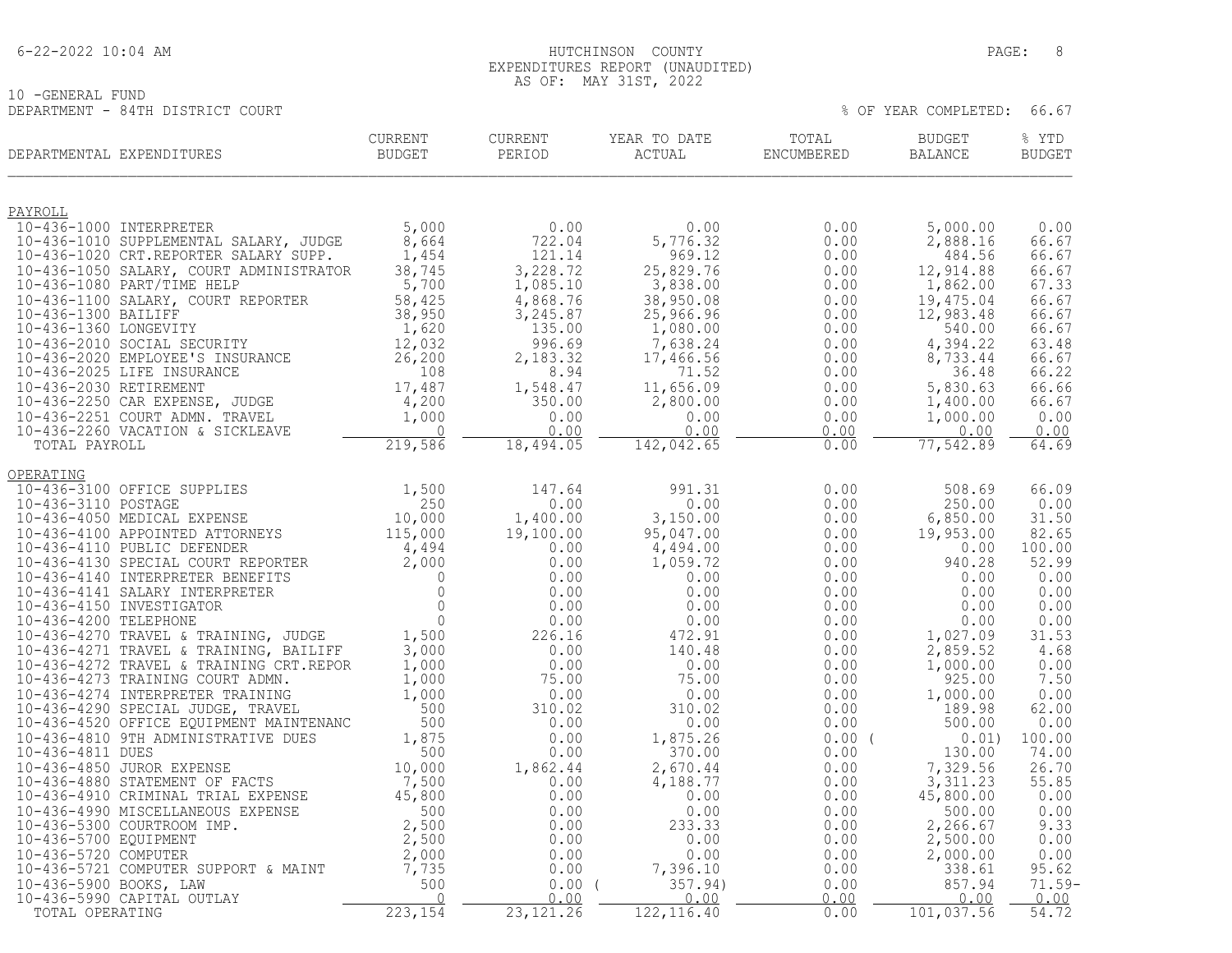| TOTAL 84TH DISTRICT COURT                            | 442,740           | 41,615.31         | 264,159.05                                               | 0.00                | 178,580.45                 | 59.66           |
|------------------------------------------------------|-------------------|-------------------|----------------------------------------------------------|---------------------|----------------------------|-----------------|
| DEPARTMENTAL EXPENDITURES                            | CURRENT<br>BUDGET | CURRENT<br>PERIOD | YEAR TO DATE<br>ACTUAL                                   | TOTAL<br>ENCUMBERED | BUDGET<br>BALANCE          | % YTD<br>BUDGET |
| 10 -GENERAL FUND<br>DEPARTMENT - 84TH DISTRICT COURT |                   |                   |                                                          |                     | % OF YEAR COMPLETED: 66.67 |                 |
|                                                      |                   |                   | EXPENDITURES REPORT (UNAUDITED)<br>AS OF: MAY 31ST, 2022 |                     |                            |                 |
| 6-22-2022 10:04 AM                                   |                   | HUTCHINSON COUNTY |                                                          |                     |                            | - 9<br>PAGE:    |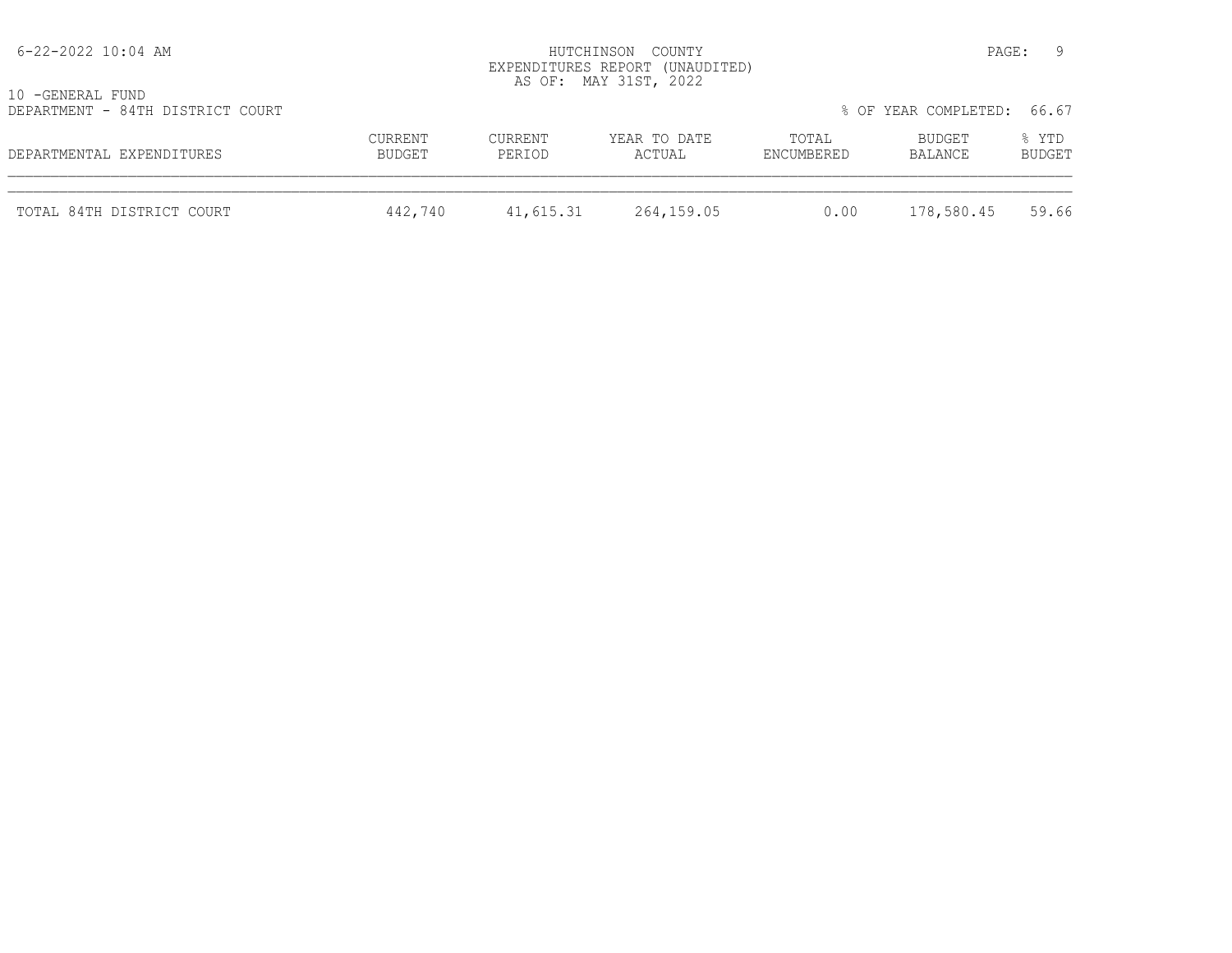#### 6-22-2022 10:04 AM HUTCHINSON COUNTY PAGE: 10 EXPENDITURES REPORT (UNAUDITED) AS OF: MAY 31ST, 2022

10 -GENERAL FUND DEPARTMENT - DISTRICT ATTORNEY % OF YEAR COMPLETED: 66.67

| DEPARTMENTAL EXPENDITURES                                    | <b>CURRENT</b><br>BUDGET | <b>CURRENT</b><br>PERIOD       | YEAR TO DATE<br>ACTUAL | TOTAL<br>ENCUMBERED | <b>BUDGET</b><br>BALANCE | % YTD<br><b>BUDGET</b> |
|--------------------------------------------------------------|--------------------------|--------------------------------|------------------------|---------------------|--------------------------|------------------------|
| PAYROLL                                                      |                          |                                |                        |                     |                          |                        |
| 10-437-1010 SALARY, SUPPLEMENT                               | 16,015                   | 1,334.57                       | 10,676.56              | 0.00                | 5,338.28                 | 66.67                  |
| 10-437-1011 DA SUPPLEMENT (STATE)                            | $\Omega$                 | 0.00                           | 0.00                   | 0.00                | 0.00                     | 0.00                   |
| 10-437-1020 SALARY SUP., ASST. I & II                        | $\overline{0}$           | 0.00                           | 0.00                   | 0.00                | 0.00                     | 0.00                   |
| 10-437-1030 SALARY, ASSISTANT I                              | 98,440                   | 8,203.35                       | 65,626.80              | 0.00                | 32,813.40                | 66.67                  |
| 10-437-1031 ASSISTANT 11<br>10-437-1032 SALARY, INVESTIGATOR | $\overline{0}$<br>67,241 | 0.00<br>5,603.42               | 0.00<br>44,827.36      | 0.00<br>0.00        | 0.00<br>22, 413.68       | 0.00<br>66.67          |
| 10-437-1050 SALARY, SECRETARY I                              | 39,693                   | 3,307.71                       | 26,461.68              | 0.00                | 13,230.84                | 66.67                  |
| 10-437-1051 SALARY, SECRETARY II                             | 38,075                   | 3,172.93                       | 25, 383.44             | 0.00                | 12,691.72                | 66.67                  |
| 10-437-1080 PART TIME HELP                                   | 6,000                    | 0.00                           | 0.00                   | 0.00                | 6,000.00                 | 0.00                   |
| 10-437-1360 LONGEVITY                                        | 1,860                    | 155.00                         | 1,240.00               | 0.00                | 620.00                   | 66.67                  |
| 10-437-2010 SOCIAL SECURITY                                  | 19,858                   | 1,522.81                       | 12,185.63              | 0.00                | 7,672.54                 | 61.36                  |
| 10-437-2020 EMPLOYEE'S INSURANCE                             | 38,690                   | 4,315.74                       | 34,525.92              | 0.00                | 4,164.08                 | 89.24<br>66.22         |
| 10-437-2025 LIFE INSURANCE<br>10-437-2030 RETIREMENT         | 144<br>30,745            | 11.92<br>2,515.24              | 95.36<br>19,991.27     | 0.00<br>0.00        | 48.64<br>10,753.96       | 65.02                  |
| 10-437-2260 VACATION                                         | $\Omega$                 | 0.00                           | 0.00                   | 0.00                | 0.00                     | 0.00                   |
| TOTAL PAYROLL                                                | 356,761                  | 30, 142.69                     | 241,014.02             | 0.00                | 115,747.14               | 67.56                  |
| OPERATING                                                    |                          |                                |                        |                     |                          |                        |
| 10-437-3100 OFFICE SUPPLIES                                  | 2,500                    | 0.00                           | 257.01                 | 0.00                | 2,242.99                 | 10.28                  |
| 10-437-3101 COPIER EXP.                                      | 3,500                    | 535.43                         | 2,131.26               | 0.00                | 1,368.74                 | 60.89                  |
| 10-437-3110 POSTAGE AND BOX RENT                             | 400                      | 9.65                           | 119.68                 | 0.00                | 280.32                   | 29.92                  |
| 10-437-4050 AUTOPSIES                                        | $\overline{0}$           | 0.00                           | 0.00                   | 0.00                | 0.00                     | 0.00                   |
| 10-437-4051 MEDICAL EXP.                                     | $\Omega$                 | 0.00                           | 0.00                   | 0.00                | 0.00                     | 0.00                   |
| 10-437-4150 INVESTIGATIVE EXPENSE<br>10-437-4200 TELEPHONE   | 4,000<br>$\bigcap$       | 0.00<br>0.00                   | 0.00<br>0.00           | 0.00<br>0.00        | 4,000.00<br>0.00         | 0.00<br>0.00           |
| 10-437-4270 TRAINING AND EDUCATION                           | 6,000                    | 0.00                           | 3,436.29               | 0.00                | 2,563.71                 | 57.27                  |
| 10-437-4271 INVESTIGATOR                                     | $\overline{0}$           | 0.00                           | 0.00                   | 0.00                | 0.00                     | 0.00                   |
| 10-437-4810 DUES                                             | 1,000                    | 536.37                         | 740.27                 | 0.00                | 259.73                   | 74.03                  |
| 10-437-4850 GRAND JURY EXPENSE                               | 1,000                    | 116.48                         | 762.77                 | 0.00                | 237.23                   | 76.28                  |
| 10-437-4852 CRIME VICTIM INFO. EXP. VIN                      | 8,013                    | 1,996.58                       | 5,989.74               | 1,996.58            | 26.60                    | 99.67                  |
| 10-437-4880 GRAND JURY TESTIMONY                             | 1,000                    | 0.00                           | 0.00                   | 0.00                | 1,000.00                 | 0.00                   |
| 10-437-4910 TRIAL EXP.<br>10-437-4990 MISCELLANEOUS EXPENSE  | 10,000<br>1,500          | 500.00<br>0.00                 | 547.60<br>799.65       | 0.00<br>0.00        | 9,452.40<br>700.35       | 5.48<br>53.31          |
| 10-437-4991 ASSAULT VICTIMS                                  | $\overline{0}$           | 0.00                           | 0.00                   | 0.00                | 0.00                     | 0.00                   |
| 10-437-5700 OFFICE EQUIPMENT                                 | 2,000                    | 0.00                           | 0.00                   | 0.00                | 2,000.00                 | 0.00                   |
| 10-437-5710 SECURITY SYSTEM                                  | $\Omega$                 | 0.00                           | 0.00                   | 0.00                | 0.00                     | 0.00                   |
| 10-437-5720 COMPUTER                                         | 2,500                    | 0.00                           | 266.68                 | 0.00                | 2,233.32                 | 10.67                  |
| 10-437-5721 COMPUTER SUPPORT & MAINT.                        | 14,869                   | 0.00                           | 11,236.92              | 0.00                | 3,631.79                 | 75.57                  |
| 10-437-5900 BOOKS, LAW                                       | 3,000                    | 558.00                         | 2,551.48               | 0.00                | 448.52                   | 85.05                  |
| 10-437-5990 CAPITAL OUTLAY<br>TOTAL OPERATING                | $\overline{0}$<br>61,282 | 0.00<br>$\overline{4,}$ 252.51 | 9.25<br>28,830.10      | 0.00<br>1,996.58    | 9.25<br>30, 454.95       | 0.00<br>50.30          |
|                                                              |                          |                                |                        |                     |                          |                        |
| TOTAL DISTRICT ATTORNEY                                      | 418,043                  | 34, 395.20                     | 269,844.12             | 1,996.58            | 146,202.09               | 65.03                  |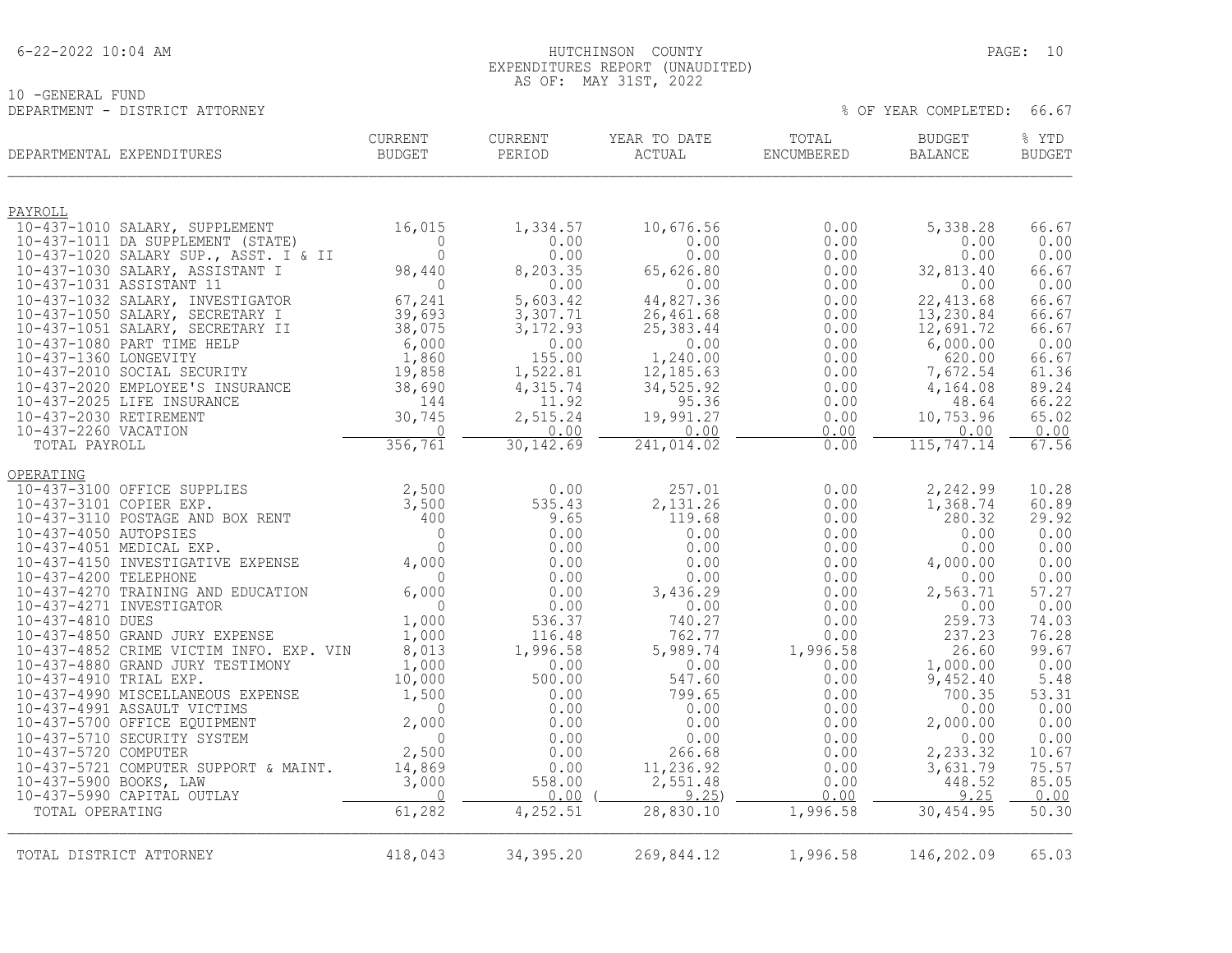#### HUTCHINSON COUNTY PAGE: 11 EXPENDITURES REPORT (UNAUDITED) AS OF: MAY 31ST, 2022

% OF YEAR COMPLETED: 66.67

10 -GENERAL FUND<br>DEPARTMENT - DISTRICT CLERK

| DEPARTMENTAL EXPENDITURES                                       | <b>CURRENT</b><br><b>BUDGET</b> | CURRENT<br>PERIOD     | YEAR TO DATE<br><b>ACTUAL</b> | TOTAL<br>ENCUMBERED | <b>BUDGET</b><br><b>BALANCE</b> | % YTD<br><b>BUDGET</b> |
|-----------------------------------------------------------------|---------------------------------|-----------------------|-------------------------------|---------------------|---------------------------------|------------------------|
| PAYROLL                                                         |                                 |                       |                               |                     |                                 |                        |
| 10-450-1010 SALARY<br>10-450-1040 SALARY, DEPUTIES              | 76,999<br>179,469               | 6,416.55<br>14,270.77 | 51,332.40<br>96, 927.03       | 0.00<br>0.00        | 25,666.20<br>82,541.85          | 66.67<br>54.01         |
| 10-450-1080 PART TIME                                           | 0                               | 0.00                  | 0.00                          | 0.00                | 0.00                            | 0.00                   |
| 10-450-1360 LONGEVITY<br>10-450-2010 SOCIAL SECURITY            | 2,400<br>19,803                 | 175.00<br>1,546.24    | 1,429.20<br>11,302.06         | 0.00<br>0.00        | 970.80<br>8,501.32              | 59.55<br>57.07         |
| 10-450-2020 EMPLOYEE'S INSURANCE                                | 52,095                          | 4,241.64              | 27,166.50                     | 0.00                | 24,928.50                       | 52.15                  |
| 10-450-2025 LIFE INSURANCE                                      | 180                             | 14.90                 | 98.34                         | 0.00                | 81.66                           | 54.63                  |
| 10-450-2030 RETIREMENT                                          | 29,770                          | 2,409.60              | 17, 173.53                    | 0.00                | 12,596.23                       | 57.69                  |
| 10-450-2260 VACATION & SICK LEAVE                               | $\bigcap$                       | 0.00                  | 0.00                          | 0.00                | 0.00                            | 0.00                   |
| TOTAL PAYROLL                                                   | 360,716                         | 29,074.70             | 205, 429.06                   | 0.00                | 155,286.56                      | 56.95                  |
| OPERATING                                                       |                                 |                       |                               |                     |                                 |                        |
| 10-450-3100 OFFICE SUPPLIES                                     | 4,000                           | 123.54                | 1,109.06                      | 0.00                | 2,890.94                        | 27.73                  |
| 10-450-3101 COPIER EXP.                                         | 3,000                           | 300.86                | 2,207.69                      | 0.00                | 792.31                          | 73.59                  |
| 10-450-3110 BOX RENT & POSTAGE                                  | 6,000                           | 270.71                | 2,937.29                      | 0.00                | 3,062.71                        | 48.95                  |
| 10-450-4000 LEGAL FEES<br>10-450-4051 MEDICAL EXP.              | 200<br>100                      | 0.00<br>0.00          | 0.00<br>0.00                  | 0.00                | 200.00                          | 0.00                   |
| 10-450-4200 TELEPHONE                                           | $\mathbf 0$                     | 0.00                  | 0.00                          | 0.00<br>0.00        | 100.00<br>0.00                  | 0.00<br>0.00           |
| 10-450-4270 TRAINING AND EDUCATION                              | 4,000                           | 0.00                  | 0.00                          | 0.00                | 4,000.00                        | 0.00                   |
| 10-450-4800 BONDS & NOTARY                                      | 1,200                           | 0.00                  | 0.00                          | 0.00                | 1,200.00                        | 0.00                   |
| 10-450-4810 DUES                                                | 175                             | 0.00                  | 125.00                        | 0.00                | 50.00                           | 71.43                  |
| 10-450-4990 MISCELLANEOUS EXP.                                  | 500                             | 33.00                 | 216.87                        | 0.00                | 283.13                          | 43.37                  |
| 10-450-5700 OFFICE EQUIPMENT AND MAINTE                         | 500                             | 0.00                  | 0.00                          | 0.00                | 500.00                          | 0.00                   |
| 10-450-5701 OFFICE IMPROVEMENTS<br>10-450-5720 COMPUTER EXPENSE | 500                             | 0.00<br>98.00         | 0.00<br>2,157.60              | 0.00<br>0.00        | 500.00<br>2,842.40              | 0.00<br>43.15          |
| 10-450-5721 COMPUTER SUP. & MAINT.                              | 5,000<br>13,122                 | 0.00                  | 12,651.21                     | 0.00                | 471.11                          | 96.41                  |
| 10-450-5900 BOOKS                                               | 800                             | 0.00                  | 696.63                        | 0.00                | 103.37                          | 87.08                  |
| 10-450-5990 CAPITAL OUTLAY                                      | $\Omega$                        | 0.00                  | 0.00                          | 0.00                | 0.00                            | 0.00                   |
| TOTAL OPERATING                                                 | 39,097                          | 826.11                | 22,101.35                     | 0.00                | 16,995.97                       | 56.53                  |
| TOTAL DISTRICT CLERK                                            | 399,813                         | 29,900.81             | 227,530.41                    | 0.00                | 172, 282.53                     | 56.91                  |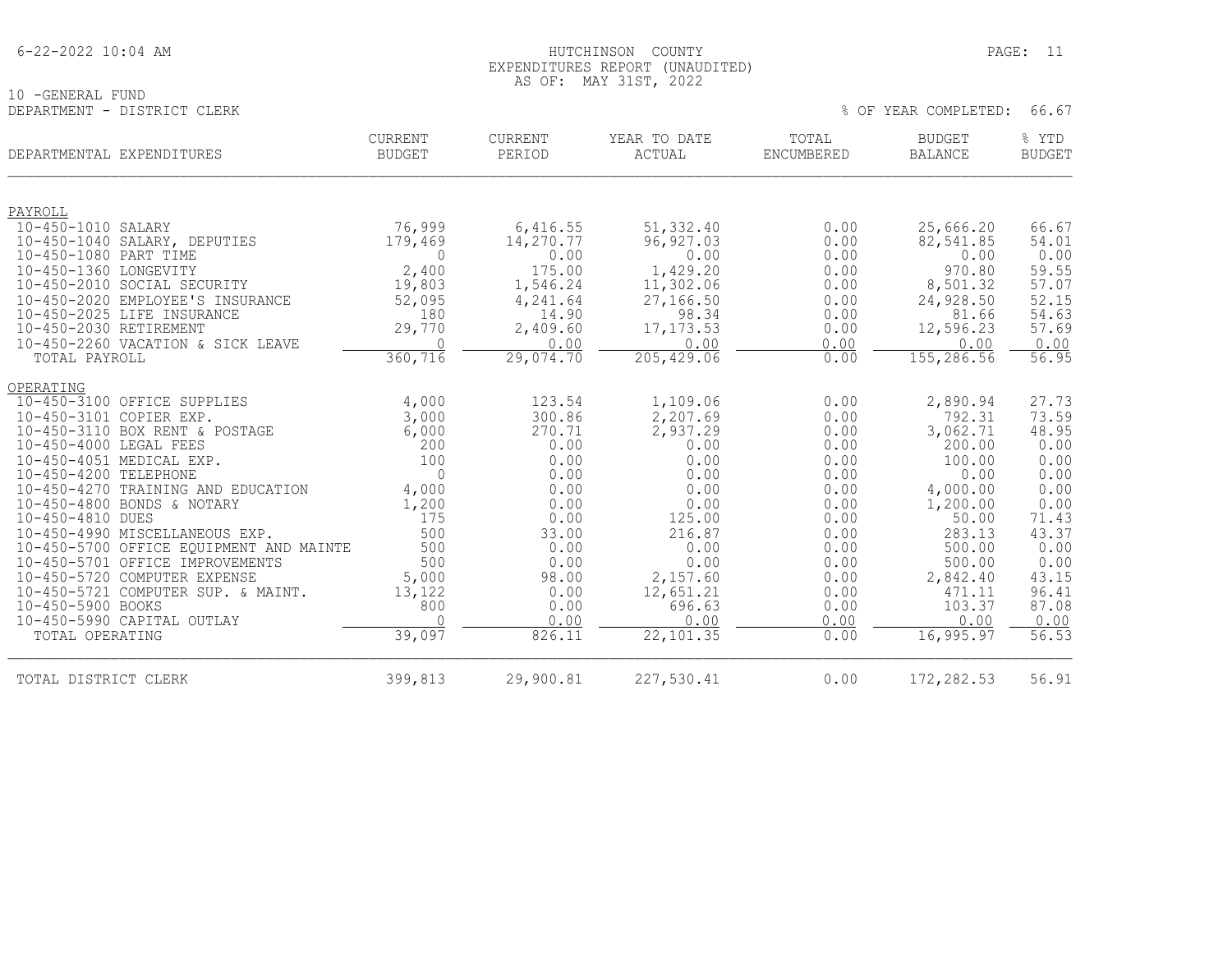#### 6-22-2022 10:04 AM HUTCHINSON COUNTY PAGE: 12 EXPENDITURES REPORT (UNAUDITED) AS OF: MAY 31ST, 2022

10 -GENERAL FUND

DEPARTMENT - J. P. PRECINCT #2 % OF YEAR COMPLETED: 66.67

|                         | DEPARTMENTAL EXPENDITURES             | <b>CURRENT</b><br><b>BUDGET</b> | <b>CURRENT</b><br>PERIOD | YEAR TO DATE<br>ACTUAL | TOTAL<br>ENCUMBERED | <b>BUDGET</b><br><b>BALANCE</b> | % YTD<br><b>BUDGET</b> |
|-------------------------|---------------------------------------|---------------------------------|--------------------------|------------------------|---------------------|---------------------------------|------------------------|
| PAYROLL                 |                                       |                                 |                          |                        |                     |                                 |                        |
| 10-456-1010 SALARY      |                                       | 61,195                          | 5,099.61                 | 40,796.88              | 0.00                | 20,398.44                       | 66.67                  |
|                         | 10-456-1050 SALARY, SECRETARY         | 47,819                          | 3,984.89                 | 31,879.12              | 0.00                | 15,939.56                       | 66.67                  |
| 10-456-1080 PARTTIME    |                                       | $\overline{0}$                  | 0.00                     | 0.00                   | 0.00                | 0.00                            | 0.00                   |
| 10-456-1360 LONGEVITY   |                                       | 540                             | 45.00                    | 360.00                 | 0.00                | 180.00                          | 66.67                  |
|                         | 10-456-2010 SOCIAL SECURITY           | 8,473                           | 653.86                   | 5,230.88               | 0.00                | 3,241.80                        | 61.74                  |
|                         | 10-456-2020 EMPLOYEE'S INSURANCE      | 26,200                          | 2,183.32                 | 17,466.56              | 0.00                | 8,733.44                        | 66.67                  |
|                         | 10-456-2025 LIFE INSURANCE            | 72                              | 5.96                     | 47.68                  | 0.00                | 24.32                           | 66.22                  |
| 10-456-2030 RETIREMENT  |                                       | 12,737                          | 1,066.00                 | 8,472.65               | 0.00                | 4,264.06                        | 66.52                  |
| 10-456-2240 CELL PHONE  |                                       | 1,200                           | 100.00                   | 800.00                 | 0.00                | 400.00                          | 66.67                  |
| TOTAL PAYROLL           | 10-456-2260 VACATION & SICK LEAVE     | 0<br>158,235                    | 0.00<br>13, 138.64       | 0.00<br>105, 053.77    | 0.00<br>0.00        | 0.00<br>53, 181.62              | 0.00<br>66.39          |
|                         |                                       |                                 |                          |                        |                     |                                 |                        |
| OPERATING               |                                       |                                 |                          |                        |                     |                                 |                        |
|                         | 10-456-3100 OFFICE SUPPLIES           | 2,500                           | 10.00                    | 1,927.22               | 0.00                | 572.78                          | 77.09                  |
| 10-456-3110 POSTAGE     |                                       | 900                             | 36.67                    | 175.99                 | 0.00                | 724.01                          | 19.55                  |
| 10-456-3340 BLOOD TESTS |                                       | 100                             | 0.00                     | 0.00                   | 0.00                | 100.00                          | 0.00                   |
| 10-456-4050 AUTOPSIES   |                                       | 25,000                          | 2,420.00                 | 7,607.75               | 7,500.00            | 9,892.25                        | 60.43                  |
|                         | 10-456-4051 MEDICAL EXP.              | 0                               | 0.00                     | 0.00                   | 0.00                | 0.00                            | 0.00                   |
|                         | 10-456-4100 APPOINTED ATTORNEY        | $\circ$                         | 0.00                     | 0.00                   | 0.00                | 0.00                            | 0.00                   |
| 10-456-4140 INTERPRETER |                                       | 100                             | 75.00                    | 75.00                  | 0.00                | 25.00                           | 75.00                  |
| 10-456-4200 TELEPHONE   |                                       | $\Omega$                        | 0.00                     | 0.00                   | 0.00                | 0.00                            | 0.00                   |
|                         | 10-456-4270 TRAINING AND EDUCATION    | 5,000                           | 1,126.57                 | 2,190.76               | 0.00                | 2,809.24                        | 43.82                  |
| 10-456-4800 BONDS       |                                       | 200                             | 0.00                     | 0.00                   | 0.00                | 200.00                          | 0.00                   |
| 10-456-4810 DUES        |                                       | 270<br>800                      | 60.00<br>0.00            | 249.05                 | 0.00<br>0.00        | 20.95                           | 92.24                  |
| 10-456-4990 MISC.       | 10-456-4850 JUROR EXPENSE             | 600                             | 0.00                     | 0.00<br>165.71         | 0.00                | 800.00<br>434.29                | 0.00<br>27.62          |
|                         | 10-456-4992 SCHOOL FINE TO SCHOOLS    | 1,500                           | 0.00                     | 300.00                 | 0.00                | 1,200.00                        | 20.00                  |
|                         | 10-456-5700 OFFICE EQUIP. & REPAIR    | 1,000                           | 0.00                     | 0.00                   | 0.00                | 1,000.00                        | 0.00                   |
|                         | 10-456-5720 COMPUTER EXP.             | 1,000                           | 0.00                     | 0.00                   | 0.00                | 1,000.00                        | 0.00                   |
|                         | 10-456-5721 COMPUTER SUPPORT & MAINT. | 7,735                           | 0.00                     | 7,396.10               | 0.00                | 338.61                          | 95.62                  |
| 10-456-5901 OMNIBASE    |                                       | 500                             | 0.00                     | 258.00                 | 0.00                | 242.00                          | 51.60                  |
|                         | 10-456-5902 COLLECTION FEE            | 12,000                          | 575.61                   | 8,411.39               | 0.00                | 3,588.61                        | 70.09                  |
|                         | 10-456-5990 CAPITAL OUTLAY            |                                 | 0.00                     | 0.00                   | 0.00                | 0.00                            | 0.00                   |
| TOTAL OPERATING         |                                       | 59,205                          | 4,303.85                 | 28,756.97              | 7,500.00            | 22,947.74                       | 61.24                  |
| TOTAL J. P. PRECINCT #2 |                                       | 217,440                         | 17,442.49                | 133,810.74             | 7,500.00            | 76,129.36                       | 64.99                  |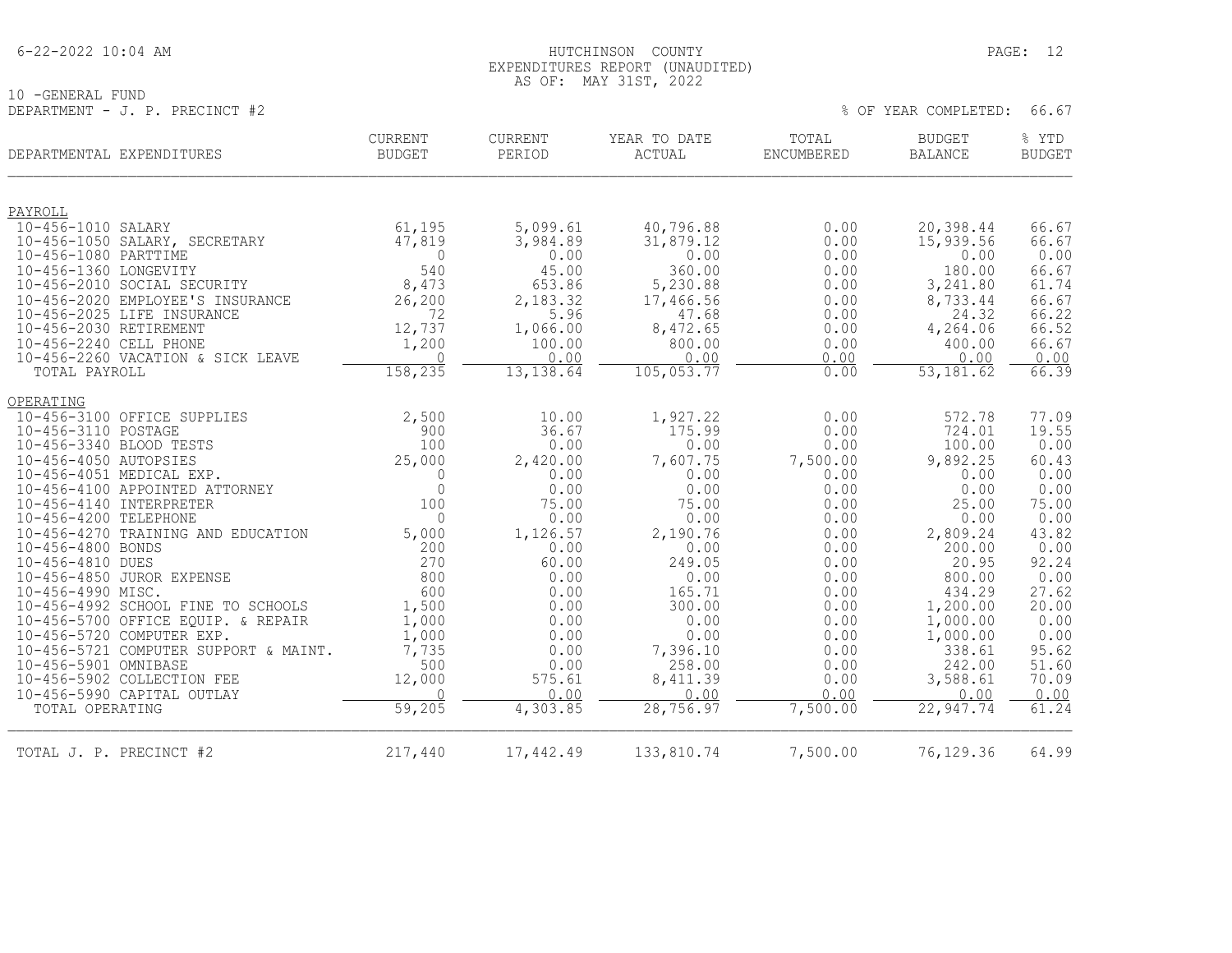10 -GENERAL FUND

#### 6-22-2022 10:04 AM HUTCHINSON COUNTY PAGE: 13 EXPENDITURES REPORT (UNAUDITED) AS OF: MAY 31ST, 2022

DEPARTMENT - J. P. PRECINCT #1 % OF YEAR COMPLETED: 66.67

| DEPARTMENTAL EXPENDITURES     |                                                            | <b>CURRENT</b><br><b>BUDGET</b> | CURRENT<br>PERIOD  | YEAR TO DATE<br><b>ACTUAL</b> | TOTAL<br>ENCUMBERED | <b>BUDGET</b><br><b>BALANCE</b> | % YTD<br><b>BUDGET</b> |
|-------------------------------|------------------------------------------------------------|---------------------------------|--------------------|-------------------------------|---------------------|---------------------------------|------------------------|
|                               |                                                            |                                 |                    |                               |                     |                                 |                        |
| PAYROLL<br>10-457-1010 SALARY |                                                            | 61,195                          | 5,099.61           | 40,796.88                     | 0.00                | 20,398.44                       | 66.67                  |
|                               | 10-457-1050 SALARY, SECRETARY                              | 47,819                          | 3,984.89           | 31,879.12                     | 0.00                | 15,939.56                       | 66.67                  |
| 10-457-1080 PARTTIME          |                                                            | $\Omega$                        | 0.00               | 0.00                          | 0.00                | 0.00                            | 0.00                   |
| 10-457-1360 LONGEVITY         |                                                            | 360                             | 30.00              | 240.00                        | 0.00                | 120.00                          | 66.67                  |
|                               | 10-457-2010 SOCIAL SECURITY                                | 8,459                           | 688.98             | 5,511.84                      | 0.00                | 2,947.07                        | 65.16                  |
|                               | 10-457-2020 EMPLOYEE'S INSURANCE                           | 25,895                          | 2,157.87           | 17,262.96                     | 0.00                | 8,632.04                        | 66.67                  |
|                               | 10-457-2025 LIFE INSURANCE                                 | 72                              | 5.96               | 47.68                         | 0.00                | 24.32                           | 66.22                  |
| 10-457-2030 RETIREMENT        |                                                            | 12,716                          | 1,064.27           | 8,458.90                      | 0.00                | 4,257.12                        | 66.52                  |
| 10-457-2240 CELL PHONE        |                                                            | 1,200                           | 100.00             | 800.00                        | 0.00                | 400.00                          | 66.67                  |
| TOTAL PAYROLL                 | 10-457-2260 VACATION AND SICK LEAVE                        | $\Omega$<br>157,716             | 0.00<br>13, 131.58 | 0.00<br>104,997.38            | 0.00<br>0.00        | 0.00<br>52, 718.55              | 0.00<br>66.57          |
|                               |                                                            |                                 |                    |                               |                     |                                 |                        |
| OPERATING                     |                                                            |                                 |                    |                               |                     |                                 |                        |
|                               | 10-457-3100 OFFICE SUPPLIES                                | 2,500                           | 707.60             | 1,462.11                      | 0.00                | 1,037.89                        | 58.48                  |
| 10-457-3110 POSTAGE           |                                                            | 800                             | 26.40              | 426.00                        | 0.00                | 374.00                          | 53.25                  |
| 10-457-4050 AUTOPSIES         |                                                            | 25,000                          | 4,335.50           | 13,613.00                     | $15, 250.00$ (      | 3,863.00                        | 115.45                 |
|                               | 10-457-4051 MEDICAL EXP.<br>10-457-4100 APPOINTED ATTORNEY | $\Omega$<br>$\Omega$            | 0.00<br>0.00       | 0.00<br>0.00                  | 0.00<br>0.00        | 0.00<br>0.00                    | 0.00<br>0.00           |
| 10-457-4200 TELEPHONE         |                                                            | $\Omega$                        | 0.00               | 0.00                          | 0.00                | 0.00                            | 0.00                   |
|                               | 10-457-4270 TRAINING AND EDUCATION                         | 5,000                           | 1,514.84           | 1,839.84                      | 0.00                | 3,160.16                        | 36.80                  |
|                               | 10-457-4292 TRAVEL EXPENSE                                 | $\Omega$                        | 0.00               | 0.00                          | 0.00                | 0.00                            | 0.00                   |
| 10-457-4800 BONDS             |                                                            | 200                             | 0.00               | 0.00                          | 0.00                | 200.00                          | 0.00                   |
| 10-457-4810 DUES              |                                                            | 300                             | 0.00               | 244.05                        | 0.00                | 55.95                           | 81.35                  |
|                               | 10-457-4850 JUROR EXPENSE                                  | 800                             | 0.00               | 0.00                          | 0.00                | 800.00                          | 0.00                   |
|                               | 10-457-4990 MISCELLANEOUS EXPENSE                          | 600                             | 0.00               | 165.72                        | 0.00                | 434.28                          | 27.62                  |
|                               | 10-457-4992 SCHOOL FINE TO SCHOOL                          | $\Omega$                        | 0.00               | 0.00                          | 0.00                | 0.00                            | 0.00                   |
|                               | 10-457-5700 OFFICE EQUIPMENT                               | 1,000                           | 0.00               | 0.00                          | 0.00                | 1,000.00                        | 0.00                   |
| 10-457-5720 COMPUTER          |                                                            | 1,000                           | 0.00               | 202.68                        | 0.00                | 797.32                          | 20.27                  |
|                               | 10-457-5721 COMPUTER SUPPORT & MAINT.                      | 7,735                           | 0.00               | 7,396.10                      | 0.00                | 338.61                          | 95.62                  |
| 10-457-5901 OMNIBASE          |                                                            | 1,000                           | 0.00               | 132.00                        | 0.00                | 868.00                          | 13.20<br>45.39         |
|                               | 10-457-5902 COLLECTION FEE<br>10-457-5990 CAPITAL OUTLAY   | 8,000<br>$\bigcap$              | 135.61<br>0.00     | 3,631.23<br>0.00              | 0.00<br>0.00        | 4,368.77<br>0.00                | 0.00                   |
| TOTAL OPERATING               |                                                            | 53,935                          | 6,719.95           | 29, 112.73                    | 15,250.00           | 9,571.98                        | 82.25                  |
|                               |                                                            |                                 |                    |                               |                     |                                 |                        |
| TOTAL J. P. PRECINCT #1       |                                                            | 211,651                         | 19,851.53          | 134, 110. 11                  | 15,250.00           | 62,290.53                       | 70.57                  |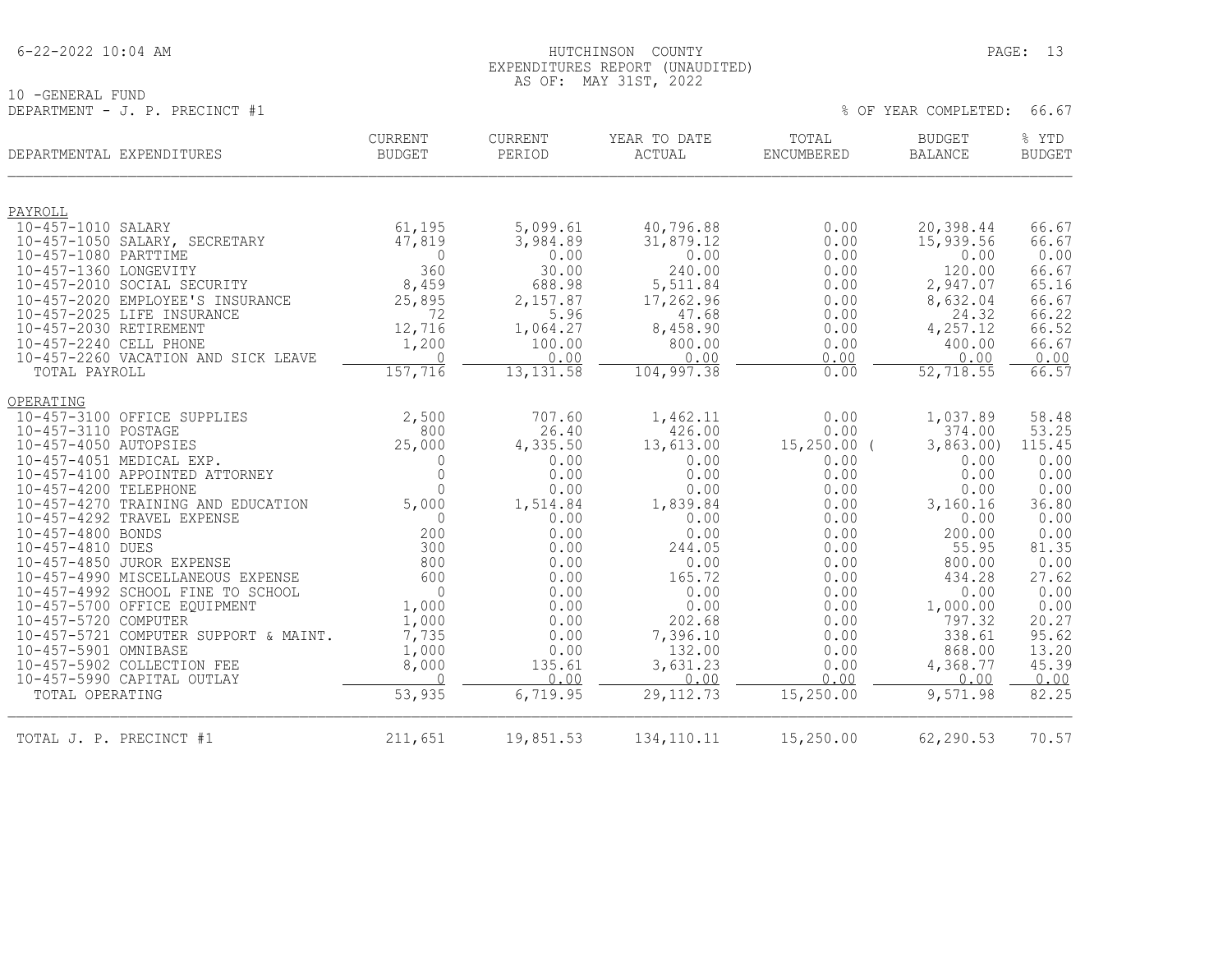|  | $6 - 22 - 2022$ 10:04 AM |  |
|--|--------------------------|--|
|  |                          |  |

10 -GENERAL FUND<br>DEPARTMENT - COUNTY ATTORNEY

#### HUTCHINSON COUNTY PAGE: 14 EXPENDITURES REPORT (UNAUDITED) AS OF: MAY 31ST, 2022

|                        | DEPARTMENTAL EXPENDITURES                                | <b>CURRENT</b><br><b>BUDGET</b> | <b>CURRENT</b><br>PERIOD | YEAR TO DATE<br>ACTUAL | TOTAL<br>ENCUMBERED | <b>BUDGET</b><br><b>BALANCE</b> | % YTD<br><b>BUDGET</b> |
|------------------------|----------------------------------------------------------|---------------------------------|--------------------------|------------------------|---------------------|---------------------------------|------------------------|
| PAYROLL                |                                                          |                                 |                          |                        |                     |                                 |                        |
| 10-475-1010 SALARIES   |                                                          | 145,851                         | 12, 154.23               | 97,233.84              | 0.00                | 48,616.92                       | 66.67                  |
|                        | 10-475-1020 SUPPLEMENT SALARIES                          | 35,000                          | 2,375.00                 | 19,000.00              | 0.00                | 16,000.00                       | 54.29                  |
|                        | 10-475-1030 SALARY, ASSISTANT                            | $\Omega$                        | 0.00                     | 0.00                   | 0.00                | 0.00                            | 0.00                   |
|                        | 10-475-1050 SALARY, SECRETARY I                          | 47,819                          | 3,984.89                 | 31,879.12              | 0.00                | 15,939.56                       | 66.67                  |
|                        | 10-475-1051 SALARY, SECRETARY II                         | 45,377                          | 3,781.42                 | 30, 251.36             | 0.00                | 15, 125.68                      | 66.67                  |
| 10-475-1080 PART TIME  |                                                          | $\Omega$                        | 0.00                     | 0.00                   | 0.00                | 0.00                            | 0.00                   |
| 10-475-1360 LONGEVITY  | 10-475-2010 SOCIAL SECURITY                              | 720<br>20,522                   | 60.00                    | 480.00                 | 0.00<br>0.00        | 240.00                          | 66.67<br>66.17         |
|                        | 10-475-2020 EMPLOYEE'S INSURANCE                         | 38,995                          | 1,700.57<br>3,249.53     | 13,578.80<br>25,996.24 | 0.00                | 6,943.58<br>12,998.76           | 66.67                  |
|                        | 10-475-2025 LIFE INSURANCE                               | 108                             | 8.94                     | 71.52                  | 0.00                | 36.48                           | 66.22                  |
| 10-475-2030 RETIREMENT |                                                          | 30,851                          | 2,582.06                 | 20,522.38              | 0.00                | 10,328.27                       | 66.52                  |
|                        | 10-475-2260 VACATION AND/ OR SICKLEAVE                   | $\Omega$                        | 0.00                     | 0.00                   | 0.00                | 0.00                            | 0.00                   |
| TOTAL PAYROLL          |                                                          | 365,243                         | 29,896.64                | 239,013.26             | 0.00                | 126,229.25                      | 65.44                  |
| OPERATING              |                                                          |                                 |                          |                        |                     |                                 |                        |
|                        | 10-475-3100 OFFICE SUPPLIES                              | 2,500                           | 168.74                   | 1,112.26               | 0.00                | 1,387.74                        | 44.49                  |
|                        | 10-475-3101 COPIER EXPENSE                               | 2,031                           | 179.35                   | 1,380.45               | 0.00                | 650.55                          | 67.97                  |
|                        | 10-475-3110 POSTAGE AND BOX RENT                         | 300                             | 0.00                     | 10.56                  | 0.00                | 289.44                          | 3.52                   |
| 10-475-4200 TELEPHONE  |                                                          | $\Omega$                        | 0.00                     | 0.00                   | 0.00                | 0.00                            | 0.00                   |
|                        | 10-475-4270 TRAINING & EDUCATION                         | 3,700                           | 842.39                   | 2,612.17               | 0.00                | 1,087.83                        | 70.60                  |
|                        | 10-475-4520 EQUIPMENT MAINTENANCE                        | 200                             | 0.00                     | 0.00                   | 0.00                | 200.00                          | 0.00                   |
|                        | 10-475-4600 RENT, OFFICE SPACE                           | $\Omega$                        | 0.00                     | 0.00                   | 0.00                | 0.00                            | 0.00                   |
| 10-475-4810 DUES       |                                                          | 605                             | 355.00                   | 605.00                 | 0.00                | 0.00                            | 100.00                 |
|                        | 10-475-4990 MISCELLANEOUS<br>10-475-4991 ASSAULT VICTIMS | 995                             | 21.97                    | 169.26<br>0.00         | 0.00                | 825.74                          | 17.01                  |
| 10-475-5700 EOUIPMENT  |                                                          | 1,500<br>1,200                  | 0.00<br>0.00             | 0.00                   | 0.00<br>0.00        | 1,500.00<br>1,200.00            | 0.00<br>0.00           |
| 10-475-5720 COMPUTER   |                                                          | 4,000                           | 0.00                     | 0.00                   | 0.00                | 4,000.00                        | 0.00                   |
|                        | 10-475-5721 COMPUTER SUPPORT & MAINT.                    | 7,735                           | 0.00                     | 9,752.43               | $0.00$ (            | 2,017.72)                       | 126.09                 |
| 10-475-5900 LAW BOOKS  |                                                          | 300                             | 0.00                     | 194.00                 | 0.00                | 106.00                          | 64.67                  |
|                        | 10-475-5990 CAPITAL OUTLAY                               | $\Omega$                        | 0.00                     | 0.00                   | 0.00                | 0.00                            | 0.00                   |
| TOTAL OPERATING        |                                                          | 25,066                          | 1,567.45                 | 15,836.13              | 0.00                | 9,229.58                        | 63.18                  |
| TOTAL COUNTY ATTORNEY  |                                                          | 390,308                         | 31,464.09                | 254,849.39             | 0.00                | 135,458.83                      | 65.29                  |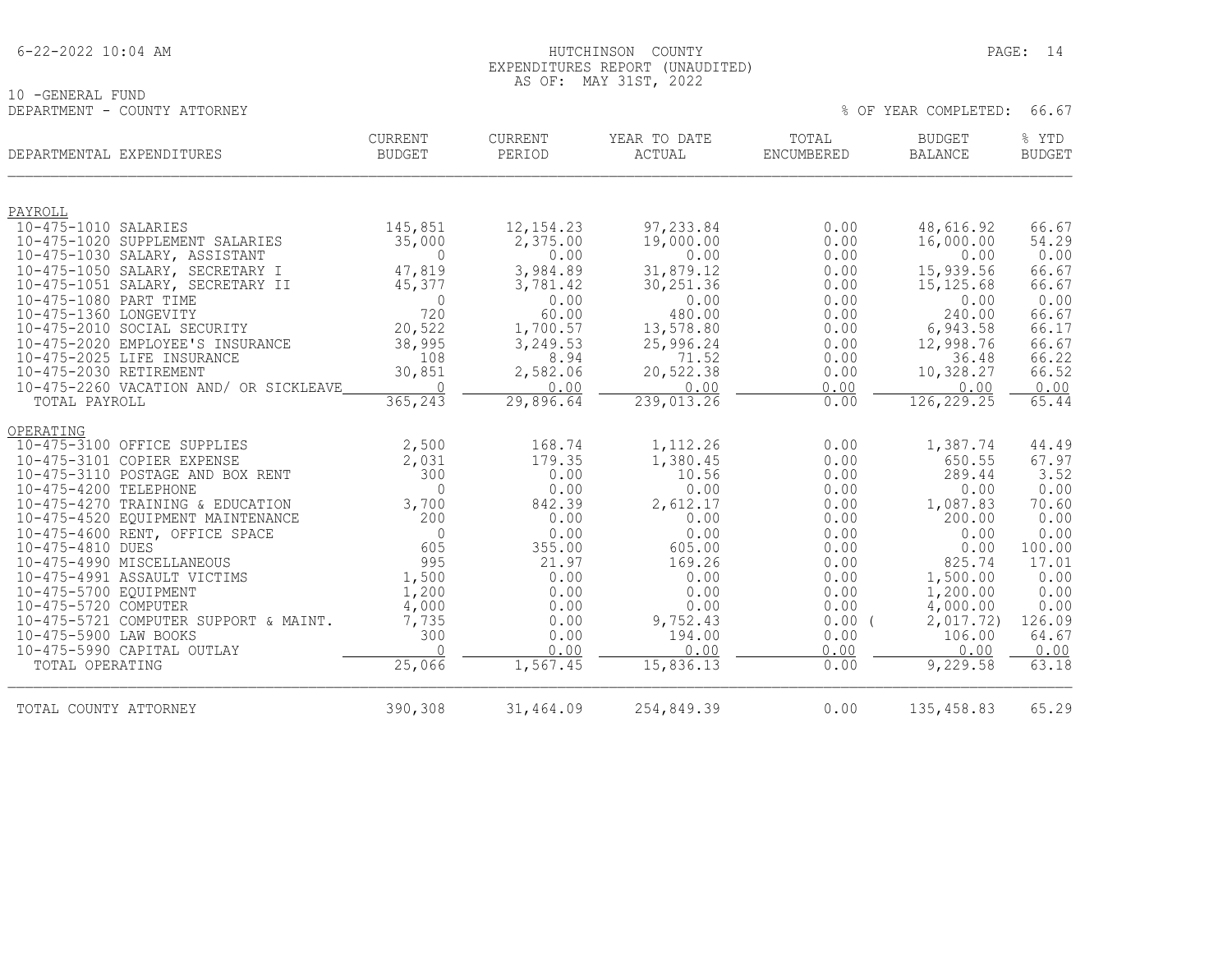|  | $6 - 22 - 2022$ 10:04 AM |  |
|--|--------------------------|--|
|  |                          |  |

#### HUTCHINSON COUNTY PAGE: 15 EXPENDITURES REPORT (UNAUDITED) AS OF: MAY 31ST, 2022

10 -GENERAL FUND<br>DEPARTMENT - ELECTION

| DEPARTMENT<br>- ELECTION                         |                                 |                   |                        | $8$ OF<br>YEAR COMPLETED: |                                 |                        |
|--------------------------------------------------|---------------------------------|-------------------|------------------------|---------------------------|---------------------------------|------------------------|
| DEPARTMENTAL EXPENDITURES                        | <b>CURRENT</b><br><b>BUDGET</b> | CURRENT<br>PERIOD | YEAR TO DATE<br>ACTUAL | TOTAL<br>ENCUMBERED       | <b>BUDGET</b><br><b>BALANCE</b> | % YTD<br><b>BUDGET</b> |
|                                                  |                                 |                   |                        |                           |                                 |                        |
| PAYROLL<br>$10 - 490 - 1081$<br>ELECTION WORKERS | 66,000                          | 23,535.24         | 46,829.28              | 0.00                      | 19,170.72                       | 70.95                  |
| 10-490-2010 SOCIAL SECURITY                      | 4,000                           | 1,465.97          | 3,989.75               | 0.00                      | 10.25                           | 99.74                  |
| TOTAL PAYROLL                                    | 70,000                          | 25,001.21         | 50,819.03              | 0.00                      | 19, 180.97                      | 72.60                  |
| OPERATING                                        |                                 |                   |                        |                           |                                 |                        |
| $10 - 490 - 3100$<br>SUPPLIES & BALLOT EXPENSE   | 10,000                          | 1,922.71          | 5, 121.83              | 1,200.00                  | 3,678.17                        | 63.22                  |
| 10-490-3110 POSTAGE                              | 1,000                           | 35.16             | 575.52                 | 0.00                      | 424.48                          | 57.55                  |
| 10-490-4080 PROGRAMMING                          | 7,000                           | 1,305.91          | 173.04                 | 0.00                      | 6,826.96                        | 2.47                   |
| $10 - 490 - 4270$<br>TRAINING & EDUCATION        | 2,700                           | 0.00              | 0.00                   | 0.00                      | 2,700.00                        | 0.00                   |
| 10-490-4292 TRAVEL                               | $\Omega$                        | 0.00              | 0.00                   | 0.00                      | 0.00                            | 0.00                   |
| 10-490-4293 ON-SITE SUPPORT                      | 10,828                          | 0.00              | 1,558.32               | 4,675.00                  | 4,594.96                        | 57.57                  |
| 10-490-4900 MISC.                                | 1,000                           | 300.00            | 191.60                 | 0.00                      | 808.40                          | 19.16                  |
| 10-490-5700 EQUIPMENT                            | 1,000                           | 0.00              | 681.78                 | 0.00                      | 318.22                          | 68.18                  |
| 10-490-5720 COMPUTER EXP.                        | 1,092                           | 0.00              | 0.00                   | 1,091.72                  | 0.00                            | 100.00                 |
| 10-490-5721 COMPUTER SUPPORT & MAINT             | 14,655                          | 0.00              | 13,455.00              | 1,200.00                  | 0.00                            | 100.00                 |
| 10-490-5990 CAPITAL OUTLAY                       |                                 | 0.00              | 0.00                   | 0.00                      | 0.00                            | 0.00                   |
| TOTAL OPERATING                                  | 49,275                          | 3,563.78          | 21,757.09              | 8,166.72                  | 19,351.19                       | 60.73                  |
| TOTAL ELECTION                                   | 119,275                         | 28,564.99         | 72,576.12              | 8,166.72                  | 38,532.16                       | 67.69                  |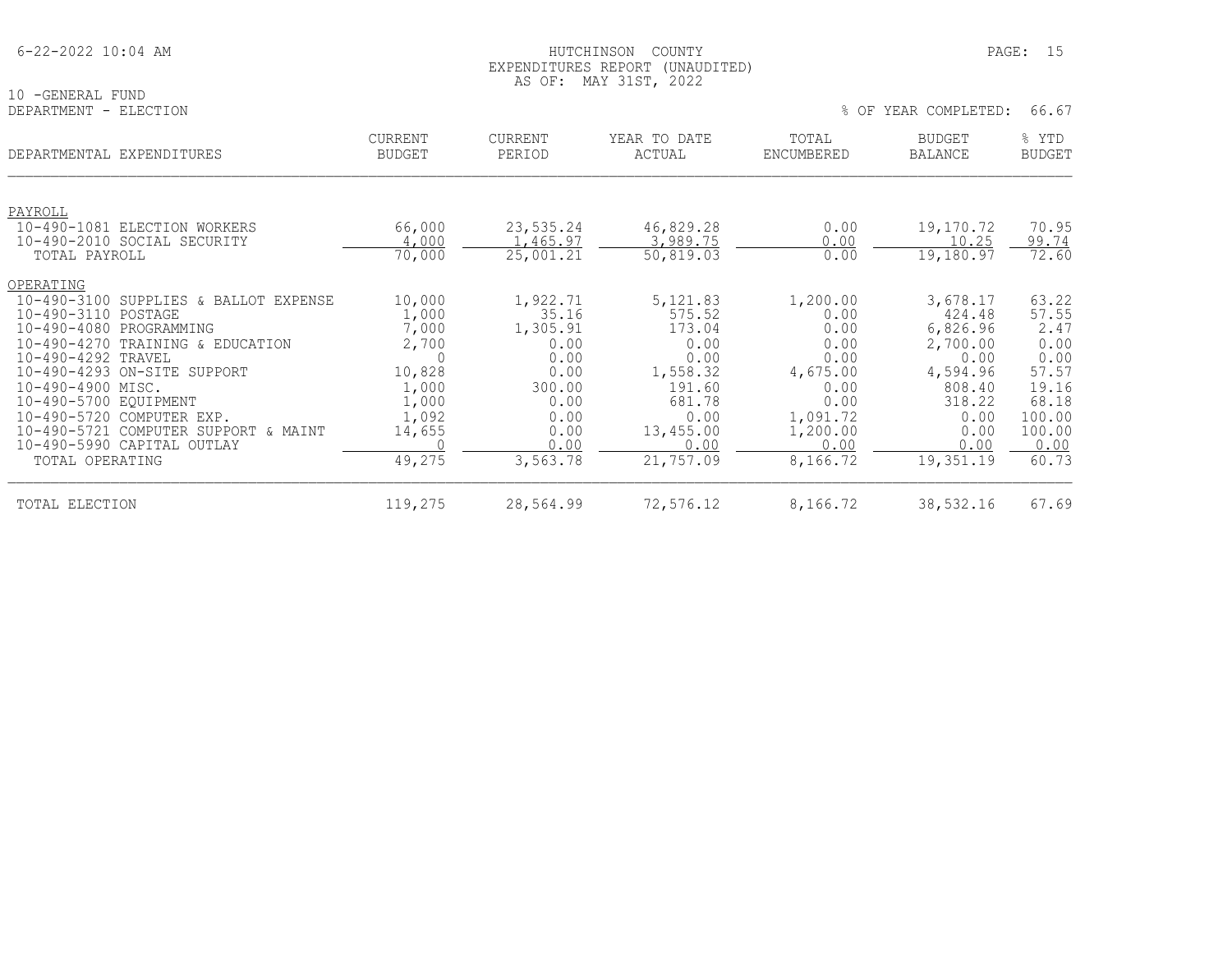#### HUTCHINSON COUNTY PAGE: 16 EXPENDITURES REPORT (UNAUDITED) AS OF: MAY 31ST, 2022

% OF YEAR COMPLETED: 66.67

10 -GENERAL FUND<br>DEPARTMENT - COUNTY AUDITOR

| % YTD<br><b>BUDGET</b> | <b>BUDGET</b><br><b>BALANCE</b> | TOTAL<br>ENCUMBERED | YEAR TO DATE<br><b>ACTUAL</b> | CURRENT<br>PERIOD | <b>CURRENT</b><br><b>BUDGET</b> | DEPARTMENTAL EXPENDITURES                       |
|------------------------|---------------------------------|---------------------|-------------------------------|-------------------|---------------------------------|-------------------------------------------------|
|                        |                                 |                     |                               |                   |                                 | PAYROLL                                         |
| 50.00                  | 51, 185.52                      | 0.00                | 51, 185. 52                   | 8,530.92          | 102,371                         | 10-495-1020 SALARIES                            |
| 66.67                  | 24,459.00                       | 0.00                | 48,918.00                     | 6, 114.75         | 73,377                          | 10-495-1030 SALARIES, ASSISTANTS                |
| 0.00                   | 0.00                            | 0.00                | 0.00                          | 0.00              | $\Omega$                        | 10-495-1080 PART TIME HELP                      |
| 33.94                  | 1,625.00                        | 0.00                | 835.00                        | 90.00             | 2,460                           | 10-495-1360 LONGEVITY                           |
| 59.57                  | 5,805.72                        | 0.00                | 8,554.80                      | 1,112.16          | 14,361                          | 10-495-2010 SOCIAL SECURITY                     |
| 33.73                  | 17,161.72                       | 0.00                | 8,733.28                      | 1,091.66          | 25,895                          | 10-495-2020 EMPLOYEE'S INSURANCE                |
| 53.81                  | 33.26                           | 0.00                | 38.74                         | 5.96              | 72                              | 10-495-2025 LIFE INSURANCE                      |
| 60.05                  | 8,662.34                        | 0.00                | 13,019.23                     | 1,701.97          | 21,682                          | 10-495-2030 RETIREMENT                          |
| 100.00                 | 0.00                            | 0.00                | 12,470.00                     | 0.00              | 12,470                          | 10-495-2260 VACATION & SICK LEAVE               |
| 56.89                  | 108,932.56                      | 0.00                | 143,754.57                    | 18,647.42         | 252,687                         | TOTAL PAYROLL                                   |
|                        |                                 |                     |                               |                   |                                 | OPERATING                                       |
| 63.40                  | 915.04                          | 0.00                | 1,584.96                      | 50.59             | 2,500                           | 10-495-3100 OFFICE SUPPLIES                     |
| 0.00                   | 1.20                            | 0.00                | 0.00                          | 0.00              |                                 | 10-495-3101 COPIER EXP.                         |
| 17.50                  | 247.49                          | 0.00                | 52.51                         | 1.06              | 300                             | 10-495-3110 POSTAGE                             |
| 0.00                   | 0.00                            | 0.00                | 0.00                          | 0.00              | $\Omega$                        | 10-495-4200 TELEPHONE                           |
| 70.93                  | 872.25                          | 0.00                | 2,127.75                      | 1,537.75          | 3,000                           | 10-495-4270 TRAINING & EDUCATION                |
| 0.00                   | 0.00                            | 0.00                | 0.00                          | 0.00              | $\mathbf 0$                     | 10-495-4292 TRAVEL EXPENSE                      |
| 82.35                  | 21.43                           | 0.00                | 100.00                        | 0.00              | 121                             | 10-495-4800 BONDS                               |
| 58.75                  | 165.00                          | 0.00                | 235.00                        | 0.00              | 400                             | 10-495-4810 DUES                                |
| 0.00                   | 500.00                          | 0.00                | 0.00                          | 0.00              | 500                             | 10-495-4990 MISCELLANEOUS EXPENSE               |
| 66.10                  | 338.99                          | 0.00                | 661.01                        | 0.00              | 1,000                           | 10-495-5700 OFFICE EQUIPMENT & MAINTENA         |
| 0.00                   | 2,350.00                        | 0.00                | 0.00                          | 0.00              | 2,350                           | 10-495-5720 COMPUTER EXP.                       |
| 99.73                  | 40.25                           | 0.00                | 14,674.32                     | 0.00              | 14,715                          | 10-495-5721 COMPUTER SUPPORT & MAINT.           |
| 0.00<br>0.00           | 0.00<br>0.00                    | 0.00<br>0.00        | 0.00<br>0.00                  | 0.00<br>0.00      | $\Omega$<br>$\cap$              | 10-495-5900 BOOKS<br>10-495-5990 CAPITAL OUTLAY |
| 78.09                  | 5,451.65                        | 0.00                | 19,435.55                     | 1,589.40          | 24,887                          | TOTAL OPERATING                                 |
| 58.79                  |                                 |                     |                               |                   |                                 |                                                 |
|                        | 114,384.21                      | 0.00                | 163, 190. 12                  | 20,236.82         | 277,574                         | TOTAL COUNTY AUDITOR                            |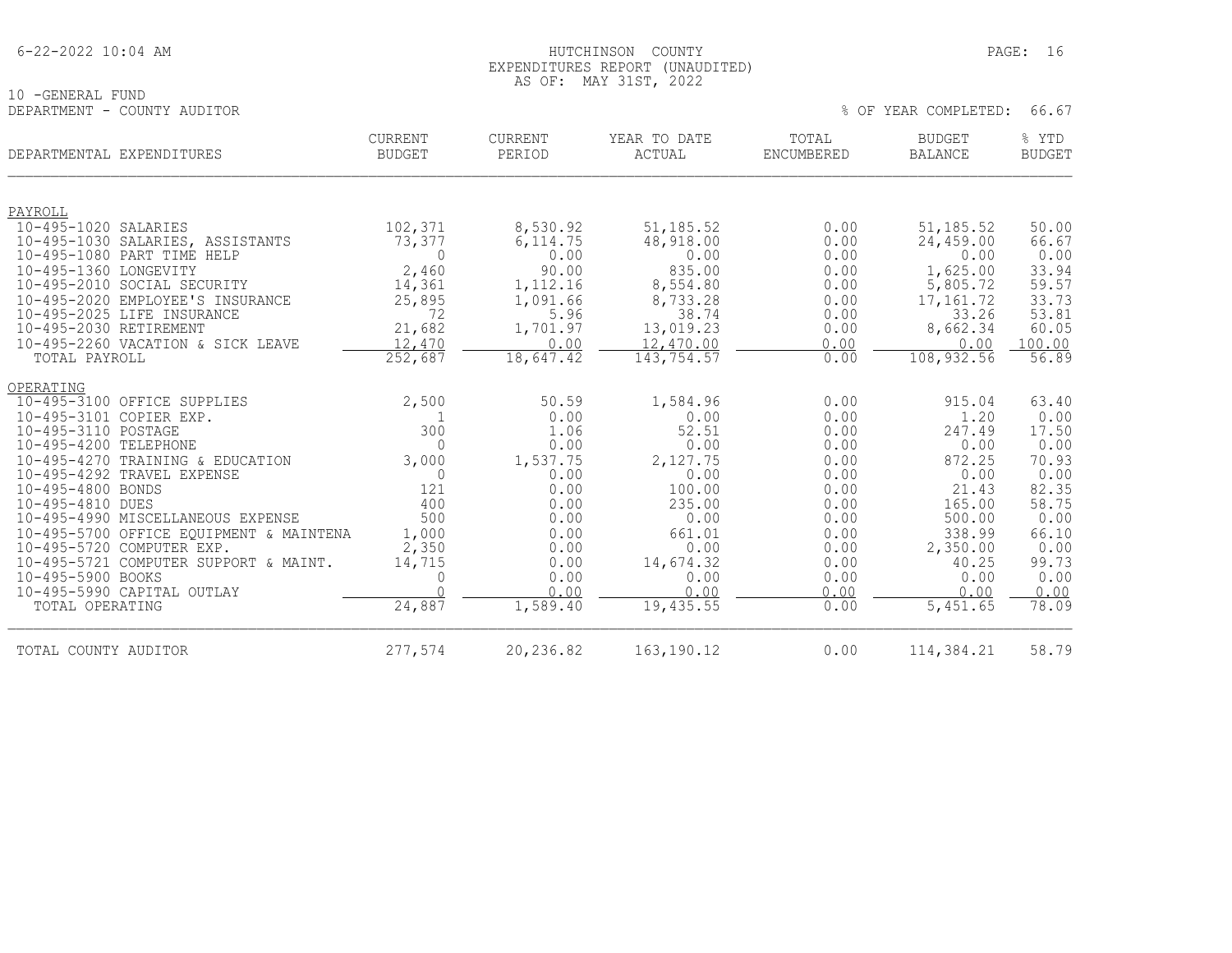|  | 6-22-2022 10:04 AM |  |
|--|--------------------|--|
|  |                    |  |

#### HUTCHINSON COUNTY PAGE: 17 EXPENDITURES REPORT (UNAUDITED) AS OF: MAY 31ST, 2022

| DEPARTMENT - COUNTY TREASURER                                              |                                 |                      |                               | 66.67<br>% OF YEAR COMPLETED: |                                 |                        |  |
|----------------------------------------------------------------------------|---------------------------------|----------------------|-------------------------------|-------------------------------|---------------------------------|------------------------|--|
| DEPARTMENTAL EXPENDITURES                                                  | <b>CURRENT</b><br><b>BUDGET</b> | CURRENT<br>PERIOD    | YEAR TO DATE<br><b>ACTUAL</b> | TOTAL<br><b>ENCUMBERED</b>    | <b>BUDGET</b><br><b>BALANCE</b> | % YTD<br><b>BUDGET</b> |  |
|                                                                            |                                 |                      |                               |                               |                                 |                        |  |
| PAYROLL<br>10-497-1010 SALARY                                              |                                 |                      |                               |                               |                                 | 66.67                  |  |
| 10-497-1040 SALARY, DEPUTY                                                 | 76,999<br>47,819                | 6,416.55<br>3,984.89 | 51,332.40<br>31,879.12        | 0.00<br>0.00                  | 25,666.20<br>15,939.56          | 66.67                  |  |
| 10-497-1360 LONGEVITY                                                      | 2,460                           | 205.00               | 1,640.00                      | 0.00                          | 820.00                          | 66.67                  |  |
| 10-497-2010 SOCIAL SECURITY                                                | 9,737                           | 736.67               | 5,893.36                      | 0.00                          | 3,843.38                        | 60.53                  |  |
| 10-497-2020 EMPLOYEE'S INSURANCE                                           | 26,200                          | 2,183.32             | 17,466.56                     | 0.00                          | 8,733.44                        | 66.67                  |  |
| 10-497-2025 LIFE INSURANCE                                                 | 72                              | 5.96                 | 47.68                         | 0.00                          | 24.32                           | 66.22                  |  |
| 10-497-2030 RETIREMENT                                                     | 14,637                          | 1,225.05             | 9,736.74                      | 0.00                          | 4,900.15                        | 66.52                  |  |
| 10-497-2260 VACATION & SICK LEAVE                                          | $\Omega$                        | 0.00                 | 0.00                          | 0.00                          | 0.00                            | 0.00                   |  |
| TOTAL PAYROLL                                                              | 177,923                         | 14,757.44            | 117,995.86                    | 0.00                          | 59,927.05                       | 66.32                  |  |
| OPERATING                                                                  |                                 |                      |                               |                               |                                 |                        |  |
| 10-497-3100 OFFICE SUPPLIES                                                | 4,000                           | 211.72               | 1,917.76                      | 0.00                          | 2,082.24                        | 47.94                  |  |
| 10-497-3110 POSTAGE                                                        | 2,500                           | 204.99               | 1,709.26                      | 0.00                          | 790.74                          | 68.37                  |  |
| 10-497-4200 TELEPHONE                                                      | $\Omega$                        | 0.00                 | 0.00                          | 0.00                          | 0.00                            | 0.00                   |  |
| 10-497-4270 TRAINING & EDUCATION                                           | 2,700                           | 0.00                 | 1,507.57                      | 0.00                          | 1,192.43                        | 55.84                  |  |
| 10-497-4292 TRAVEL EXPENSE                                                 |                                 | 0.00                 | 0.00                          | 0.00                          | 0.00                            | 0.00                   |  |
| 10-497-4310 PUBLICATIONS                                                   |                                 | 0.00                 | 0.00                          | 0.00                          | 0.00                            | 0.00                   |  |
| 10-497-4800 BONDS                                                          | $\Omega$<br>350                 | 0.00                 | 0.00                          | 0.00                          | 0.00                            | 0.00                   |  |
| 10-497-4810 DUES                                                           | $\Omega$                        | 0.00<br>0.00         | 275.00<br>0.00                | 0.00<br>0.00                  | 75.00<br>0.00                   | 78.57<br>0.00          |  |
| 10-497-4990 MISCELLANEOUS EXPENSE<br>10-497-5700 OFFICE EQUIPMENT & REPAIR | 1,000                           | 0.00                 | 0.00                          | 0.00                          | 1,000.00                        | 0.00                   |  |
| 10-497-5720 COMPUTER EXP.                                                  | 1,325                           | 0.00                 | 448.47                        | 0.00                          | 876.78                          | 33.84                  |  |
| 10-497-5721 COMPUTER SUPPORT & MAINT.                                      | 14,675                          | 0.00                 | 14,674.31                     | 0.00                          | 0.44                            | 100.00                 |  |
| 10-497-5900 BOOKS                                                          |                                 | 0.00                 | 0.00                          | 0.00                          | 0.00                            | 0.00                   |  |
| 10-497-5990 CAPITAL OUTLAY                                                 |                                 | 0.00                 | 0.00                          | 0.00                          | 0.00                            | 0.00                   |  |
| 10-497-6050 SITE SEWAGE                                                    |                                 | 0.00                 | 0.00                          | 0.00                          | 0.00                            | 0.00                   |  |
| TOTAL OPERATING                                                            | 26,550                          | 416.71               | 20,532.37                     | 0.00                          | $6,017.\overline{63}$           | 77.33                  |  |

TOTAL COUNTY TREASURER 204,473 15,174.15 138,528.23 0.00 65,944.68 67.75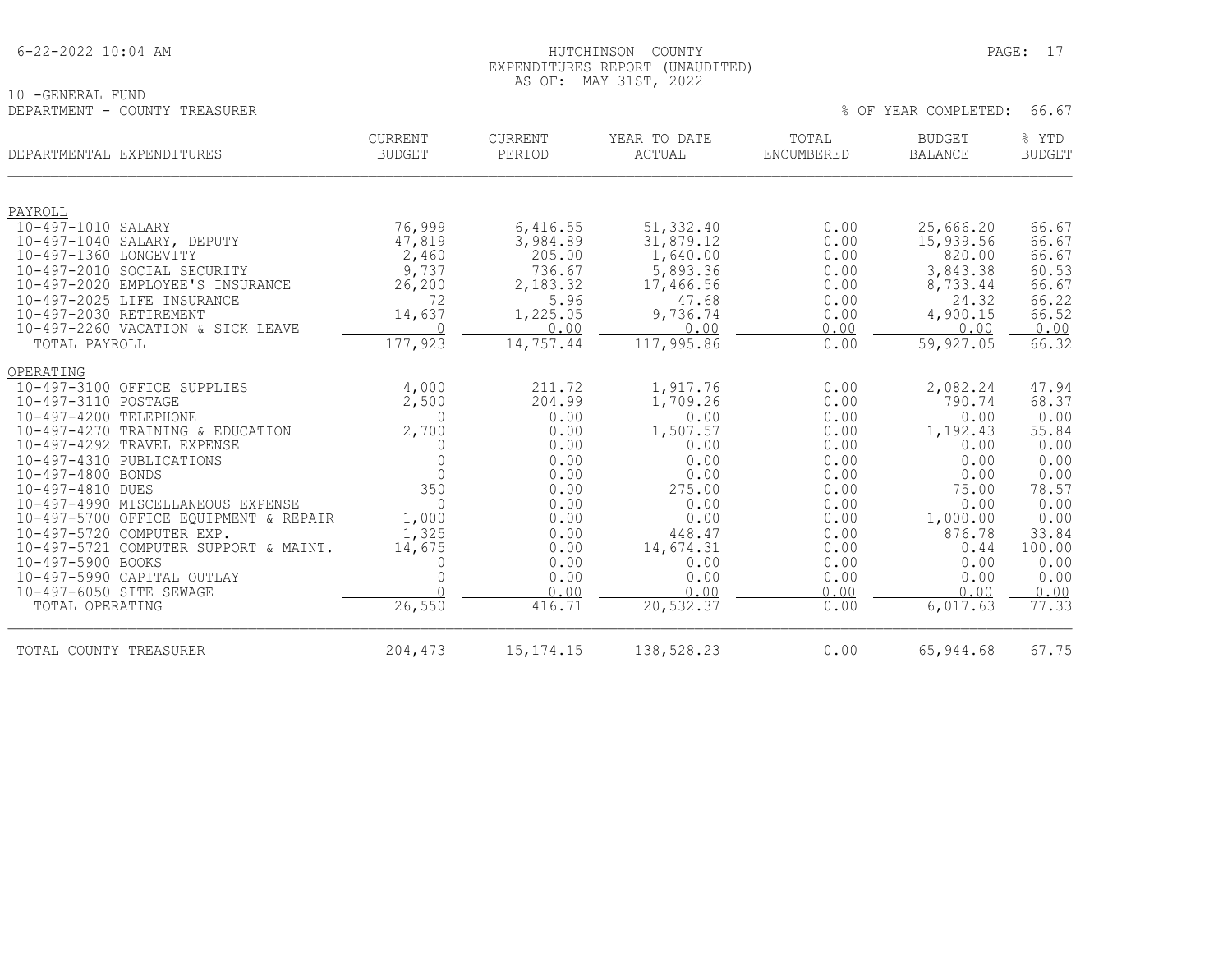| $6 - 22 - 2022$ 10:04 AM |
|--------------------------|
|--------------------------|

#### 6-22-2022 10:04 AM HUTCHINSON COUNTY PAGE: 18 EXPENDITURES REPORT (UNAUDITED) AS OF: MAY 31ST, 2022

% OF YEAR COMPLETED: 66.67

10 -GENERAL FUND<br>DEPARTMENT - TAX COLLECTOR

| DEPARTMENTAL EXPENDITURES                                      | <b>CURRENT</b><br><b>BUDGET</b> | CURRENT<br>PERIOD     | YEAR TO DATE<br>ACTUAL | TOTAL<br><b>ENCUMBERED</b> | <b>BUDGET</b><br><b>BALANCE</b> | % YTD<br><b>BUDGET</b> |
|----------------------------------------------------------------|---------------------------------|-----------------------|------------------------|----------------------------|---------------------------------|------------------------|
|                                                                |                                 |                       |                        |                            |                                 |                        |
| PAYROLL<br>10-499-1010 SALARY                                  | 76,999                          | 6,416.55              | 51,332.40              | 0.00                       | 25,666.20                       | 66.67                  |
| 10-499-1040 SALARY, DEPUTIES                                   | 318,831                         | 26,569.25             | 212,554.00             | 0.00                       | 106,277.00                      | 66.67                  |
| 10-499-1080 PART TIME                                          | 13,500                          | 881.25                | 7,155.02               | 0.00                       | 6,344.98                        | 53.00                  |
| 10-499-1360 LONGEVITY                                          | 5,400                           | 450.00                | 3,600.00               | 0.00                       | 1,800.00                        | 66.67                  |
| 10-499-1370 OVERTIME                                           | $\Omega$                        | 0.00                  | 0.00                   | 0.00                       | 0.00                            | 0.00                   |
| 10-499-2010 SOCIAL SECURITY                                    | 31,727                          | 2,533.28              | 20,264.55              | 0.00                       | 11,462.26                       | 63.87                  |
| 10-499-2020 EMPLOYEE'S INSURANCE<br>10-499-2025 LIFE INSURANCE | 91,700<br>288                   | 7,516.62<br>23.84     | 60,132.96<br>190.72    | 0.00<br>0.00               | 31,567.04<br>97.28              | 65.58<br>66.22         |
| 10-499-2030 RETIREMENT                                         | 47,701                          | 3,963.62              | 31,515.21              | 0.00                       | 16, 185. 46                     | 66.07                  |
| 10-499-2250 CAR ALLOWANCE                                      | 0                               | 0.00                  | 0.00                   | 0.00                       | 0.00                            | 0.00                   |
| 10-499-2260 VACATION AND SICK LEAVE                            | $\cap$                          | 0.00                  | 0.00                   | 0.00                       | 0.00                            | 0.00                   |
| TOTAL PAYROLL                                                  | 586,145                         | 48, 354.41            | 386,744.86             | 0.00                       | 199,400.22                      | 65.98                  |
| OPERATING                                                      |                                 |                       |                        |                            |                                 |                        |
| 10-499-3100 OFFICE SUPPLIES                                    | 18,400                          | 1,510.80              | 11,631.45              | 1,199.00                   | 5,569.55                        | 69.73                  |
| 10-499-3101 COPIER EXP.                                        | $\Omega$                        | 0.00                  | 0.00                   | 0.00                       | 0.00                            | 0.00                   |
| 10-499-3110 POSTAGE                                            | 30,000                          | 2,824.93              | 20,828.22              | 0.00                       | 9,171.78                        | 69.43                  |
| 10-499-4000 DEPOSITORY EXP.                                    | $\Omega$                        | 0.00                  | 0.00                   | 0.00                       | 0.00                            | 0.00                   |
| 10-499-4060 APPRAISAL DISTRICT<br>10-499-4200 TELEPHONE        | 216,882<br>1,700                | 0.00<br>115.46        | 154,947.68<br>932.35   | 54,220.50                  | 7,713.83<br>767.65              | 96.44                  |
| 10-499-4270 TRAINING & EDUCATION                               | 8,000                           | 1,119.96              | 2,901.38               | 0.00<br>0.00               | 5,098.62                        | 54.84<br>36.27         |
| 10-499-4800 BOND EMPLOYEES                                     | 3,800                           | 71.00                 | 142.00                 | 0.00                       | 3,658.00                        | 3.74                   |
| 10-499-4810 DUES                                               | 500                             | 0.00                  | 175.00                 | 0.00                       | 325.00                          | 35.00                  |
| 10-499-4990 MISCELLANEOUS EXPENSE                              | 800 (                           | 16.03)                | 94.00                  | 0.00                       | 706.00                          | 11.75                  |
| 10-499-4992 CREDIT CARD SERVICES                               | $\bigcap$                       | 0.00                  | 0.00                   | 0.00                       | 0.00                            | 0.00                   |
| 10-499-5700 OFFICE EQUIPMENT & MAINTENA                        | 3,000                           | 0.00                  | 144.07                 | 0.00                       | 2,855.93                        | 4.80                   |
| 10-499-5701 OFFICE IMPROVEMENTS                                | 2,000                           | 0.00                  | 0.00                   | 0.00                       | 2,000.00                        | 0.00                   |
| 10-499-5720 COMPUTER                                           | 4,000                           | 99.94                 | 751.94                 | 0.00                       | 3,248.06                        | 18.80                  |
| 10-499-5721 COMPUTER SUPPORT & MAINT.<br>10-499-5900 BOOKS     | 63,796                          | 0.00<br>0.00          | 48,845.00<br>0.00      | 0.00<br>0.00               | 14,951.00<br>0.00               | 76.56<br>0.00          |
| 10-499-5990 CAPITAL OUTLAY                                     | 0<br>$\cap$                     | 0.00                  | 0.00                   | 0.00                       | 0.00                            | 0.00                   |
| TOTAL OPERATING                                                | 352,878                         | $\overline{5,726.06}$ | 241,393.09             | 55,419.50                  | 56,065.42                       | 84.11                  |
| TOTAL TAX COLLECTOR                                            | 939,023                         | 54,080.47             | 628, 137.95            | 55,419.50                  | 255, 465.64                     | 72.79                  |
|                                                                |                                 |                       |                        |                            |                                 |                        |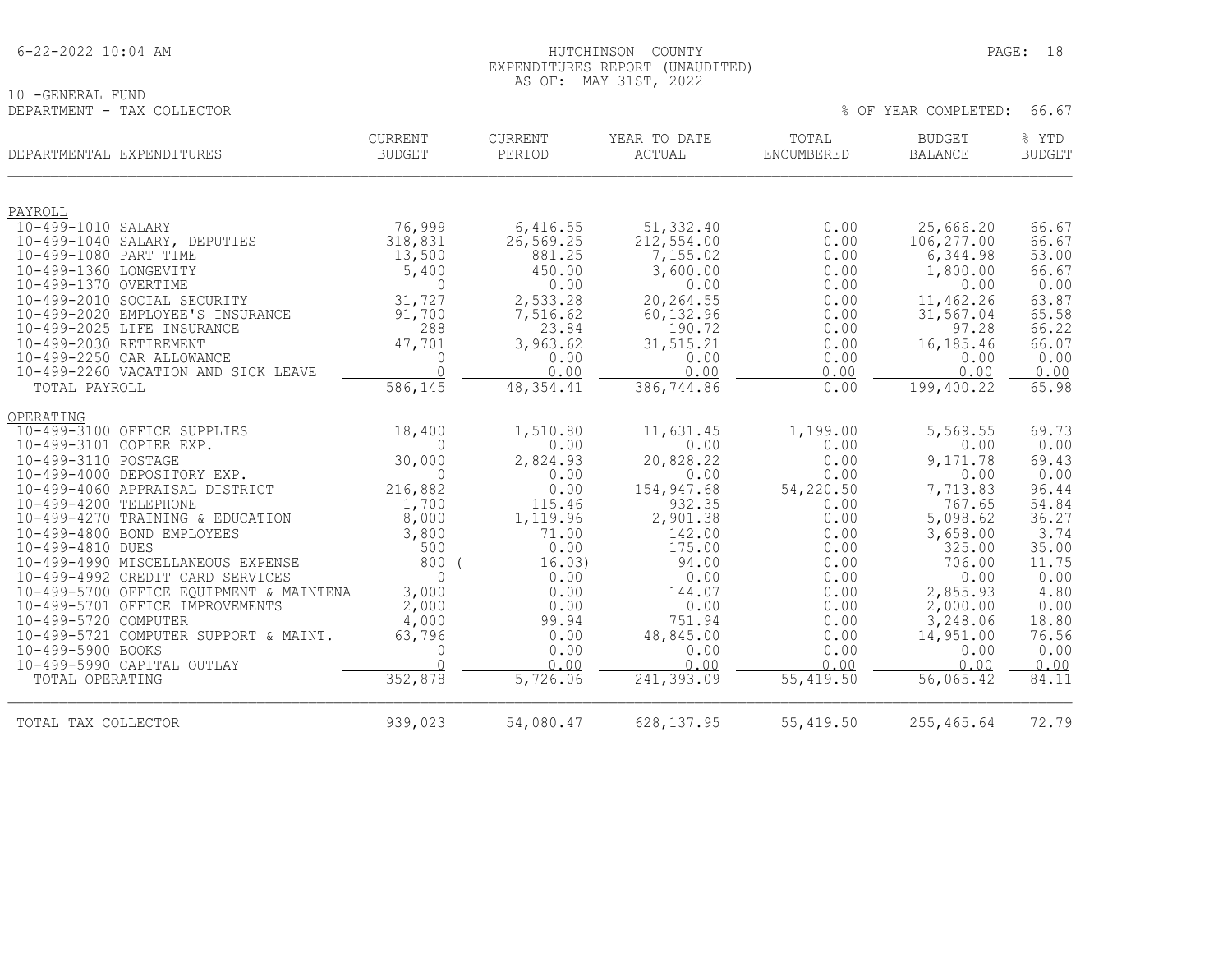|  | $6 - 22 - 2022$ 10:04 AM |  |
|--|--------------------------|--|
|  |                          |  |

10 -GENERAL FUND<br>DEPARTMENT - DATA PROCESSING

#### HUTCHINSON COUNTY PAGE: 19 EXPENDITURES REPORT (UNAUDITED) AS OF: MAY 31ST, 2022

| DEPARTMENTAL EXPENDITURES |                                                                | <b>CURRENT</b><br><b>BUDGET</b> | CURRENT<br>PERIOD | YEAR TO DATE<br><b>ACTUAL</b> | TOTAL<br>ENCUMBERED | BUDGET<br><b>BALANCE</b> | % YTD<br><b>BUDGET</b> |
|---------------------------|----------------------------------------------------------------|---------------------------------|-------------------|-------------------------------|---------------------|--------------------------|------------------------|
| PAYROLL                   |                                                                |                                 |                   |                               |                     |                          |                        |
|                           | 10-503-1155 SALARY, SYSTEM ADMINISTRATOR                       | $\Omega$                        | 0.00              | 0.00                          | 0.00                | 0.00                     | 0.00                   |
|                           | 10-503-1156 SALARY, I T TECHNICIAN                             | 73,549                          | 6,129.10          | 49,032.80                     | 0.00                | 24,516.40                | 66.67                  |
|                           | 10-503-1157 SALARY ASSISTANT                                   | 49,832                          | 4,152.69          | 33, 221.52                    | 0.00                | 16,610.76                | 66.67                  |
| 10-503-1360 LONGEVITY     |                                                                | 780                             | 65.00             | 520.00                        | 0.00                | 260.00                   | 66.67                  |
|                           | 10-503-2010 SOCIAL SECURITY                                    | 9,723                           | 715.24            | 5,721.92                      | 0.00                | 4,001.56                 | 58.85                  |
|                           | 10-503-2020 EMPLOYEE'S INSURANCE<br>10-503-2025 LIFE INSURANCE | 26,200<br>72                    | 2,183.32          | 17,466.56<br>47.68            | 0.00<br>0.00        | 8,733.44<br>24.32        | 66.67                  |
| 10-503-2030 RETIREMENT    |                                                                | 14,555                          | 5.96<br>1,218.16  | 9,681.98                      | 0.00                | 4,872.60                 | 66.22<br>66.52         |
| 10-503-2240 CELL PHONE    |                                                                | 1,200                           | 100.00            | 800.00                        | 0.00                | 400.00                   | 66.67                  |
| 10-503-2250 CELL PHONE    |                                                                | 1,200                           | 100.00            | 800.00                        | 0.00                | 400.00                   | 66.67                  |
| TOTAL PAYROLL             |                                                                | 177, 112                        | 14,669.47         | 117,292.46                    | 0.00                | 59,819.08                | 66.23                  |
| <b>OPERATING</b>          |                                                                |                                 |                   |                               |                     |                          |                        |
|                           | 10-503-3100 OFFICE SUPPLIES                                    | 200                             | 0.00              | 0.00                          | 0.00                | 200.00                   | 0.00                   |
| 10-503-3300 FUEL          |                                                                | 7,000                           | 396.88            | 2,681.82                      | 0.00                | 4,318.18                 | 38.31                  |
| 10-503-4200 TELEPHONE     |                                                                | 0                               | 0.00              | 0.00                          | 0.00                | 0.00                     | 0.00                   |
|                           | 10-503-4270 TRAINING & EDUCATION                               | $\Omega$                        | 0.00              | 0.00                          | 0.00                | 0.00                     | 0.00                   |
| 10-503-4292 Travel        |                                                                | $\Omega$                        | 0.00              | 0.00                          | 0.00                | 0.00                     | 0.00                   |
|                           | 10-503-4540 VEHICLE EXPENSE                                    | 500                             | 7.00              | 177.90                        | 0.00                | 322.10                   | 35.58                  |
| 10-503-4811 DUES          |                                                                | 400                             | 0.00              | 0.00                          | 0.00                | 400.00                   | 0.00                   |
|                           | 10-503-4990 MISCELLANOUS                                       | 500                             | 0.00              | 0.00                          | 0.00                | 500.00                   | 0.00                   |
|                           | 10-503-5600 DEPRECIATION EXPENSE                               | $\Omega$                        | 0.00              | 0.00                          | 0.00                | 0.00                     | 0.00                   |
| 10-503-5700 EQUIPMENT     | 10-503-5710 CONTACT COMPUTER SUPPORT                           | 10,000<br>$\Omega$              | 217.77<br>0.00    | 7,045.69<br>0.00              | 0.00<br>0.00        | 2,954.31<br>0.00         | 70.46<br>0.00          |
|                           | 10-503-5720 COMPUTER SUPPORT & MAINT.                          | 20,000                          | 0.00              | 15,376.62                     | 4,250.48            | 372.90                   | 98.14                  |
|                           | 10-503-5740 COMPUTER SUPPLIES                                  | 7,000                           | 0.00              | 215.78                        | 0.00                | 6,784.22                 | 3.08                   |
|                           | 10-503-5770 COMPUTER SYSTEM                                    | 55,000                          | 4,541.00          | 36,682.26                     | 0.00                | 18,317.74                | 66.70                  |
|                           | 10-503-5800 DATA CIRCUIT LINE                                  | $\mathbf{0}$                    | 0.00              | 0.00                          | 0.00                | 0.00                     | 0.00                   |
|                           | 10-503-5990 CAPITAL OUTLAY                                     | $\bigcap$                       | 0.00              | 0.00                          | 0.00                | 0.00                     | 0.00                   |
| TOTAL OPERATING           |                                                                | 100,600                         | 5,162.65          | 62,180.07                     | 4,250.48            | 34,169.45                | 66.03                  |
| TOTAL DATA PROCESSING     |                                                                | 277,712                         | 19,832.12         | 179, 472.53                   | 4,250.48            | 93,988.53                | 66.16                  |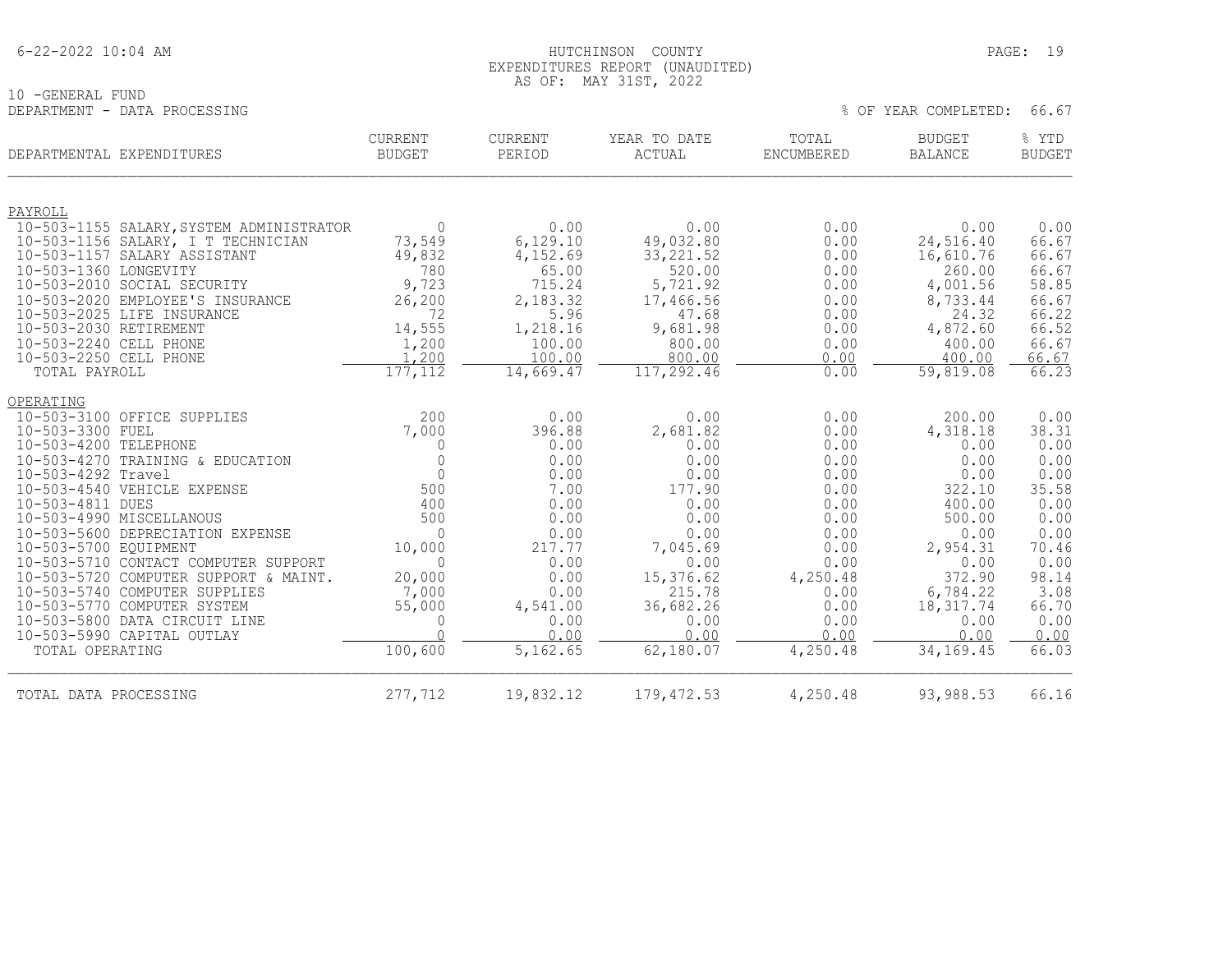| 6-22-2022 10:04 AM<br>10 -GENERAL FUND<br>DEPARTMENT - COURTHOUSE |                                 | COUNTY<br>HUTCHINSON<br>EXPENDITURES REPORT (UNAUDITED)<br>AS OF: MAY 31ST, 2022<br>% OF YEAR COMPLETED: |                        |                     |                          |                                 |
|-------------------------------------------------------------------|---------------------------------|----------------------------------------------------------------------------------------------------------|------------------------|---------------------|--------------------------|---------------------------------|
| DEPARTMENTAL EXPENDITURES                                         | <b>CURRENT</b><br><b>BUDGET</b> | <b>CURRENT</b><br>PERIOD                                                                                 | YEAR TO DATE<br>ACTUAL | TOTAL<br>ENCUMBERED | <b>BUDGET</b><br>BALANCE | 66.67<br>% YTD<br><b>BUDGET</b> |
| OPERATING<br>10-510-5990 CAPITAL OUTLAY<br>TOTAL OPERATING        |                                 | 0.00<br>0.00                                                                                             | 0.00<br>0.00           | 0.00<br>0.00        | 0.00<br>0.00             | 0.00<br>0.00                    |
| TOTAL COURTHOUSE                                                  | 0                               | 0.00                                                                                                     | 0.00                   | 0.00                | 0.00                     | 0.00                            |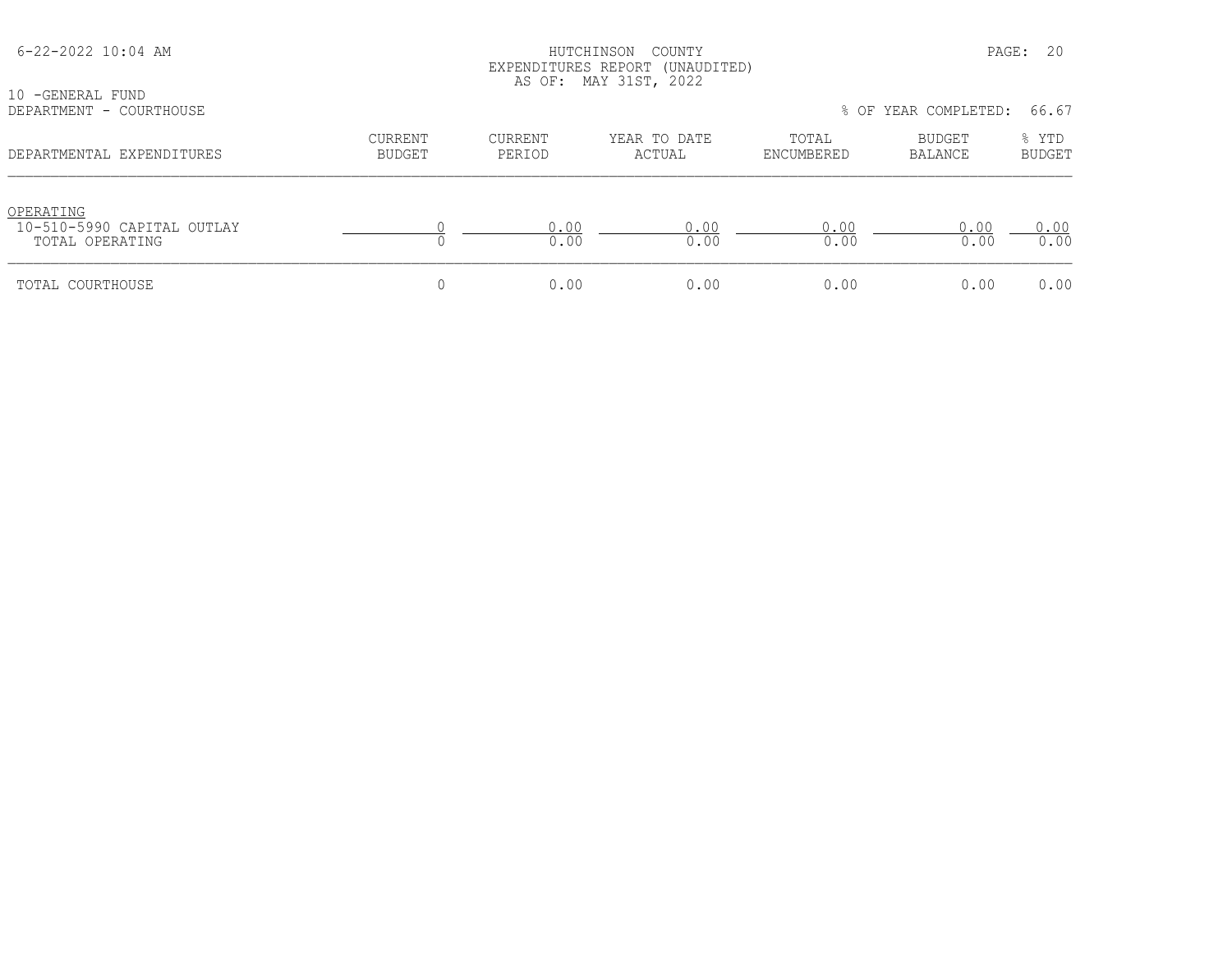|  | $6 - 22 - 2022$ 10:04 AM |  |
|--|--------------------------|--|
|  |                          |  |

10 -GENERAL FUND<br>DEPARTMENT - MUSEUM

| DEPARTMENTAL EXPENDITURES                    | CURRENT<br><b>BUDGET</b> | <b>CURRENT</b><br>PERIOD | YEAR TO DATE<br>ACTUAL | TOTAL<br>ENCUMBERED | <b>BUDGET</b><br><b>BALANCE</b> | % YTD<br><b>BUDGET</b> |
|----------------------------------------------|--------------------------|--------------------------|------------------------|---------------------|---------------------------------|------------------------|
|                                              |                          |                          |                        |                     |                                 |                        |
| PAYROLL                                      |                          |                          |                        |                     |                                 |                        |
| 10-513-1080 SALARY/ASSISTANTS                |                          | 0.00                     | 0.00                   | 0.00                | 0.00                            | 0.00                   |
| $10 - 513 - 1360$<br>LONGEVITY               |                          | 0.00                     | 0.00                   | 0.00                | 0.00                            | 0.00                   |
| 10-513-1430 SALARY/DIRECTOR                  |                          | 0.00                     | 0.00                   | 0.00                | 0.00                            | 0.00                   |
| 10-513-2010 SOCIAL SECURITY                  |                          | 0.00                     | 0.00                   | 0.00                | 0.00                            | 0.00                   |
| 10-513-2020 EMPLOYEE'S INSURANCE             |                          | 0.00                     | 0.00                   | 0.00                | 0.00                            | 0.00                   |
| 10-513-2030 RETIREMENT                       |                          | 0.00                     | 0.00                   | 0.00                | 0.00                            | 0.00                   |
| TOTAL PAYROLL                                |                          | 0.00                     | 0.00                   | 0.00                | 0.00                            | 0.00                   |
| OPERATING                                    |                          |                          |                        |                     |                                 |                        |
| $10 - 513 - 3101$<br>JANITORIAL SERVICE      |                          | 0.00                     | 0.00                   | 0.00                | 0.00                            | 0.00                   |
| $10 - 513 - 4270$<br>CONFERENCE              |                          | 0.00                     | 0.00                   | 0.00                | 0.00                            | 0.00                   |
| $10 - 513 - 4400$<br>UTILITIES AND TELEPHONE |                          | 0.00                     | 0.00                   | 0.00                | 0.00                            | 0.00                   |
| TOTAL OPERATING                              |                          | 0.00                     | 0.00                   | 0.00                | 0.00                            | 0.00                   |
| TOTAL MUSEUM                                 | $\mathbf{0}$             | 0.00                     | 0.00                   | 0.00                | 0.00                            | 0.00                   |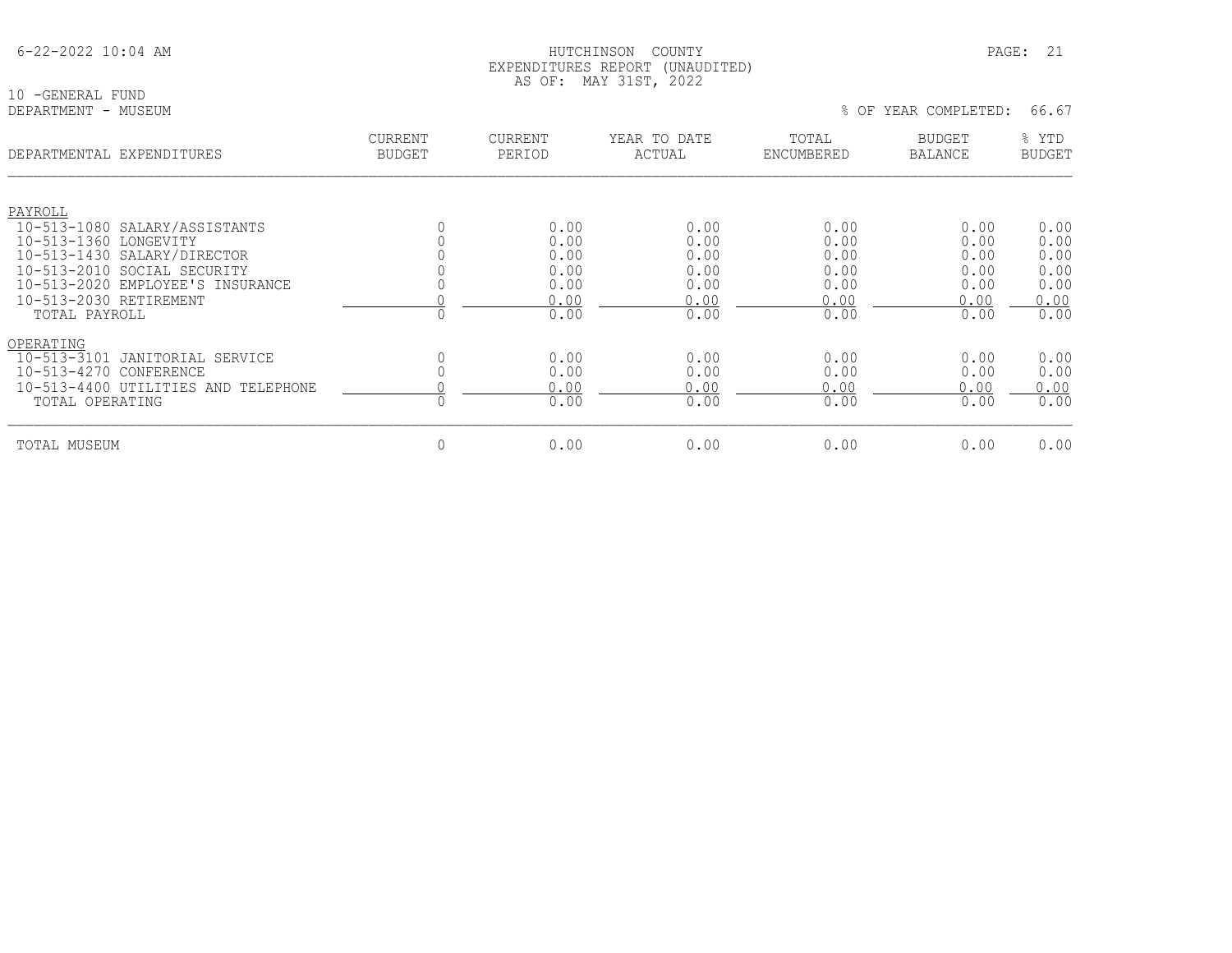#### 6-22-2022 10:04 AM HUTCHINSON COUNTY PAGE: 22 EXPENDITURES REPORT (UNAUDITED) AS OF: MAY 31ST, 2022

10 -GENERAL FUND DEPARTMENT - PLANT MAINTENANCE & OPERA  $\,$  8 OF YEAR COMPLETED: 66.67

| CURRENT<br>BUDGET<br>DEPARTMENTAL EXPENDITURES | CURRENT   | CURRENT<br>PERIOD | YEAR TO DATE<br><b>ACTUAL</b>                                                                                                                                                                                                                                                   | TOTAL<br>ENCUMBERED                                                                                                                                                                         | BUDGET<br>BALANCE                                        | % YTD<br><b>BUDGET</b> |
|------------------------------------------------|-----------|-------------------|---------------------------------------------------------------------------------------------------------------------------------------------------------------------------------------------------------------------------------------------------------------------------------|---------------------------------------------------------------------------------------------------------------------------------------------------------------------------------------------|----------------------------------------------------------|------------------------|
|                                                |           |                   |                                                                                                                                                                                                                                                                                 |                                                                                                                                                                                             |                                                          |                        |
|                                                |           |                   |                                                                                                                                                                                                                                                                                 | 0.00                                                                                                                                                                                        | 0.00                                                     | 0.00                   |
|                                                |           |                   |                                                                                                                                                                                                                                                                                 | 0.00<br>$0.00$<br>$0.00$                                                                                                                                                                    | 0.00<br>31,550.40                                        | 0.00<br>66.66          |
|                                                |           |                   |                                                                                                                                                                                                                                                                                 | $\begin{array}{cccc} 0.00 & 0.00 & 0.00 \\ 280.00 & 0.00 & 0.00 \\ 4,467.20 & 0.00 \\ 17,466.56 & 0.00 \\ 47.68 & 0.00 \\ 7,363.72 & 0.00 \\ \hline 22,516.88 & 0.00 \\ \hline \end{array}$ |                                                          | 0.00                   |
|                                                |           |                   |                                                                                                                                                                                                                                                                                 |                                                                                                                                                                                             | $0.00$<br>140.00                                         | 66.67                  |
|                                                |           |                   |                                                                                                                                                                                                                                                                                 |                                                                                                                                                                                             | 2,896.50                                                 | 60.67                  |
|                                                |           |                   |                                                                                                                                                                                                                                                                                 |                                                                                                                                                                                             | 8,733.44<br>24.32                                        | 66.67<br>66.22         |
|                                                |           |                   |                                                                                                                                                                                                                                                                                 |                                                                                                                                                                                             | 3,705.90                                                 | 66.52                  |
|                                                |           |                   |                                                                                                                                                                                                                                                                                 |                                                                                                                                                                                             | 403.12                                                   | 66.41                  |
|                                                |           |                   |                                                                                                                                                                                                                                                                                 | 0.00                                                                                                                                                                                        | 47,453.68                                                | 66.34                  |
|                                                |           |                   |                                                                                                                                                                                                                                                                                 |                                                                                                                                                                                             |                                                          |                        |
|                                                |           |                   | $\begin{array}{cccc} 0.00 & 0.00 & 0.00 & 0.00 \\ 0.00 & 0.00 & 0.00 & 0.00 \\ 30,679.85 & 13,112.00 & 1,208.15 \\ 1,450.00 & 0.00 & 0.00 & 0.00 \\ 0.00 & 0.00 & 0.00 & 0.00 \\ 0.00 & 0.00 & 0.00 & 0.00 \\ 2,040.03 & 0.00 & 0.00 & 0.00 \\ 5,823.46 & 0.00 & 0.00 & 2,176.$ |                                                                                                                                                                                             |                                                          | 0.00                   |
|                                                |           |                   |                                                                                                                                                                                                                                                                                 |                                                                                                                                                                                             |                                                          | 0.00                   |
|                                                |           |                   |                                                                                                                                                                                                                                                                                 |                                                                                                                                                                                             |                                                          | 97.32<br>60.42         |
|                                                |           |                   |                                                                                                                                                                                                                                                                                 |                                                                                                                                                                                             |                                                          | 0.00                   |
|                                                |           |                   |                                                                                                                                                                                                                                                                                 |                                                                                                                                                                                             |                                                          | 0.00                   |
|                                                |           |                   |                                                                                                                                                                                                                                                                                 |                                                                                                                                                                                             |                                                          | 0.00                   |
|                                                |           |                   |                                                                                                                                                                                                                                                                                 |                                                                                                                                                                                             |                                                          | 68.00<br>72.79         |
|                                                |           |                   |                                                                                                                                                                                                                                                                                 |                                                                                                                                                                                             |                                                          | 0.00                   |
|                                                |           |                   |                                                                                                                                                                                                                                                                                 |                                                                                                                                                                                             |                                                          | 0.00                   |
|                                                |           |                   |                                                                                                                                                                                                                                                                                 |                                                                                                                                                                                             |                                                          | 81.21                  |
|                                                |           |                   |                                                                                                                                                                                                                                                                                 |                                                                                                                                                                                             |                                                          | 92.01<br>45.16         |
|                                                |           |                   |                                                                                                                                                                                                                                                                                 |                                                                                                                                                                                             |                                                          | 0.00                   |
|                                                |           |                   |                                                                                                                                                                                                                                                                                 |                                                                                                                                                                                             |                                                          | 0.00                   |
|                                                |           |                   |                                                                                                                                                                                                                                                                                 |                                                                                                                                                                                             |                                                          | 66.21                  |
|                                                |           |                   |                                                                                                                                                                                                                                                                                 |                                                                                                                                                                                             |                                                          | 61.18<br>0.00          |
|                                                |           |                   |                                                                                                                                                                                                                                                                                 |                                                                                                                                                                                             |                                                          | 71.65                  |
|                                                |           |                   |                                                                                                                                                                                                                                                                                 |                                                                                                                                                                                             |                                                          | 65.40                  |
|                                                |           |                   |                                                                                                                                                                                                                                                                                 |                                                                                                                                                                                             |                                                          | 0.00                   |
|                                                |           |                   |                                                                                                                                                                                                                                                                                 |                                                                                                                                                                                             |                                                          | 0.00<br>0.00           |
|                                                |           |                   |                                                                                                                                                                                                                                                                                 | $0.00$<br>0.00<br>0.00<br>0.00                                                                                                                                                              | $\begin{smallmatrix} &0.00\ 0.00\ 0.00\end{smallmatrix}$ | 4.95                   |
|                                                |           |                   |                                                                                                                                                                                                                                                                                 |                                                                                                                                                                                             | 0.00                                                     | 0.00                   |
|                                                |           |                   |                                                                                                                                                                                                                                                                                 | $0.00$<br>0.00<br>0.00                                                                                                                                                                      | 0.00                                                     | 0.00                   |
|                                                |           |                   |                                                                                                                                                                                                                                                                                 |                                                                                                                                                                                             | 15,000.00<br>57,790.00                                   | 0.00                   |
|                                                |           |                   |                                                                                                                                                                                                                                                                                 | $0.00$<br>0.00<br>0.00                                                                                                                                                                      | 0.00                                                     | 0.00<br>0.00           |
|                                                |           |                   |                                                                                                                                                                                                                                                                                 |                                                                                                                                                                                             |                                                          | 0.00                   |
|                                                |           |                   |                                                                                                                                                                                                                                                                                 | $0.00$<br>0.00                                                                                                                                                                              |                                                          | 0.00                   |
|                                                | $\bigcap$ |                   |                                                                                                                                                                                                                                                                                 | 0.00                                                                                                                                                                                        | $2,500.00$<br>123,000.00<br>12,000.00                    | 0.00                   |
| 10-516-5701 OFFICE/BLDG. IMPROVEMENTS          |           | 0.00              | 0.00                                                                                                                                                                                                                                                                            | 0.00                                                                                                                                                                                        | 0.00                                                     | 0.00                   |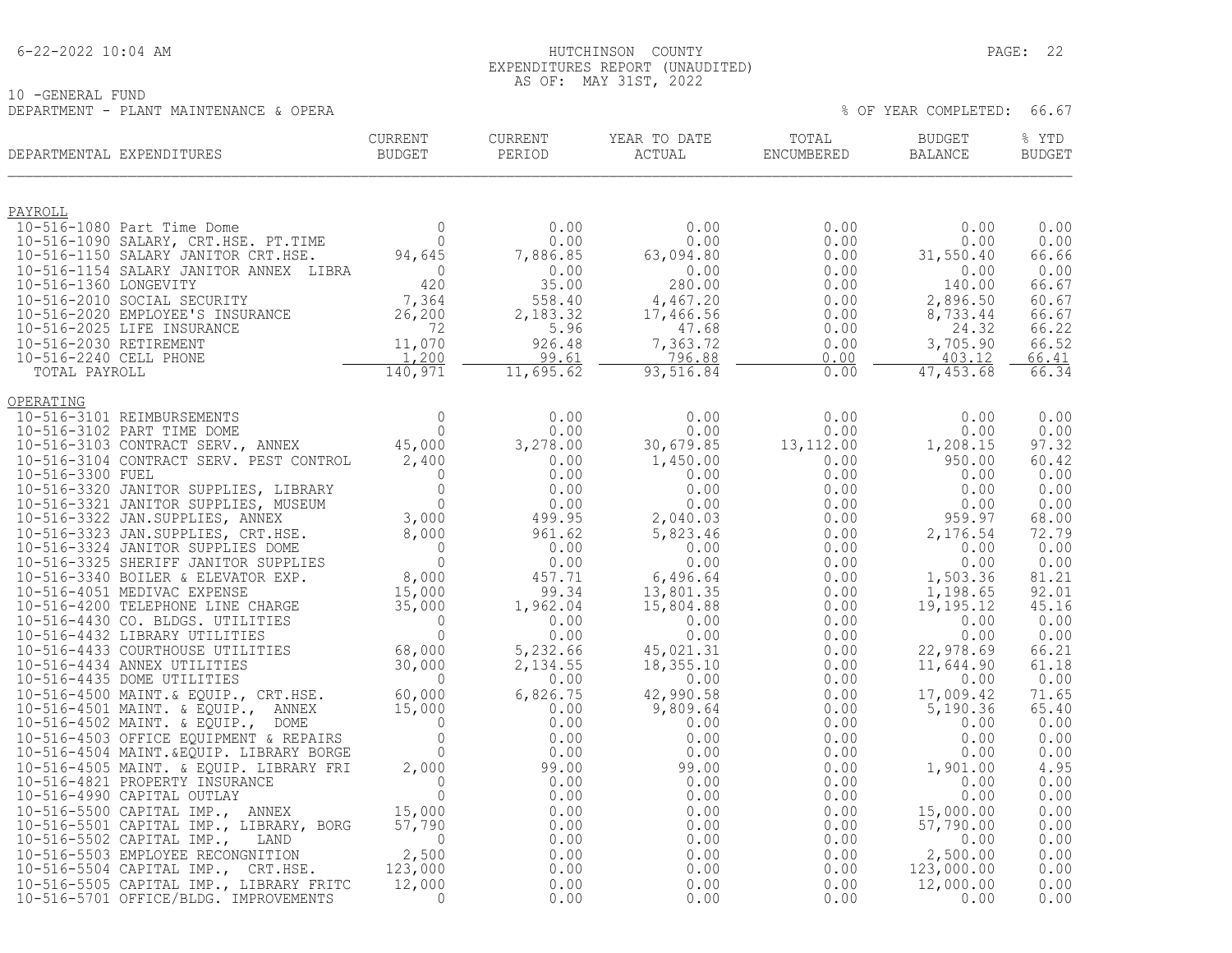#### 6-22-2022 10:04 AM HUTCHINSON COUNTY PAGE: 23 EXPENDITURES REPORT (UNAUDITED) AS OF: MAY 31ST, 2022

10 -GENERAL FUND DEPARTMENT - PLANT MAINTENANCE & OPERA

| DEPARTMENTAL EXPENDITURES                                                                               | CURRENT<br>BUDGET | <b>CURRENT</b><br>PERIOD  | YEAR TO DATE<br>ACTUAL              | TOTAL<br>ENCUMBERED               | BUDGET<br>BALANCE                       | % YTD<br><b>BUDGET</b>        |
|---------------------------------------------------------------------------------------------------------|-------------------|---------------------------|-------------------------------------|-----------------------------------|-----------------------------------------|-------------------------------|
| 10-516-5720 CONTINGENCY<br>10-516-5900 LAW BOOKS ANNEX<br>10-516-5990 CAPITAL OUTLAY<br>TOTAL OPERATING | 30,000<br>531,690 | 0.00<br>0.00<br>21,551.62 | 0.00<br>0.00<br>0.00<br>192, 371.84 | 0.00<br>0.00<br>0.00<br>13,112.00 | 0.00<br>30,000.00<br>0.00<br>326,206.16 | 0.00<br>0.00<br>0.00<br>38.65 |
| TOTAL PLANT MAINTENANCE & OPERA                                                                         | 672,661           | 33, 247, 24               | 285,888.68                          | 13,112.00                         | 373,659.84                              | 44.45                         |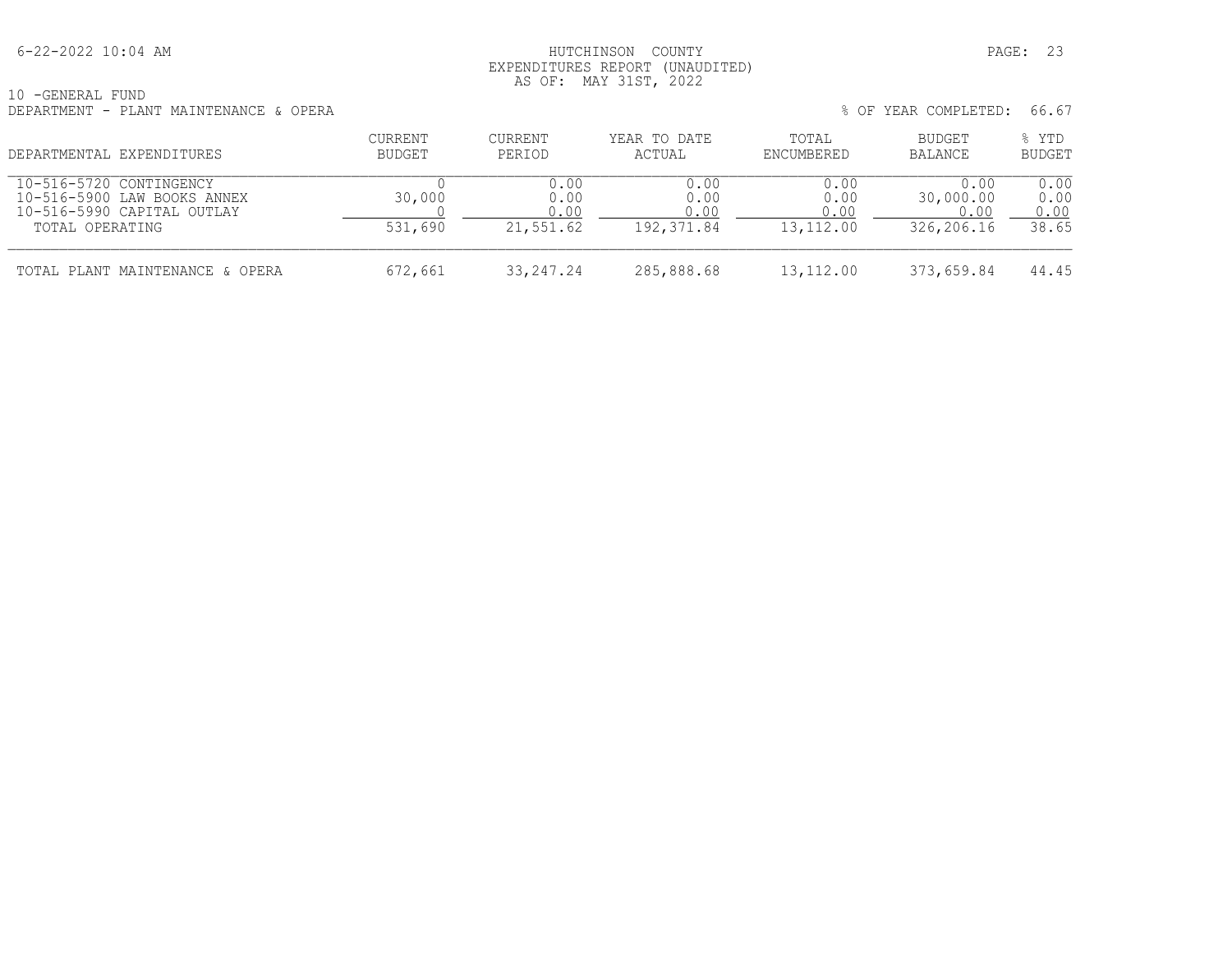#### HUTCHINSON COUNTY PAGE: 24 EXPENDITURES REPORT (UNAUDITED) AS OF: MAY 31ST, 2022

| 10 -GENERAL FUND<br>DEPARTMENT - FIRE PROTECTION | AU UI. FIAI JIUI, 2022          |                          |                        | 66.67<br>% OF YEAR COMPLETED: |                          |                        |  |
|--------------------------------------------------|---------------------------------|--------------------------|------------------------|-------------------------------|--------------------------|------------------------|--|
| DEPARTMENTAL EXPENDITURES                        | <b>CURRENT</b><br><b>BUDGET</b> | <b>CURRENT</b><br>PERIOD | YEAR TO DATE<br>ACTUAL | TOTAL<br>ENCUMBERED           | <b>BUDGET</b><br>BALANCE | % YTD<br><b>BUDGET</b> |  |
| OPERATING                                        |                                 |                          |                        |                               |                          |                        |  |
| 10-543-4860 CONTRACTS, STINNETT                  | 41,000                          | 0.00                     | 20,500.00              | 20,500.00                     | 0.00                     | 100.00                 |  |
| 10-543-4861 CONTRACTS, FRITCH                    | 41,000                          | 0.00                     | 20,500.00              | 20,500.00                     | 0.00                     | 100.00                 |  |
| 10-543-4862 CONTRACTS CRUTCH RANCH               | 10,000                          | 0.00                     | 5,000.00               | 5,000.00                      | 0.00                     | 100.00                 |  |
| 10-543-4863 CONTRACTS SANFORD                    |                                 | 0.00                     | 0.00                   | 0.00                          | 0.00                     | 0.00                   |  |
| 10-543-4864 GIRLSTOWN/CITY OF BORGER             | 60,000                          | 0.00                     | 30,000.00              | 30,000.00                     | 0.00                     | 100.00                 |  |
| 10-543-4940 FIRE CALLS<br>SKELLYTOWN             |                                 | 0.00                     | 0.00                   | 0.00                          | 0.00                     | 0.00                   |  |
| 10-543-4941 FIRE CALLS<br>OTHERS                 | 1,500                           | 0.00                     | 0.00                   | 0.00                          | 1,500.00                 | 0.00                   |  |
| 10-543-5701 EQUIP. & MAINT. PCT.1                |                                 | 0.00                     | 0.00                   | 0.00                          | 0.00                     | 0.00                   |  |
| 10-543-5702 EQUIP. & MAINT. PCT.2                |                                 | 0.00                     | 0.00                   | 0.00                          | 0.00                     | 0.00                   |  |
| 10-543-5703 EQUIP. & MAINT. PCT.3                |                                 | 0.00                     | 0.00                   | 0.00                          | 0.00                     | 0.00                   |  |
| 10-543-5704 EQUIP. & MAINT. PCT.4                |                                 | 0.00                     | 0.00                   | 0.00                          | 0.00                     | 0.00                   |  |
| 10-543-5705 CO.WIDE FIRE                         |                                 | 0.00                     | 0.00                   | 0.00                          | 0.00                     | 0.00                   |  |
| 10-543-5990 CAPITAL OUTLAY                       |                                 | 0.00                     | 0.00                   | 0.00                          | 0.00                     | 0.00                   |  |
| TOTAL OPERATING                                  | 153,500                         | 0.00                     | 76,000.00              | 76,000.00                     | 1,500.00                 | 99.02                  |  |

TOTAL FIRE PROTECTION 153,500 0.00 76,000.00 76,000.00 1,500.00 99.02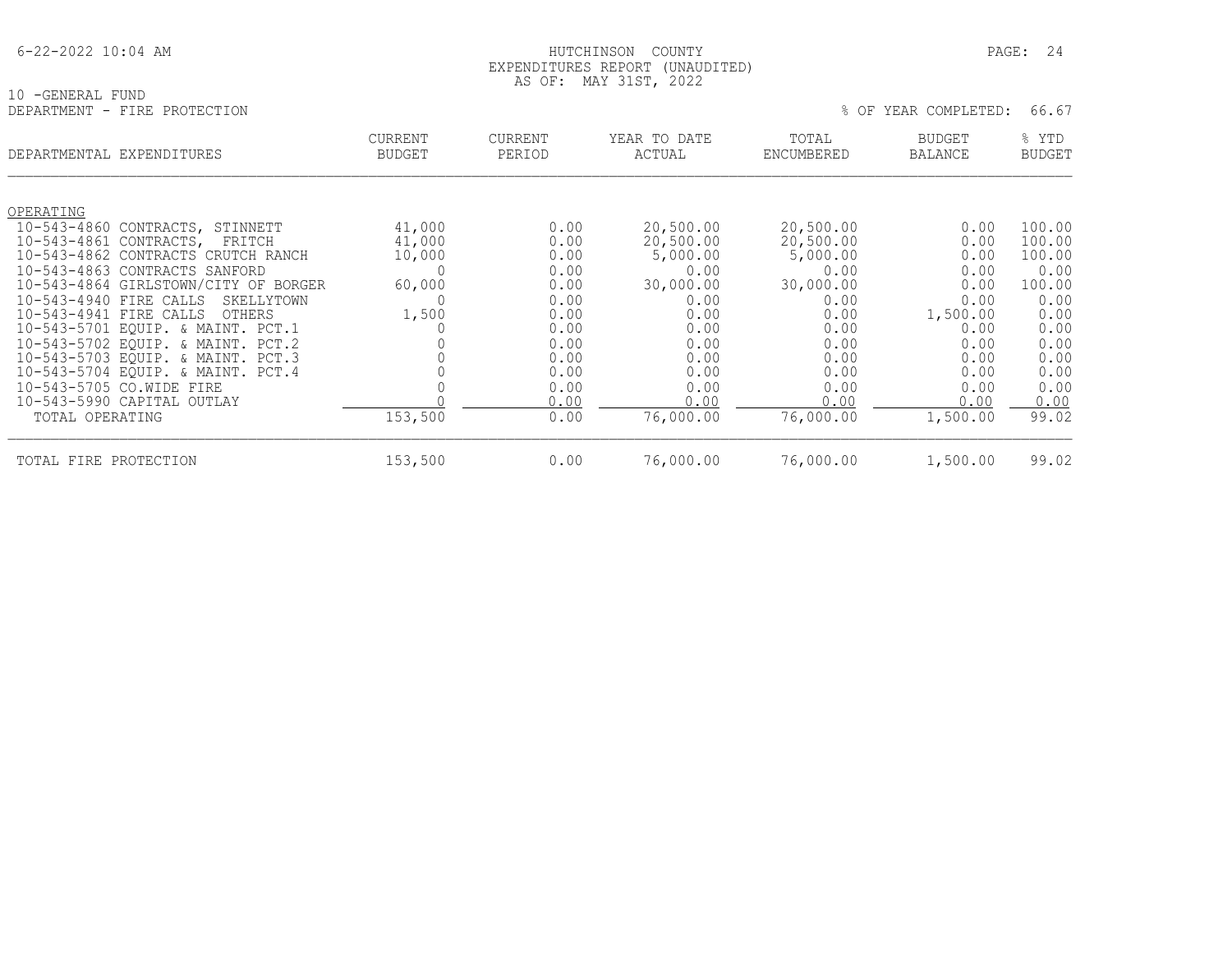|  | 6-22-2022 10:04 AM |  |
|--|--------------------|--|
|  |                    |  |

#### HUTCHINSON COUNTY PAGE: 25 EXPENDITURES REPORT (UNAUDITED) AS OF: MAY 31ST, 2022

10 -GENERAL FUND DEPARTMENT - CONSTABLE PCT. #2  $\%$  OF YEAR COMPLETED: 66.67

|                         | DEPARTMENTAL EXPENDITURES                                       | <b>CURRENT</b><br><b>BUDGET</b> | <b>CURRENT</b><br>PERIOD | YEAR TO DATE<br>ACTUAL | TOTAL<br><b>ENCUMBERED</b> | <b>BUDGET</b><br><b>BALANCE</b> | % YTD<br><b>BUDGET</b> |
|-------------------------|-----------------------------------------------------------------|---------------------------------|--------------------------|------------------------|----------------------------|---------------------------------|------------------------|
|                         |                                                                 |                                 |                          |                        |                            |                                 |                        |
| PAYROLL                 |                                                                 |                                 |                          |                        |                            |                                 |                        |
| 10-550-1010 SALARY      |                                                                 | 49,433                          | 4,119.39                 | 32,955.12              | 0.00                       | 16,477.56                       | 66.67                  |
|                         | 10-550-1020 SECURITY SUP. (VEHICLE EXP.                         | 4,500                           | 375.00                   | 3,000.00               | 0.00                       | 1,500.00                        | 66.67                  |
| 10-550-1360 LONGEVITY   |                                                                 | $\Omega$                        | 0.00                     | 0.00                   | 0.00                       | 0.00                            | 0.00                   |
|                         | 10-550-2010 SOCIAL SECURITY<br>10-550-2020 EMPLOYEE'S INSURANCE | 4,126<br>13,100                 | 347.64<br>1,091.66       | 2,781.13<br>8,733.28   | 0.00<br>0.00               | 1,344.72<br>4,366.72            | 67.41<br>66.67         |
|                         | 10-550-2025 LIFE INSURANCE                                      | 36                              | 2.98                     | 23.84                  | 0.00                       | 12.16                           | 66.22                  |
| 10-550-2030 RETIREMENT  |                                                                 | 6,202                           | 524.88                   | 4,171.76               | 0.00                       | 2,030.50                        | 67.26                  |
| 10-550-2240 CELL PHONE  |                                                                 | 600                             | 50.00                    | 400.00                 | 0.00                       | 200.00                          | 66.67                  |
|                         | 10-550-2250 TRAVEL ALLOWANCE                                    | 0                               | 0.00                     | 0.00                   | 0.00                       | 0.00                            | 0.00                   |
|                         | 10-550-2260 VACATION & SICK LEAVE                               | $\cap$                          | 0.00                     | 0.00                   | 0.00                       | 0.00                            | 0.00                   |
| TOTAL PAYROLL           |                                                                 | 77,997                          | 6,511.55                 | 52,065.13              | 0.00                       | 25,931.66                       | 66.75                  |
| OPERATING               |                                                                 |                                 |                          |                        |                            |                                 |                        |
|                         | 10-550-3100 OFFICE SUPPLIES                                     | 200                             | 0.00                     | 89.28                  | 0.00                       | 110.72                          | 44.64                  |
| 10-550-4200 TELEPHONE   |                                                                 | $\Omega$                        | 0.00                     | 0.00                   | 0.00                       | 0.00                            | 0.00                   |
|                         | 10-550-4270 TRAINING AND EDUCATION                              | 2,000                           | 547.40                   | 1,355.10               | 0.00                       | 644.90                          | 67.76                  |
|                         | 10-550-4520 EQUIPMENT MAINTENANCE                               | 500                             | 0.00                     | 478.32                 | 0.00                       | 21.68                           | 95.66                  |
| 10-550-4800 BONDS       |                                                                 | 200                             | 0.00                     | 0.00                   | 0.00                       | 200.00                          | 0.00                   |
| 10-550-4810 DUES        |                                                                 | 700                             | 250.00                   | 650.00                 | 0.00                       | 50.00                           | 92.86                  |
| 10-550-5700 EOUIPMENT   | 10-550-4990 MISCELLANEOUS EXPENSE                               | 500                             | 0.00<br>105.00           | 0.00<br>1,884.28       | 0.00<br>0.00               | 500.00<br>115.72                | 0.00<br>94.21          |
|                         | 10-550-5990 CAPITAL OUTLAY                                      | 2,000                           | 0.00                     | 0.00                   | 0.00                       | 0.00                            | 0.00                   |
| TOTAL OPERATING         |                                                                 | 6,100                           | 902.40                   | 4,456.98               | 0.00                       | 1,643.02                        | 73.07                  |
| TOTAL CONSTABLE PCT. #2 |                                                                 | 84,097                          | 7,413.95                 | 56, 522.11             | 0.00                       | 27,574.68                       | 67.21                  |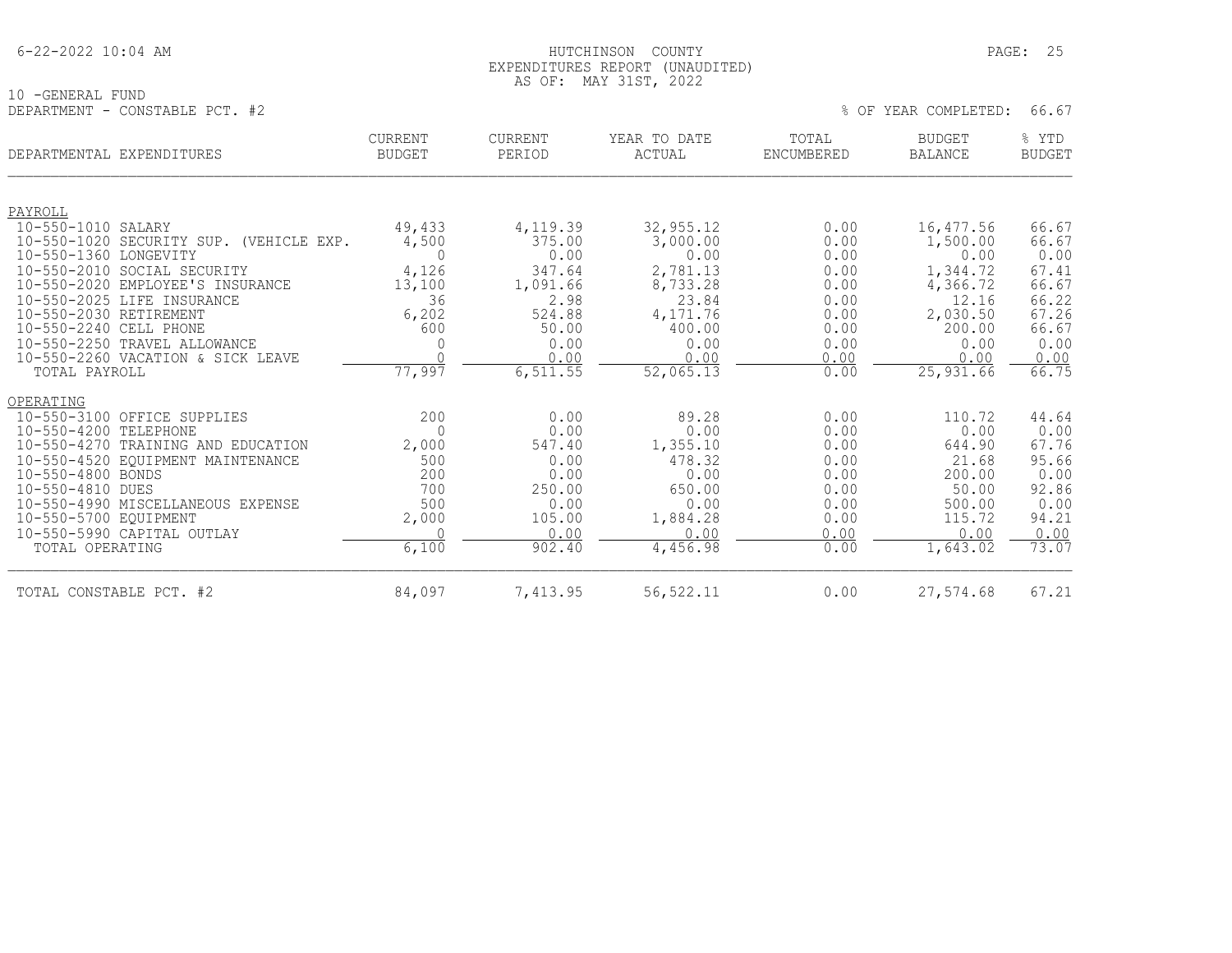#### 6-22-2022 10:04 AM HUTCHINSON COUNTY PAGE: 26 EXPENDITURES REPORT (UNAUDITED) AS OF: MAY 31ST, 2022

10 -GENERAL FUND DEPARTMENT - CONSTABLE PCT. #1

|  |  |  | OF YEAR COMPLETED: | 66.67 |  |  |
|--|--|--|--------------------|-------|--|--|
|--|--|--|--------------------|-------|--|--|

| DEPARTMENTAL EXPENDITURES                                                                                                                                                             |                                                                                                                 | <b>CURRENT</b><br><b>BUDGET</b>                                        | <b>CURRENT</b><br>PERIOD                                                             | YEAR TO DATE<br>ACTUAL                                                               | TOTAL<br>ENCUMBERED                                                          | <b>BUDGET</b><br><b>BALANCE</b>                                                                   | % YTD<br><b>BUDGET</b>                                                          |
|---------------------------------------------------------------------------------------------------------------------------------------------------------------------------------------|-----------------------------------------------------------------------------------------------------------------|------------------------------------------------------------------------|--------------------------------------------------------------------------------------|--------------------------------------------------------------------------------------|------------------------------------------------------------------------------|---------------------------------------------------------------------------------------------------|---------------------------------------------------------------------------------|
| PAYROLL<br>$10 - 551 - 1010$<br>10-551-1360 LONGEVITY                                                                                                                                 | SALARY<br>10-551-1020 SECURITY SUP. (VEHICLE EXP.                                                               | 49,433<br>4,500<br>$\Omega$                                            | 4,119.39<br>375.00<br>0.00                                                           | 32,955.12<br>3,000.00<br>0.00                                                        | 0.00<br>0.00<br>0.00                                                         | 16,477.56<br>1,500.00<br>0.00                                                                     | 66.67<br>66.67<br>0.00                                                          |
| $10 - 551 - 2020$<br>$10 - 551 - 2025$<br>10-551-2030 RETIREMENT<br>10-551-2240 CELL PHONE<br>TOTAL PAYROLL                                                                           | 10-551-2010 SOCIAL SECURITY<br>EMPLOYEE'S INSURANCE<br>LIFE INSURANCE<br>10-551-2260 VACATION AND/ OR SICKLEAVE | 4,126<br>13,100<br>36<br>6,202<br>600<br>77,997                        | 339.07<br>1,091.66<br>2.98<br>524.88<br>50.00<br>0.00<br>6,502.98                    | 2,705.25<br>8,733.28<br>23.84<br>4,171.76<br>400.00<br>0.00<br>51,989.25             | 0.00<br>0.00<br>0.00<br>0.00<br>0.00<br>0.00<br>0.00                         | 1,420.60<br>4,366.72<br>12.16<br>2,030.50<br>200.00<br>0.00<br>26,007.54                          | 65.57<br>66.67<br>66.22<br>67.26<br>66.67<br>0.00<br>66.66                      |
| OPERATING<br>$10 - 551 - 4200$<br>$10 - 551 - 4270$<br>10-551-4800 BONDS<br>10-551-4810 DUES<br>10-551-4990 MISC.<br>10-551-5701 EQUIPMENT<br>10-551-5720 COMPUTER<br>TOTAL OPERATING | 10-551-3100 OFFICE SUPPLES<br>TELEPHONE<br>TRAINING AND EDUCATION<br>10-551-5990 CAPITAL OUTLAY                 | 200<br>$\Omega$<br>2,000<br>200<br>700<br>500<br>2,000<br>400<br>6,000 | 0.00<br>0.00<br>0.00<br>0.00<br>650.00<br>0.00<br>411.56<br>0.00<br>0.00<br>1,061.56 | 0.00<br>0.00<br>0.00<br>0.00<br>650.00<br>0.00<br>807.64<br>0.00<br>0.00<br>1,457.64 | 0.00<br>0.00<br>0.00<br>0.00<br>0.00<br>0.00<br>0.00<br>0.00<br>0.00<br>0.00 | 200.00<br>0.00<br>2,000.00<br>200.00<br>50.00<br>500.00<br>1,192.36<br>400.00<br>0.00<br>4,542.36 | 0.00<br>0.00<br>0.00<br>0.00<br>92.86<br>0.00<br>40.38<br>0.00<br>0.00<br>24.29 |
| TOTAL CONSTABLE PCT. #1                                                                                                                                                               |                                                                                                                 | 83,997                                                                 | 7,564.54                                                                             | 53,446.89                                                                            | 0.00                                                                         | 30,549.90                                                                                         | 63.63                                                                           |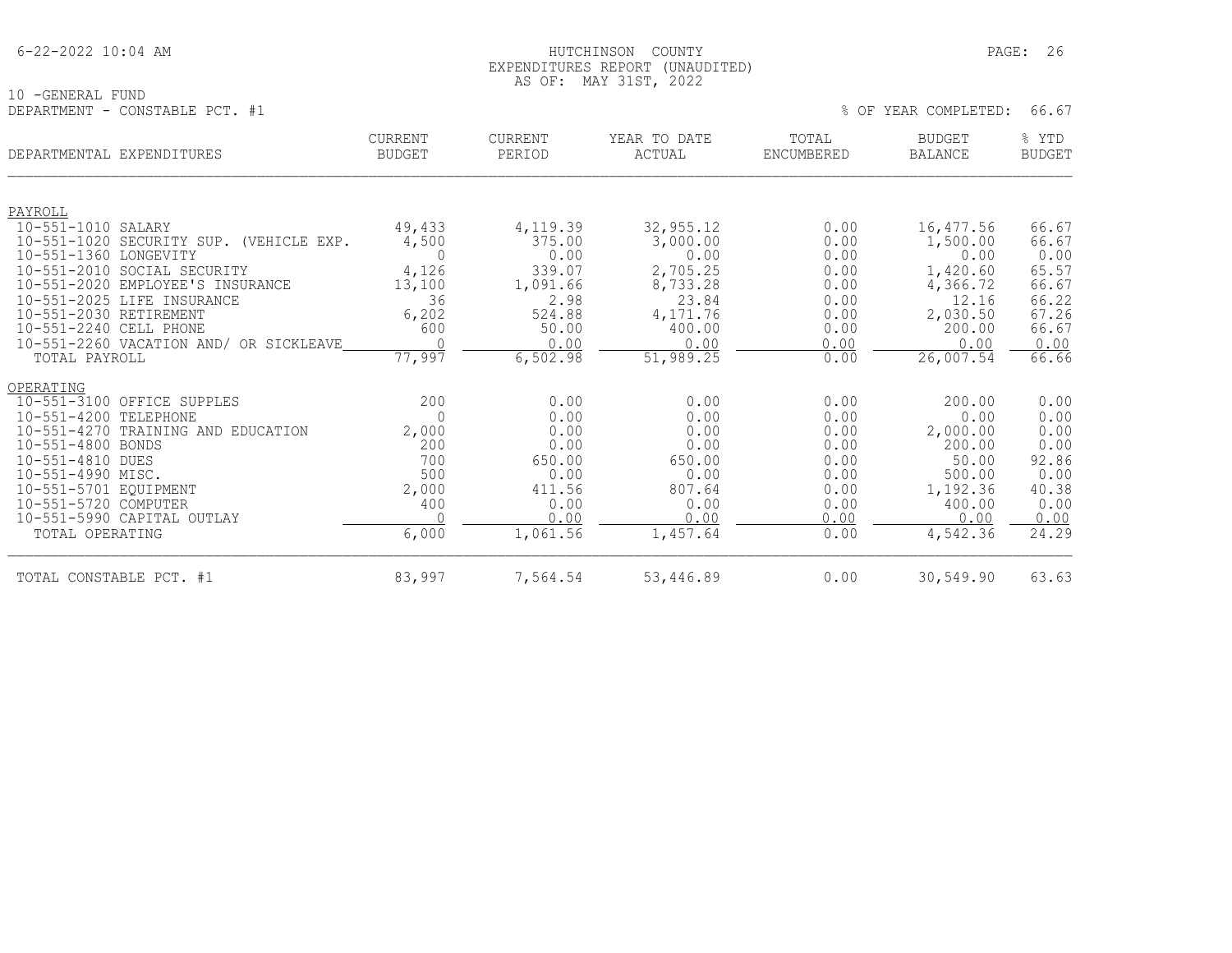| $6 - 22 - 2022$ 10:04 AM |  |  |
|--------------------------|--|--|
|                          |  |  |

## 10 -GENERAL FUND<br>DEPARTMENT - SHERIFF

#### HUTCHINSON COUNTY PAGE: 27 EXPENDITURES REPORT (UNAUDITED) AS OF: MAY 31ST, 2022

|                                               | DEPARTMENTAL EXPENDITURES                                                                                                                                                              | CURRENT<br>BUDGET   | ${\tt CURRENT}$<br>PERIOD | YEAR TO DATE<br>ACTUAL  | TOTAL<br>ENCUMBERED   | <b>BUDGET</b><br>BALANCE | % YTD<br><b>BUDGET</b> |
|-----------------------------------------------|----------------------------------------------------------------------------------------------------------------------------------------------------------------------------------------|---------------------|---------------------------|-------------------------|-----------------------|--------------------------|------------------------|
| PAYROLL                                       |                                                                                                                                                                                        |                     |                           |                         |                       |                          |                        |
| 10-560-1010 SALARY                            |                                                                                                                                                                                        | 80,805              | 6,733.74                  | 53,869.92               | 0.00                  | 26,934.96                | 66.67                  |
|                                               | 10-560-1030 D.A.R.E. OFFICER SALARY<br>10-560-1040 SALARY, DEPUTIES                                                                                                                    | $\Omega$<br>753,813 | 0.00<br>58,686.26         | 0.00<br>485,687.67      | 0.00<br>0.00          | 0.00<br>268, 125.81      | 0.00<br>64.43          |
|                                               | 10-560-1050 SALARY, SECRETARY                                                                                                                                                          | 48,173              | 4,014.45                  | 32,115.60               | 0.00                  | 16,057.80                | 66.67                  |
|                                               | 10-560-1051 RECORDS CLERK                                                                                                                                                              |                     | 3,829.90                  | 30,639.20               | 0.00                  | 15,319.60                | 66.67                  |
|                                               | 10-560-1052 SALARY, FILE CLERK I                                                                                                                                                       | 45,959<br>45,959    | 3,829.90                  | 30,639.20               | 0.00                  | 15,319.60                | 66.67                  |
|                                               | 10-560-1070 SALARY, FILE CLERK II                                                                                                                                                      | $\overline{0}$      | 0.00                      | 0.00                    | 0.00                  | 0.00                     | 0.00                   |
| 10-560-1360 LONGEVITY                         | 10-560-1100 CERTIFICATE PAY                                                                                                                                                            | 14,700<br>4,080     | 1,125.00<br>325.00        | 9,668.19<br>2,683.14    | 0.00<br>0.00          | 5,031.81<br>1,396.86     | 65.77<br>65.76         |
|                                               | 10-560-2010 SOCIAL SECURITY                                                                                                                                                            | 75,259              | 5,696.12                  | 47,399.79               | 0.00                  | 27,859.48                | 62.98                  |
|                                               | 10-560-2020 EMPLOYEE'S INSURANCE                                                                                                                                                       |                     | 17,364.76                 | 138, 129.57             | 0.00                  | 70, 555.43               | 66.19                  |
|                                               | 75, 259<br>208, 685<br>208, 685<br>612<br>113, 135<br>10-560-2025 LIFE INSURANCE                                                                                                       |                     | 47.68                     | 378.46                  | 0.00                  | 233.54                   | 61.84                  |
| 10-560-2030 RETIREMENT                        |                                                                                                                                                                                        |                     | 9,083.43                  | 74,140.46               | 0.00                  | 38,994.44                | 65.53                  |
| 10-560-2050 UNIFORMS                          | 10-560-2052 UNIFORM UPKEEP                                                                                                                                                             | 8,000<br>2,000      | 420.96<br>161.60          | 7,706.35<br>1,634.46    | 0.00<br>0.00          | 293.65<br>365.54         | 96.33<br>81.72         |
| 10-560-2240 CELL PHONE                        |                                                                                                                                                                                        | 1,200               | 100.00                    | 800.00                  | 0.00                  | 400.00                   | 66.67                  |
|                                               | 10-560-2260 VACATION & SICK LEAVE                                                                                                                                                      | $\bigcap$           | 0.00                      | 0.00                    | 0.00                  | 0.00                     | 0.00                   |
| TOTAL PAYROLL                                 |                                                                                                                                                                                        | 1,402,381           | 111,418.80                | 915, 492.01             | 0.00                  | 486,888.52               | 65.28                  |
| OPERATING                                     |                                                                                                                                                                                        |                     |                           |                         |                       |                          |                        |
|                                               | 10-560-3100 OFFICE SUPPLIES                                                                                                                                                            | 5,500               | 535.62                    | 2,921.96                | 0.00                  | 2,578.04                 | 53.13                  |
|                                               | 10-560-3101 COPIER EXP.                                                                                                                                                                | 4,000               | 174.81                    | 1,337.47                | 0.00                  | 2,662.53                 | 33.44                  |
|                                               | 10-560-3110 POSTAGE AND BOX RENT                                                                                                                                                       | $\frac{4}{3}$ , 000 | 304.44                    | 2,306.45                | 0.00                  | 693.55                   | 76.88                  |
| 10-560-3300 FUEL<br>10-560-3301 OIL           |                                                                                                                                                                                        | 100,000             | 8,771.90<br>334.44        | 53,846.15<br>1,419.96   | 0.00<br>0.00          | 46, 153.85<br>1,580.04   | 53.85<br>47.33         |
|                                               | 10-560-3301 OIL<br>10-560-3511 ARMOR & SUPPLIES<br>10-560-3540 TIRES<br>10-560-4000 LAB ANALYSIS FEE<br>10-560-4051 EMP. MEDICAL EXP.<br>2,500<br>10-560-4200 TELEPHONE<br>0           | $3,000$<br>5,000    | 1,160.00                  | 3,082.72                | 1,168.59              | 748.69                   | 85.03                  |
|                                               |                                                                                                                                                                                        |                     | 1,181.44                  | 8,287.34                | 0.00                  | 1,712.66                 | 82.87                  |
|                                               |                                                                                                                                                                                        |                     | 0.00                      | 0.00                    | 0.00                  | 500.00                   | 0.00                   |
|                                               |                                                                                                                                                                                        | $\Omega$            | 900.75                    | 2,038.25                | 0.00                  | 461.75                   | 81.53<br>0.00          |
| 10-560-4200 TELEPHONE<br>10-560-4220 DISPATCH |                                                                                                                                                                                        | 110,000             | 0.00<br>29,210.50         | 0.00<br>58,421.00       | 0.00<br>$55,000.00$ ( | 0.00<br>3,421.00         | 103.11                 |
|                                               | 10-560-4270 TRAINING AND EDUCATION CONF                                                                                                                                                | 2,000               | 400.00                    | 400.00                  | 0.00                  | 1,600.00                 | 20.00                  |
|                                               | 10-560-4271 TRAINING AND EDUCATION                                                                                                                                                     | $13,500$ (          | 452.00)                   | 10,909.94               | 0.00                  | 2,590.06                 | 80.81                  |
|                                               | 10-560-4290 TRAVEL AND LODGING                                                                                                                                                         | 8,000               | 652.00                    | 5,753.73                | 0.00                  | 2,246.27                 | 71.92                  |
|                                               | 10-560-4520 EQUIPMENT MAINT<br>10-560-4540 CAR REPAIR AND MAINTENANCE                                                                                                                  | 1,000<br>50,530     | 0.00<br>7,829.84          | 0.00<br>49,534.16       | 0.00<br>0.00          | 1,000.00<br>995.80       | 0.00<br>98.03          |
|                                               | 10-560-4541 MISCELLANEOUS                                                                                                                                                              |                     | 111.17                    | 3,534.86                | 0.00                  | 465.14                   | 88.37                  |
| 10-560-4542 ESTRAY                            |                                                                                                                                                                                        |                     | 0.00                      | 266.50                  | 0.00                  | 1,233.50                 | 17.77                  |
|                                               | 10-560-4543 MAJOR CAR REPAIRS                                                                                                                                                          |                     | 0.00                      | 0.00                    | 0.00                  | 0.00                     | 0.00                   |
|                                               | 10-560-4545 FIRE MARSHALL                                                                                                                                                              |                     | 0.00                      | 0.00                    | 0.00                  | 0.00                     | 0.00                   |
| 10-560-4800 BONDS                             | 10-560-4546 ACT (TASK FORCE)                                                                                                                                                           |                     | 0.00<br>0.00              | 45.00<br>306.00         | 0.00<br>0.00          | 1,955.00<br>194.00       | 2.25<br>61.20          |
| 10-560-5700 EQUIPMENT                         |                                                                                                                                                                                        |                     | 855.24                    | 39,012.07               | 3,231.24              | 5,848.69                 | 87.84                  |
| 10-560-5701 SQUAD CARS                        |                                                                                                                                                                                        |                     | 0.00                      | 5,673.40                | $116, 285.50$ (       | 1,958.90                 | 101.63                 |
|                                               | AND MAINTENANCE<br>UUS 4,000<br>1,500<br>2,000<br>2,000<br>2,000<br>2,000<br>2,000<br>2,000<br>2,000<br>2,500<br>2,500<br>2,500<br>2,500<br>2,500<br>2,500<br>10-560-5702 K-9 EXPENSES |                     | 383.85                    | 1,210.97                | 0.00                  | 3,789.03                 | 24.22                  |
|                                               | 10-560-5720 COMPUTER EXPENSE<br>10-560-5721 COMPUTER SUPPORT & MAINT.                                                                                                                  | 2,500<br>39,000     | 202.68<br>0.00            | 1,456.77<br>24, 197. 11 | 0.00<br>7,059.00      | 1,043.23<br>7,743.89     | 58.27<br>80.14         |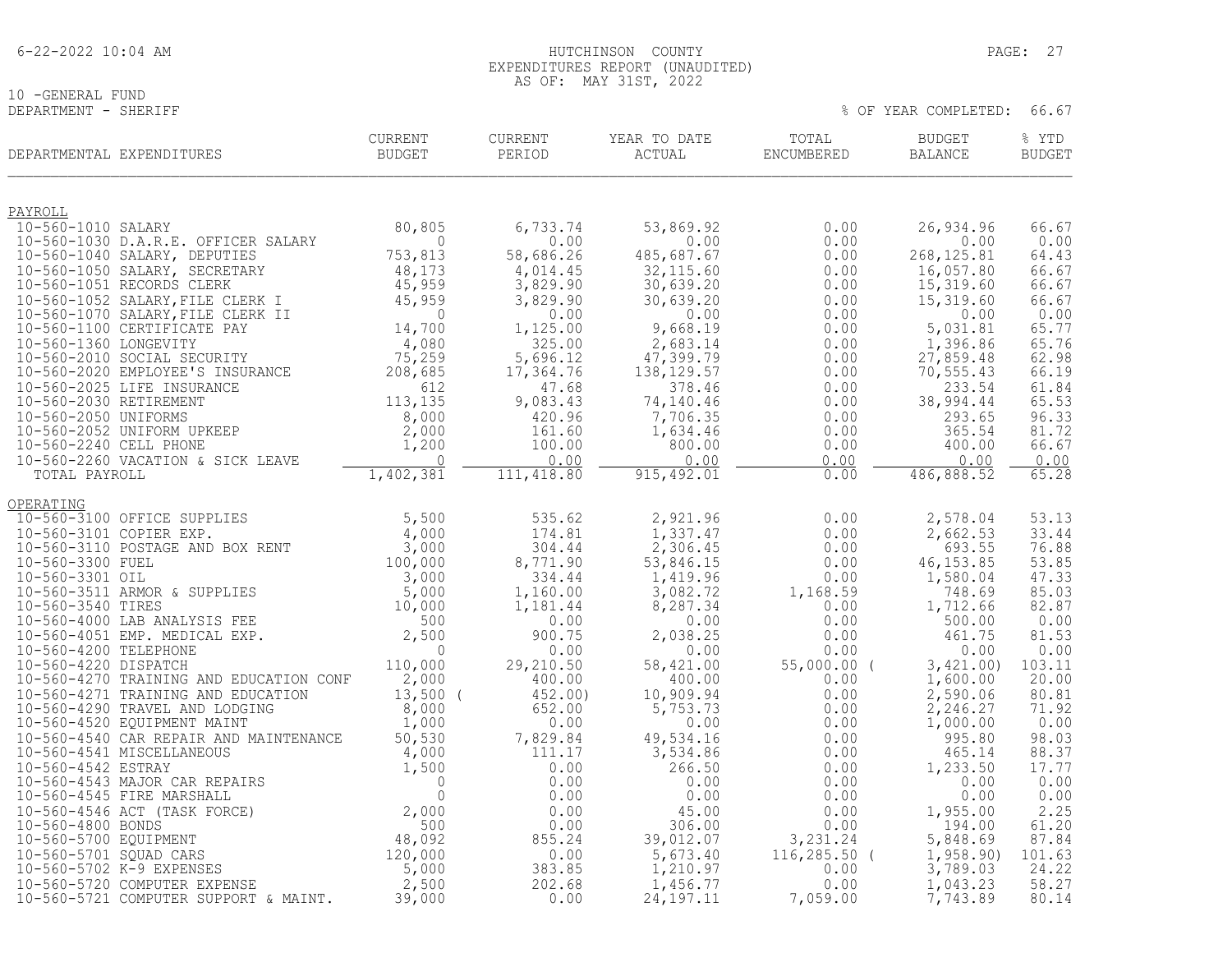#### 6-22-2022 10:04 AM HUTCHINSON COUNTY PAGE: 28 EXPENDITURES REPORT (UNAUDITED) AS OF: MAY 31ST, 2022

10 -GENERAL FUND<br>DEPARTMENT - SHERIFF

| DEPARTMENTAL EXPENDITURES                                                                         | <b>CURRENT</b><br>BUDGET   | <b>CURRENT</b><br>PERIOD            | YEAR TO DATE<br>ACTUAL                       | TOTAL<br>ENCUMBERED                     | BUDGET<br>BALANCE                         | % YTD<br><b>BUDGET</b>          |
|---------------------------------------------------------------------------------------------------|----------------------------|-------------------------------------|----------------------------------------------|-----------------------------------------|-------------------------------------------|---------------------------------|
| 10-560-5730 VIDEO CAMERAS<br>10-560-5731 VERIZON<br>10-560-5990 CAPITAL OUTLAY<br>TOTAL OPERATING | 26,000<br>5,000<br>572,122 | 0.00<br>390.00<br>0.00<br>52,946.68 | 1,473.70<br>3, 148. 34<br>0.00<br>280,583.85 | 17,321.04<br>0.00<br>0.00<br>200,065.37 | 7,205.26<br>1,851.66<br>0.00<br>91,472.74 | 72.29<br>62.97<br>0.00<br>84.01 |
| TOTAL SHERIFF                                                                                     | 1,974,502                  | 164,365.48                          | 1,196,075.86                                 | 200,065.37                              | 578,361.26                                | 70.71                           |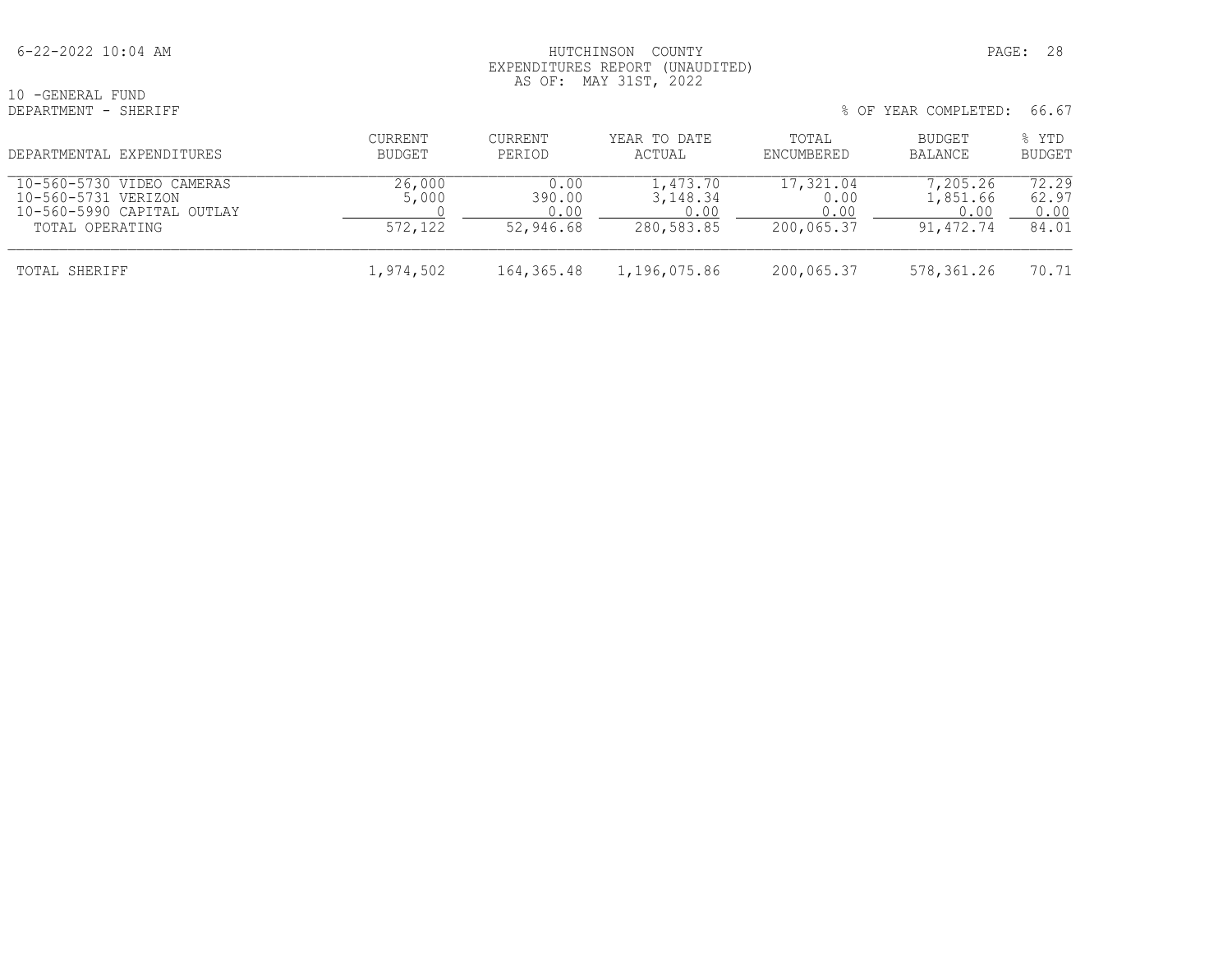| $6 - 22 - 2022$ 10:04 AM |
|--------------------------|
|--------------------------|

10 -GENERAL FUND<br>DEPARTMENT - JAIL

|                         | DEPARTMENTAL EXPENDITURES                                           | <b>CURRENT</b><br><b>BUDGET</b> | <b>CURRENT</b><br>PERIOD | YEAR TO DATE<br>ACTUAL | TOTAL<br>ENCUMBERED | <b>BUDGET</b><br><b>BALANCE</b> | % YTD<br><b>BUDGET</b> |
|-------------------------|---------------------------------------------------------------------|---------------------------------|--------------------------|------------------------|---------------------|---------------------------------|------------------------|
| <u>PAYROLL</u>          |                                                                     |                                 |                          |                        |                     |                                 |                        |
|                         | 10-561-1040 SALARY, CORRECTIONS OFFICER                             | 975,359                         | 74,327.76                | 625, 214.45            | 0.00                | 350, 144.23                     | 64.10                  |
| 10-561-1070 JAIL NURSE  |                                                                     | $\Omega$                        | 0.00                     | 0.00                   | 0.00                | 0.00                            | 0.00                   |
| 10-561-1080 JAIL COOK   | 10-561-1100 CERTIFICATE PAY                                         | 68,515<br>10,200                | 5,709.58<br>850.00       | 44,853.14<br>6,774.08  | 0.00<br>0.00        | 23,661.82<br>3,425.92           | 65.46<br>66.41         |
| 10-561-1360 LONGEVITY   |                                                                     | 4,200                           | 315.00                   | 2,516.77               | 0.00                | 1,683.23                        | 59.92                  |
|                         | 10-561-1390 SALARY, JAIL COOKS (2)                                  | $\Omega$                        | 0.00                     | 0.00                   | 0.00                | 0.00                            | 0.00                   |
|                         | 10-561-2010 SOCIAL SECURITY                                         | 81,004                          | 5,876.51                 | 49,290.47              | 0.00                | 31,713.32                       | 60.85                  |
|                         | 10-561-2020 EMPLOYEE'S INSURANCE<br>10-561-2025 LIFE INSURANCE      | 219,650<br>684                  | 18,380.07<br>53.64       | 146,714.21<br>429.12   | 0.00<br>0.00        | 72,935.79<br>254.88             | 66.79<br>62.74         |
| 10-561-2030 RETIREMENT  |                                                                     | 121,771                         | 9,384.67                 | 77,999.95              | 0.00                | 43,770.58                       | 64.05                  |
| 10-561-2050 UNIFORMS    |                                                                     | 5,000                           | 345.52                   | 2,414.26               | 0.00                | 2,585.74                        | 48.29                  |
|                         | 10-561-2052 UNIFORM UPKEEP                                          | 3,500                           | 75.40                    | 544.91                 | 0.00                | 2,955.09                        | 15.57                  |
| 10-561-2240 CELL PHONE  | 10-561-2260 VACATION & SICK LEAVE                                   | 600<br>$\bigcap$                | 50.00<br>0.00            | 400.00<br>0.00         | 0.00<br>0.00        | 200.00<br>0.00                  | 66.67<br>0.00          |
| TOTAL PAYROLL           |                                                                     | 1,490,482                       | 115, 368.15              | 957, 151.36            | 0.00                | 533, 330.60                     | 64.22                  |
| OPERATING               |                                                                     |                                 |                          |                        |                     |                                 |                        |
|                         | 10-561-3100 OFFICE SUPPLIES                                         | 2,000                           | 170.00                   | 883.60                 | 0.00                | 1,116.40                        | 44.18                  |
| 10-561-3101 COPIER EXP. |                                                                     | 3,000                           | 171.58                   | 1,194.39               | 0.00                | 1,805.61                        | 39.81                  |
| 10-561-3300 FUEL        | 10-561-3220 JANITOR SUPPLIES                                        | 6,000<br>12,000                 | 336.54<br>1,342.90       | 5,428.78<br>8,222.19   | 0.00                | 571.22<br>3,777.81              | 90.48<br>68.52         |
|                         | 10-561-3330 JAIL GROCERIES                                          | 106,000                         | 11,606.45                | 91,849.38              | 0.00<br>0.00        | 14,150.62                       | 86.65                  |
|                         | 10-561-3331 JAIL SUPPLIES                                           | 9,500                           | 1,015.64                 | 5,909.85               | 0.00                | 3,590.15                        | 62.21                  |
|                         | 10-561-3350 JAIL LINENS & MATTRESSES                                | 0                               | 0.00                     | 0.00                   | 0.00                | 0.00                            | 0.00                   |
|                         | 10-561-3351 KITCHEN SUPPLIES<br>10-561-3380 PRISONERS CLOTHING      | 4,000<br>1,000                  | 177.53<br>0.00           | 2,807.35<br>0.00       | 0.00<br>0.00        | 1,192.65<br>1,000.00            | 70.18<br>0.00          |
| 10-561-4000 SCAAP       |                                                                     | $\mathbf{0}$                    | 0.00                     | 0.00                   | 0.00                | 0.00                            | 0.00                   |
|                         | 10-561-4050 PRISONERS MEDICAL EXP.                                  | 15,000                          | 886.56                   | 5,396.87               | 0.00                | 9,603.13                        | 35.98                  |
|                         | 10-561-4051 CONTRACT DOCTOR                                         | 54,000                          | 4,500.00                 | 36,000.00              | 18,000.00           | 0.00                            | 100.00                 |
| 10-561-4200 TELEPHONE   | 10-561-4052 MENTAL HEALTH                                           | 12,000<br>$\mathbf{0}$          | 600.00<br>0.00           | 4,800.00<br>0.00       | 0.00<br>0.00        | 7,200.00<br>0.00                | 40.00<br>0.00          |
|                         | 10-561-4271 TRAINING & EDUCATION                                    | 12,000                          | 590.00                   | 6,030.38               | 0.00                | 5,969.62                        | 50.25                  |
|                         | 10-561-4430 JAIL UTILITIES                                          | 12,000                          | 1,407.50                 | 8,521.19               | 0.00                | 3,478.81                        | 71.01                  |
|                         | 10-561-4500 JAIL BUILDING MAINTENANCE                               | 28,000                          | 252.30                   | 1,904.24               | 0.00                | 26,095.76                       | 6.80                   |
|                         | 10-561-4510 JAIL EQUIP. REPAIRS<br>10-561-4511 LOCK REPAIR & MAINT. | 50,000<br>1,500                 | 2,364.27<br>0.00         | 20,340.08<br>0.00      | 0.00<br>0.00        | 29,659.92<br>1,500.00           | 40.68<br>0.00          |
|                         | 10-561-4600 INMATE HOUSING                                          | 7,500                           | 0.00                     | 0.00                   | 0.00                | 7,500.00                        | 0.00                   |
| 10-561-4800 BONDS       |                                                                     | 300                             | 0.00                     | 71.00                  | 0.00                | 229.00                          | 23.67                  |
|                         | 10-561-4990 MISC. EXPENSE                                           | 3,500                           | 9.00                     | 2,615.62               | 0.00                | 884.38                          | 74.73                  |
| 10-561-5700 EQUIPMENT   | 10-561-5720 COMPUTER EXPENSE                                        | 43,500<br>2,500                 | 0.00<br>0.00             | 41,494.80<br>2,121.28  | 0.00<br>0.00        | 2,005.20<br>378.72              | 95.39<br>84.85         |
|                         | 10-561-5721 COMPUTER SUPPORT & MAINT                                | 23,000                          | 0.00                     | 21,717.06              | 0.00                | 1,282.94                        | 94.42                  |
|                         | 10-561-5990 CAPITAL OUTLAY                                          | $\Omega$                        | 0.00                     | 0.00                   | 0.00                | 0.00                            | 0.00                   |
| TOTAL OPERATING         |                                                                     | 408,300                         | 25,430.27                | 267,308.06             | 18,000.00           | 122,991.94                      | 69.88                  |
|                         |                                                                     |                                 |                          |                        |                     |                                 |                        |
| TOTAL JAIL              |                                                                     | 1,898,782                       | 140,798.42               | 1,224,459.42           | 18,000.00           | 656, 322.54                     | 65.43                  |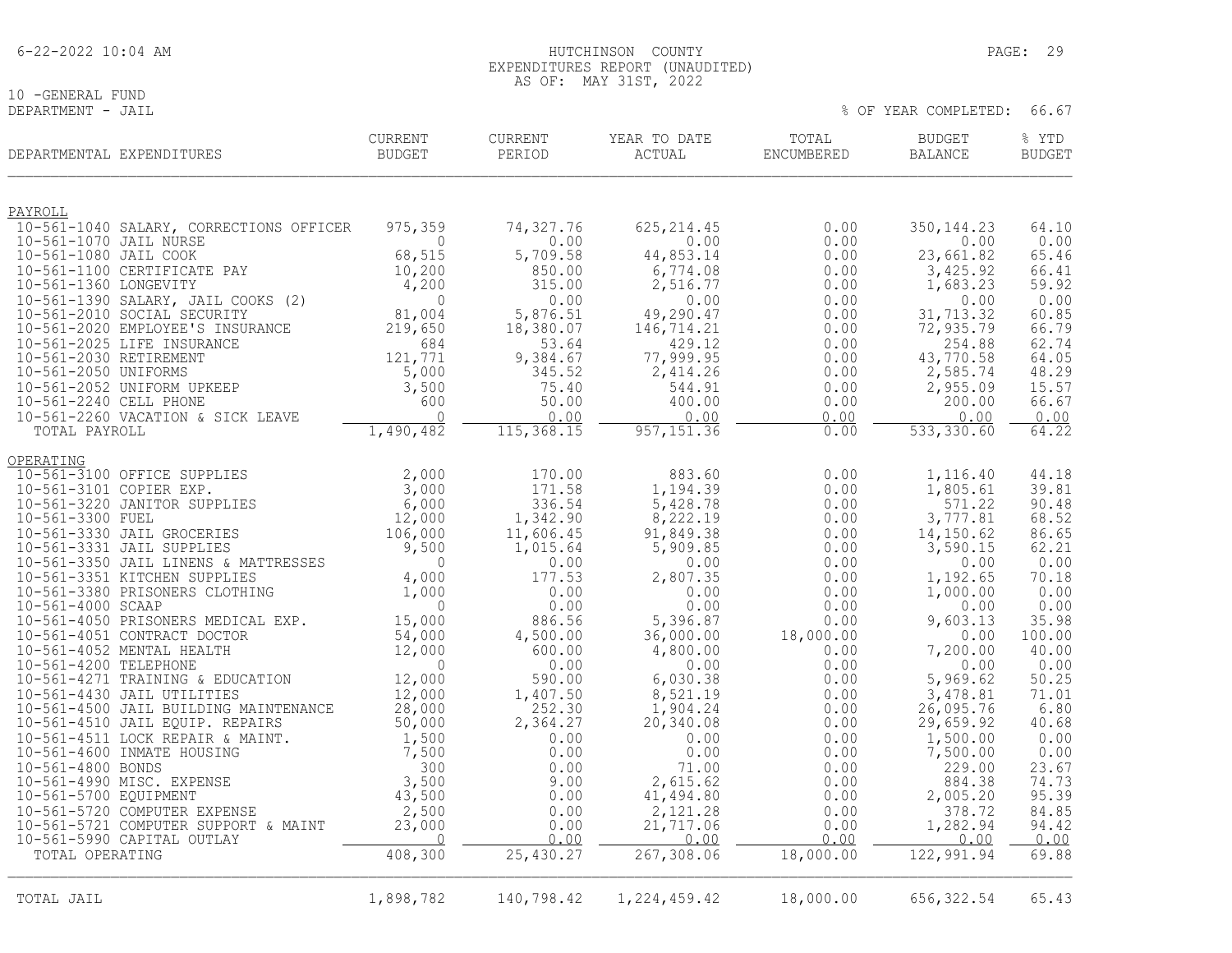| $6 - 22 - 2022$ 10:04 AM |  |  |
|--------------------------|--|--|
|                          |  |  |

#### EXPENDITURES REPORT (UNAUDITED) AS OF: MAY 31ST, 2022

HUTCHINSON COUNTY PAGE: 30

% OF YEAR COMPLETED: 66.67

10 -GENERAL FUND<br>DEPARTMENT - JUVENILE

| DEPARTMENTAL EXPENDITURES                           | <b>CURRENT</b><br><b>BUDGET</b> | CURRENT<br>PERIOD | YEAR TO DATE<br>ACTUAL | TOTAL<br>ENCUMBERED | <b>BUDGET</b><br><b>BALANCE</b> | % YTD<br><b>BUDGET</b> |
|-----------------------------------------------------|---------------------------------|-------------------|------------------------|---------------------|---------------------------------|------------------------|
|                                                     |                                 |                   |                        |                     |                                 |                        |
| PAYROLL<br>10-571-1020 SALARY OFFICER               | 79,789                          | 6,649.07          | 53, 192.56             | 0.00                | 26,596.28                       | 66.67                  |
| 10-571-1030 SALARIES, ASSISTANT                     | 57,509                          | 4,792.44          | 38, 339.52             | 0.00                | 19,169.76                       | 66.67                  |
| 10-571-1040 OFFICE MANAGER SALARY                   | 46,440                          | 3,870.01          | 30,960.08              | 0.00                | 15,480.04                       | 66.67                  |
| 10-571-1050 JPO SALARY                              | 56,429                          | 4,702.45          | 37,619.60              | 0.00                | 18,809.80                       | 66.67                  |
| 10-571-1060 Receptionist                            | 18,987                          | 1,962.95          | 13,038.70              | 0.00                | 5,948.30                        | 68.67                  |
| 10-571-1360 LONGEVITY                               | 6,235                           | 431.00            | 3,966.00               | 0.00                | 2,269.00                        | 63.61                  |
| 10-571-2010 SOCIAL SECURITY                         | 21,768                          | 1,609.06          | 14,014.17              | 0.00                | 7,754.06                        | 64.38                  |
| 10-571-2020 EMPLOYEE'S INSURANCE                    | 80,883                          | 5,407.40          | 52,855.09              | 0.00                | 28,027.91                       | 65.35                  |
| 10-571-2025 LIFE INSURANCE                          | 225                             | 14.90             | 143.94                 | 0.00                | 81.06                           | 63.97                  |
| 10-571-2030 RETIREMENT                              | 32,589                          | 2,593.88          | 22,449.49              | 0.00                | 10,139.26                       | 68.89                  |
| 10-571-2260 VACATION & SICK LEAVE                   | 19,163                          | 0.00              | 18,008.64              | 0.00                | 1,154.40                        | 93.98                  |
| TOTAL PAYROLL                                       | 420,018                         | 32,033.16         | 284,587.79             | 0.00                | 135, 429.87                     | 67.76                  |
| OPERATING                                           |                                 |                   |                        |                     |                                 |                        |
| 10-571-3100 OFFICE SUPPLIES                         | 4,000                           | 547.27            | 1,620.90               | 0.00                | 2,379.10                        | 40.52                  |
| 10-571-3110 BOX RENT & POSTAGE                      | $\Omega$                        | 0.00              | 0.00                   | 0.00                | 0.00                            | 0.00                   |
| 10-571-3511 FIREARMS, AMMO & EQUIPMENT              | 4,000                           | 0.00              | 539.26                 | 0.00                | 3,460.74                        | 13.48                  |
| 10-571-4000 LEGAL FEES                              | $\Omega$                        | 0.00              | 0.00                   | 0.00                | 0.00                            | 0.00                   |
| 10-571-4010 AUDIT                                   | 5,000                           | 0.00              | 4,600.00               | 0.00                | 400.00                          | 92.00                  |
| 10-571-4050 COUNSELING                              | 34,400                          | 3,920.00          | 18,620.00              | 0.00                | 15,780.00                       | 54.13                  |
| 10-571-4051 EMP. MEDICAL EXP.                       | $\Omega$                        | 0.00              | 0.00                   | 0.00                | 0.00                            | 0.00                   |
| 10-571-4140 INTERPRETER<br>10-571-4220 RADIO REPAIR | $\Omega$<br>$\Omega$            | 0.00<br>0.00      | 0.00<br>0.00           | 0.00<br>0.00        | 0.00<br>0.00                    | 0.00<br>0.00           |
| 10-571-4290 TRAVEL                                  | 5,000                           | 0.00              | 350.00                 | 0.00                | 4,650.00                        | 7.00                   |
| 10-571-4500 BUILDING MAINT.                         | $\Omega$                        | 0.00              | 0.00                   | 0.00                | 0.00                            | 0.00                   |
| 10-571-4540 VEHICLE EXP.                            | 50,000                          | 207.30            | 3,013.10               | 42,000.00           | 4,986.90                        | 90.03                  |
| 10-571-4810 BONDS                                   | 500                             | 0.00              | 250.00                 | 0.00                | 250.00                          | 50.00                  |
| 10-571-4811 CHILDREN AT RISK                        | $\Omega$                        | 0.00              | 0.00                   | 0.00                | 0.00                            | 0.00                   |
| 10-571-4870 DETENTION                               | 82,700                          | 840.22            | 6,089.08               | 0.00                | 76,610.92                       | 7.36                   |
| 10-571-4990 MISCELLANEOUS FEES                      | 300                             | 0.00              | 0.00                   | 0.00                | 300.00                          | 0.00                   |
| 10-571-5000 SOCC                                    | $\Omega$                        | 0.00              | 0.00                   | 0.00                | 0.00                            | 0.00                   |
| 10-571-5700 OFFICE EQUIPMENT & MAINTENA             | 4,500                           | 231.01            | 3,438.74               | 0.00                | 1,061.26                        | 76.42                  |
| 10-571-5956 SERVICE CHARGE                          | $\Omega$                        | 0.00              | 0.00                   | 0.00                | 0.00                            | 0.00                   |
| 10-571-5990 CAPITAL OUTLAY                          | $\Omega$                        | 0.00              | 0.00                   | 0.00                | 0.00                            | 0.00                   |
| TOTAL OPERATING                                     | 190,400                         | 5,745.80          | 38,521.08              | 42,000.00           | 109,878.92                      | 42.29                  |
|                                                     |                                 |                   |                        |                     |                                 |                        |
| TOTAL JUVENILE                                      | 610,418                         | 37,778.96         | 323,108.87             | 42,000.00           | 245,308.79                      | 59.81                  |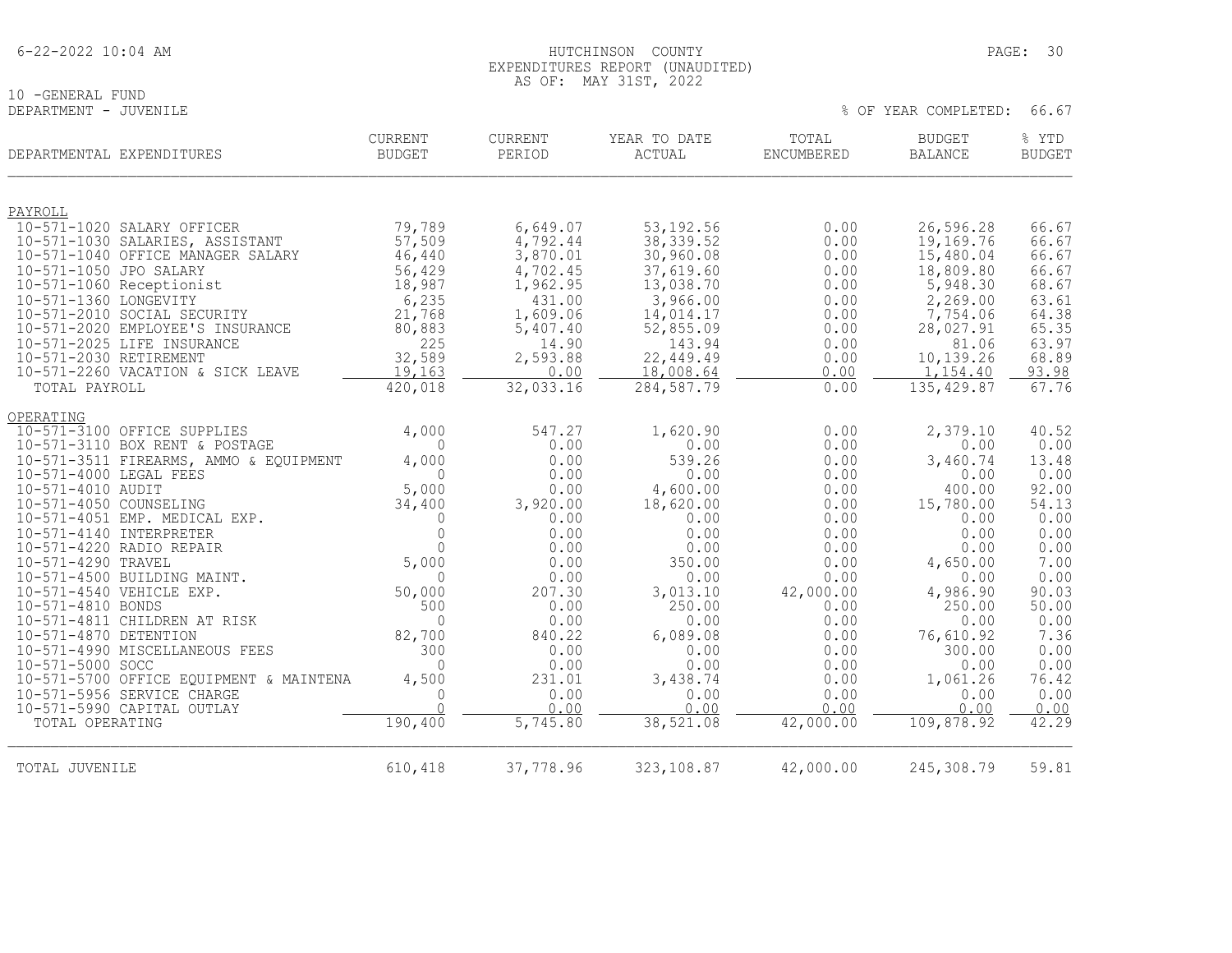#### HUTCHINSON COUNTY **EXECUTE 10:04 AM HUTCHINSON**  EXPENDITURES REPORT (UNAUDITED) AS OF: MAY 31ST, 2022

| 10 - GENERAL FUND<br>DEPARTMENT<br>- ADULT PROBATION |                          |                          |                        |                     | % OF YEAR COMPLETED:            | 66.67                  |
|------------------------------------------------------|--------------------------|--------------------------|------------------------|---------------------|---------------------------------|------------------------|
| DEPARTMENTAL EXPENDITURES                            | CURRENT<br><b>BUDGET</b> | <b>CURRENT</b><br>PERIOD | YEAR TO DATE<br>ACTUAL | TOTAL<br>ENCUMBERED | <b>BUDGET</b><br><b>BALANCE</b> | % YTD<br><b>BUDGET</b> |
| PAYROLL<br>10-572-1030 SALARY ASSISTANCE             |                          | 0.00                     | 0.00                   | 0.00                | 0.00                            | 0.00                   |
| TOTAL PAYROLL                                        |                          | 0.00                     | 0.00                   | 0.00                | 0.00                            | 0.00                   |
| OPERATING                                            |                          |                          |                        |                     |                                 |                        |
| 10-572-3000 OPERATING EXPENSE                        |                          | 0.00                     | 0.00                   | 0.00                | 0.00                            | 0.00                   |
| $10 - 572 - 4010$<br>UA TESTS                        |                          | 0.00                     | 0.00                   | 0.00                | 0.00                            | 0.00                   |
| 10-572-4051 EMP. MEDICAL EXP.                        |                          | 0.00                     | 0.00                   | 0.00                | 0.00                            | 0.00                   |
| 10-572-4200 TELEPHONE                                | 2,500                    | 169.18                   | 1,353.44               | 0.00                | 1,146.56                        | 54.14                  |
| 10-572-4220 RADIOS & RADIO REPAIR                    |                          | 0.00                     | 0.00                   | 0.00                | 0.00                            | 0.00                   |
| 10-572-4270 TRAINING & EDUCATION                     |                          | 0.00                     | 0.00                   | 0.00                | 0.00                            | 0.00                   |
| 10-572-4290 TRAVEL/CAR ALLOWANCE/PER DI              |                          | 0.00                     | 0.00                   | 0.00                | 0.00                            | 0.00                   |
| 10-572-4520 EQUIPMENT MAINTENANCE                    | 1,000                    | 480.48                   | 480.48                 | 0.00                | 519.52                          | 48.05                  |
| 10-572-4810 DUES                                     |                          | 0.00                     | 0.00                   | 0.00                | 0.00                            | 0.00                   |
| 10-572-4860 CONTRACT SERVICE                         |                          | 0.00                     | 0.00                   | 0.00                | 0.00                            | 0.00                   |
| 10-572-5700 OFFICE EQUIPMENT                         | 2,000                    | 0.00                     | 827.81                 | 0.00                | 1,172.19                        | 41.39                  |
| 10-572-5720 COMPUTER                                 | 5,600                    | 1,126.94                 | 5,186.94               | 0.00                | 413.06                          | 92.62                  |
| $10 - 572 - 5721$<br>COMPUTER SUPPORT & MAINT.       | 11,940                   | 995.00                   | 8,955.00               | 0.00                | 2,985.00                        | 75.00                  |
| 10-572-5990 CAPITAL OUTLAY                           |                          | 0.00                     | 0.00                   | 0.00                | 0.00                            | 0.00                   |
| TOTAL OPERATING                                      | 23,040                   | 2,771.60                 | 16,803.67              | 0.00                | 6,236.33                        | 72.93                  |

TOTAL ADULT PROBATION 23,040 2,771.60 16,803.67 0.00 6,236.33 72.93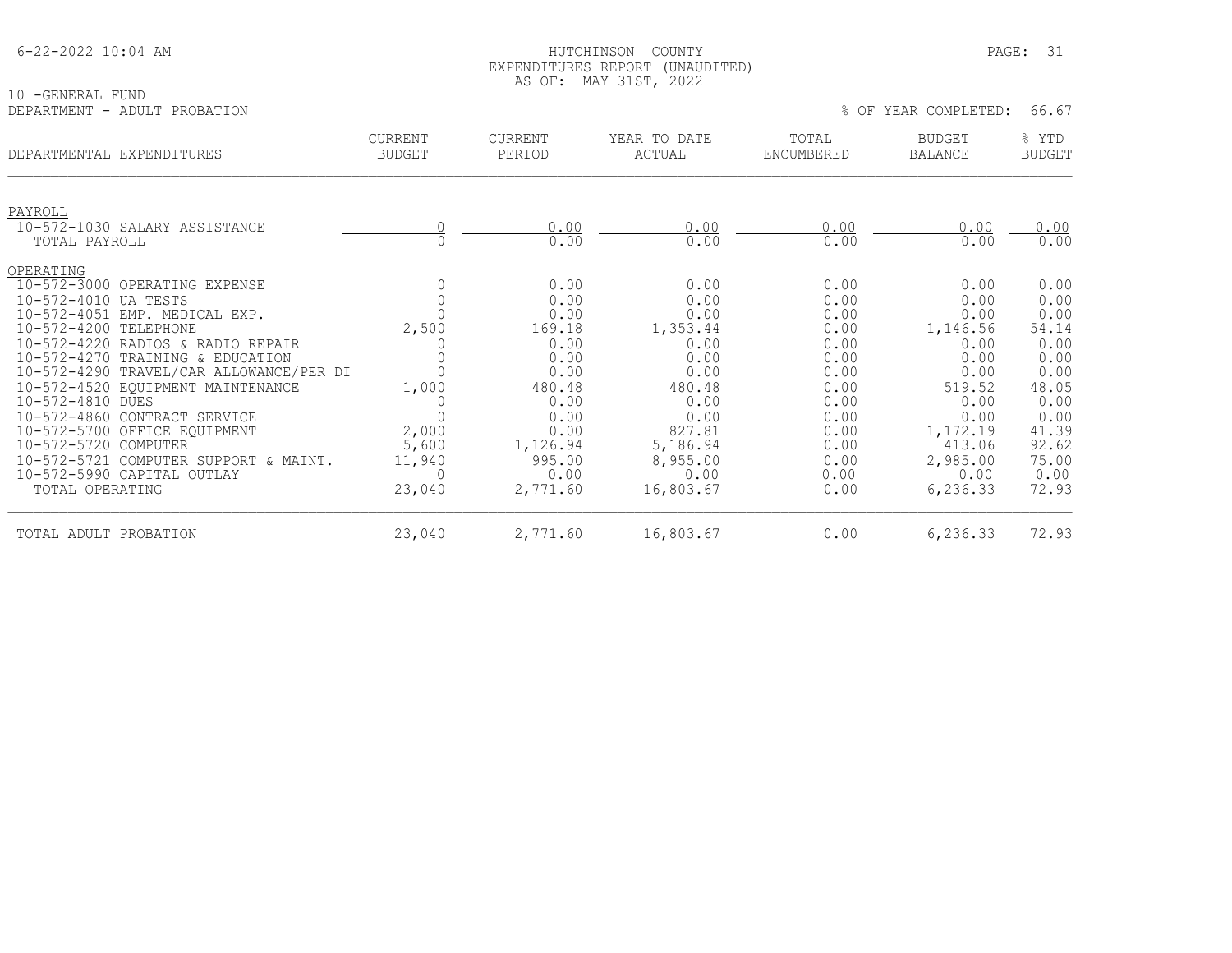|  | $6 - 22 - 2022$ 10:04 AM |  |
|--|--------------------------|--|
|  |                          |  |

#### HUTCHINSON COUNTY PAGE: 32 EXPENDITURES REPORT (UNAUDITED) AS OF: MAY 31ST, 2022

| 10 - GENERAL FUND           |  |
|-----------------------------|--|
| DEPARTMENT - COUNTY WELFARE |  |

|                      | DEPARTMENTAL EXPENDITURES               | <b>CURRENT</b><br><b>BUDGET</b> | <b>CURRENT</b><br>PERIOD | YEAR TO DATE<br>ACTUAL | TOTAL<br>ENCUMBERED | <b>BUDGET</b><br><b>BALANCE</b> | % YTD<br><b>BUDGET</b> |
|----------------------|-----------------------------------------|---------------------------------|--------------------------|------------------------|---------------------|---------------------------------|------------------------|
|                      |                                         |                                 |                          |                        |                     |                                 |                        |
| OPERATING            |                                         |                                 |                          |                        |                     |                                 |                        |
| 10-640-3110 POSTAGE  | 10-640-3100 OFFICE SUPPLIES             |                                 | 0.00<br>0.00             | 0.00<br>0.00           | 0.00<br>0.00        | 0.00<br>0.00                    | 0.00<br>0.00           |
| $10 - 640 - 3330$    | FOOD & GROCERY AID                      |                                 | 0.00                     | 0.00                   | 0.00                | 0.00                            | 0.00                   |
| $10 - 640 - 3380$    | CLOTHING AID                            |                                 | 0.00                     | 0.00                   | 0.00                | 0.00                            | 0.00                   |
| $10 - 640 - 3390$    | CASH AID                                |                                 | 0.00                     | 0.00                   | 0.00                | 0.00                            | 0.00                   |
| $10 - 640 - 4050$    | MEDICAL AID                             |                                 | 0.00                     | 0.00                   | 0.00                | 0.00                            | 0.00                   |
|                      | 10-640-4080 BOARD & CARE                |                                 | 0.00                     | 0.00                   | 0.00                | 0.00                            | 0.00                   |
| $10 - 640 - 4081$    | INDIGENT CHILD CARE                     | 10,500                          | 875.00                   | 7,000.00               | 3,500.00            | 0.00                            | 100.00                 |
| $10 - 640 - 4290$    | TRAVEL AID                              |                                 | 0.00                     | 0.00                   | 0.00                | 0.00                            | 0.00                   |
| $10 - 640 - 4400$    | UTILITY AID                             |                                 | 0.00                     | 0.00                   | 0.00                | 0.00                            | 0.00                   |
| $10 - 640 - 4600$    | RENT AID                                |                                 | 0.00                     | 0.00                   | 0.00                | 0.00                            | 0.00                   |
| $10 - 640 - 4890$    | BURIAL AID                              | 13,500                          | 0.00                     | 8,450.00               | 0.00                | 5,050.00                        | 62.59                  |
| $10 - 640 - 4891$    | PANHANDLE TRANSIT                       | C                               | 0.00                     | 0.00                   | 0.00                | 0.00                            | 0.00                   |
| $10 - 640 - 5944$    | TEXAS PANHANDLE MENTAL HEAL             | 11,000                          | 917.00                   | 7,334.00               | 3,666.00            | 0.00                            | 100.00                 |
|                      | 10-640-5962 PANHANDLE COMMUNITY SERVICE | 3,000                           | 0.00                     | 3,000.00               | 0.00                | 0.00                            | 100.00                 |
|                      | 10-640-6002 HUT.CO. CRISIS CENTER       | 6,600                           | 0.00                     | 0.00                   | 0.00                | 6,600.00                        | 0.00                   |
|                      | 10-640-6003 FAMILY PROTECTION FEE       | 2,500                           | 0.00                     | 0.00                   | 0.00                | 2,500.00                        | 0.00                   |
| TOTAL OPERATING      |                                         | 47,100                          | 1,792.00                 | 25,784.00              | 7,166.00            | 14,150.00                       | 69.96                  |
| TOTAL COUNTY WELFARE |                                         | 47,100                          | 1,792.00                 | 25,784.00              | 7,166.00            | 14,150.00                       | 69.96                  |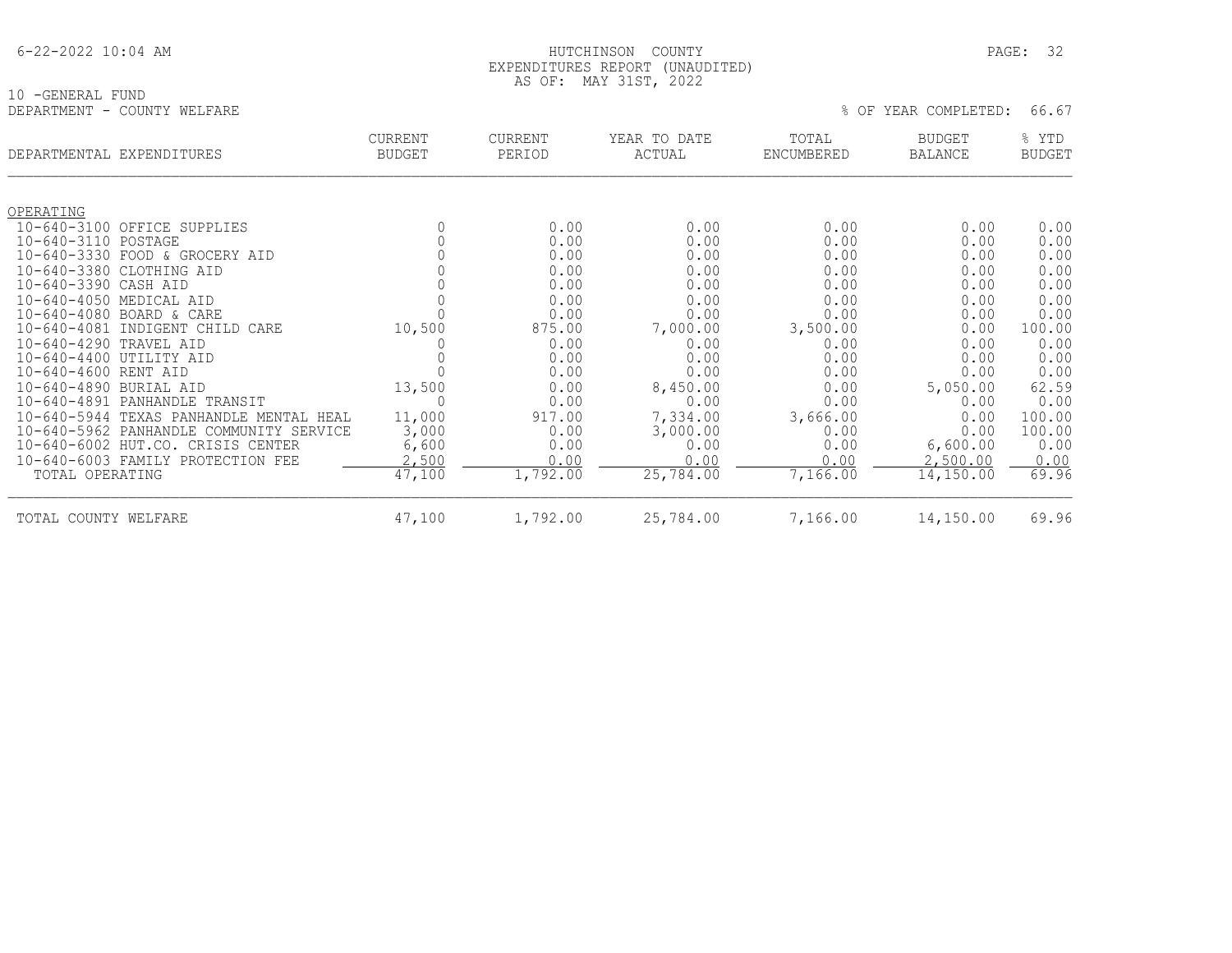#### HUTCHINSON COUNTY PAGE: 33 EXPENDITURES REPORT (UNAUDITED) AS OF: MAY 31ST, 2022

10 -GENERAL FUND<br>DEPARTMENT - CHILD WELFARE

| DEPARTMENTAL EXPENDITURES                                       | <b>CURRENT</b><br><b>BUDGET</b> | <b>CURRENT</b><br>PERIOD | YEAR TO DATE<br>ACTUAL | TOTAL<br>ENCUMBERED | <b>BUDGET</b><br><b>BALANCE</b> | % YTD<br><b>BUDGET</b> |
|-----------------------------------------------------------------|---------------------------------|--------------------------|------------------------|---------------------|---------------------------------|------------------------|
| OPERATING<br>10-641-3380 CLOTHING EXPENSE                       | 6,400                           | 0.00                     | 6,400.00               | 0.00                | 0.00                            | 100.00                 |
| $10 - 641 - 4050$<br>MEDICAL EXPENSE<br>10-641-4080 BIRTH CERT. | 1,500<br>100                    | 0.00<br>0.00             | 1,500.00<br>100.00     | 0.00<br>0.00        | 0.00<br>0.00                    | 100.00<br>100.00       |
| 10-641-4250 TRAINING & EDUCATION<br>10-641-4290 TRAVEL EXPENSE  | 2,500                           | 0.00<br>0.00             | 2,500.00<br>0.00       | 0.00<br>0.00        | 0.00<br>0.00                    | 100.00<br>0.00         |
| 10-641-4990 SUPPLIES<br>10-641-5000 GRANT MATCHING FUNDS        | 1,000                           | 0.00<br>0.00             | 1,000.00<br>0.00       | 0.00<br>0.00        | 0.00<br>0.00                    | 100.00<br>0.00         |
| TOTAL OPERATING                                                 | 11,500                          | 0.00                     | 11,500.00              | 0.00                | 0.00                            | 100.00                 |
| TOTAL CHILD WELFARE                                             | 11,500                          | 0.00                     | 11,500.00              | 0.00                | 0.00                            | 100.00                 |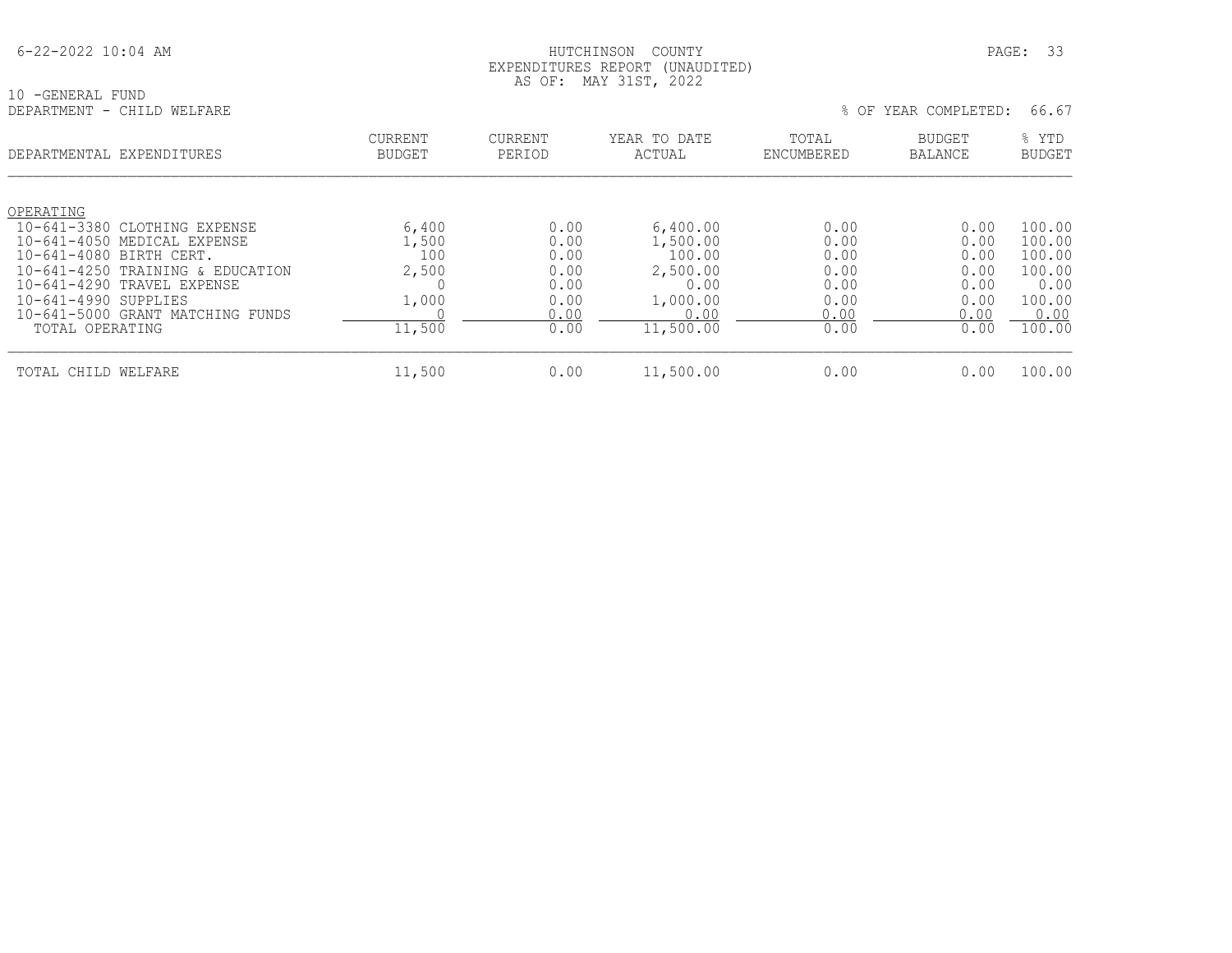| $6 - 22 - 2022$ 10:04 AM |
|--------------------------|
|--------------------------|

#### HUTCHINSON COUNTY PAGE: 34 EXPENDITURES REPORT (UNAUDITED) AS OF: MAY 31ST, 2022

% OF YEAR COMPLETED: 66.67

10 -GENERAL FUND<br>DEPARTMENT - COUNTY LIBRARY

| DEPARTMENTAL EXPENDITURES                                                   | <b>CURRENT</b><br><b>BUDGET</b> | CURRENT<br>PERIOD  | YEAR TO DATE<br>ACTUAL | TOTAL<br>ENCUMBERED | <b>BUDGET</b><br>BALANCE | % YTD<br><b>BUDGET</b> |
|-----------------------------------------------------------------------------|---------------------------------|--------------------|------------------------|---------------------|--------------------------|------------------------|
|                                                                             |                                 |                    |                        |                     |                          |                        |
| PAYROLL                                                                     |                                 |                    |                        |                     |                          |                        |
| 10-650-1030 SALARIES                                                        | 314,148                         | 26, 178.98         | 209, 431.84            | 0.00                | 104,715.96               | 66.67                  |
| 10-650-1080 PART TIME<br>10-650-1360 LONGEVITY                              | 14,500<br>3,840                 | 1,049.94<br>320.00 | 8,284.74<br>2,560.00   | 0.00<br>0.00        | 6, 215.26<br>1,280.00    | 57.14<br>66.67         |
| 10-650-2010 SOCIAL SECURITY                                                 | 25,435                          | 2,016.85           | 16,061.23              | 0.00                | 9,374.08                 | 63.15                  |
| 10-650-2020 EMPLOYEE'S INSURANCE                                            | 90,785                          | 7,539.82           | 60, 318.56             | 0.00                | 30,466.44                | 66.44                  |
| 10-650-2025 LIFE INSURANCE                                                  | 252                             | 20.86              | 166.88                 | 0.00                | 85.12                    | 66.22                  |
| 10-650-2030 RETIREMENT                                                      | 38,243                          | 3,181.90           | 25, 276.81             | 0.00                | 12,966.53                | 66.09                  |
| 10-650-2260 VACATION & SICK LEAVE<br>TOTAL PAYROLL                          | $\Omega$<br>487,203             | 0.00<br>40,308.35  | 0.00<br>322,100.06     | 0.00<br>0.00        | 0.00<br>165, 103.39      | 0.00<br>66.11          |
|                                                                             |                                 |                    |                        |                     |                          |                        |
| OPERATING                                                                   |                                 |                    |                        |                     |                          |                        |
| 10-650-3100 OFFICE SUPPLIES                                                 | 3,000                           | 96.49              | 1,328.79               | 0.00                | 1,671.21                 | 44.29                  |
| 10-650-3101 COPIER EXP.<br>10-650-3300 OCLC CLUSTER AFFILIATE               | 7,200<br>$\Omega$               | 1,020.10           | 5,079.71<br>0.00       | 0.00                | 2,120.29                 | 70.55<br>0.00          |
| 10-650-3320 JANITOR SUPPLIES                                                | 2,000                           | 0.00<br>148.39     | 758.53                 | 0.00<br>0.00        | 0.00<br>1,241.47         | 37.93                  |
| 10-650-3390 POSTAGE                                                         | 800                             | 120.00             | 452.89                 | 0.00                | 347.11                   | 56.61                  |
| 10-650-4051 MEDICAL EXP.                                                    | $\Omega$                        | 0.00               | 0.00                   | 0.00                | 0.00                     | 0.00                   |
| 10-650-4200 TELEPHONE                                                       | 1,500                           | 101.50             | 812.76                 | 0.00                | 687.24                   | 54.18                  |
| 10-650-4270 TRAINING AND EDUCATION<br>10-650-4271 WORKSHOP AND REGISTRATION | 1,200<br>2,500                  | 0.00<br>110.94     | 0.00<br>180.61         | 0.00                | 1,200.00                 | 0.00<br>7.22           |
| 10-650-4430 UTILITIES                                                       | 19,500                          | 1,175.76           | 12,774.90              | 0.00<br>0.00        | 2,319.39<br>6,725.10     | 65.51                  |
| 10-650-4500 BLDG. MAINT.                                                    | 5,000                           | 300.00             | 649.43                 | 0.00                | 4,350.57                 | 12.99                  |
| 10-650-4520 REPAIRS AND REPLACEMENTS                                        | 2,000                           | 0.00               | 220.90                 | 0.00                | 1,779.10                 | 11.05                  |
| 10-650-4800 BONDS                                                           | 100                             | 0.00               | 0.00                   | 0.00                | 100.00                   | 0.00                   |
| 10-650-4995 GATES GRANT                                                     | $\Omega$                        | 0.00               | 0.00                   | 0.00                | 0.00                     | 0.00                   |
| 10-650-4996 WALMART<br>10-650-4997 LONE STAR GRANT #44                      | $\Omega$<br>$\mathbf 0$         | 0.00<br>0.00       | 0.00<br>0.00           | 0.00<br>0.00        | 0.00<br>0.00             | 0.00<br>0.00           |
| 10-650-5500 CAPITAL IMP.                                                    | $\Omega$                        | 0.00               | 0.00                   | 0.00                | 0.00                     | 0.00                   |
| 10-650-5501 CAPITAL IMP.                                                    | $\Omega$                        | 0.00               | 0.00                   | 0.00                | 0.00                     | 0.00                   |
| 10-650-5700 EQUIPMENT                                                       | 8,500                           | 0.00               | 824.62                 | 2,473.38            | 5,202.00                 | 38.80                  |
| 10-650-5720 COMPUTER FEES                                                   | 18,000                          | 101.34             | 14,556.16              | 0.00                | 3,443.84                 | 80.87                  |
| 10-650-5721 CATALOGING COST ON COMPUTER<br>10-650-5900 BOOKS                | 2,500<br>36,000                 | 0.00<br>3,553.80   | 190.11<br>24, 121.86   | 0.00<br>0.00        | 2,309.89<br>11,878.14    | 7.60<br>67.01          |
| 10-650-5901 CHILDREN'S PROGRAMS                                             | 500                             | 26.25              | 26.25                  | 0.00                | 473.75                   | 5.25                   |
| 10-650-5950 PIN                                                             | $\Omega$                        | 0.00               | 0.00                   | 0.00                | 0.00                     | 0.00                   |
| 10-650-5990 CAPITAL OUTLAY                                                  | $\Omega$                        | 0.00               | 0.00                   | 0.00                | 0.00                     | 0.00                   |
| 10-650-6601 MARKETING                                                       | 200                             | 0.00               | 75.00                  | 0.00                | 125.00                   | 37.50                  |
| TOTAL OPERATING                                                             | 110,500                         | 6,754.57           | 62,052.52              | 2,473.38            | 45,974.10                | 58.39                  |
|                                                                             |                                 |                    |                        |                     |                          |                        |
| TOTAL COUNTY LIBRARY                                                        | 597,703                         | 47,062.92          | 384, 152.58            | 2,473.38            | 211,077.49               | 64.69                  |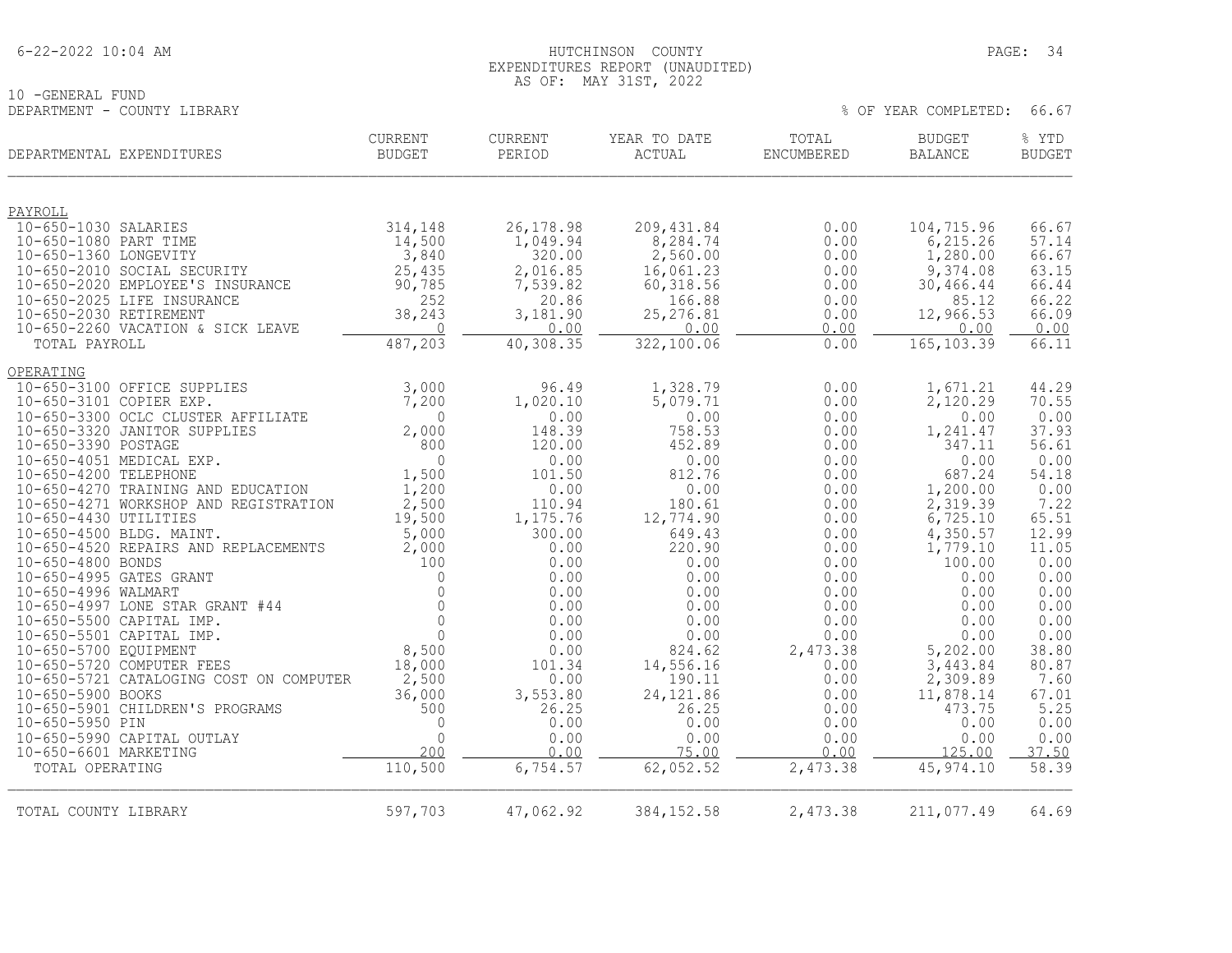| $6 - 22 - 2022$ 10:04 AM |
|--------------------------|
|--------------------------|

10 -GENERAL FUND<br>DEPARTMENT - COUNTY EXTENSION

#### HUTCHINSON COUNTY PAGE: 35 EXPENDITURES REPORT (UNAUDITED) AS OF: MAY 31ST, 2022

| DEPARTMENTAL EXPENDITURES                  | CURRENT<br><b>BUDGET</b> | CURRENT<br>PERIOD | YEAR TO DATE<br>ACTUAL | TOTAL<br><b>ENCUMBERED</b> | <b>BUDGET</b><br><b>BALANCE</b> | % YTD<br><b>BUDGET</b> |
|--------------------------------------------|--------------------------|-------------------|------------------------|----------------------------|---------------------------------|------------------------|
|                                            |                          |                   |                        |                            |                                 |                        |
| PAYROLL<br>10-665-1050 SALARIES, SECRETARY | 42,850                   | 3,781.42          | 30, 251.36             | 0.00                       | 12,598.64                       | 70.60                  |
| 10-665-1080 PART TIME                      | 800                      | 0.00              | 0.00                   | 0.00                       | 800.00                          | 0.00                   |
| 10-665-1110 SALARY, AGENT, HOME ECONOMI    | 27,184                   | 0.00              | 15,857.17              | 0.00                       | 11,326.55                       | 58.33                  |
| 10-665-1111 SALARY, AGENT, AGRICULTURE     | 27,184                   | 2,265.31          | 18, 122. 48            | 0.00                       | 9,061.24                        | 66.67                  |
| 10-665-1360 LONGEVITY                      | 180                      | 15.00             | 120.00                 | 0.00                       | 60.00                           | 66.67                  |
| 10-665-2010 SOCIAL SECURITY                | 7,736                    | 467.55            | 4,947.90               | 0.00                       | 2,788.14                        | 63.96                  |
| 10-665-2020 EMPLOYEE'S INSURANCE           | 12,180                   | 1,091.66          | 8,733.28               | 0.00                       | 3,446.72                        | 71.70                  |
| 10-665-2025 LIFE INSURANCE                 | 36                       | 2.98              | 23.84                  | 0.00                       | 12.16                           | 66.22                  |
| 10-665-2030 RETIREMENT                     | 5,239                    | 438.49            | 3,485.12               | 0.00                       | 1,753.94                        | 66.52                  |
| 10-665-2240 CELL PHONE                     | 1,200                    | 50.00             | 750.00                 | 0.00                       | 450.00                          | 62.50                  |
| 10-665-2250 CAR EXPENSE, HOME ECONOMIST    | 5,800                    | 0.00              | 3,383.31               | 0.00                       | 2,416.69                        | 58.33                  |
| 10-665-2251 CAR EXPENSE, AGRICULTURE AG    | 5,800                    | 483.33            | 3,866.64               | 0.00                       | 1,933.36                        | 66.67                  |
| 10-665-2260 VACATION & SICK LEAVE          | $\Omega$                 | 0.00              | 0.00                   | 0.00                       | 0.00                            | 0.00                   |
| TOTAL PAYROLL                              | 136,189                  | 8,595.74          | 89,541.10              | 0.00                       | 46,647.44                       | 65.75                  |
| OPERATING                                  |                          |                   |                        |                            |                                 |                        |
| 10-665-3100 OFFICE SUPPLIES                | 1,750                    | 224.89            | 701.19                 | 0.00                       | 1,048.81                        | 40.07                  |
| 10-665-3110 POSTAGE & BOX RENT             | 200                      | 0.00              | 0.00                   | 0.00                       | 200.00                          | 0.00                   |
| 10-665-3340 MEETING EXPENSE                | 150                      | 0.00              | 63.86                  | 0.00                       | 86.14                           | 42.57                  |
| 10-665-3350 SUPPLIES, AG AGENT             | 250                      | 0.00              | 264.47                 | $0.00$ (                   | 14.47)                          | 105.79                 |
| 10-665-3351 SUPPLIES, HOME ECONOMIST       | 300                      | 0.00              | 0.00                   | 0.00                       | 300.00                          | 0.00                   |
| 10-665-3352 4 H SUPPLIES & EQUIPMENT       | 1,400                    | 0.00              | 355.44                 | 0.00                       | 1,044.56                        | 25.39                  |
| 10-665-4200 TELEPHONE                      | $\Omega$                 | 0.00              | 0.00                   | 0.00                       | 0.00                            | 0.00                   |
| 10-665-4210 CAR EXPENSE - HOME AGENT       | $\Omega$                 | 0.00              | 0.00                   | 0.00                       | 0.00                            | 0.00                   |
| $10-665-4211$ CAR EXPENSE - AG AGENT       | $\Omega$                 | 0.00              | 0.00                   | 0.00                       | 0.00                            | 0.00                   |
| 10-665-4290 TRAVEL EXPENSE - AG            | 6,500                    | 0.00              | 5,027.06               | 0.00                       | 1,472.94                        | 77.34                  |
| 10-665-4291 TRAVEL EXPENSE - FCS           | 4,500                    | 0.00              | 553.16                 | 0.00                       | 3,946.84                        | 12.29                  |
| 10-665-4810 DUES                           | 600                      | 0.00              | 450.00                 | 0.00                       | 150.00                          | 75.00                  |
| 10-665-5700 OFFICE EQUIPMENT & MAINTENA    | 2,500                    | 216.44            | 979.86                 | 0.00                       | 1,520.14                        | 39.19                  |
| 10-665-5990 CAPITAL OUTLAY                 | $\Omega$                 | 0.00              | 0.00                   | 0.00                       | 0.00                            | 0.00                   |
| TOTAL OPERATING                            | 18,150                   | 441.33            | 8,395.04               | 0.00                       | 9,754.96                        | 46.25                  |
| TOTAL COUNTY EXTENSION                     | 154,339                  | 9,037.07          | 97,936.14              | 0.00                       | 56,402.40                       | 63.46                  |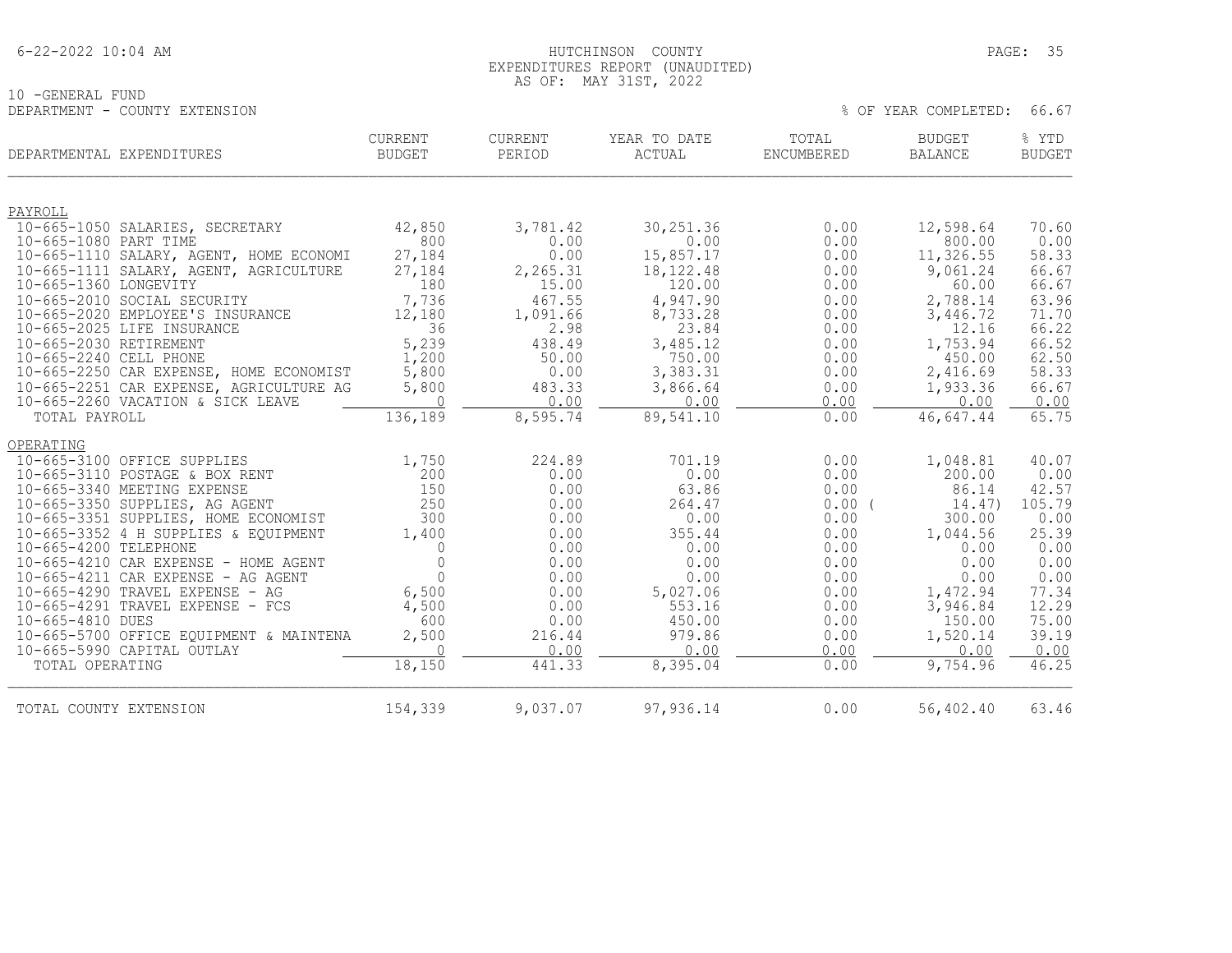#### HUTCHINSON COUNTY PAGE: 36 EXPENDITURES REPORT (UNAUDITED) AS OF: MAY 31ST, 2022

10 -GENERAL FUND<br>DEPARTMENT - LANDFILL

| DEPARTMENTAL EXPENDITURES                                                                                                                                                                                       | <b>CURRENT</b><br><b>BUDGET</b> | CURRENT<br>PERIOD                                    | YEAR TO DATE<br>ACTUAL                               | TOTAL<br>ENCUMBERED                                  | BUDGET<br><b>BALANCE</b>                             | % YTD<br><b>BUDGET</b>                               |
|-----------------------------------------------------------------------------------------------------------------------------------------------------------------------------------------------------------------|---------------------------------|------------------------------------------------------|------------------------------------------------------|------------------------------------------------------|------------------------------------------------------|------------------------------------------------------|
| PAYROLL<br>10-670-1010 SALARY<br>10-670-1070 PART TIME HELP<br>10-670-1360 LONGEVITY                                                                                                                            |                                 | 0.00<br>0.00<br>0.00                                 | 0.00<br>0.00<br>0.00                                 | 0.00<br>0.00<br>0.00                                 | 0.00<br>0.00<br>0.00                                 | 0.00<br>0.00<br>0.00                                 |
| TOTAL PAYROLL                                                                                                                                                                                                   |                                 | 0.00                                                 | 0.00                                                 | 0.00                                                 | 0.00                                                 | 0.00                                                 |
| OPERATING<br>10-670-3300 FUEL<br>10-670-3510 REPAIRS, PARTS & WELDING<br>10-670-4990 MISCELLANEOUS<br>10-670-5702 FINANCING<br>10-670-5800 COVER MATERIAL<br>10-670-6051 CLOSING & ENG. FEES<br>TOTAL OPERATING |                                 | 0.00<br>0.00<br>0.00<br>0.00<br>0.00<br>0.00<br>0.00 | 0.00<br>0.00<br>0.00<br>0.00<br>0.00<br>0.00<br>0.00 | 0.00<br>0.00<br>0.00<br>0.00<br>0.00<br>0.00<br>0.00 | 0.00<br>0.00<br>0.00<br>0.00<br>0.00<br>0.00<br>0.00 | 0.00<br>0.00<br>0.00<br>0.00<br>0.00<br>0.00<br>0.00 |
| TOTAL LANDFILL                                                                                                                                                                                                  | $\Omega$                        | 0.00                                                 | 0.00                                                 | 0.00                                                 | 0.00                                                 | 0.00                                                 |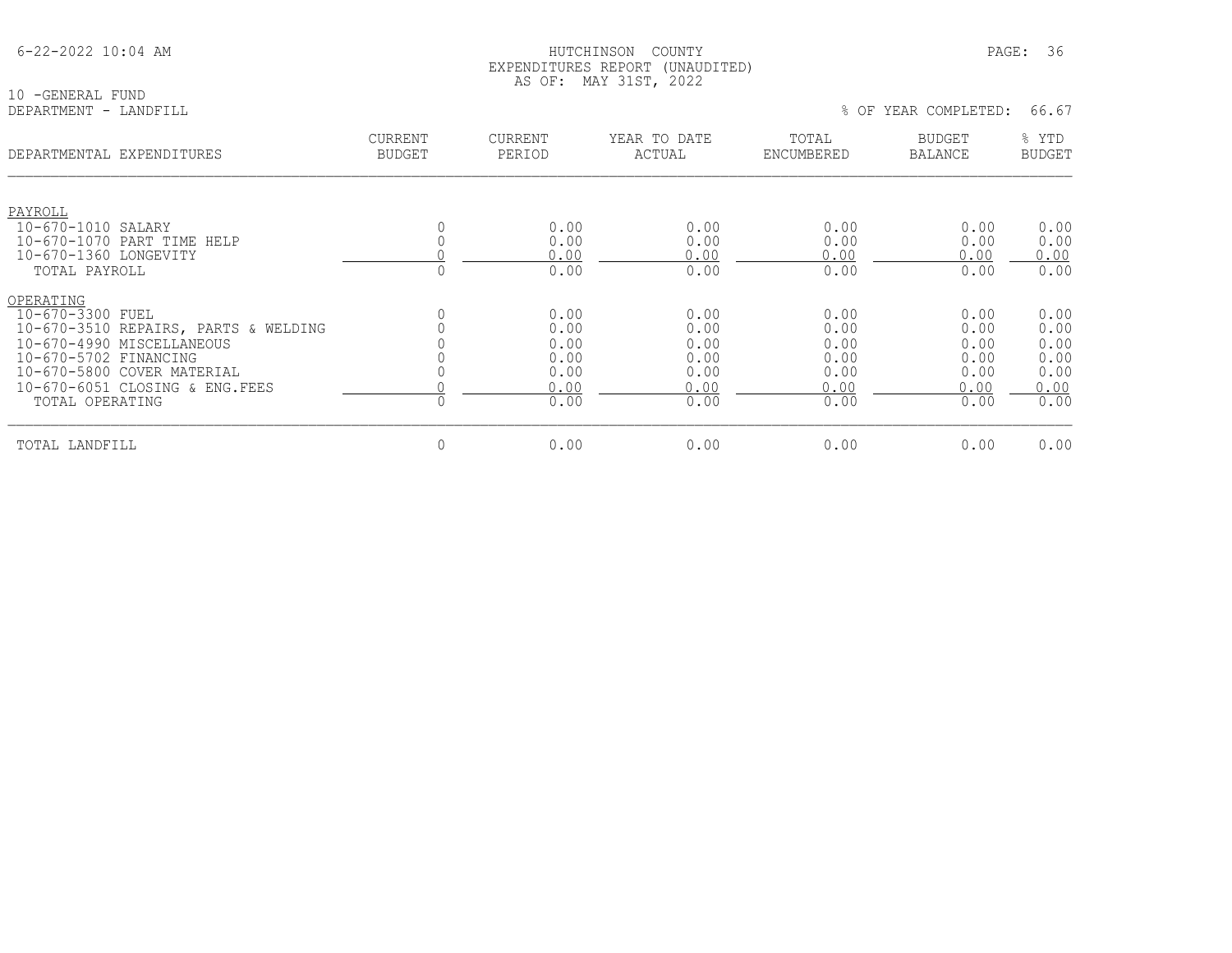| $6 - 22 - 2022$ 10:04 AM                              |                          |                   | HUTCHINSON<br>COUNTY<br>EXPENDITURES REPORT (UNAUDITED)<br>AS OF: MAY 31ST, 2022 |                     |                      | PAGE: 37               |
|-------------------------------------------------------|--------------------------|-------------------|----------------------------------------------------------------------------------|---------------------|----------------------|------------------------|
| 10 - GENERAL FUND<br>DEPARTMENT - TRANSFERS           |                          |                   |                                                                                  |                     | % OF YEAR COMPLETED: | 66.67                  |
| DEPARTMENTAL EXPENDITURES                             | CURRENT<br><b>BUDGET</b> | CURRENT<br>PERIOD | YEAR TO DATE<br>ACTUAL                                                           | TOTAL<br>ENCUMBERED | BUDGET<br>BALANCE    | % YTD<br><b>BUDGET</b> |
| TRANSFERS<br>10-700-0000 TRANSFERS<br>TOTAL TRANSFERS | 2,028,980<br>2,028,980   | 0.00<br>0.00      | 2,028,980.00<br>2,028,980.00                                                     | 0.00<br>0.00        | 0.00<br>0.00         | 100.00<br>100.00       |
| TOTAL TRANSFERS                                       | 2,028,980                | 0.00              | 2,028,980.00                                                                     | 0.00                | 0.00                 | 100.00                 |
| TOTAL EXPENDITURES                                    | 14,812,633               | 938,699.56        | 9, 923, 364.45                                                                   | 478,963.51          | 4,410,304.55         | 70.23                  |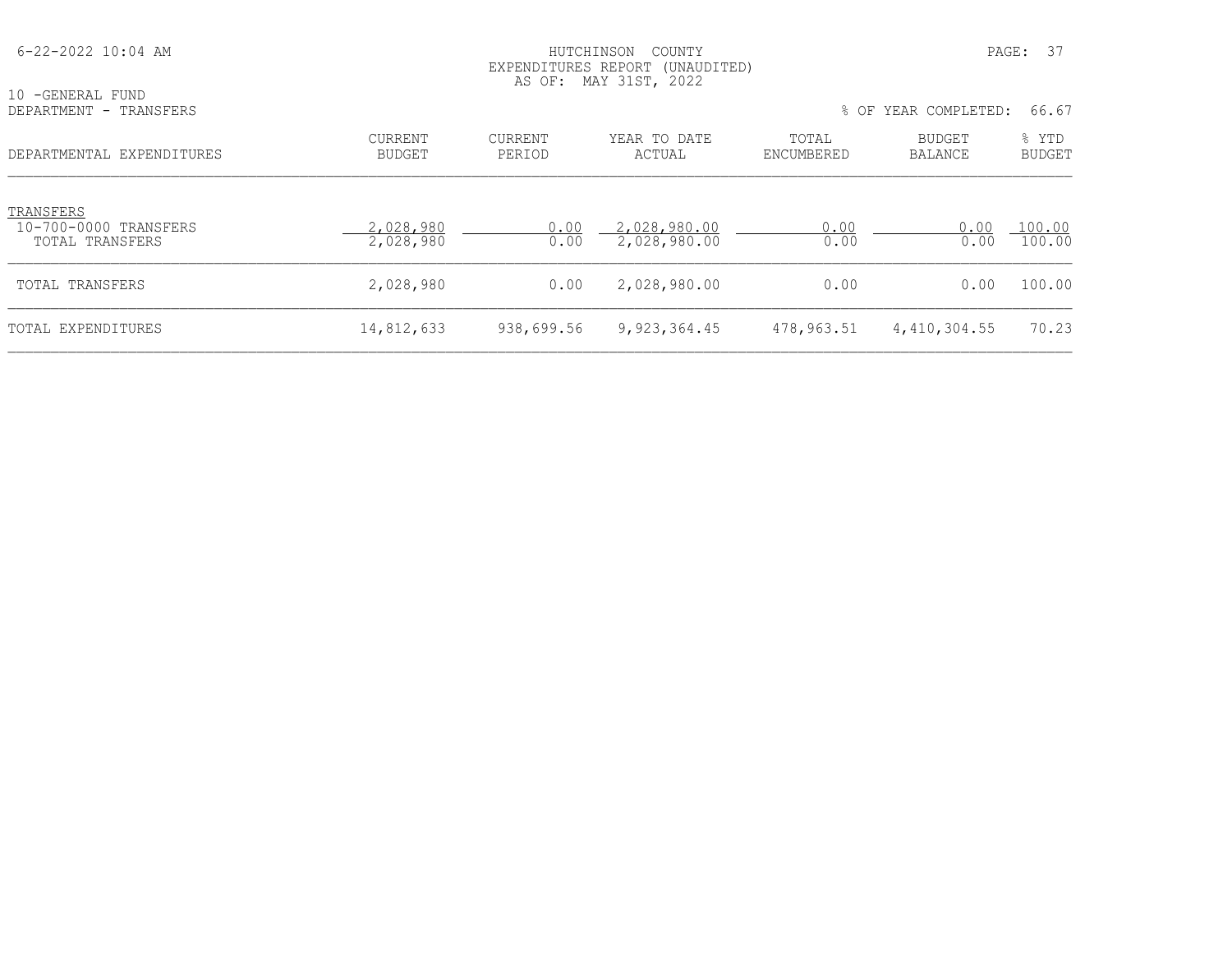| $6 - 22 - 2022$ 10:05 AM                                    |                                 |                   | HUTCHINSON<br>COUNTY<br>EXPENDITURES REPORT (UNAUDITED)<br>AS OF: MAY 31ST, 2022 |                     |                      | 38<br>PAGE:            |
|-------------------------------------------------------------|---------------------------------|-------------------|----------------------------------------------------------------------------------|---------------------|----------------------|------------------------|
| 11 -MOTOR VEHICLE INVENTORY -<br>DEPARTMENT - TAX COLLECTOR |                                 |                   |                                                                                  |                     | % OF YEAR COMPLETED: | 66.67                  |
| DEPARTMENTAL EXPENDITURES                                   | <b>CURRENT</b><br><b>BUDGET</b> | CURRENT<br>PERIOD | YEAR TO DATE<br>ACTUAL                                                           | TOTAL<br>ENCUMBERED | BUDGET<br>BALANCE    | % YTD<br><b>BUDGET</b> |
| OPERATING<br>11-499-4990 MISCELLANEOUS<br>TOTAL OPERATING   |                                 | 0.00<br>0.00      | 0.00<br>0.00                                                                     | 0.00<br>0.00        | 0.00<br>0.00         | 0.00<br>0.00           |
| TOTAL TAX COLLECTOR                                         | $\mathbf{0}$                    | 0.00              | 0.00                                                                             | 0.00                | 0.00                 | 0.00                   |
| TOTAL EXPENDITURES                                          | $\mathbf 0$                     | 0.00              | 0.00                                                                             | 0.00                | 0.00                 | 0.00                   |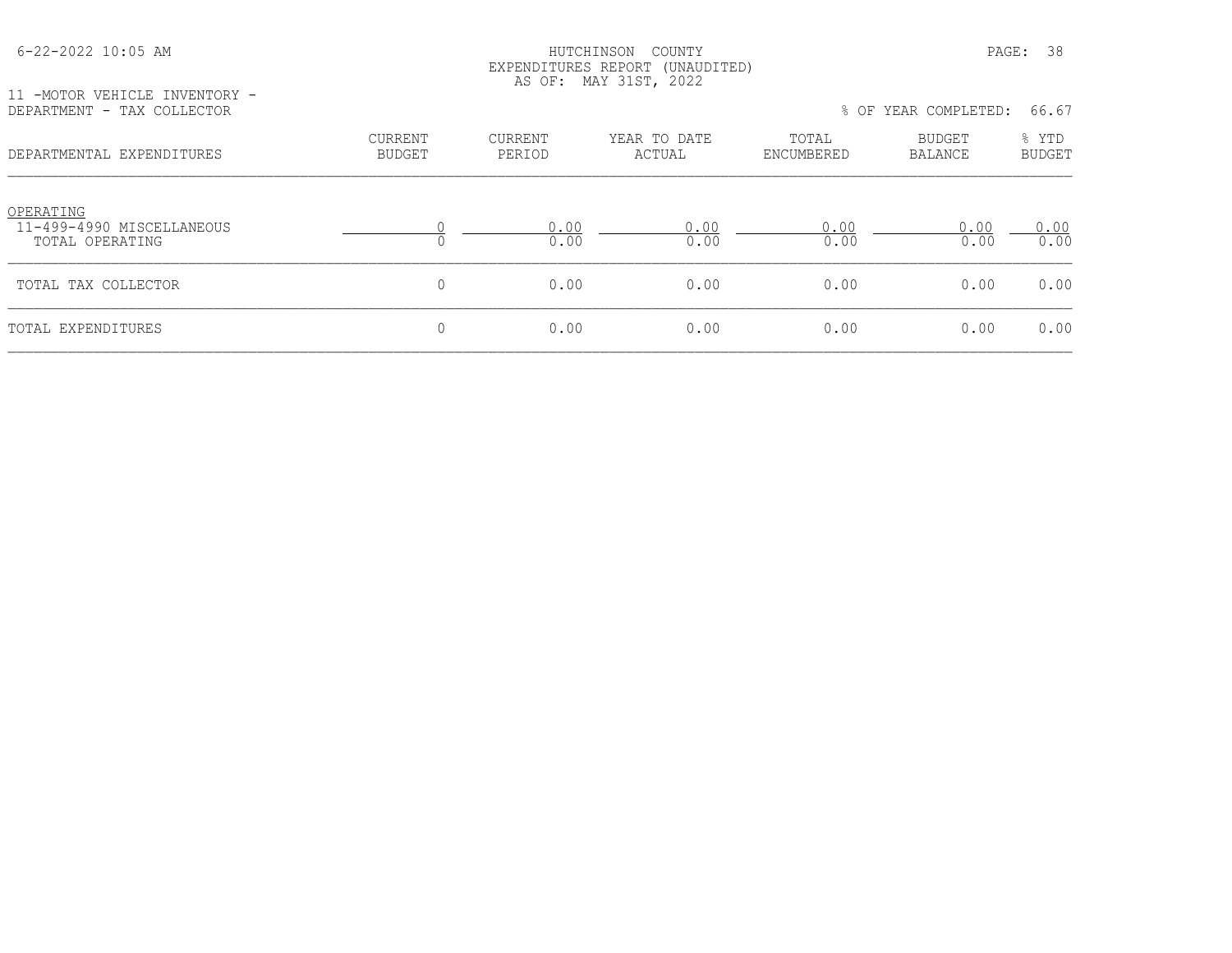#### HUTCHINSON COUNTY PAGE: 39 EXPENDITURES REPORT (UNAUDITED) AS OF: MAY 31ST, 2022

12 -COURT TECHNOLOGY FUND DEPARTMENT - CNTY & DIST COURT TECH % OF YEAR COMPLETED: 66.67

| DEL AIVIPENT<br>CNII & DIDI COONI IECH                                                                                                            |                                 |                              |                              |                              | O OF THAIR COPILEBRIED.      |                              |
|---------------------------------------------------------------------------------------------------------------------------------------------------|---------------------------------|------------------------------|------------------------------|------------------------------|------------------------------|------------------------------|
| DEPARTMENTAL EXPENDITURES                                                                                                                         | <b>CURRENT</b><br><b>BUDGET</b> | CURRENT<br>PERIOD            | YEAR TO DATE<br>ACTUAL       | TOTAL<br>ENCUMBERED          | <b>BUDGET</b><br>BALANCE     | % YTD<br><b>BUDGET</b>       |
| OPERATING<br>12-458-4520 EOUIP MAINT-CNTY & DIST<br>12-458-4990 MISCELLANEOUS-CNTY & DIST<br>12-458-5700 EQUIPMENT-CNTY & DIST<br>TOTAL OPERATING |                                 | 0.00<br>0.00<br>0.00<br>0.00 | 0.00<br>0.00<br>0.00<br>0.00 | 0.00<br>0.00<br>0.00<br>0.00 | 0.00<br>0.00<br>0.00<br>0.00 | 0.00<br>0.00<br>0.00<br>0.00 |
| TOTAL CNTY & DIST COURT TECH                                                                                                                      |                                 | 0.00                         | 0.00                         | 0.00                         | 0.00                         | 0.00                         |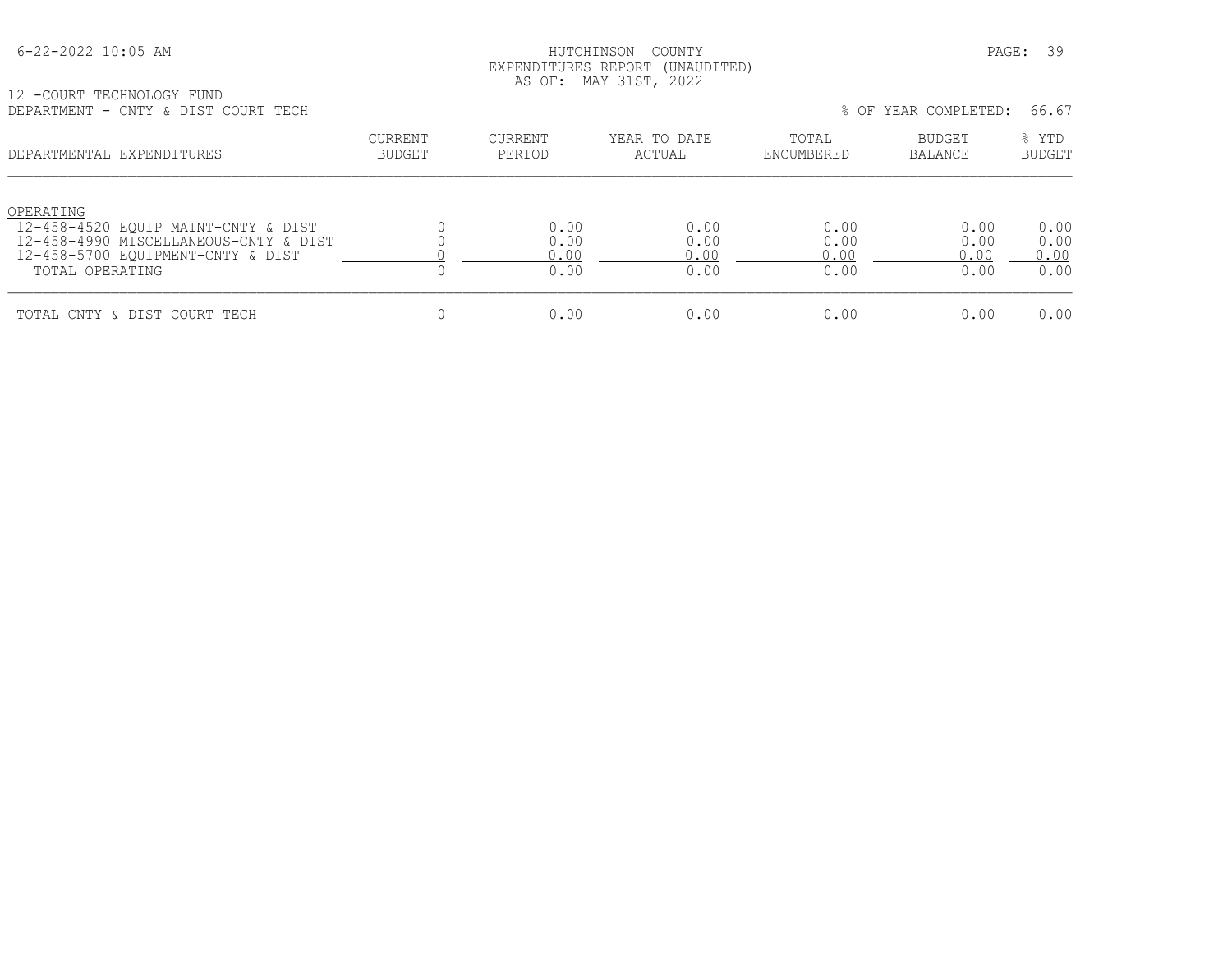#### HUTCHINSON COUNTY PAGE: 40 EXPENDITURES REPORT (UNAUDITED) AS OF: MAY 31ST, 2022

12 -COURT TECHNOLOGY FUND DEPARTMENT - JUSTICE COURT TECH % OF YEAR COMPLETED: 66.67

| DE ANTIJENT<br>- UUDIIVA CUURI IAGH                                                                                                               |                   |                              |                              |                              | O UI ILAN COMELLLU.          | .                            |
|---------------------------------------------------------------------------------------------------------------------------------------------------|-------------------|------------------------------|------------------------------|------------------------------|------------------------------|------------------------------|
| DEPARTMENTAL EXPENDITURES                                                                                                                         | CURRENT<br>BUDGET | CURRENT<br>PERIOD            | YEAR TO DATE<br>ACTUAL       | TOTAL<br>ENCUMBERED          | BUDGET<br>BALANCE            | % YTD<br><b>BUDGET</b>       |
| OPERATING<br>12-459-4520 EOUIP MAINT-JUSTICE CRT<br>12-459-4990 MISCELLANEOUS-JUSTICE CRT<br>12-459-5700 EOUIPMENT-JUSTICE CRT<br>TOTAL OPERATING |                   | 0.00<br>0.00<br>0.00<br>0.00 | 0.00<br>0.00<br>0.00<br>0.00 | 0.00<br>0.00<br>0.00<br>0.00 | 0.00<br>0.00<br>0.00<br>0.00 | 0.00<br>0.00<br>0.00<br>0.00 |
| TOTAL JUSTICE COURT TECH                                                                                                                          |                   | 0.00                         | 0.00                         | 0.00                         | 0.00                         | 0.00                         |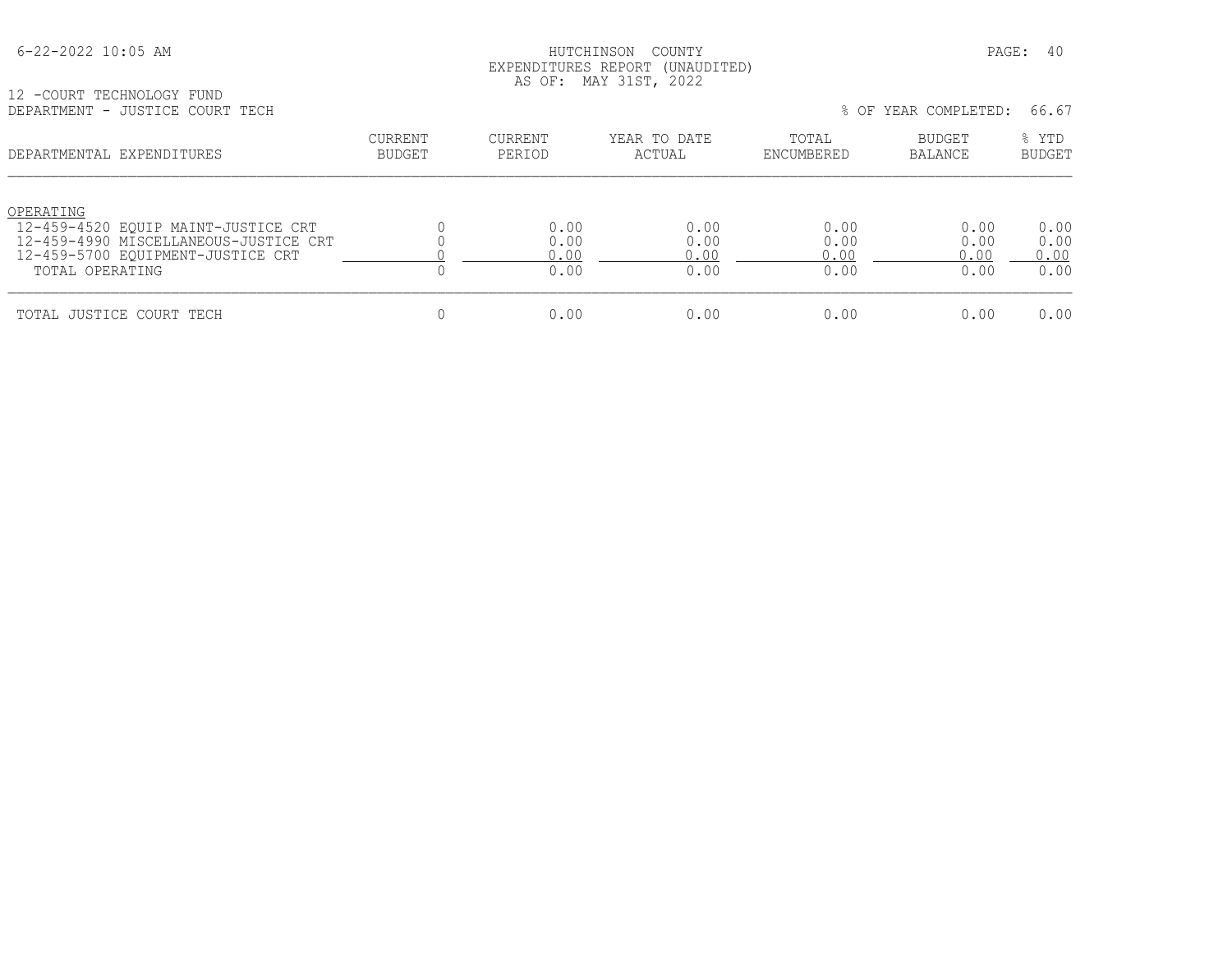| 12 -COURT TECHNOLOGY FUND                                |                          | EXPENDITURES REPORT (UNAUDITED)<br>AS OF: MAY 31ST, 2022 |                        |                     |                          |                        |  |
|----------------------------------------------------------|--------------------------|----------------------------------------------------------|------------------------|---------------------|--------------------------|------------------------|--|
| DEPARTMENT - TRANSFERS                                   |                          |                                                          |                        |                     | % OF YEAR COMPLETED:     | 66.67                  |  |
| DEPARTMENTAL EXPENDITURES                                | CURRENT<br><b>BUDGET</b> | CURRENT<br>PERIOD                                        | YEAR TO DATE<br>ACTUAL | TOTAL<br>ENCUMBERED | BUDGET<br><b>BALANCE</b> | % YTD<br><b>BUDGET</b> |  |
| TRANSFERS<br>12-700-0000 TRANSFER OUT<br>TOTAL TRANSFERS |                          | 0.00<br>0.00                                             | 0.00<br>0.00           | 0.00<br>0.00        | 0.00<br>0.00             | 0.00<br>0.00           |  |
| TOTAL TRANSFERS                                          | 0                        | 0.00                                                     | 0.00                   | 0.00                | 0.00                     | 0.00                   |  |
| TOTAL EXPENDITURES                                       | 0                        | 0.00                                                     | 0.00                   | 0.00                | 0.00                     | 0.00                   |  |

6-22-2022 10:05 AM HUTCHINSON COUNTY PAGE: 41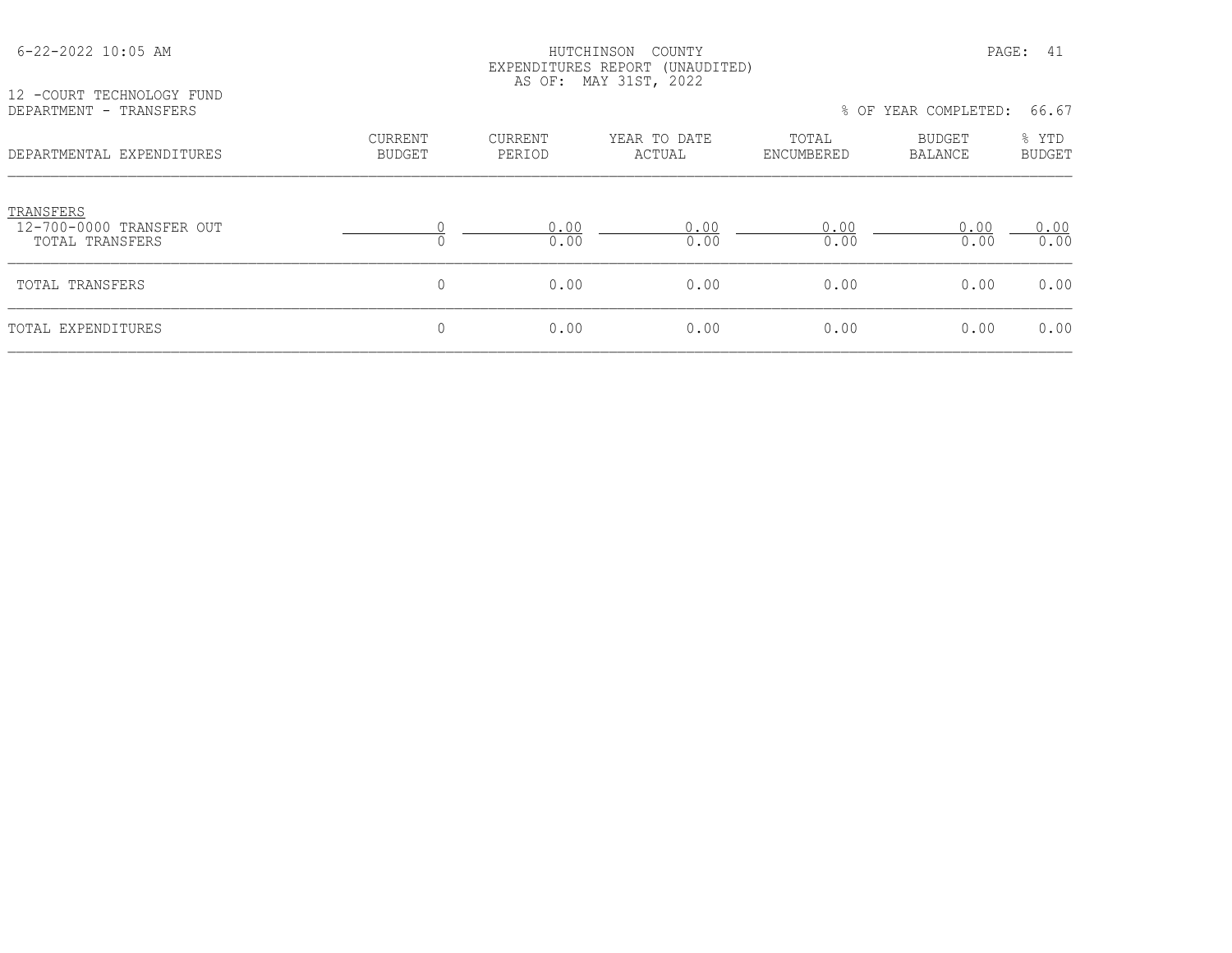#### HUTCHINSON COUNTY PAGE: 42 EXPENDITURES REPORT (UNAUDITED) AS OF: MAY 31ST, 2022

14 -CRTHSE & JUSTICE SECURITY

| TA LAMIUOT & AASIIAT STAAVIII<br>DEPARTMENT - COURTHOUSE SECURITY |                          |                   |                        |                     | % OF YEAR COMPLETED:            | 66.67                  |
|-------------------------------------------------------------------|--------------------------|-------------------|------------------------|---------------------|---------------------------------|------------------------|
| DEPARTMENTAL EXPENDITURES                                         | <b>CURRENT</b><br>BUDGET | CURRENT<br>PERIOD | YEAR TO DATE<br>ACTUAL | TOTAL<br>ENCUMBERED | <b>BUDGET</b><br><b>BALANCE</b> | % YTD<br><b>BUDGET</b> |
| OPERATING                                                         |                          |                   |                        |                     |                                 |                        |
| 14-697-3100 OFFICE SUPPLIES-COURTHOUSE                            |                          | 0.00              | 0.00                   | 0.00                | 0.00                            | 0.00                   |
| 14-697-3511 FIREARMS, AMMUNITION, VESTS                           |                          | 0.00              | 0.00                   | 0.00                | 0.00                            | 0.00                   |
| 14-697-4270 TRAINING & EDUCATION                                  |                          | 0.00              | 0.00                   | 0.00                | 0.00                            | 0.00                   |
| 14-697-4290 TRAVEL & LODGING<br>14-697-4990 MISCELLANEOUS         | 45,000                   | 0.00<br>44,975.49 | 0.00<br>44,975.49      | 0.00<br>0.00        | 0.00<br>24.51                   | 0.00<br>99.95          |
| 14-697-5990 CAPITAL OUTLAY                                        |                          | 0.00              | 0.00                   | 0.00                | 0.00                            | 0.00                   |
| TOTAL OPERATING                                                   | 45,000                   | 44, 975.49        | 44, 975.49             | 0.00                | 24.51                           | 99.95                  |
| TOTAL COURTHOUSE SECURITY                                         | 45,000                   | 44,975.49         | 44,975.49              | 0.00                | 24.51                           | 99.95                  |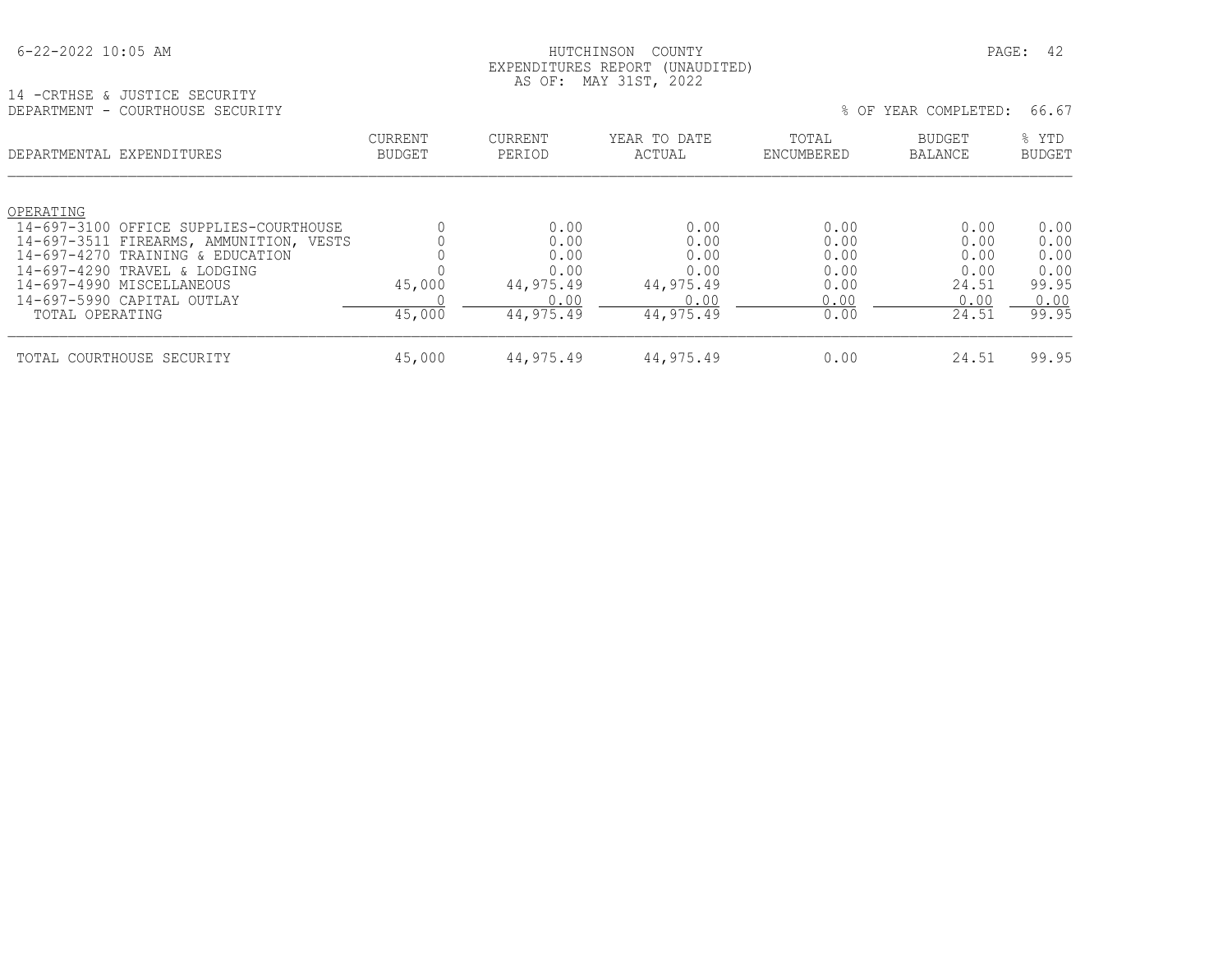#### HUTCHINSON COUNTY PAGE: 43 EXPENDITURES REPORT (UNAUDITED) AS OF: MAY 31ST, 2022

14 -CRTHSE & JUSTICE SECURITY

| DEPARTMENT - ANNEX SECURITY                                                                                 |                   |                      |                        |                      | % OF YEAR COMPLETED: | 66.67                  |
|-------------------------------------------------------------------------------------------------------------|-------------------|----------------------|------------------------|----------------------|----------------------|------------------------|
| DEPARTMENTAL EXPENDITURES                                                                                   | CURRENT<br>BUDGET | CURRENT<br>PERIOD    | YEAR TO DATE<br>ACTUAL | TOTAL<br>ENCUMBERED  | BUDGET<br>BALANCE    | % YTD<br><b>BUDGET</b> |
| OPERATING<br>14-698-3100 OFFICE SUPPLIES-ANNEX<br>14-698-4270 TRAINING & EDUCATION-ANNEX<br>TOTAL OPERATING |                   | 0.00<br>0.00<br>0.00 | 0.00<br>0.00<br>0.00   | 0.00<br>0.00<br>0.00 | 0.00<br>0.00<br>0.00 | 0.00<br>0.00<br>0.00   |
| TOTAL ANNEX SECURITY                                                                                        |                   | 0.00                 | 0.00                   | 0.00                 | 0.00                 | 0.00                   |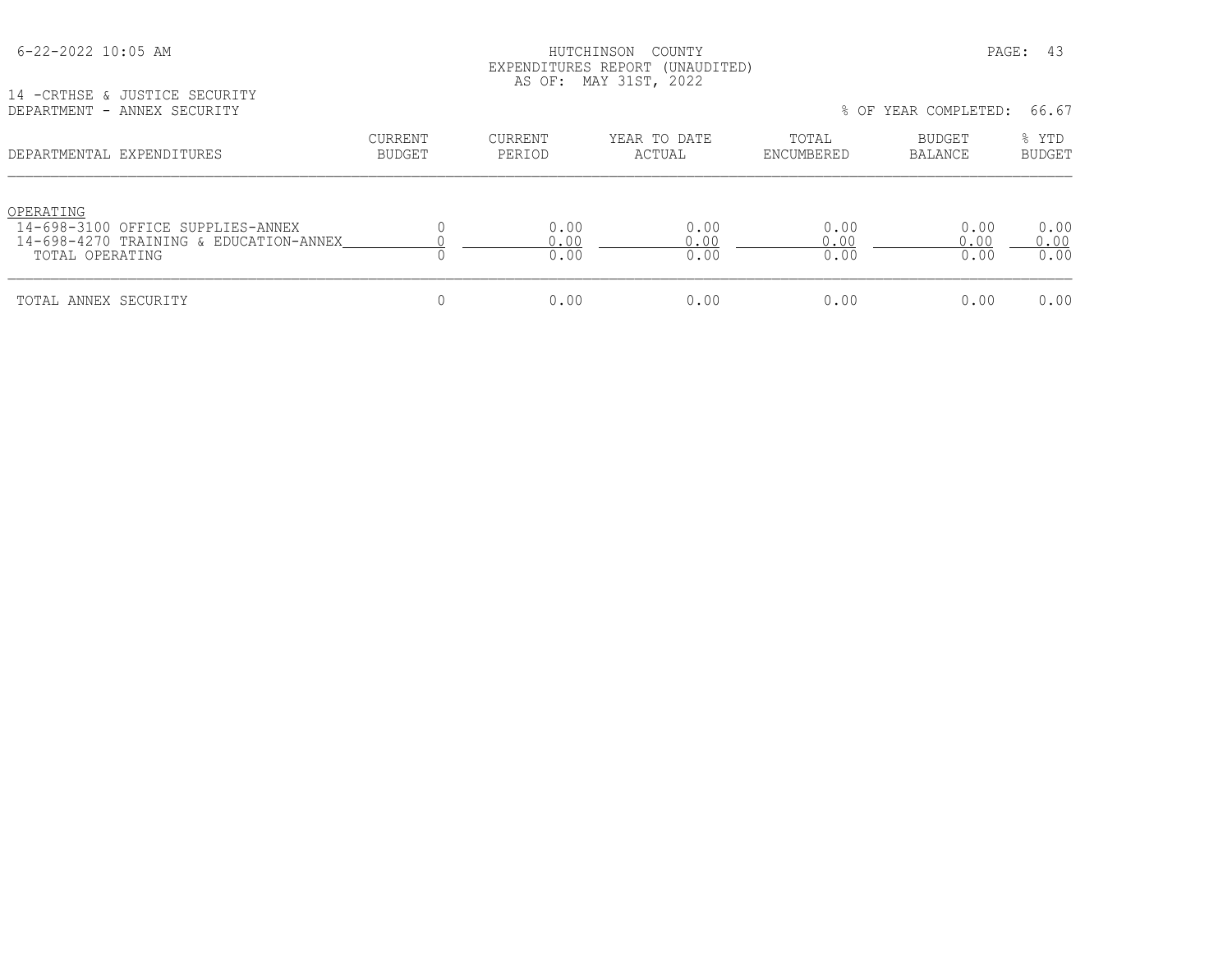|                                                          |                                 |                          | AS OF: MAY 31ST, 2022  |                     |                          |                        |
|----------------------------------------------------------|---------------------------------|--------------------------|------------------------|---------------------|--------------------------|------------------------|
| 14 - CRTHSE & JUSTICE SECURITY<br>DEPARTMENT - TRANSFERS |                                 |                          |                        |                     | % OF YEAR COMPLETED:     | 66.67                  |
| DEPARTMENTAL EXPENDITURES                                | <b>CURRENT</b><br><b>BUDGET</b> | <b>CURRENT</b><br>PERIOD | YEAR TO DATE<br>ACTUAL | TOTAL<br>ENCUMBERED | <b>BUDGET</b><br>BALANCE | % YTD<br><b>BUDGET</b> |
| TRANSFERS<br>14-700-0000 TRANSFER OUT<br>TOTAL TRANSFERS |                                 | 0.00<br>0.00             | 0.00<br>0.00           | 0.00<br>0.00        | 0.00<br>0.00             | 0.00<br>0.00           |
| TOTAL TRANSFERS                                          | 0                               | 0.00                     | 0.00                   | 0.00                | 0.00                     | 0.00                   |
| TOTAL EXPENDITURES                                       | 45,000                          | 44,975.49                | 44,975.49              | 0.00                | 24.51                    | 99.95                  |

 6-22-2022 10:05 AM HUTCHINSON COUNTY PAGE: 44 EXPENDITURES REPORT (UNAUDITED)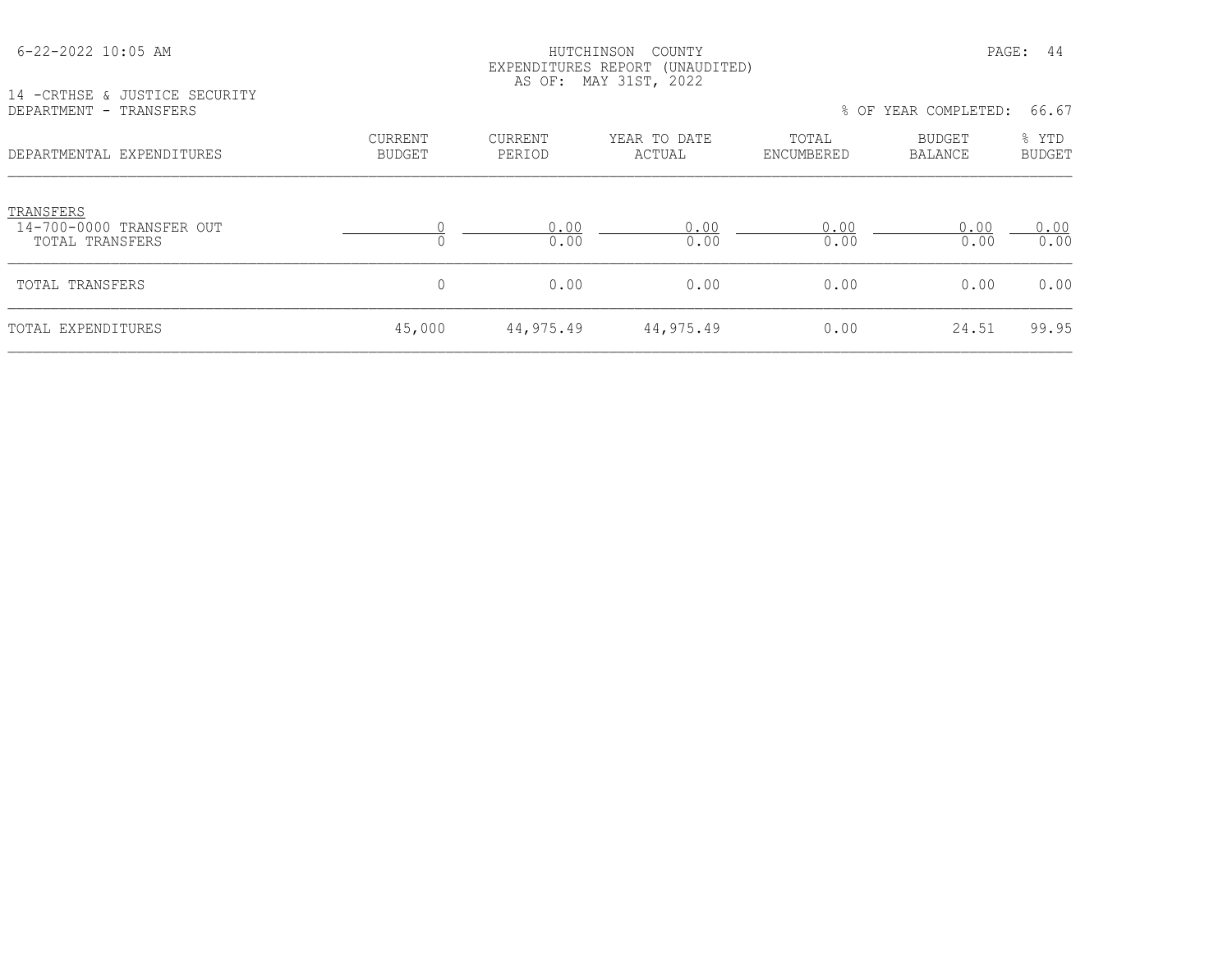#### HUTCHINSON COUNTY PAGE: 45 EXPENDITURES REPORT (UNAUDITED) AS OF: MAY 31ST, 2022

15 -REGISTRATION OF VOTERS FU

| DEPARTMENT - REGISTRATION OF VOTERS                       |                          |                      |                        |                     | % OF YEAR COMPLETED:     |                        |
|-----------------------------------------------------------|--------------------------|----------------------|------------------------|---------------------|--------------------------|------------------------|
| DEPARTMENTAL EXPENDITURES                                 | CURRENT<br><b>BUDGET</b> | CURRENT<br>PERIOD    | YEAR TO DATE<br>ACTUAL | TOTAL<br>ENCUMBERED | <b>BUDGET</b><br>BALANCE | % YTD<br><b>BUDGET</b> |
| OPERATING<br>15-682-4990 MISCELLANEOUS<br>TOTAL OPERATING | 2,530<br>2,530           | 2,530.00<br>2,530.00 | 2,530.00<br>2,530.00   | 0.00<br>0.00        | 0.00<br>0.00             | 100.00<br>100.00       |
| TOTAL REGISTRATION OF VOTERS                              | 2,530                    | 2,530.00             | 2,530.00               | 0.00                | 0.00                     | 100.00                 |
| TOTAL EXPENDITURES                                        | 2,530                    | 2,530.00             | 2,530.00               | 0.00                | 0.00                     | 100.00                 |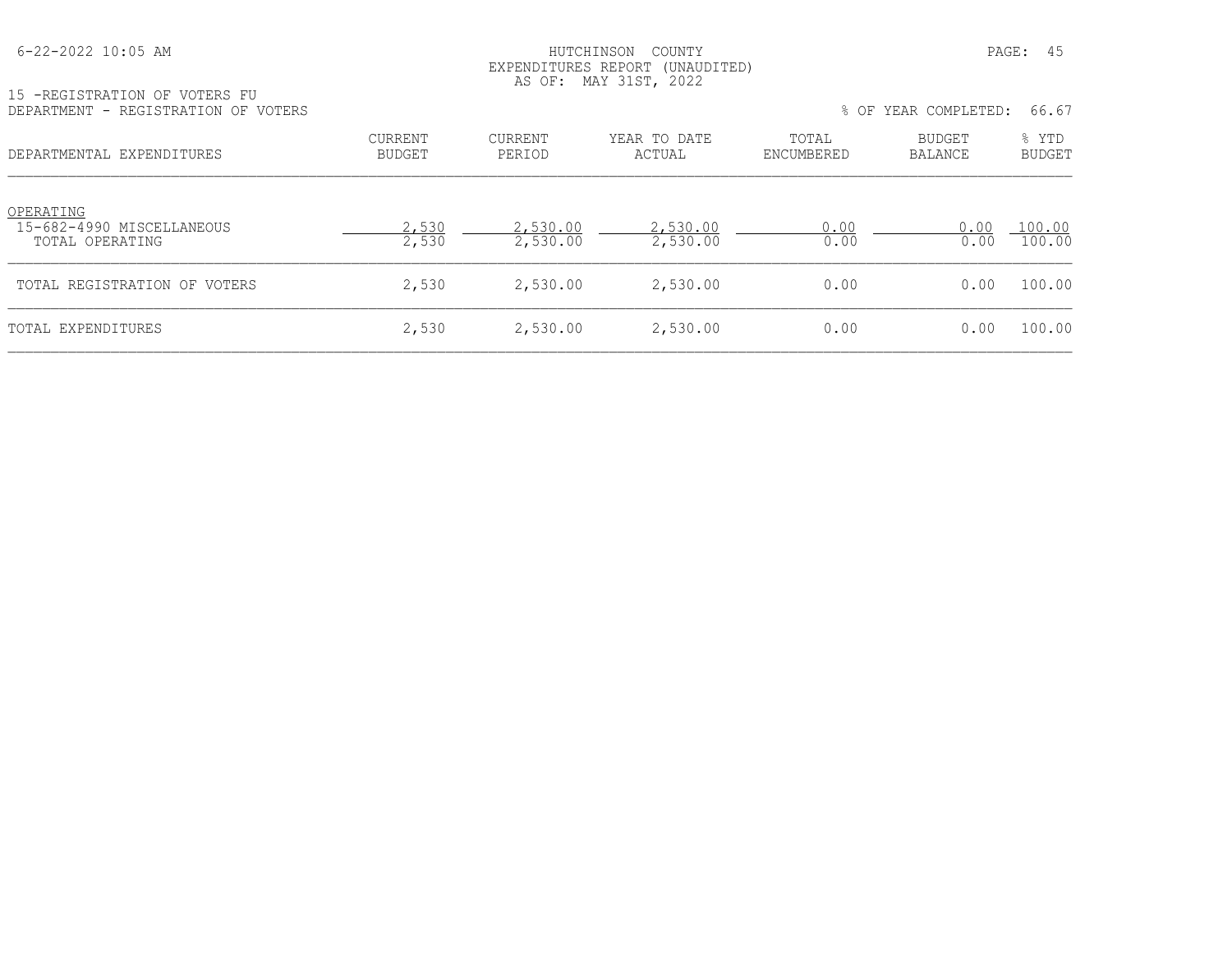#### HUTCHINSON COUNTY PAGE: 46 EXPENDITURES REPORT (UNAUDITED) AS OF: MAY 31ST, 2022

18 -LAW LIBRARY FUND<br>DEPARTMENT - LAW LIBRARY

% OF YEAR COMPLETED: 66.67

| DEPARTMENTAL EXPENDITURES                                                                                                                                    | <b>CURRENT</b><br><b>BUDGET</b> | <b>CURRENT</b><br>PERIOD                 | YEAR TO DATE<br>ACTUAL                       | TOTAL<br>ENCUMBERED                  | <b>BUDGET</b><br>BALANCE                           | % YTD<br><b>BUDGET</b>                 |
|--------------------------------------------------------------------------------------------------------------------------------------------------------------|---------------------------------|------------------------------------------|----------------------------------------------|--------------------------------------|----------------------------------------------------|----------------------------------------|
| PAYROLL                                                                                                                                                      |                                 |                                          |                                              |                                      |                                                    |                                        |
| 18-476-1080 PART TIME<br>TOTAL PAYROLL                                                                                                                       |                                 | 0.00<br>0.00                             | 0.00<br>0.00                                 | 0.00<br>0.00                         | 0.00<br>0.00                                       | 0.00<br>0.00                           |
| OPERATING<br>18-476-3100 OFFICE SUPPLIES<br>18-476-3110 POSTAGE<br>18-476-4990 MISCELLANEOUS EXPENSE<br>18-476-5900 BOOKS & COMPUTER EXP.<br>TOTAL OPERATING | 8,200<br>8,200                  | 0.00<br>0.00<br>0.00<br>671.56<br>671.56 | 0.00<br>0.00<br>0.00<br>6,285.12<br>6,285.12 | 0.00<br>0.00<br>0.00<br>0.00<br>0.00 | 0.00<br>0.00<br>0.00<br><u>,914.88</u><br>1,914.88 | 0.00<br>0.00<br>0.00<br>76.65<br>76.65 |
| TOTAL LAW LIBRARY                                                                                                                                            | 8,200                           | 671.56                                   | 6,285.12                                     | 0.00                                 | 1,914.88                                           | 76.65                                  |
| TOTAL EXPENDITURES                                                                                                                                           | 8,200                           | 671.56                                   | 6,285.12                                     | 0.00                                 | 1,914.88                                           | 76.65                                  |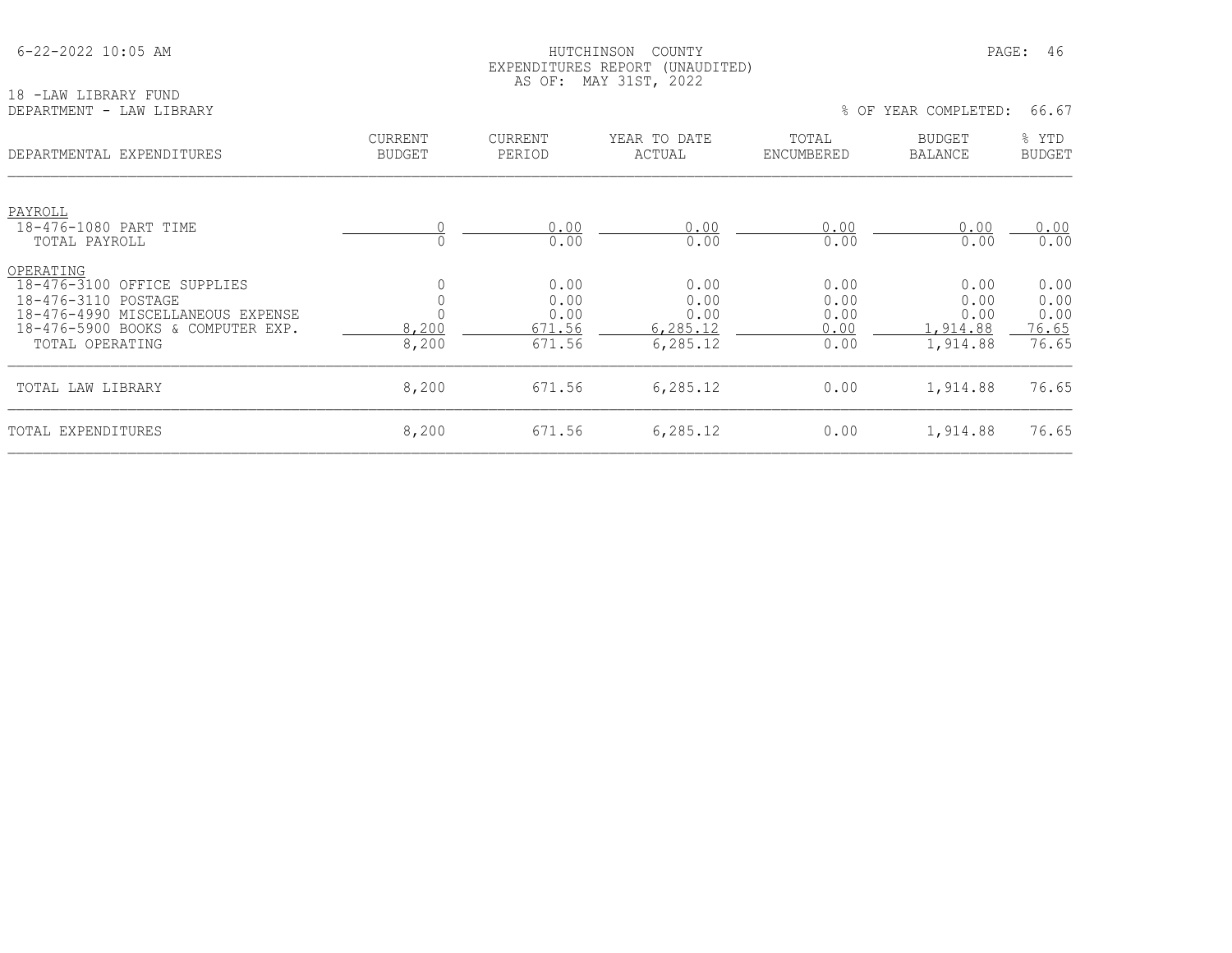19 -ADULT PROBATION, STATE<br>DEPARTMENT - ADULT PROBATION

#### HUTCHINSON COUNTY PAGE: 47 EXPENDITURES REPORT (UNAUDITED) AS OF: MAY 31ST, 2022

% OF YEAR COMPLETED: 66.67

| DEPARTMENTAL EXPENDITURES                                                                         | <b>CURRENT</b>    | <b>CURRENT</b>             | YEAR TO DATE                  | TOTAL                | <b>BUDGET</b>                | % YTD                  |
|---------------------------------------------------------------------------------------------------|-------------------|----------------------------|-------------------------------|----------------------|------------------------------|------------------------|
|                                                                                                   | <b>BUDGET</b>     | PERIOD                     | ACTUAL                        | ENCUMBERED           | <b>BALANCE</b>               | <b>BUDGET</b>          |
| PAYROLL                                                                                           |                   |                            |                               |                      |                              |                        |
| 19-572-1020 SALARY, OFFICER                                                                       | 79,480            | 6,623.33                   | 59,609.97                     | 0.00                 | 19,870.03                    | 75.00                  |
| 19-572-1030 SALARY, ASSISTANTS                                                                    | 100,532           | 5,833.34                   | 53,950.39                     | 0.00                 | 46,581.61                    | 53.66                  |
| 19-572-1050 SALARY, SECRE/BOOKK                                                                   | 40,850            | 2,686.18                   | 32,090.08                     | 0.00                 | 8,759.92                     | 78.56                  |
| 19-572-1051 SALARY DEPUTY DIRECTOR                                                                | O                 | 0.00                       | 0.00                          | 0.00                 | 0.00                         | 0.00                   |
| 19-572-1052 UNEMPLOYMENT                                                                          | $\Omega$          | 0.00                       | 0.00                          | 0.00                 | 0.00                         | 0.00                   |
| 19-572-1055 PARTTIME                                                                              | $\Omega$          | 0.00                       | 0.00                          | 0.00                 | 0.00                         | 0.00                   |
| 19-572-1100 MERIT PAY                                                                             | 7,503             | 0.00                       | 3,974.00                      | 0.00                 | 3,529.00                     | 52.97                  |
| 19-572-1360 LONGEVITY                                                                             | 1,450             | 35.00                      | 570.86                        | 0.00                 | 879.14                       | 39.37                  |
| 19-572-2010 SOCIAL SECURITY                                                                       | 16,012            | 1,106.68                   | 11,055.92                     | 0.00                 | 4,956.08                     | 69.05                  |
| 19-572-2020 EMPLOYEE'S INSURANCE                                                                  | 0                 | 0.00                       | 0.00                          | 0.00                 | 0.00                         | 0.00                   |
| 19-572-2025 LIFE INSURANCE                                                                        | $\Omega$          | 0.00                       | 0.00                          | 0.00                 | 0.00                         | 0.00                   |
| 19-572-2030 RETIREMENT<br>19-572-2250 FURNISHED TRANSP/TRAVEL<br>19-572-2300 CELL PHONE ALLOWANCE | 24,783<br>11,100  | 1,758.24<br>622.01<br>0.00 | 17,260.47<br>8,163.16<br>0.00 | 0.00<br>0.00<br>0.00 | 7,522.53<br>2,936.84<br>0.00 | 69.65<br>73.54<br>0.00 |
| TOTAL PAYROLL                                                                                     | 281,710           | 18,664.78                  | 186, 674.85                   | 0.00                 | 95,035.15                    | 66.26                  |
| OPERATING<br>19-572-3100 SUPPLIES & OPERATING EXP<br>19-572-4010 PROFESSIONAL FEES                | 105,298<br>11,329 | 195.25<br>150.00           | 6,742.07<br>10,146.24         | 0.00<br>0.00         | 98,555.93<br>1,182.76        | 6.40<br>89.56          |
| 19-572-4990 CONTRACT SERVICES                                                                     | 0                 | 0.00                       | 0.00                          | 0.00                 | 0.00                         | 0.00                   |
| 19-572-4991 UNEMPLOYMENT                                                                          |                   | 0.00                       | 0.00                          | 0.00                 | 0.00                         | 0.00                   |
| 19-572-5700 FACILITIES                                                                            |                   | 0.00                       | 0.00                          | 0.00                 | 0.00                         | 0.00                   |
| 19-572-5900 MISCELLANEOUS                                                                         | $\cap$            | 0.00                       | 0.00                          | 0.00                 | 0.00                         | 0.00                   |
| 19-572-5990 EQUIPMENT                                                                             |                   | 0.00                       | 0.00                          | 0.00                 | 0.00                         | 0.00                   |
| 19-572-5991 CAPITAL OUTLAY                                                                        |                   | 0.00                       | 0.00                          | 0.00                 | 0.00                         | 0.00                   |
| TOTAL OPERATING                                                                                   | 116,627           | 345.25                     | 16,888.31                     | 0.00                 | 99,738.69                    | 14.48                  |
| TOTAL ADULT PROBATION                                                                             | 398,337           | 19,010.03                  | 203,563.16                    | 0.00                 | 194,773.84                   | 51.10                  |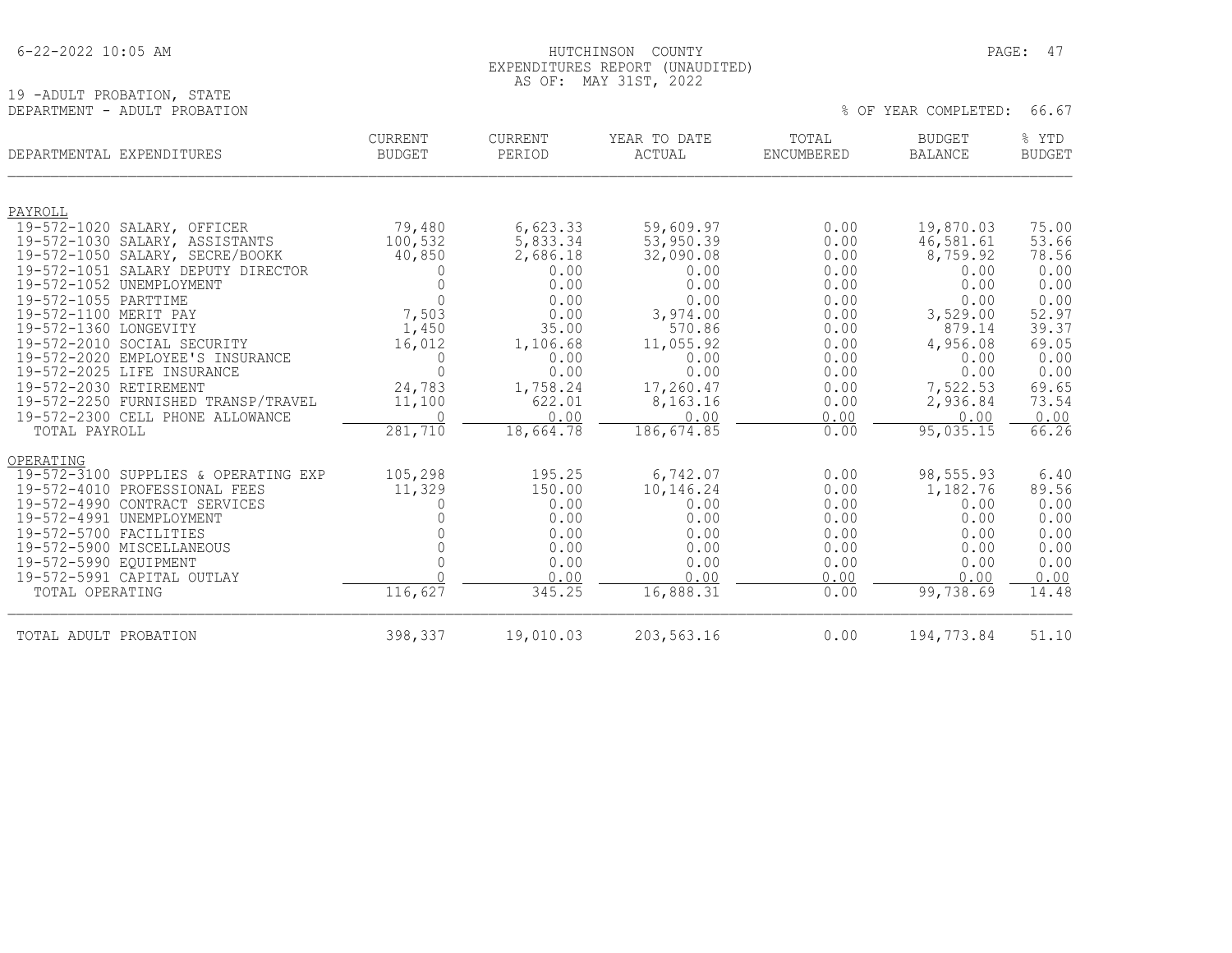| 19 -ADULT PROBATION, STATE<br>DEPARTMENT - TRANSFERS |                          | EXPENDITURES REPORT<br>AS OF: MAY 31ST, 2022 | (UNAUDITED)            | % OF YEAR COMPLETED: |                   |                        |
|------------------------------------------------------|--------------------------|----------------------------------------------|------------------------|----------------------|-------------------|------------------------|
| DEPARTMENTAL EXPENDITURES                            | CURRENT<br><b>BUDGET</b> | CURRENT<br>PERIOD                            | YEAR TO DATE<br>ACTUAL | TOTAL<br>ENCUMBERED  | BUDGET<br>BALANCE | % YTD<br><b>BUDGET</b> |
| TRANSFERS<br>19-700-0000 TRANSFER<br>TOTAL TRANSFERS |                          | 0.00<br>0.00                                 | 0.00<br>0.00           | 0.00<br>0.00         | 0.00<br>0.00      | 0.00<br>0.00           |
| TOTAL TRANSFERS                                      | 0                        | 0.00                                         | 0.00                   | 0.00                 | 0.00              | 0.00                   |
| TOTAL EXPENDITURES                                   | 398,337                  | 19,010.03                                    | 203,563.16             | 0.00                 | 194,773.84        | 51.10                  |

6-22-2022 10:05 AM HUTCHINSON COUNTY PAGE: 48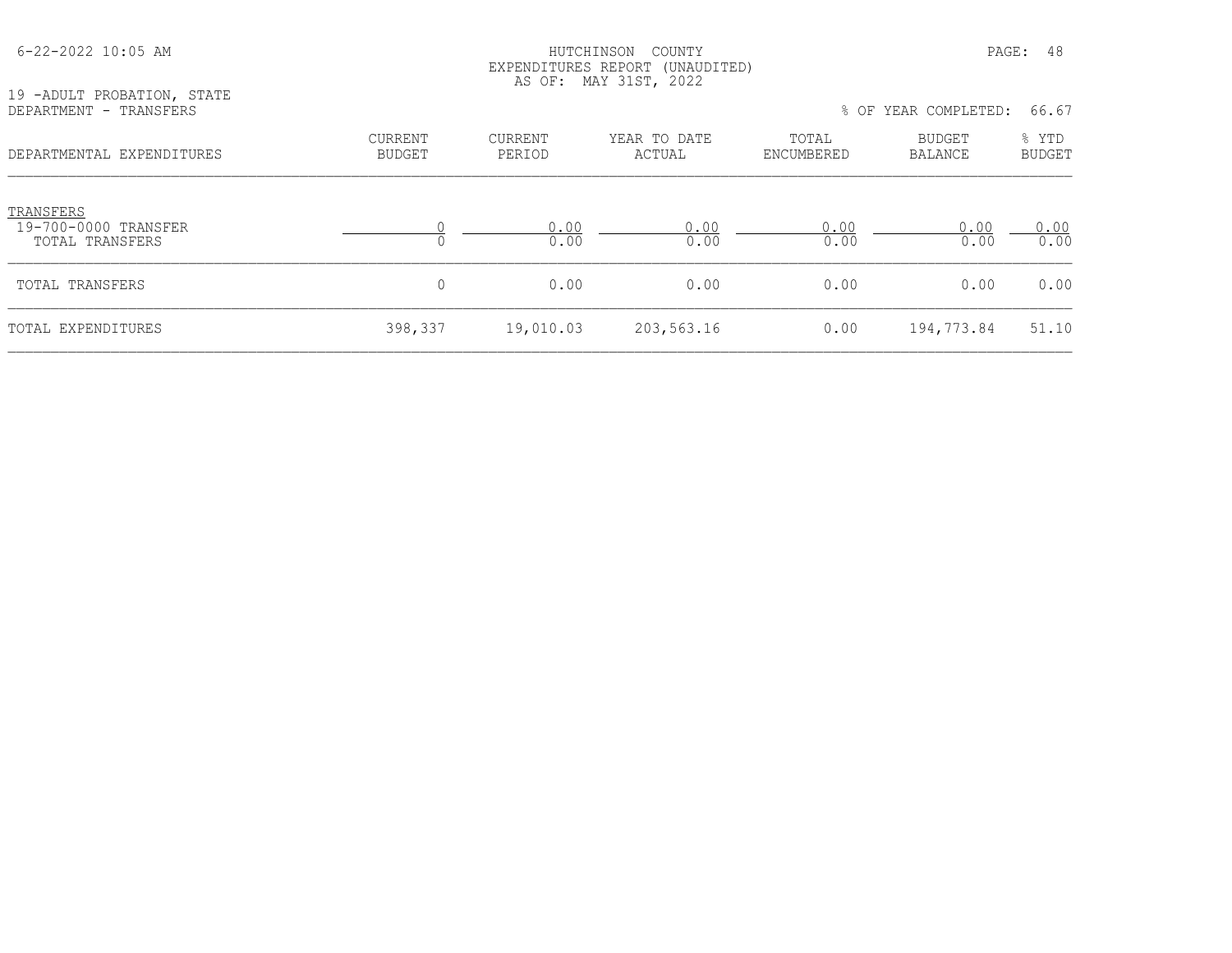|  | $6 - 22 - 2022$ 10:05 AM |  |
|--|--------------------------|--|
|  |                          |  |

#### HUTCHINSON COUNTY **EXECUTE:**  $\overline{49}$  EXPENDITURES REPORT (UNAUDITED) AS OF: MAY 31ST, 2022

20 -COMMUNITY CORRECTION PROG DEPARTMENT - COMMUNITY CORRECTIONS PRO % OF YEAR COMPLETED: 75.00

|                       | DEPARTMENTAL EXPENDITURES                                             | <b>CURRENT</b><br><b>BUDGET</b> | CURRENT<br>PERIOD | YEAR TO DATE<br>ACTUAL | TOTAL<br><b>ENCUMBERED</b> | <b>BUDGET</b><br><b>BALANCE</b> | % YTD<br><b>BUDGET</b> |
|-----------------------|-----------------------------------------------------------------------|---------------------------------|-------------------|------------------------|----------------------------|---------------------------------|------------------------|
| PAYROLL               |                                                                       |                                 |                   |                        |                            |                                 |                        |
|                       | 20-570-1030 SALARIES CSR                                              | 47,957                          | 3,602.90          | 32,426.10              | 0.00                       | 15,530.90                       | 67.61                  |
| 20-570-1031 PART-TIME |                                                                       | $\Omega$                        | 0.00              | 0.00                   | 0.00                       | 0.00                            | 0.00                   |
| 20-570-1100 MERIT PAY |                                                                       | 1,740                           | 0.00              | 1,272.00               | 0.00                       | 468.00                          | 73.10                  |
|                       | 20-570-1360 LONGEVITY PSIR                                            | 570                             | 40.00             | 360.00                 | 0.00                       | 210.00                          | 63.16                  |
|                       | 20-570-1361 LONGEVITY EDUCATION//RESOUR                               | $\bigcap$                       | 0.00              | 0.00                   | 0.00                       | 0.00                            | 0.00                   |
|                       | 20-570-2010 SOCIAL SECURITY PSIR                                      | 3,712                           | 219.36            | 2,101.76               | 0.00                       | 1,610.24                        | 56.62                  |
|                       | 20-570-2011 SOCIAL SECURITY EDUCATION/R                               |                                 | 0.00              | 0.00                   | 0.00                       | 0.00                            | 0.00                   |
|                       | 20-570-2020 LONGEVITY PSIR                                            |                                 | 0.00              | 0.00                   | 0.00                       | 0.00                            | 0.00                   |
|                       | 20-570-2021 LONGEVITY EDUCATON/RESOURCE<br>20-570-2025 LIFE INSURANCE | $\Omega$                        | 0.00<br>0.00      | 0.00<br>0.00           | 0.00<br>0.00               | 0.00<br>0.00                    | 0.00<br>0.00           |
|                       | 20-570-2030 RETIREMENT PSIR                                           | 5,746                           | 420.75            | 3,902.00               | 0.00                       | 1,844.00                        | 67.91                  |
|                       | 20-570-2031 RETIREMENT EDUCATION/RESOUR                               |                                 | 0.00              | 0.00                   | 0.00                       | 0.00                            | 0.00                   |
|                       | 20-570-2060 UNEMPLOYMENT PSIR/DIV                                     |                                 | 0.00              | 0.00                   | 0.00                       | 0.00                            | 0.00                   |
|                       | 20-570-2061 UNEMPLOYMENT ED/RES                                       |                                 | 0.00              | 0.00                   | 0.00                       | 0.00                            | 0.00                   |
|                       | 20-570-2250 TRAV/FURN TRANS PSIR.DIV                                  |                                 | 0.00              | 0.00                   | 0.00                       | 0.00                            | 0.00                   |
|                       | 20-570-2251 TRAV/FURN TRANS ED/RES                                    |                                 | 0.00              | 0.00                   | 0.00                       | 0.00                            | 0.00                   |
| TOTAL PAYROLL         |                                                                       | 59,725                          | 4,283.01          | 40,061.86              | 0.00                       | 19,663.14                       | 67.08                  |
| OPERATING             |                                                                       |                                 |                   |                        |                            |                                 |                        |
|                       | 20-570-3011 EDUCATION RESOUCE OTHER                                   | $\Omega$                        | 0.00              | 0.00                   | 0.00                       | 0.00                            | 0.00                   |
|                       | 20-570-3100 FURNISHED TRANSPORTATION PS                               | $\Omega$                        | 0.00              | 0.00                   | 0.00                       | 0.00                            | 0.00                   |
|                       | 20-570-3101 FURNISHED TRANSPORTATION ED                               | $\Omega$                        | 0.00              | 0.00                   | 0.00                       | 0.00                            | 0.00                   |
|                       | 20-570-3102 OFFICE SUPPLIES                                           |                                 | 0.00              | 0.00                   | 0.00                       | 0.00                            | 0.00                   |
|                       | 20-570-4010 PROFESSIONAL FEES PSIR                                    | 422                             | 0.00              | 0.00                   | 0.00                       | 422.00                          | 0.00                   |
|                       | 20-570-4011 PROFESSIONAL FEES EDUCATION                               | $\Omega$                        | 0.00              | 0.00                   | 0.00                       | 0.00                            | 0.00                   |
|                       | 20-570-5900 MISCELLANEOUS                                             | $\Omega$<br>$\cap$              | 0.00              | 0.00                   | 0.00                       | 0.00                            | 0.00                   |
|                       | 20-570-5990 CAPITAL OUTLAY                                            |                                 | 0.00              | 0.00                   | 0.00                       | 0.00                            | 0.00                   |
| TOTAL OPERATING       |                                                                       | 422                             | 0.00              | 0.00                   | 0.00                       | 422.00                          | 0.00                   |
|                       | TOTAL COMMUNITY CORRECTIONS PRO                                       | 60,147                          | 4,283.01          | 40,061.86              | 0.00                       | 20,085.14                       | 66.61                  |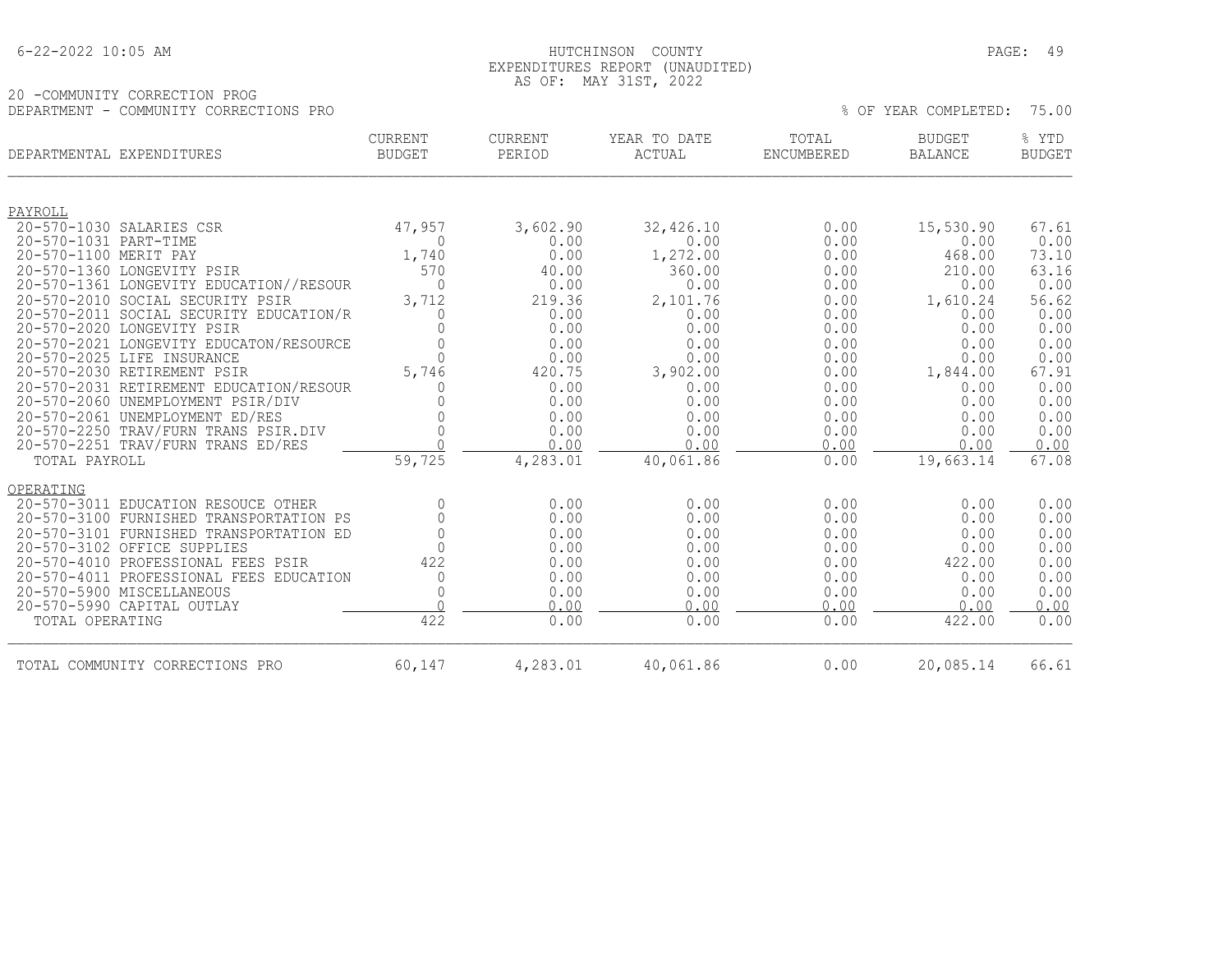|                                                                                      |                                 | AS OF:<br>MAY 31ST, 2022 |                        |                     |                   |                 |
|--------------------------------------------------------------------------------------|---------------------------------|--------------------------|------------------------|---------------------|-------------------|-----------------|
| 20 -COMMUNITY CORRECTION PROG<br>DEPARTMENT - TRANSFERS<br>DEPARTMENTAL EXPENDITURES |                                 |                          |                        | % OF                | YEAR COMPLETED:   | 75.00           |
|                                                                                      | <b>CURRENT</b><br><b>BUDGET</b> | <b>CURRENT</b><br>PERIOD | YEAR TO DATE<br>ACTUAL | TOTAL<br>ENCUMBERED | BUDGET<br>BALANCE | % YTD<br>BUDGET |
| TRANSFERS<br>20-700-0000 TRANSFER OUT<br>TOTAL TRANSFERS                             |                                 | 0.00<br>0.00             | 0.00<br>0.00           | 0.00<br>0.00        | 0.00<br>0.00      | 0.00<br>0.00    |
| TOTAL TRANSFERS                                                                      | 0                               | 0.00                     | 0.00                   | 0.00                | 0.00              | 0.00            |
| TOTAL EXPENDITURES                                                                   | 60,147                          | 4,283.01                 | 40,061.86              | 0.00                | 20,085.14         | 66.61           |

EXPENDITURES REPORT (UNAUDITED)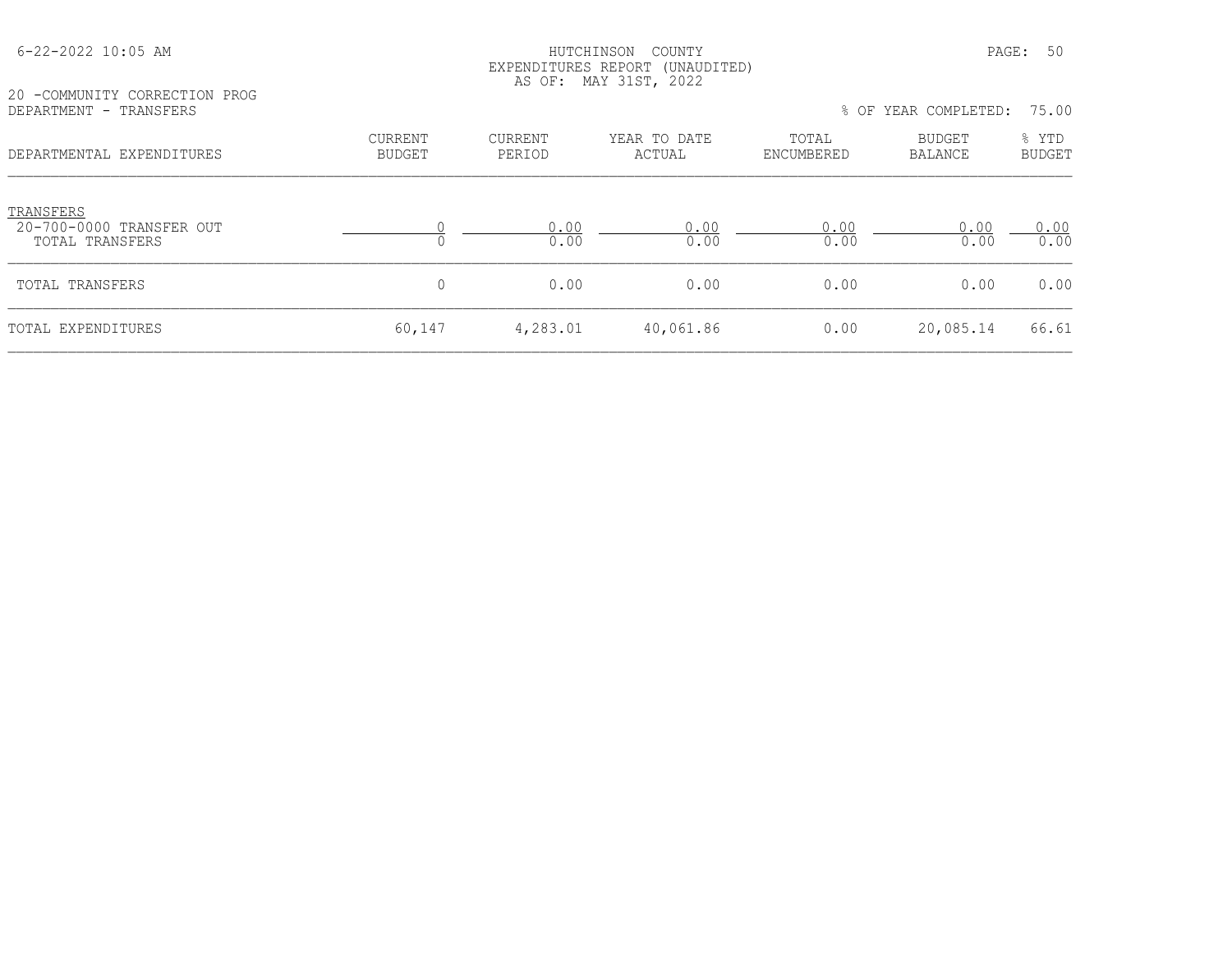| $6 - 22 - 2022$ 10:05 AM |  |  |
|--------------------------|--|--|
|                          |  |  |

# 21 -JUVENILE STATE<br>DEPARTMENT - JUVENILE

% OF YEAR COMPLETED: 75.00

| DEPARTMENTAL EXPENDITURES                                                    | <b>CURRENT</b><br><b>BUDGET</b> | <b>CURRENT</b><br>PERIOD | YEAR TO DATE<br>ACTUAL | TOTAL<br>ENCUMBERED | <b>BUDGET</b><br>BALANCE | % YTD<br><b>BUDGET</b> |
|------------------------------------------------------------------------------|---------------------------------|--------------------------|------------------------|---------------------|--------------------------|------------------------|
| PAYROLL                                                                      |                                 |                          |                        |                     |                          |                        |
| 21-571-1020 SALARY, OFFICER                                                  | 10,054                          | 837.85                   | 7,540.65               | 0.00                | 2,513.55                 | 75.00                  |
| 21-571-1021 INTEREST/SALARY<br>21-571-1022 SAL.ADJ.CHIEF OFFICER             | $\Omega$<br>$\mathbf{0}$        | 0.00<br>0.00             | 0.00<br>0.00           | 0.00<br>0.00        | 0.00<br>0.00             | 0.00<br>0.00           |
| 21-571-1023 SAL.ADJ.ASSISTANT                                                | $\Omega$                        | 0.00                     | 0.00                   | 0.00                | 0.00                     | 0.00                   |
| 21-571-1024 SAL.ADJ.JPO OFFICER                                              | $\circ$                         | 0.00                     | 0.00                   | 0.00                | 0.00                     | 0.00                   |
| 21-571-1025 SAL.ADJ.PROG.SANT.OFFICER                                        | $\Omega$                        | 0.00                     | 0.00                   | 0.00                | 0.00                     | 0.00                   |
| 21-571-1026 SAL.ADJ.ISP OFFICER<br>21-571-1030 SALARY, ASSISTANT             | $\Omega$<br>8,590               | 0.00<br>715.85           | 0.00                   | 0.00                | 0.00<br>2,147.55         | 0.00<br>75.00          |
| 21-571-1040 SALARY, OFFICE MANAGER                                           | 1,800                           | 150.00                   | 6,442.65<br>1,350.00   | 0.00<br>0.00        | 450.00                   | 75.00                  |
| 21-571-1041 SALARY, RECEPTIONIST                                             | 25,464                          | 2,631.60                 | 19,607.44              | 0.00                | 5,856.32                 | 77.00                  |
| 21-571-1050 SALARY, JPO OFFICER                                              | 7,106                           | 592.19                   | 5,329.71               | 0.00                | 1,776.57                 | 75.00                  |
| 21-571-1060 PROG. SANC. OFFICER                                              | 22,033                          | 0.00                     | 22,033.16              | 0.00                | 0.00                     | 100.00                 |
| 21-571-1070 SALARY, TRANSPORTATION<br>21-571-1080 SALARY, ISP OFFICER        | $\mathbf{0}$<br>52,440          | 0.00<br>4,370.02         | 0.00<br>39,330.18      | 0.00<br>0.00        | 0.00<br>13,110.06        | 0.00<br>75.00          |
| 21-571-1360 Longevity                                                        | 180                             | 15.00                    | 135.00                 | 0.00                | 45.00                    | 75.00                  |
| 21-571-2010 SOCIAL SECURITY                                                  | 9,767                           | 707.80                   | 7,487.22               | 0.00                | 2,279.38                 | 76.66                  |
| 21-571-2020 EMPLOYEE INSURANCE<br>21-571-2025 LIFE INSURANCE                 | $\mathbf{0}$<br>$\Omega$        | 0.00<br>0.00             | 0.00<br>0.00           | 0.00                | 0.00<br>0.00             | 0.00<br>0.00           |
| 21-571-2030 RETIREMENT                                                       | 14,631                          | 1,075.60                 | 11,639.84              | 0.00<br>0.00        | 2.991.30                 | 79.56                  |
| TOTAL PAYROLL                                                                | 152,066                         | 11,095.91                | 120,895.85             | 0.00                | 31, 169. 73              | 79.50                  |
|                                                                              |                                 |                          |                        |                     |                          |                        |
| OPERATING<br>21-571-3000 OPERATING EXPENSE                                   | $\Omega$                        | 0.00                     | 0.00                   | 0.00                | 0.00                     | 0.00                   |
| 21-571-3100 OFFICE SUPPLIES                                                  | 2,037                           | 0.00                     | 2,019.47               | 0.00                | 17.53                    | 99.14                  |
| 21-571-3110 POSTAGE                                                          | $\mathbf{0}$                    | 0.00                     | 0.00                   | 0.00                | 0.00                     | 0.00                   |
| 21-571-3380 CLOTHING AND HYGIENE<br>21-571-4010 AUDIT                        | $\Omega$<br>$\Omega$            | 0.00<br>0.00             | 0.00<br>0.00           | 0.00<br>0.00        | 0.00<br>0.00             | 0.00<br>0.00           |
| 21-571-4049 GRANT N PSYCHOLOGICAL                                            | $\Omega$                        | 0.00                     | 0.00                   | 0.00                | 0.00                     | 0.00                   |
| 21-571-4050 PSYCHOLOGICAL                                                    | 5,393                           | 0.00                     | 5,390.00               | 0.00                | 3.00                     | 99.94                  |
| 21-571-4051 MEDICAL/DENTAL                                                   | $\mathbf{0}$                    | 0.00                     | 0.00                   | 0.00                | 0.00                     | 0.00                   |
| 21-571-4200 TELEPHONE<br>21-571-4289 TRANSPORT                               | $\Omega$<br>$\Omega$            | 0.00<br>0.00             | 0.00<br>0.00           | 0.00<br>0.00        | 0.00<br>0.00             | 0.00<br>0.00           |
| 21-571-4290 TRAVEL & TRAINING                                                | 10,000                          | 3,301.00                 | 9,168.81               | 0.00                | 831.19                   | 91.69                  |
| 21-571-4291 TRANSPORTATION & MEALS                                           | $\Omega$                        | 0.00                     | 0.00                   | 0.00                | 0.00                     | 0.00                   |
| 21-571-4292 REGISTRATION FEES                                                | $\overline{0}$                  | 0.00                     | 0.00                   | 0.00                | 0.00                     | 0.00                   |
| 21-571-4869 INTER-COUNTY CONTRACTS GRAN<br>21-571-4870 RESIDENTIAL DETENTION | $\mathbf{0}$<br>17,486          | 0.00<br>0.00             | 0.00<br>0.00           | 0.00<br>0.00        | 0.00<br>17,486.00        | 0.00<br>0.00           |
| 21-571-4871 DETENTION/ PRE & POST                                            | 32,773                          | 7,400.00                 | 22,100.00              | 0.00                | 10,673.00                | 67.43                  |
| 21-571-4990 MISC. PROGRAMS GRANT R NOBL                                      | 2,132                           | 0.00                     | 2,132.33               | 0.00                | 0.33)                    | 100.02                 |
| 21-571-4991 VOC. & ED. FEES AND SUPPLIE                                      | 0                               | 0.00                     | 0.00                   | 0.00                | 0.00                     | 0.00                   |
| 21-571-5700 MAINTENANCE & REPAIRS<br>21-571-5990 CAPITAL OUTLAY              | $\Omega$                        | 0.00<br>0.00             | 0.00<br>0.00           | 0.00<br>0.00        | 0.00<br>0.00             | 0.00<br>0.00           |
| TOTAL OPERATING                                                              | 69,821                          | 10,701.00                | 40,810.61              | 0.00                | 29,010.39                | 58.45                  |
|                                                                              |                                 |                          |                        |                     |                          |                        |
| TOTAL JUVENILE                                                               | 221,887                         | 21,796.91                | 161,706.46             | 0.00                | 60,180.12                | 72.88                  |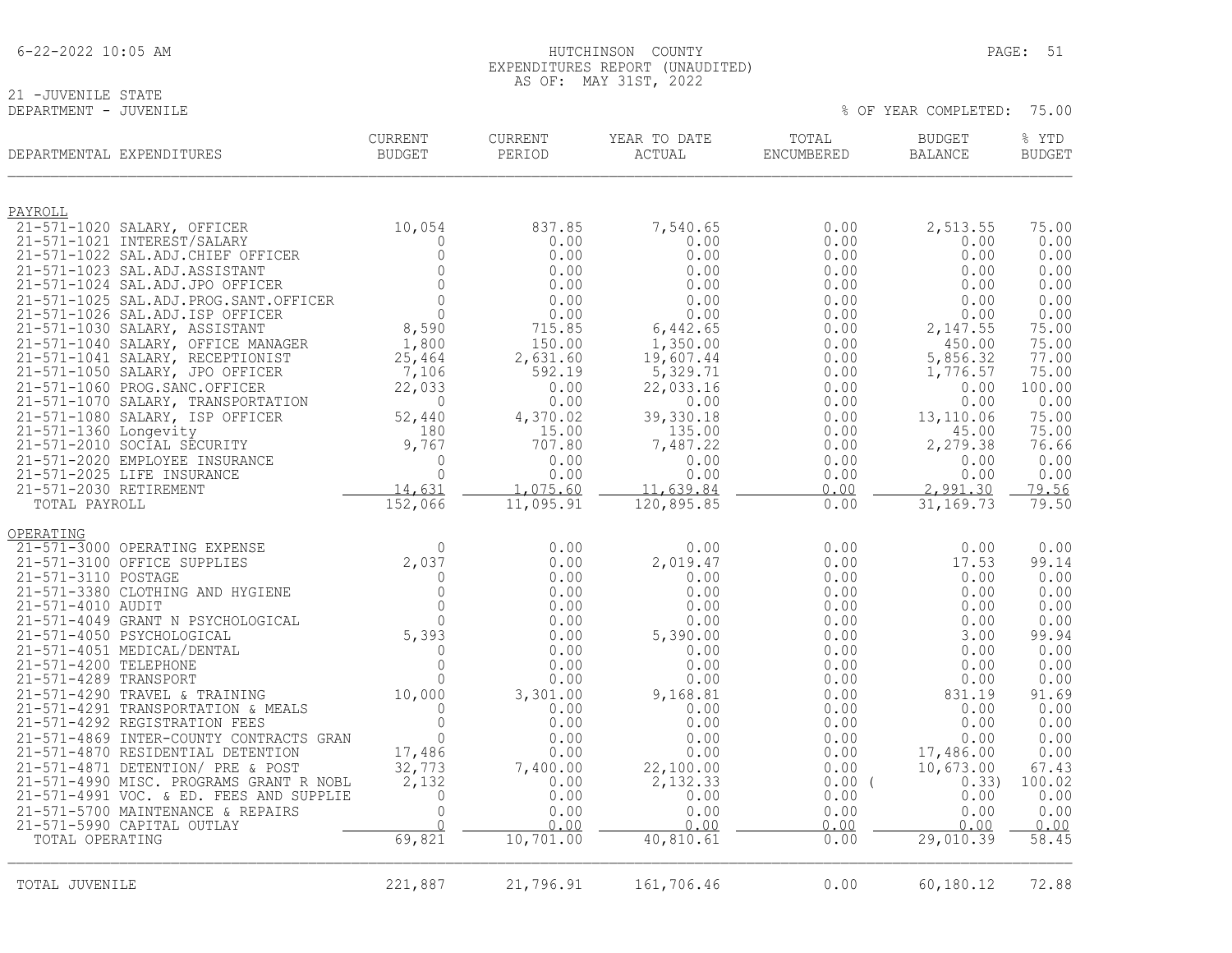| 6-22-2022 10:05 AM                                       |                          | HUTCHINSON<br>COUNTY<br>EXPENDITURES REPORT (UNAUDITED)<br>AS OF: MAY 31ST, 2022 |                        |                     |                      |                        |
|----------------------------------------------------------|--------------------------|----------------------------------------------------------------------------------|------------------------|---------------------|----------------------|------------------------|
| 21 -JUVENILE STATE<br>DEPARTMENT - TRANSFERS             |                          |                                                                                  |                        |                     | % OF YEAR COMPLETED: | 75.00                  |
| DEPARTMENTAL EXPENDITURES                                | CURRENT<br><b>BUDGET</b> | CURRENT<br>PERIOD                                                                | YEAR TO DATE<br>ACTUAL | TOTAL<br>ENCUMBERED | BUDGET<br>BALANCE    | % YTD<br><b>BUDGET</b> |
| TRANSFERS<br>21-700-0000 TRANSFER OUT<br>TOTAL TRANSFERS |                          | 0.00<br>0.00                                                                     | 0.00<br>0.00           | 0.00<br>0.00        | 0.00<br>0.00         | 0.00<br>0.00           |
| TOTAL TRANSFERS                                          | 0                        | 0.00                                                                             | 0.00                   | 0.00                | 0.00                 | 0.00                   |
| TOTAL EXPENDITURES                                       | 221,887                  | 21,796.91                                                                        | 161,706.46             | 0.00                | 60,180.12            | 72.88                  |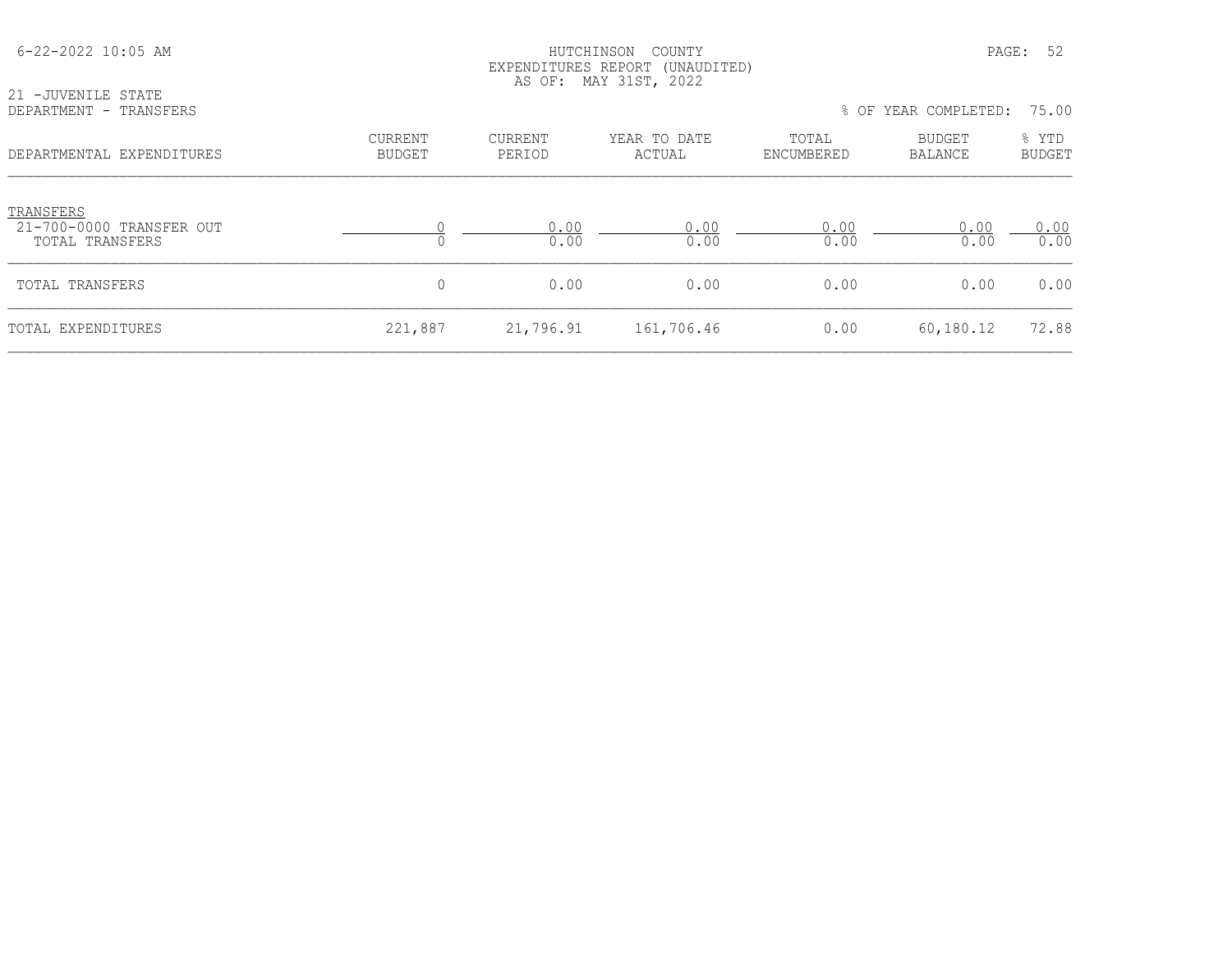#### HUTCHINSON COUNTY PAGE: 53 EXPENDITURES REPORT (UNAUDITED) AS OF: MAY 31ST, 2022

24 -COURT REPORTER DEPARTMENT - CRT.REPORTER SERVICES FUN % OF YEAR COMPLETED: 75.00

| णामारारामानार<br>CILI .ILLI OILLUIL DUILVILOUD I UN        |                                 |                   |                        |                     | 0 OI ILIN CONIILLUD.     | 70.00                  |
|------------------------------------------------------------|---------------------------------|-------------------|------------------------|---------------------|--------------------------|------------------------|
| DEPARTMENTAL EXPENDITURES                                  | <b>CURRENT</b><br><b>BUDGET</b> | CURRENT<br>PERIOD | YEAR TO DATE<br>ACTUAL | TOTAL<br>ENCUMBERED | <b>BUDGET</b><br>BALANCE | % YTD<br><b>BUDGET</b> |
| PAYROLL<br>24-465-1020 SALARY SUPPLEMENT<br>TOTAL PAYROLL  |                                 | 0.00<br>0.00      | 0.00<br>0.00           | 0.00<br>0.00        | 0.00<br>0.00             | 0.00<br>0.00           |
| OPERATING<br>24-465-5990 CAPITAL OUTLAY<br>TOTAL OPERATING |                                 | 0.00<br>0.00      | 0.00<br>0.00           | 0.00<br>0.00        | 0.00<br>0.00             | 0.00<br>0.00           |
| TOTAL CRT.REPORTER SERVICES FUN                            | 0                               | 0.00              | 0.00                   | 0.00                | 0.00                     | 0.00                   |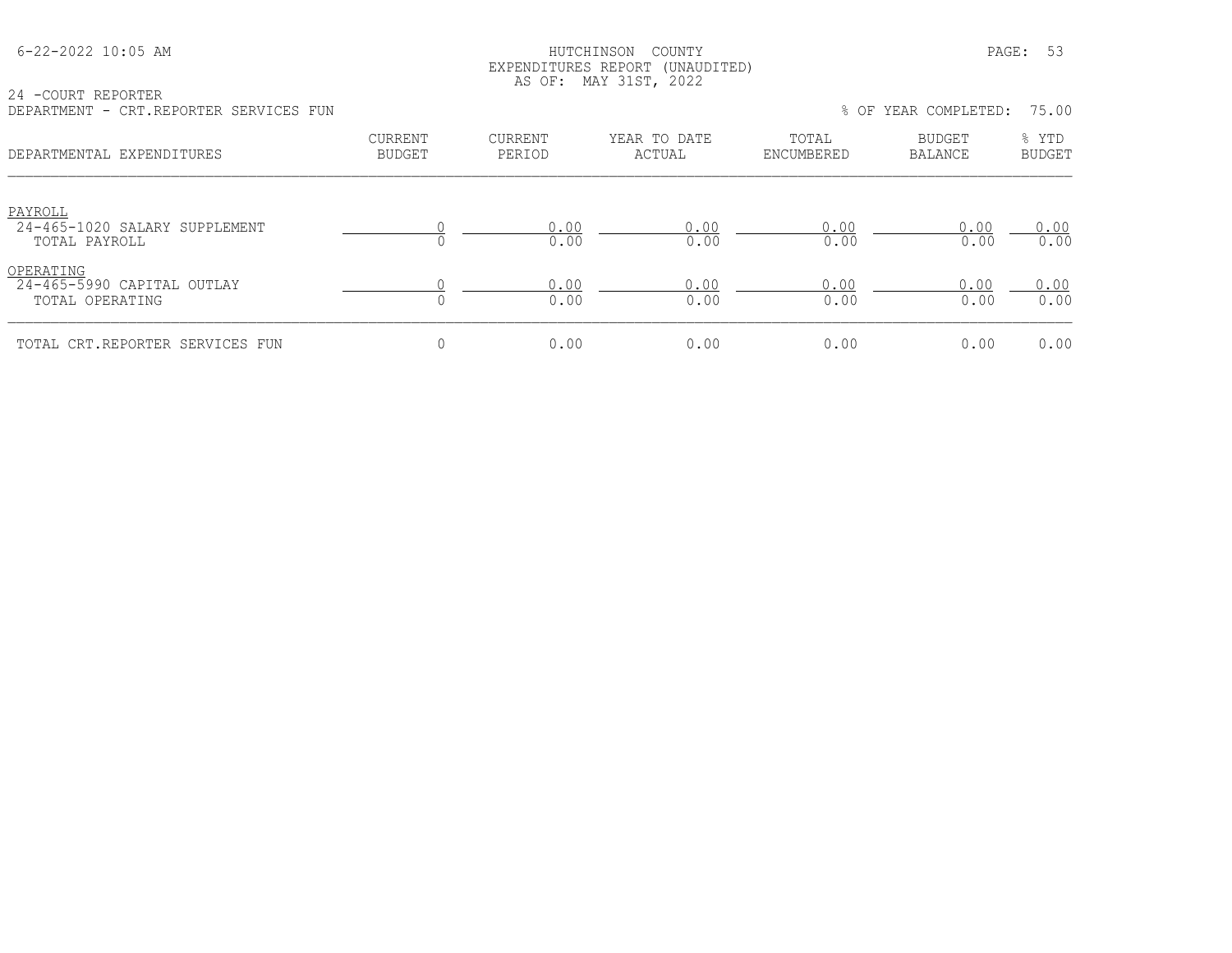| $6 - 22 - 2022$ 10:05 AM                                 |                          | COUNTY<br>HUTCHINSON<br>EXPENDITURES REPORT (UNAUDITED)<br>AS OF: MAY 31ST, 2022 |                        |                     |                      |                        |
|----------------------------------------------------------|--------------------------|----------------------------------------------------------------------------------|------------------------|---------------------|----------------------|------------------------|
| 24 - COURT REPORTER<br>DEPARTMENT - TRANSFERS            |                          |                                                                                  |                        |                     | % OF YEAR COMPLETED: | 75.00                  |
| DEPARTMENTAL EXPENDITURES                                | CURRENT<br><b>BUDGET</b> | CURRENT<br>PERIOD                                                                | YEAR TO DATE<br>ACTUAL | TOTAL<br>ENCUMBERED | BUDGET<br>BALANCE    | % YTD<br><b>BUDGET</b> |
| TRANSFERS<br>24-700-0000 TRANSFER OUT<br>TOTAL TRANSFERS | 4,171<br>4,171           | 0.00<br>0.00                                                                     | 4,171.02<br>4,171.02   | 0.00<br>0.00        | 0.00<br>0.00         | 100.00<br>100.00       |
| TOTAL TRANSFERS                                          | 4,171                    | 0.00                                                                             | 4,171.02               | 0.00                | 0.00                 | 100.00                 |
| TOTAL EXPENDITURES                                       | 4,171                    | 0.00                                                                             | 4,171.02               | 0.00                | 0.00                 | 100.00                 |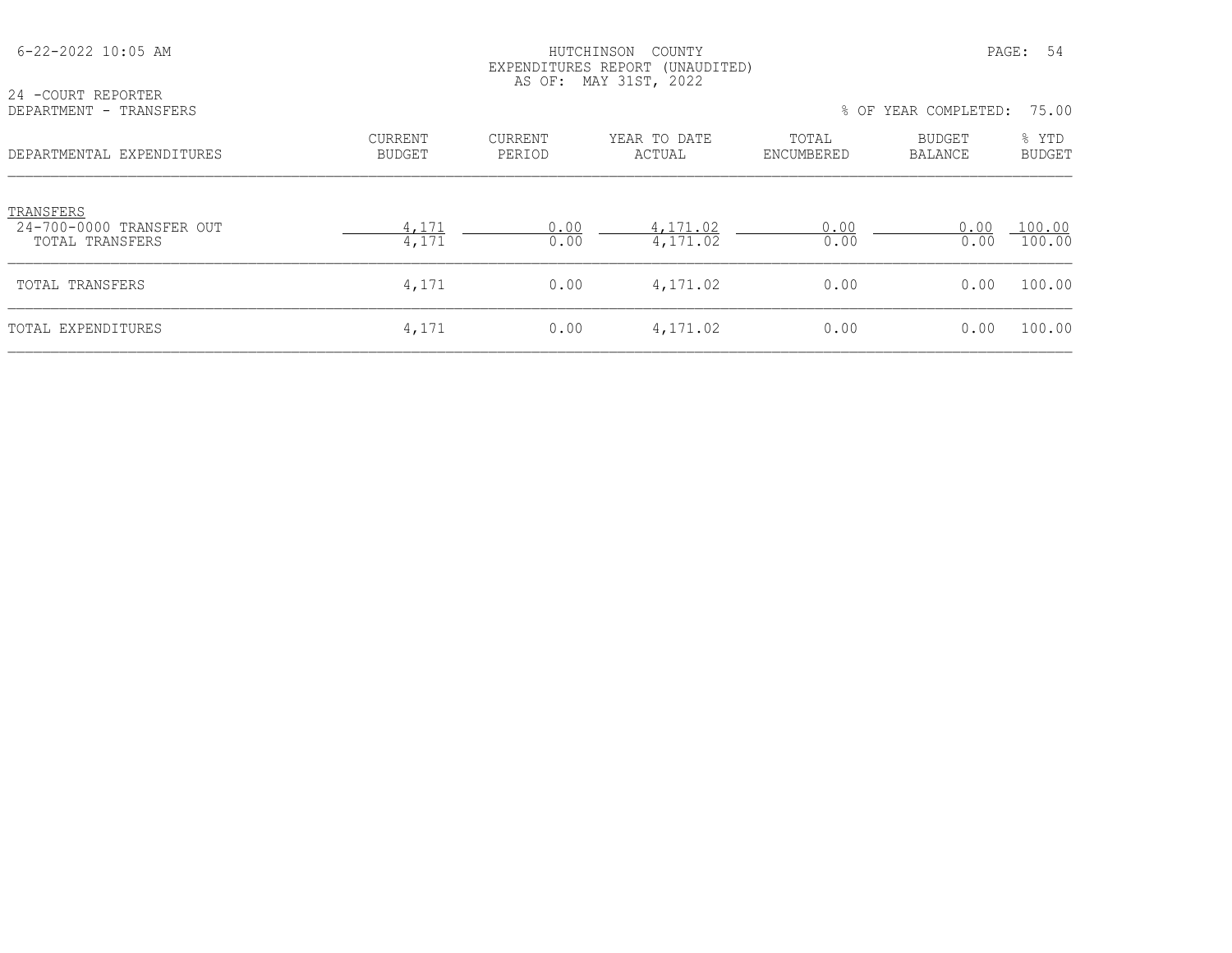#### HUTCHINSON COUNTY PAGE: 55 EXPENDITURES REPORT (UNAUDITED) AS OF: MAY 31ST, 2022

| 26 -JUVENILE SPECIAL          |                            |  |
|-------------------------------|----------------------------|--|
| DEPARTMENT - JUVENILE SPECIAL | % OF YEAR COMPLETED: 66.67 |  |
|                               |                            |  |

|  |  |  | % OF YEAR COMPLETED: | 66.67 |  |
|--|--|--|----------------------|-------|--|
|--|--|--|----------------------|-------|--|

| DEPARTMENTAL EXPENDITURES                                                     | CURRENT<br>BUDGET       | CURRENT<br>PERIOD        | YEAR TO DATE<br>ACTUAL        | TOTAL<br>ENCUMBERED  | <b>BUDGET</b><br>BALANCE       | % YTD<br><b>BUDGET</b> |
|-------------------------------------------------------------------------------|-------------------------|--------------------------|-------------------------------|----------------------|--------------------------------|------------------------|
| OPERATING<br>26-576-4810 DUES<br>26-576-4990 MISCELLANEOUS<br>TOTAL OPERATING | 1,000<br>3,000<br>4,000 | 0.00<br>437.79<br>437.79 | 20.00<br>.,210.60<br>1,230.60 | 0.00<br>0.00<br>0.00 | 980.00<br>.,789.40<br>2,769.40 | 2.00<br>40.35<br>30.77 |
| TOTAL JUVENILE SPECIAL                                                        | 4,000                   | 437.79                   | 1,230.60                      | 0.00                 | 2,769.40                       | 30.77                  |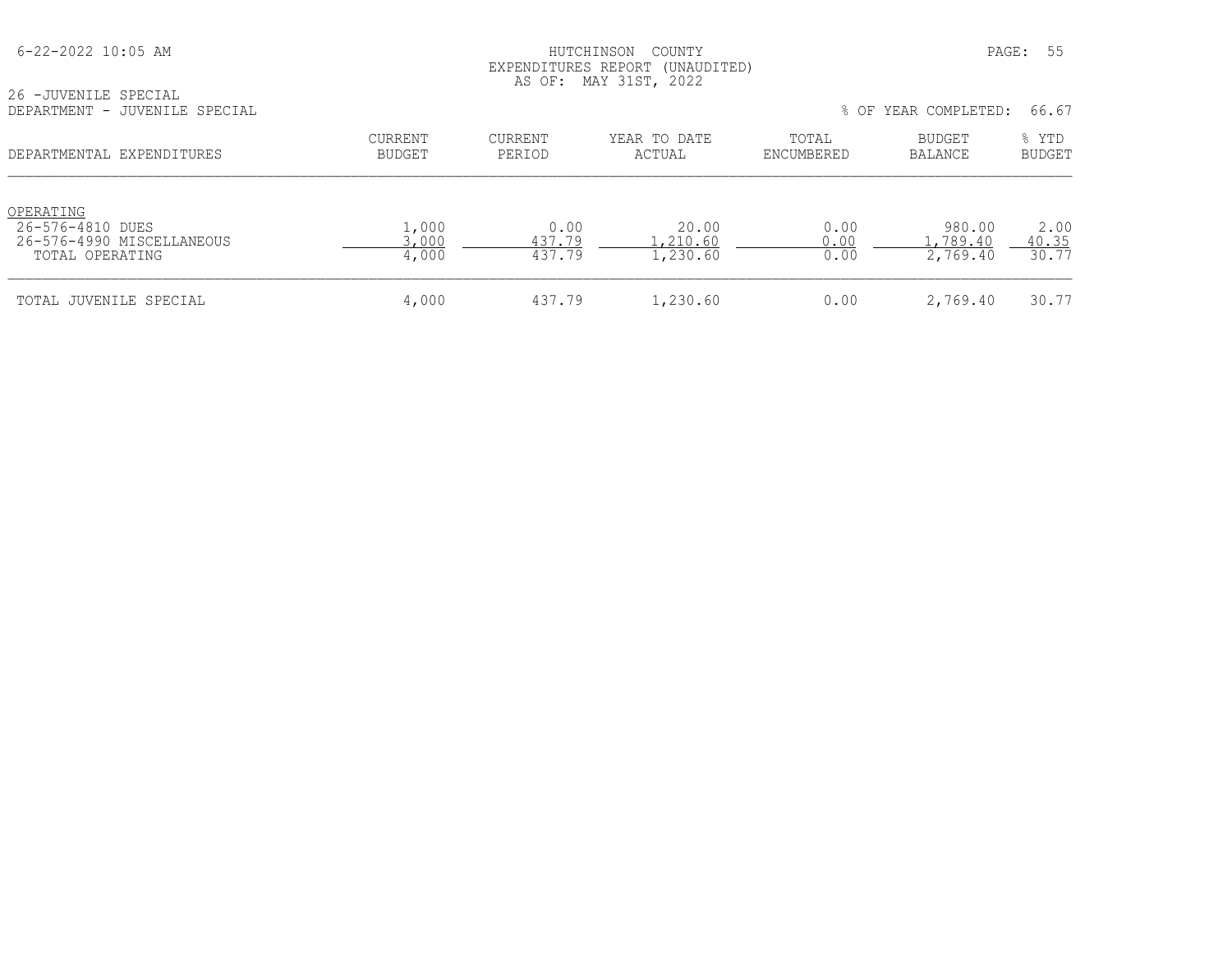|                                                                                                     |                          |                          | EXPENDITURES REPORT (UNAUDITED)<br>AS OF: MAY 31ST, 2022 |                      |                                 |                      |
|-----------------------------------------------------------------------------------------------------|--------------------------|--------------------------|----------------------------------------------------------|----------------------|---------------------------------|----------------------|
| 26 - JUVENILE SPECIAL<br>DEPARTMENT - TRANSFERS                                                     |                          |                          |                                                          |                      | % OF YEAR COMPLETED:            | 66.67                |
| DEPARTMENTAL EXPENDITURES                                                                           | CURRENT<br><b>BUDGET</b> | <b>CURRENT</b><br>PERIOD | YEAR TO DATE<br>ACTUAL                                   | TOTAL<br>ENCUMBERED  | <b>BUDGET</b><br><b>BALANCE</b> | % YTD<br>BUDGET      |
| TRANSFERS<br>$26 - 700 - 000$<br>TRANSFER OUT<br>26-700-0000 TRANSFER OUT<br><b>TOTAL TRANSFERS</b> | 0<br>0                   | 0.00<br>0.00<br>0.00     | 0.00<br>0.00<br>0.00                                     | 0.00<br>0.00<br>0.00 | 0.00<br>0.00<br>0.00            | 0.00<br>0.00<br>0.00 |
| TOTAL TRANSFERS                                                                                     | 0                        | 0.00                     | 0.00                                                     | 0.00                 | 0.00                            | 0.00                 |
| TOTAL EXPENDITURES                                                                                  | 4,000                    | 437.79                   | 1,230.60                                                 | 0.00                 | 2,769.40                        | 30.77                |

6-22-2022 10:05 AM HUTCHINSON COUNTY PAGE: 56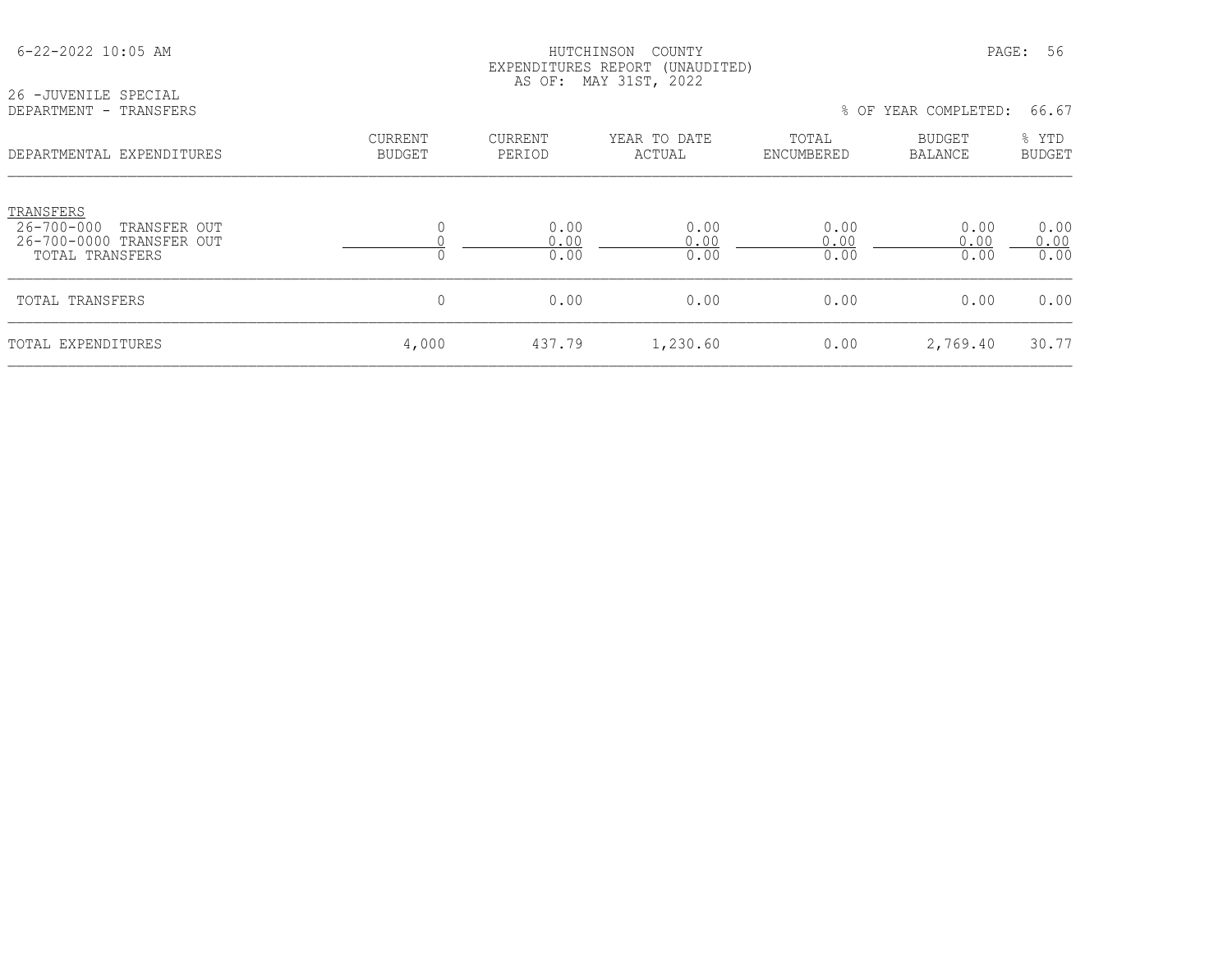#### 6-22-2022 10:05 AM HUTCHINSON COUNTY PAGE: 57 EXPENDITURES REPORT (UNAUDITED) AS OF: MAY 31ST, 2022

27 -CHILD SUPPORT - DISTRICT<br>DEPARTMENT - DISTRICT CLERK

| DEPARTMENT - DISTRICT CLERK                                                        |                   |                          |                              |                      | % OF YEAR COMPLETED: | 75.00                    |
|------------------------------------------------------------------------------------|-------------------|--------------------------|------------------------------|----------------------|----------------------|--------------------------|
| DEPARTMENTAL EXPENDITURES                                                          | CURRENT<br>BUDGET | <b>CURRENT</b><br>PERIOD | YEAR TO DATE<br>ACTUAL       | TOTAL<br>ENCUMBERED  | BUDGET<br>BALANCE    | % YTD<br><b>BUDGET</b>   |
| OPERATING<br>27-450-4990 MISCELLANEOUS<br>27-450-5700 EQUIPMENT<br>TOTAL OPERATING | 3,250<br>3,250    | 0.00<br>0.00<br>0.00     | 3,250.00<br>0.00<br>3,250.00 | 0.00<br>0.00<br>0.00 | 0.00<br>0.00<br>0.00 | 100.00<br>0.00<br>100.00 |
| TOTAL DISTRICT CLERK                                                               | 3,250             | 0.00                     | 3,250.00                     | 0.00                 | 0.00                 | 100.00                   |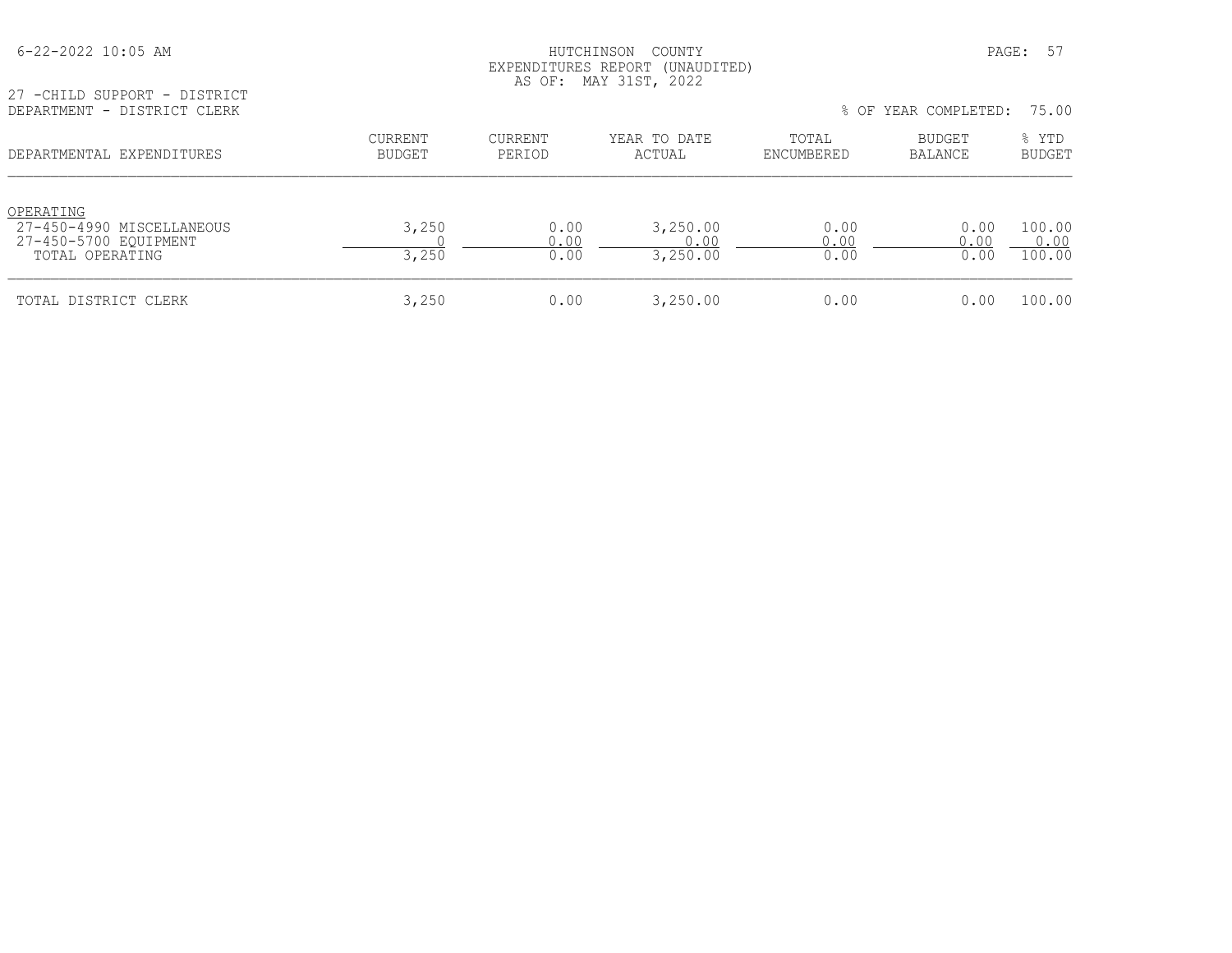| 27 - CHILD SUPPORT - DISTRICT                            |                                 |                          | AS OF: MAY 31ST, 2022  |                     |                            |                        |
|----------------------------------------------------------|---------------------------------|--------------------------|------------------------|---------------------|----------------------------|------------------------|
| DEPARTMENT - TRANSFERS                                   |                                 |                          |                        |                     | % OF YEAR COMPLETED: 75.00 |                        |
| DEPARTMENTAL EXPENDITURES                                | <b>CURRENT</b><br><b>BUDGET</b> | <b>CURRENT</b><br>PERIOD | YEAR TO DATE<br>ACTUAL | TOTAL<br>ENCUMBERED | BUDGET<br>BALANCE          | % YTD<br><b>BUDGET</b> |
| TRANSFERS<br>27-700-0000 TRANSFER OUT<br>TOTAL TRANSFERS |                                 | 0.00<br>0.00             | 0.00<br>0.00           | 0.00<br>0.00        | 0.00<br>0.00               | 0.00<br>0.00           |
| TOTAL TRANSFERS                                          | 0                               | 0.00                     | 0.00                   | 0.00                | 0.00                       | 0.00                   |
| TOTAL EXPENDITURES                                       | 3,250                           | 0.00                     | 3,250.00               | 0.00                | 0.00                       | 100.00                 |

 6-22-2022 10:05 AM HUTCHINSON COUNTY PAGE: 58 EXPENDITURES REPORT (UNAUDITED)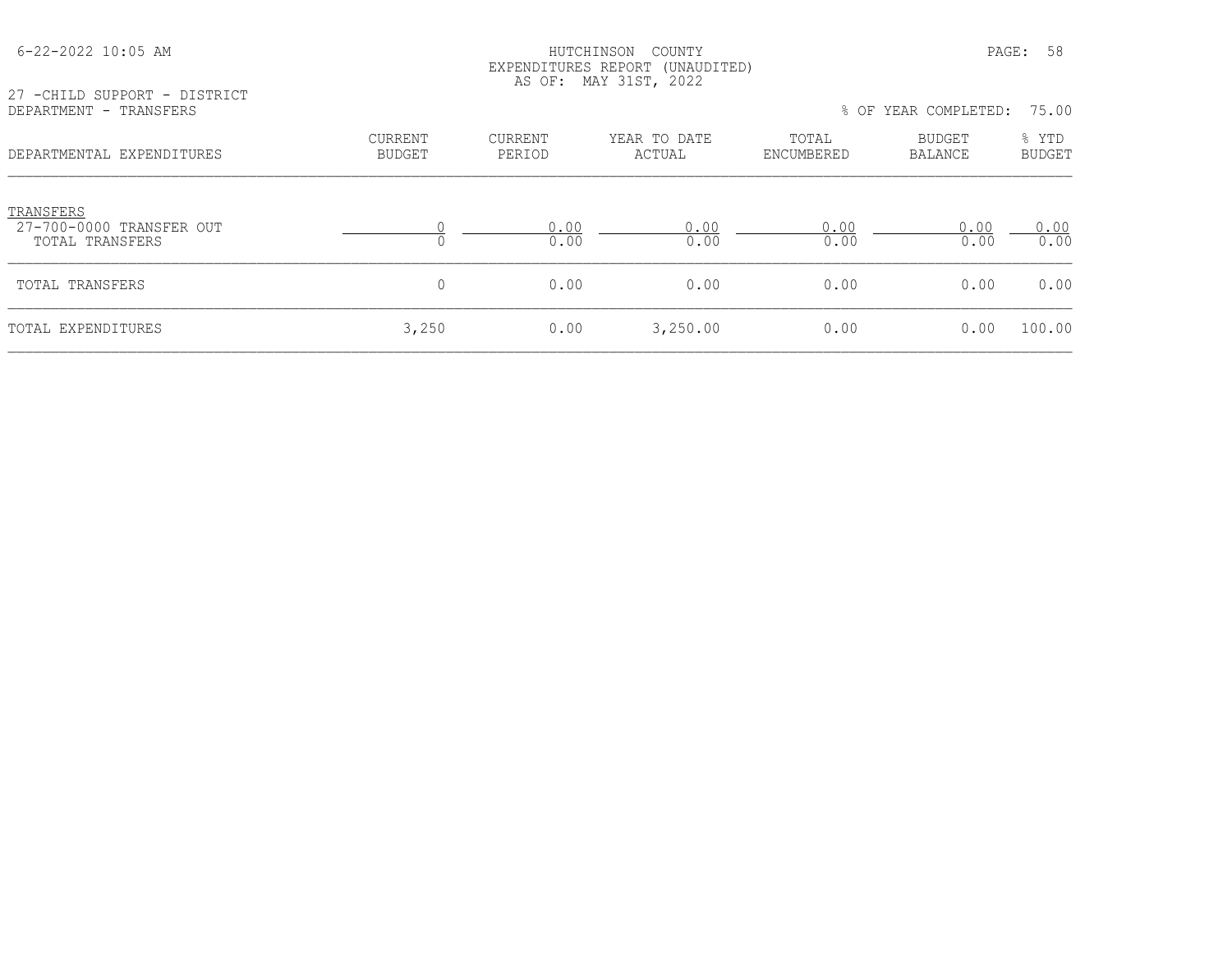#### HUTCHINSON COUNTY PAGE: 59 EXPENDITURES REPORT (UNAUDITED) AS OF: MAY 31ST, 2022

29 -RECORDS ARCHIVE FUND DEPARTMENT - RECORDS ARCHIVE CO. CLERK % OF YEAR COMPLETED: 66.67

| DEFARIMENI - RECURDO ARCHIVE CU. CIERR                                                                                                                              |                          |                                      |                                                |                                                | 3 VP IEAR COMPLEIED.                 | 00.07                                    |
|---------------------------------------------------------------------------------------------------------------------------------------------------------------------|--------------------------|--------------------------------------|------------------------------------------------|------------------------------------------------|--------------------------------------|------------------------------------------|
| DEPARTMENTAL EXPENDITURES                                                                                                                                           | CURRENT<br><b>BUDGET</b> | CURRENT<br>PERIOD                    | YEAR TO DATE<br>ACTUAL                         | TOTAL<br>ENCUMBERED                            | <b>BUDGET</b><br>BALANCE             | % YTD<br><b>BUDGET</b>                   |
| OPERATING<br>29-693-4990 MISCELLANEOUS<br>29-693-5750 COUNTY CLERK RECORDS<br>29-693-5760 DISTRICT CLERK RECORDS<br>$29-693-5990$ CAPITAL OUTLAY<br>TOTAL OPERATING | 30,000<br>30,000         | 0.00<br>0.00<br>0.00<br>0.00<br>0.00 | 0.00<br>19,123.29<br>0.00<br>0.00<br>19,123.29 | 0.00<br>10,876.71<br>0.00<br>0.00<br>10,876.71 | 0.00<br>0.00<br>0.00<br>0.00<br>0.00 | 0.00<br>100.00<br>0.00<br>0.00<br>100.00 |
| TOTAL RECORDS ARCHIVE CO. CLERK                                                                                                                                     | 30,000                   | 0.00                                 | 19,123.29                                      | 10,876.71                                      | 0.00                                 | 100.00                                   |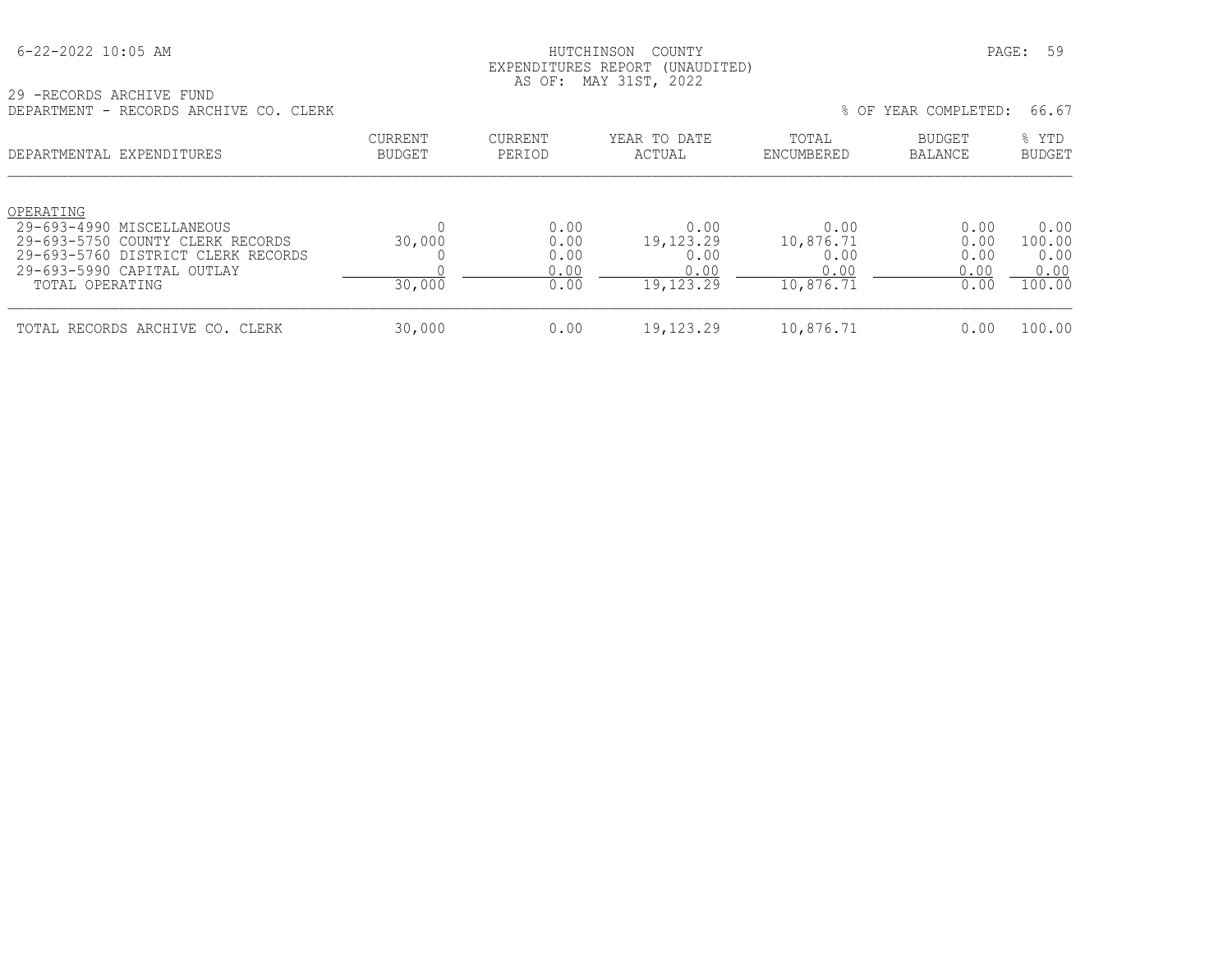| 6-22-2022 10:05 AM                                        |                   | HUTCHINSON<br>EXPENDITURES REPORT (UNAUDITED)<br>AS OF: MAY 31ST, 2022 |                        | PAGE:<br>-60        |                      |                        |
|-----------------------------------------------------------|-------------------|------------------------------------------------------------------------|------------------------|---------------------|----------------------|------------------------|
| 29 -RECORDS ARCHIVE FUND<br>DEPARTMENT - TRANSFERS        |                   |                                                                        |                        |                     | % OF YEAR COMPLETED: | 66.67                  |
| DEPARTMENTAL EXPENDITURES                                 | CURRENT<br>BUDGET | CURRENT<br>PERIOD                                                      | YEAR TO DATE<br>ACTUAL | TOTAL<br>ENCUMBERED | BUDGET<br>BALANCE    | % YTD<br><b>BUDGET</b> |
| TRANSFERS<br>29-700-0000 TRANSFERS OUT<br>TOTAL TRANSFERS |                   | 0.00<br>0.00                                                           | 0.00<br>0.00           | 0.00<br>0.00        | 0.00<br>0.00         | 0.00<br>0.00           |
| TOTAL TRANSFERS                                           | 0                 | 0.00                                                                   | 0.00                   | 0.00                | 0.00                 | 0.00                   |
| <b>TOTAL EXPENDITURES</b>                                 | 30,000            | 0.00                                                                   | 19,123.29              | 10,876.71           | 0.00                 | 100.00                 |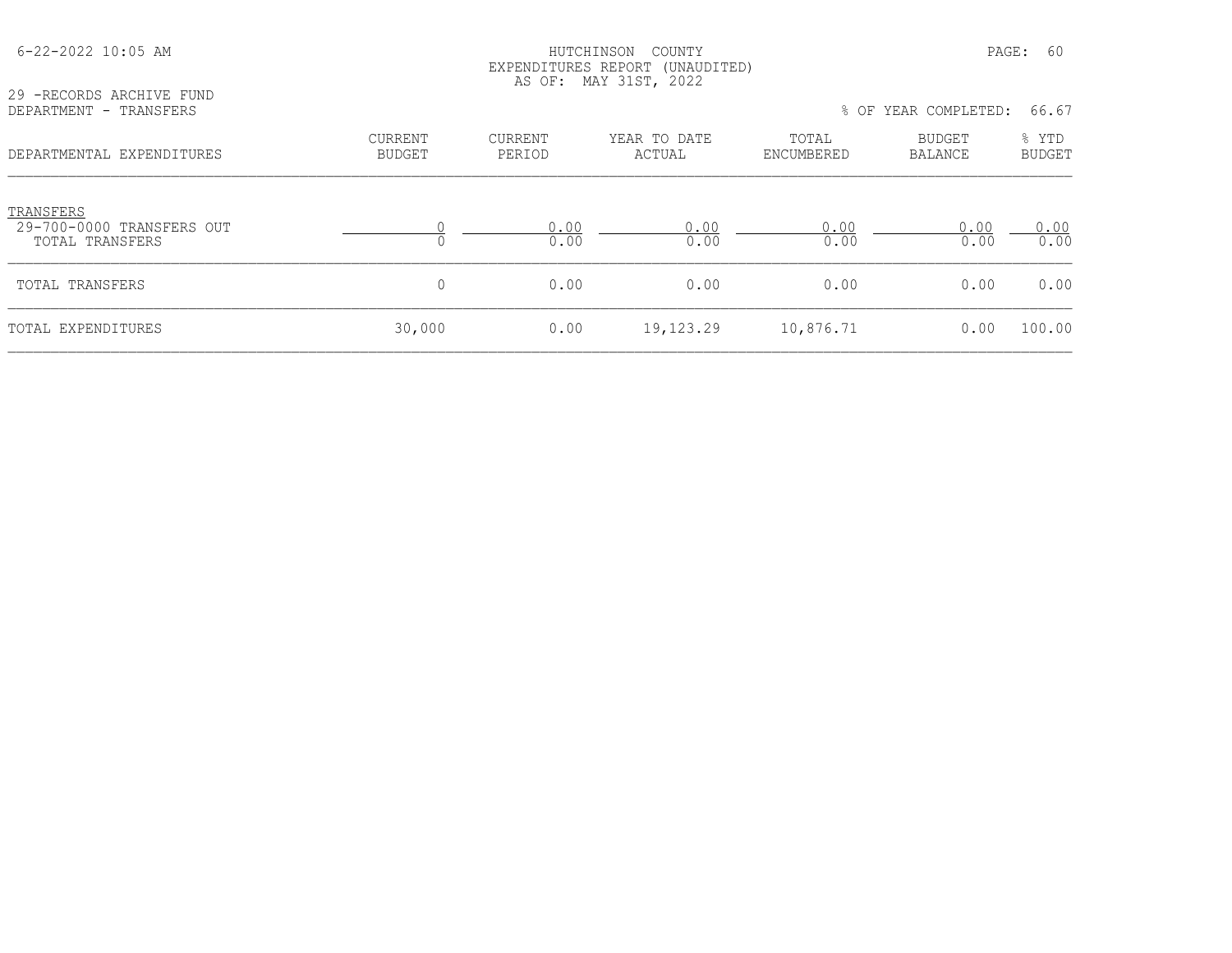#### HUTCHINSON COUNTY PAGE: 61 EXPENDITURES REPORT (UNAUDITED) AS OF: MAY 31ST, 2022

30 -COUNTY ATTORNEY CHECK FEE<br>DEPARTMENT - COUNTY ATTORNEY

### % OF YEAR COMPLETED: 66.67

| DEPARTMENTAL EXPENDITURES                                                                                                                   | <b>CURRENT</b><br><b>BUDGET</b> | CURRENT<br>PERIOD                    | YEAR TO DATE<br>ACTUAL               | TOTAL<br>ENCUMBERED                  | <b>BUDGET</b><br><b>BALANCE</b>      | % YTD<br><b>BUDGET</b>               |
|---------------------------------------------------------------------------------------------------------------------------------------------|---------------------------------|--------------------------------------|--------------------------------------|--------------------------------------|--------------------------------------|--------------------------------------|
| PAYROLL                                                                                                                                     |                                 |                                      |                                      |                                      |                                      |                                      |
| 30-475-1050 SUPPLEMENTAL SALARIES<br>30-475-1080 SALARY PART/TIME<br>30-475-2010 SOCIAL SECURITY<br>30-475-2030 RETIREMENT<br>TOTAL PAYROLL |                                 | 0.00<br>0.00<br>0.00<br>0.00<br>0.00 | 0.00<br>0.00<br>0.00<br>0.00<br>0.00 | 0.00<br>0.00<br>0.00<br>0.00<br>0.00 | 0.00<br>0.00<br>0.00<br>0.00<br>0.00 | 0.00<br>0.00<br>0.00<br>0.00<br>0.00 |
| OPERATING<br>30-475-4150 INVESTIGATOR<br>30-475-4860 ADMINISTRATIVE EXPENSE<br>TOTAL OPERATING                                              | 0<br>.,500<br>1,500             | 0.00<br>0.00<br>0.00                 | 0.00<br>0.00<br>0.00                 | 0.00<br>0.00<br>0.00                 | 0.00<br>.500.00<br>1,500.00          | 0.00<br>0.00<br>0.00                 |
| TOTAL COUNTY ATTORNEY                                                                                                                       | 1,500                           | 0.00                                 | 0.00                                 | 0.00                                 | 1,500.00                             | 0.00                                 |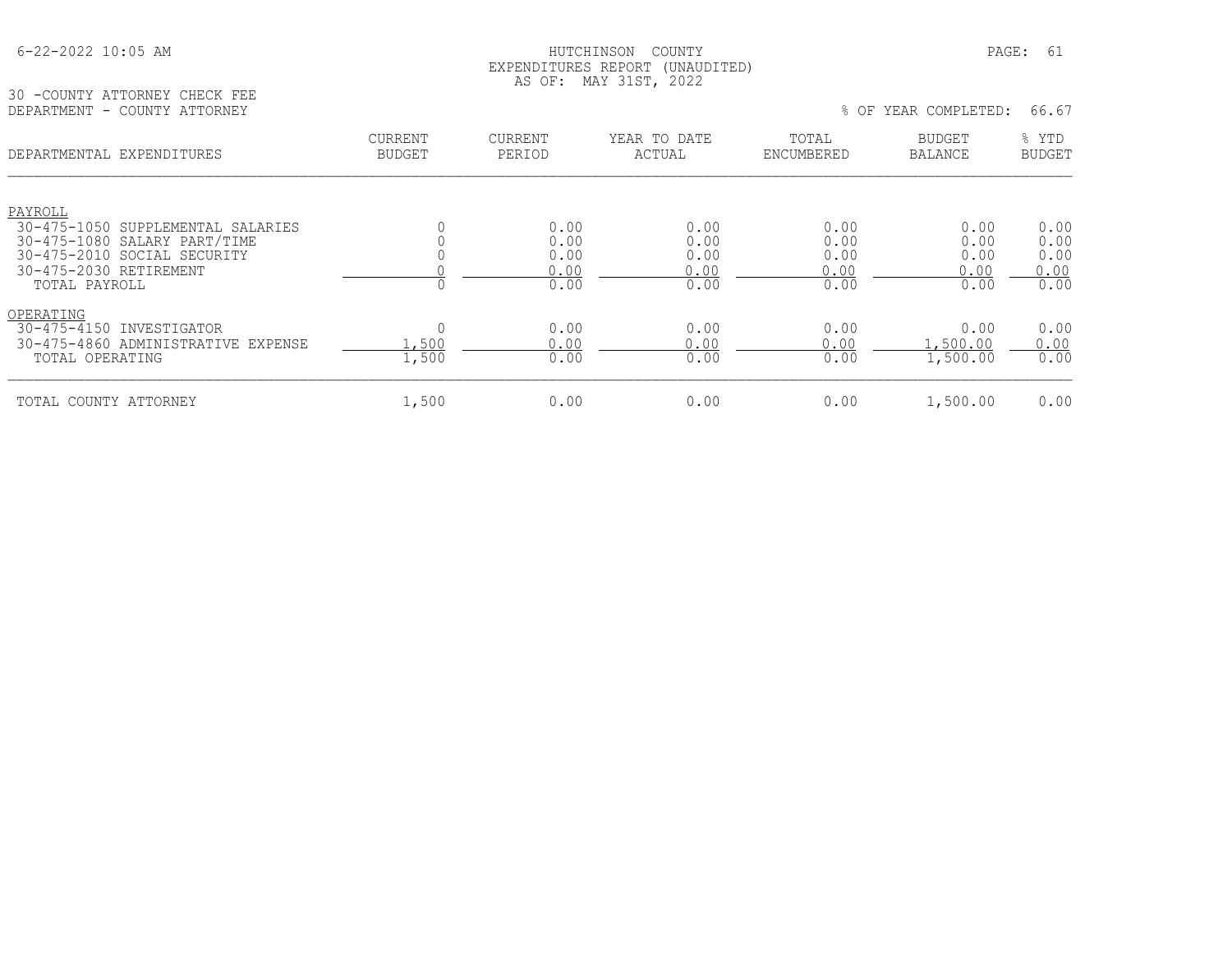|                                                                                      |                                 |                          | AS OF: MAY 31ST, 2022  |                     |                   |                 |
|--------------------------------------------------------------------------------------|---------------------------------|--------------------------|------------------------|---------------------|-------------------|-----------------|
| 30 -COUNTY ATTORNEY CHECK FEE<br>DEPARTMENT - TRANSFERS<br>DEPARTMENTAL EXPENDITURES |                                 |                          |                        | $8$ OF              | YEAR COMPLETED:   | 66.67           |
|                                                                                      | <b>CURRENT</b><br><b>BUDGET</b> | <b>CURRENT</b><br>PERIOD | YEAR TO DATE<br>ACTUAL | TOTAL<br>ENCUMBERED | BUDGET<br>BALANCE | % YTD<br>BUDGET |
| TRANSFERS<br>30-700-0000 TRANSFER OUT<br>TOTAL TRANSFERS                             |                                 | 0.00<br>0.00             | 0.00<br>0.00           | 0.00<br>0.00        | 0.00<br>0.00      | 0.00<br>0.00    |
| TOTAL TRANSFERS                                                                      | 0                               | 0.00                     | 0.00                   | 0.00                | 0.00              | 0.00            |
| TOTAL EXPENDITURES                                                                   | 1,500                           | 0.00                     | 0.00                   | 0.00                | 1,500.00          | 0.00            |

## 6-22-2022 10:05 AM HUTCHINSON COUNTY PAGE: 62 EXPENDITURES REPORT (UNAUDITED)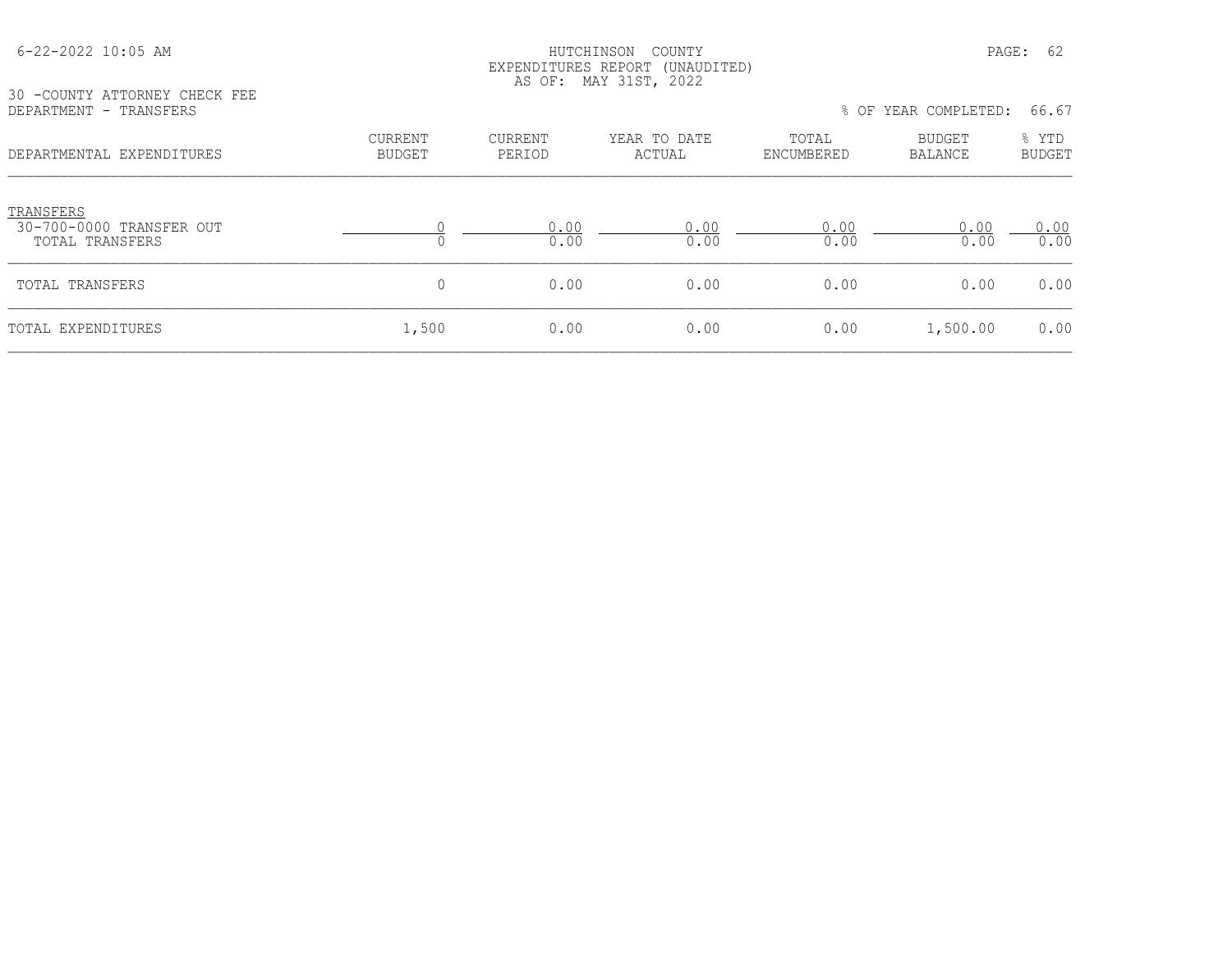#### HUTCHINSON COUNTY PAGE: 63 EXPENDITURES REPORT (UNAUDITED) AS OF: MAY 31ST, 2022

31 -DISTRICT ATTORNEY CHECK F

| DEPARTMENT - DISTRICT ATTORNEY                                          |                                 |                   |                        |                     | % OF YEAR COMPLETED:            | 66.67                  |
|-------------------------------------------------------------------------|---------------------------------|-------------------|------------------------|---------------------|---------------------------------|------------------------|
| DEPARTMENTAL EXPENDITURES                                               | <b>CURRENT</b><br><b>BUDGET</b> | CURRENT<br>PERIOD | YEAR TO DATE<br>ACTUAL | TOTAL<br>ENCUMBERED | <b>BUDGET</b><br><b>BALANCE</b> | % YTD<br><b>BUDGET</b> |
| OPERATING                                                               |                                 |                   |                        |                     |                                 |                        |
| 31-437-4860 ADMINISTRATIVE EXPENSE<br>31-437-4990 MISCELLANEOUS EXPENSE | 700<br>3,880                    | 0.00<br>0.00      | 0.00<br>0.00           | 0.00<br>0.00        | 700.00<br>3,880.00              | 0.00<br>0.00           |
| 31-437-5700 EOUIPMENT                                                   | 220                             | 0.00              | 0.00                   | 0.00                | 220.00                          | 0.00                   |
| 31-437-5900 LIBRARY                                                     | 200                             | 0.00              | 0.00                   | 0.00                | 200.00                          | 0.00                   |
| TOTAL OPERATING                                                         | 5,000                           | 0.00              | 0.00                   | 0.00                | 5,000.00                        | 0.00                   |
| TOTAL DISTRICT ATTORNEY                                                 | 5,000                           | 0.00              | 0.00                   | 0.00                | 5,000.00                        | 0.00                   |
| TOTAL EXPENDITURES                                                      | 5,000                           | 0.00              | 0.00                   | 0.00                | 5,000.00                        | 0.00                   |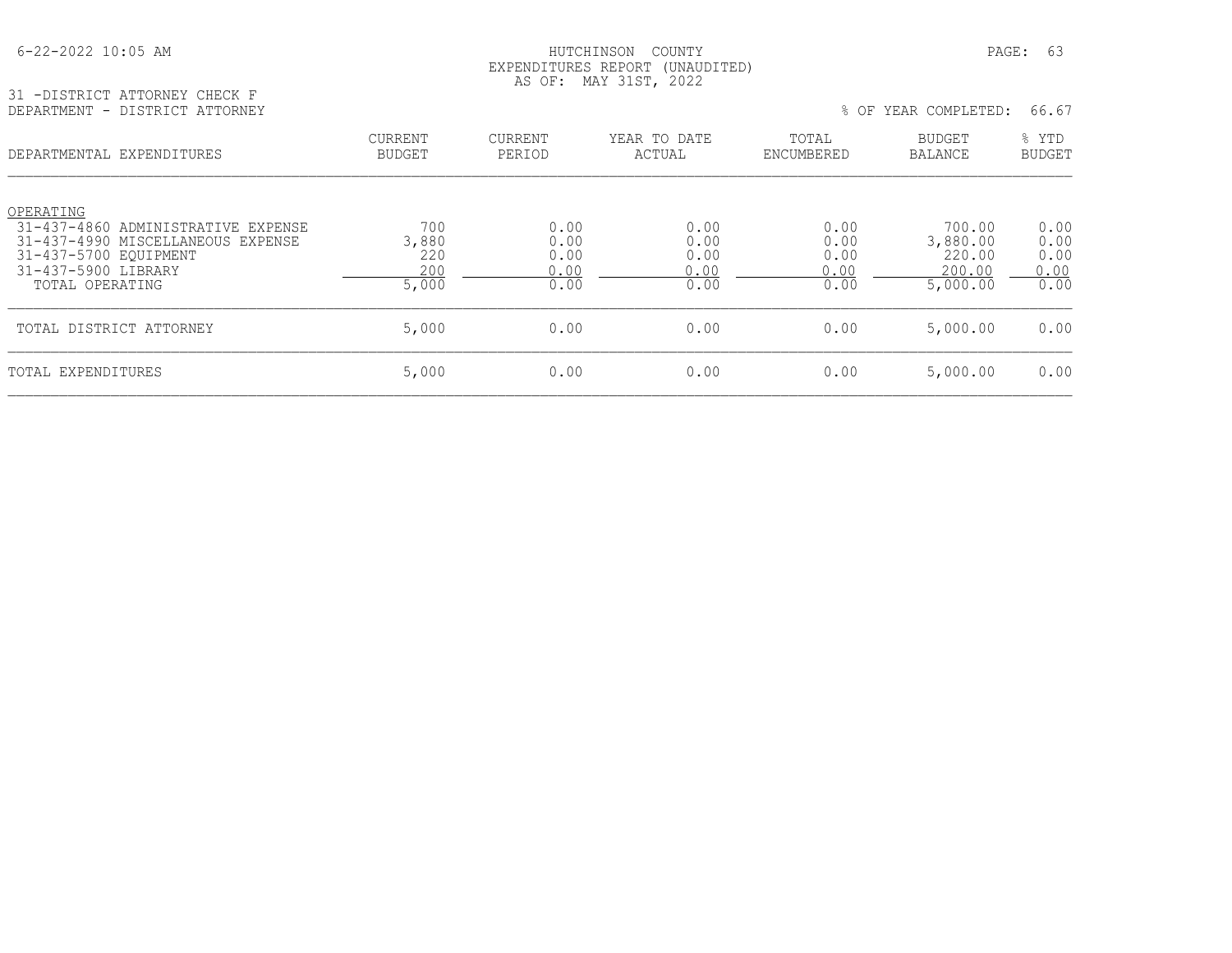#### HUTCHINSON COUNTY PAGE: 64 EXPENDITURES REPORT (UNAUDITED) AS OF: MAY 31ST, 2022

32 -D. A. FORFEITURE FUND

| DEPARTMENT - D.A. FORFEITURE FUND                                                                                        |                                 |                              |                              |                              | % OF YEAR COMPLETED:                 | 66.67                        |
|--------------------------------------------------------------------------------------------------------------------------|---------------------------------|------------------------------|------------------------------|------------------------------|--------------------------------------|------------------------------|
| DEPARTMENTAL EXPENDITURES                                                                                                | <b>CURRENT</b><br><b>BUDGET</b> | CURRENT<br>PERIOD            | YEAR TO DATE<br>ACTUAL       | TOTAL<br>ENCUMBERED          | BUDGET<br>BALANCE                    | % YTD<br><b>BUDGET</b>       |
| OPERATING<br>32-438-4990 MISCELLANEOUS EXPENSE<br>32-438-5700 EOUIPMENT<br>32-438-5990 CAPITAL OUTLAY<br>TOTAL OPERATING | 1,700<br>1,700                  | 0.00<br>0.00<br>0.00<br>0.00 | 0.00<br>0.00<br>0.00<br>0.00 | 0.00<br>0.00<br>0.00<br>0.00 | 1,700.00<br>0.00<br>0.00<br>1,700.00 | 0.00<br>0.00<br>0.00<br>0.00 |
| TOTAL D.A. FORFEITURE FUND                                                                                               | 1,700                           | 0.00                         | 0.00                         | 0.00                         | 1,700.00                             | 0.00                         |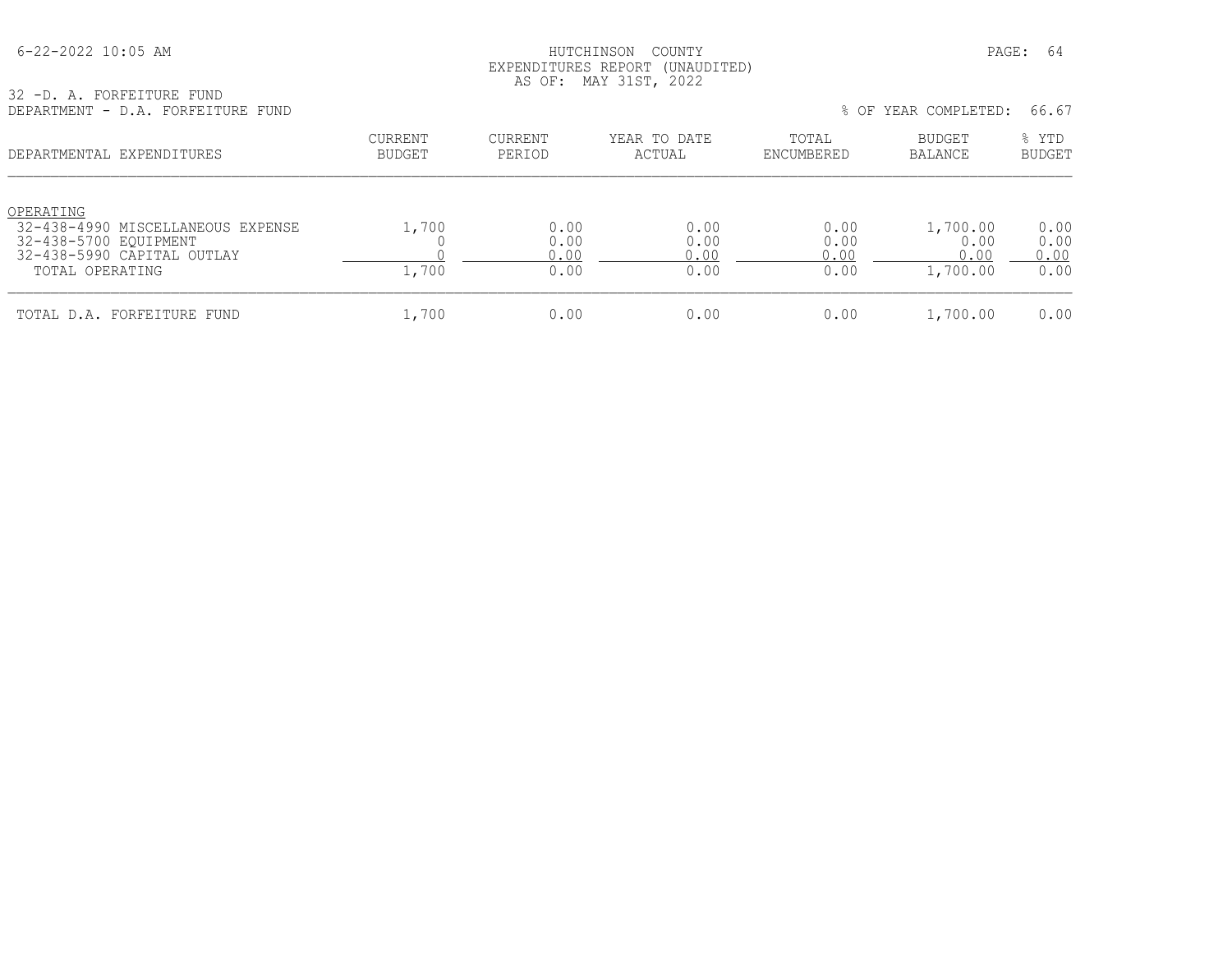| 32 -D. A. FORFEITURE FUND                                | EXPENDITURES REPORT (UNAUDITED)<br>AS OF: MAY 31ST, 2022 |                          |                        |                     |                          |                        |  |
|----------------------------------------------------------|----------------------------------------------------------|--------------------------|------------------------|---------------------|--------------------------|------------------------|--|
| DEPARTMENT - TRANSFERS                                   |                                                          |                          |                        |                     | % OF YEAR COMPLETED:     | 66.67                  |  |
| DEPARTMENTAL EXPENDITURES                                | CURRENT<br><b>BUDGET</b>                                 | <b>CURRENT</b><br>PERIOD | YEAR TO DATE<br>ACTUAL | TOTAL<br>ENCUMBERED | BUDGET<br><b>BALANCE</b> | % YTD<br><b>BUDGET</b> |  |
| TRANSFERS<br>32-700-0000 TRANSFER OUT<br>TOTAL TRANSFERS | 0                                                        | 0.00<br>0.00             | 0.00<br>0.00           | 0.00<br>0.00        | 0.00<br>0.00             | 0.00<br>0.00           |  |
| TOTAL TRANSFERS                                          | 0                                                        | 0.00                     | 0.00                   | 0.00                | 0.00                     | 0.00                   |  |
| TOTAL EXPENDITURES                                       | 1,700                                                    | 0.00                     | 0.00                   | 0.00                | 1,700.00                 | 0.00                   |  |

 6-22-2022 10:05 AM HUTCHINSON COUNTY PAGE: 65 EXPENDITURES REPORT (UNAUDITED)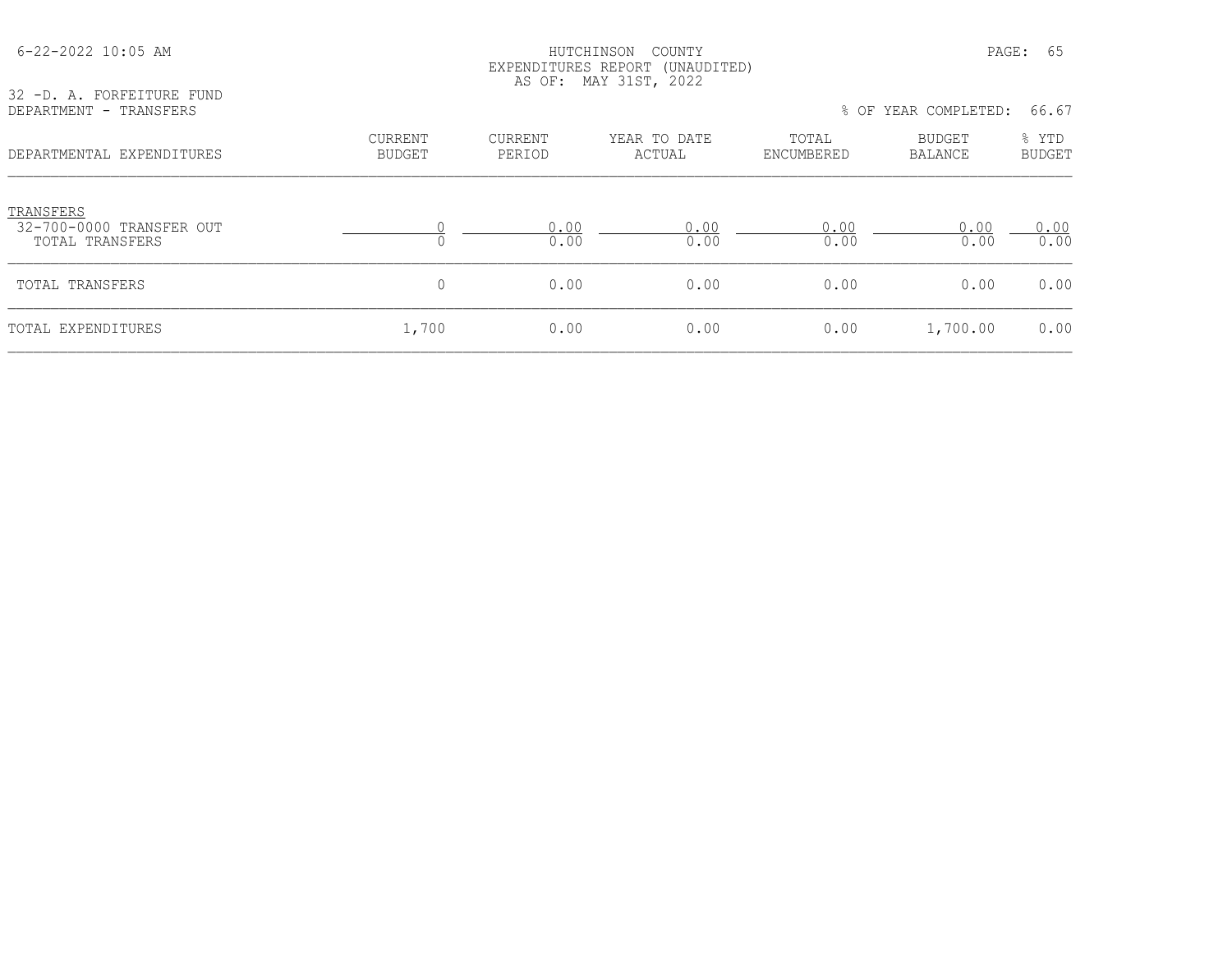#### HUTCHINSON COUNTY PAGE: 66 EXPENDITURES REPORT (UNAUDITED) AS OF: MAY 31ST, 2022

33 -SHERIFF FORFEITURE

| DEPARTMENT - SHERIFF - FORFEITURE, SEI                    |                          |                   |                        |                     | % OF YEAR COMPLETED: | 66.67                  |
|-----------------------------------------------------------|--------------------------|-------------------|------------------------|---------------------|----------------------|------------------------|
| DEPARTMENTAL EXPENDITURES                                 | CURRENT<br><b>BUDGET</b> | CURRENT<br>PERIOD | YEAR TO DATE<br>ACTUAL | TOTAL<br>ENCUMBERED | BUDGET<br>BALANCE    | % YTD<br><b>BUDGET</b> |
| OPERATING<br>33-439-4990 MISCELLANEOUS<br>TOTAL OPERATING |                          | 0.00<br>0.00      | 0.00<br>0.00           | 0.00<br>0.00        | 0.00<br>0.00         | 0.00<br>0.00           |
| TOTAL SHERIFF - FORFEITURE, SEI                           |                          | 0.00              | 0.00                   | 0.00                | 0.00                 | 0.00                   |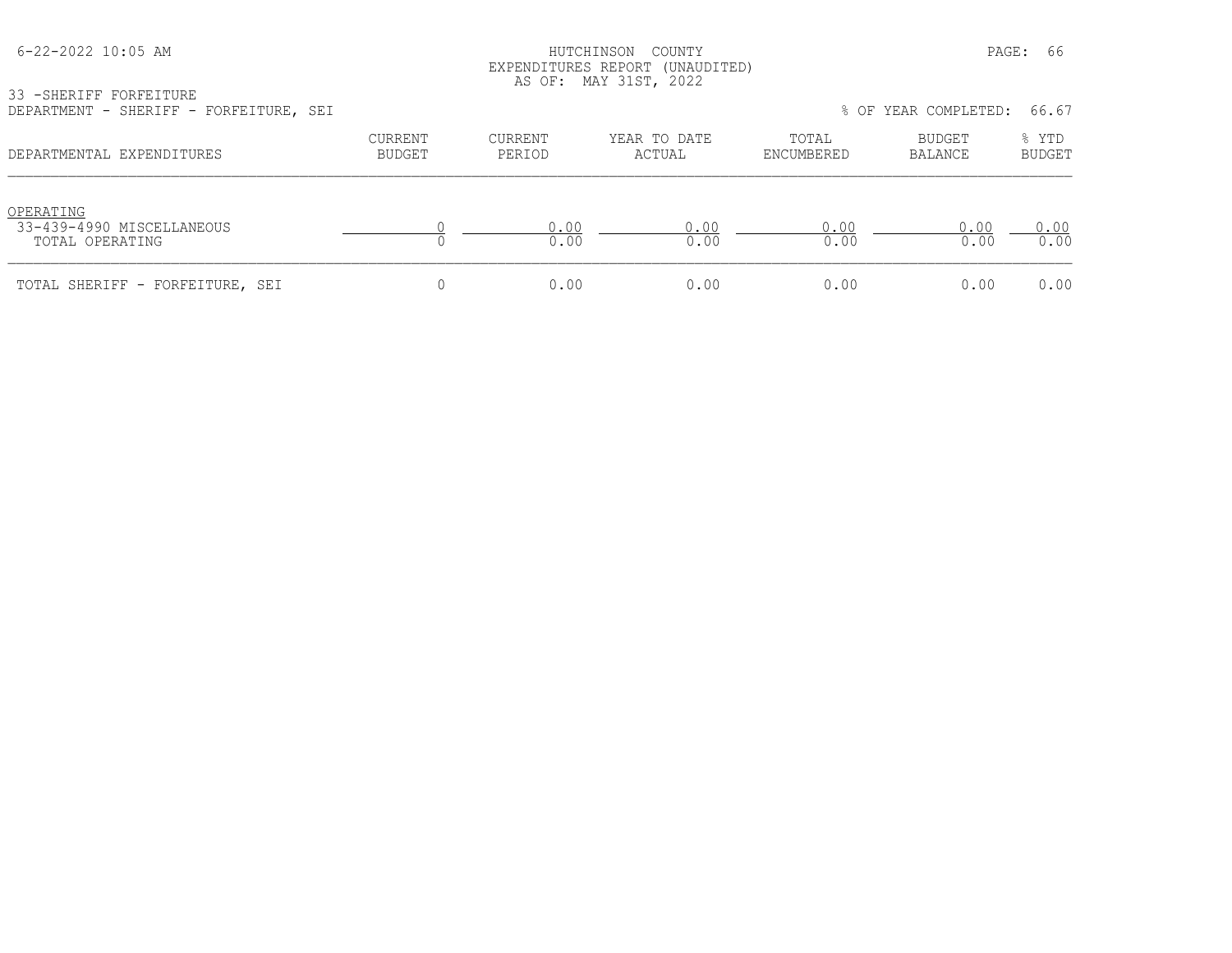| 6-22-2022 10:05 AM<br>33 - SHERIFF FORFEITURE                     |                                 |                          | HUTCHINSON<br>COUNTY<br>EXPENDITURES REPORT (UNAUDITED)<br>AS OF: MAY 31ST, 2022 |                     | PAGE:                | - 67                   |
|-------------------------------------------------------------------|---------------------------------|--------------------------|----------------------------------------------------------------------------------|---------------------|----------------------|------------------------|
| DEPARTMENT - SHERIFF                                              |                                 |                          |                                                                                  |                     | % OF YEAR COMPLETED: | 66.67                  |
| DEPARTMENTAL EXPENDITURES                                         | <b>CURRENT</b><br><b>BUDGET</b> | <b>CURRENT</b><br>PERIOD | YEAR TO DATE<br>ACTUAL                                                           | TOTAL<br>ENCUMBERED | BUDGET<br>BALANCE    | % YTD<br><b>BUDGET</b> |
| OPERATING<br>33-560-4990 MISCELLANEOUS EXPENSE<br>TOTAL OPERATING |                                 | 0.00<br>0.00             | 0.00<br>0.00                                                                     | 0.00<br>0.00        | 0.00<br>0.00         | 0.00<br>0.00           |
| TOTAL SHERIFF                                                     |                                 | 0.00                     | 0.00                                                                             | 0.00                | 0.00                 | 0.00                   |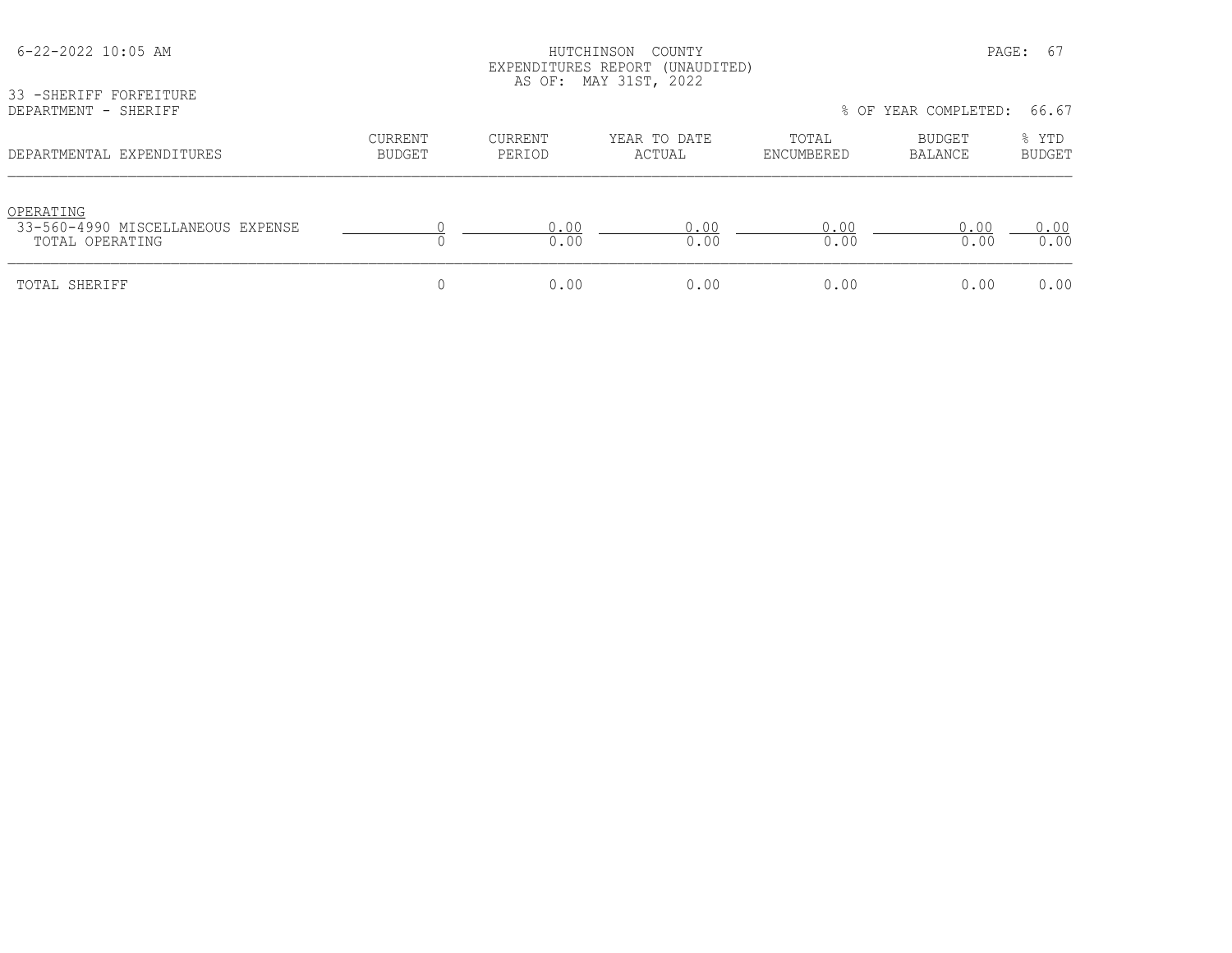| $6 - 22 - 2022$ 10:05 AM                                 |                          | HUTCHINSON<br>COUNTY<br>EXPENDITURES REPORT (UNAUDITED)<br>AS OF: MAY 31ST, 2022 |                        |                     |                      |                        |
|----------------------------------------------------------|--------------------------|----------------------------------------------------------------------------------|------------------------|---------------------|----------------------|------------------------|
| 33 - SHERIFF FORFEITURE<br>DEPARTMENT - TRANSFERS        |                          |                                                                                  |                        |                     | % OF YEAR COMPLETED: | 66.67                  |
| DEPARTMENTAL EXPENDITURES                                | CURRENT<br><b>BUDGET</b> | <b>CURRENT</b><br>PERIOD                                                         | YEAR TO DATE<br>ACTUAL | TOTAL<br>ENCUMBERED | BUDGET<br>BALANCE    | % YTD<br><b>BUDGET</b> |
| TRANSFERS<br>33-700-0000 TRANSFER OUT<br>TOTAL TRANSFERS | $\Omega$                 | 0.00<br>0.00                                                                     | 0.00<br>0.00           | 0.00<br>0.00        | 0.00<br>0.00         | 0.00<br>0.00           |
| TOTAL TRANSFERS                                          | 0                        | 0.00                                                                             | 0.00                   | 0.00                | 0.00                 | 0.00                   |
| TOTAL EXPENDITURES                                       | 0                        | 0.00                                                                             | 0.00                   | 0.00                | 0.00                 | 0.00                   |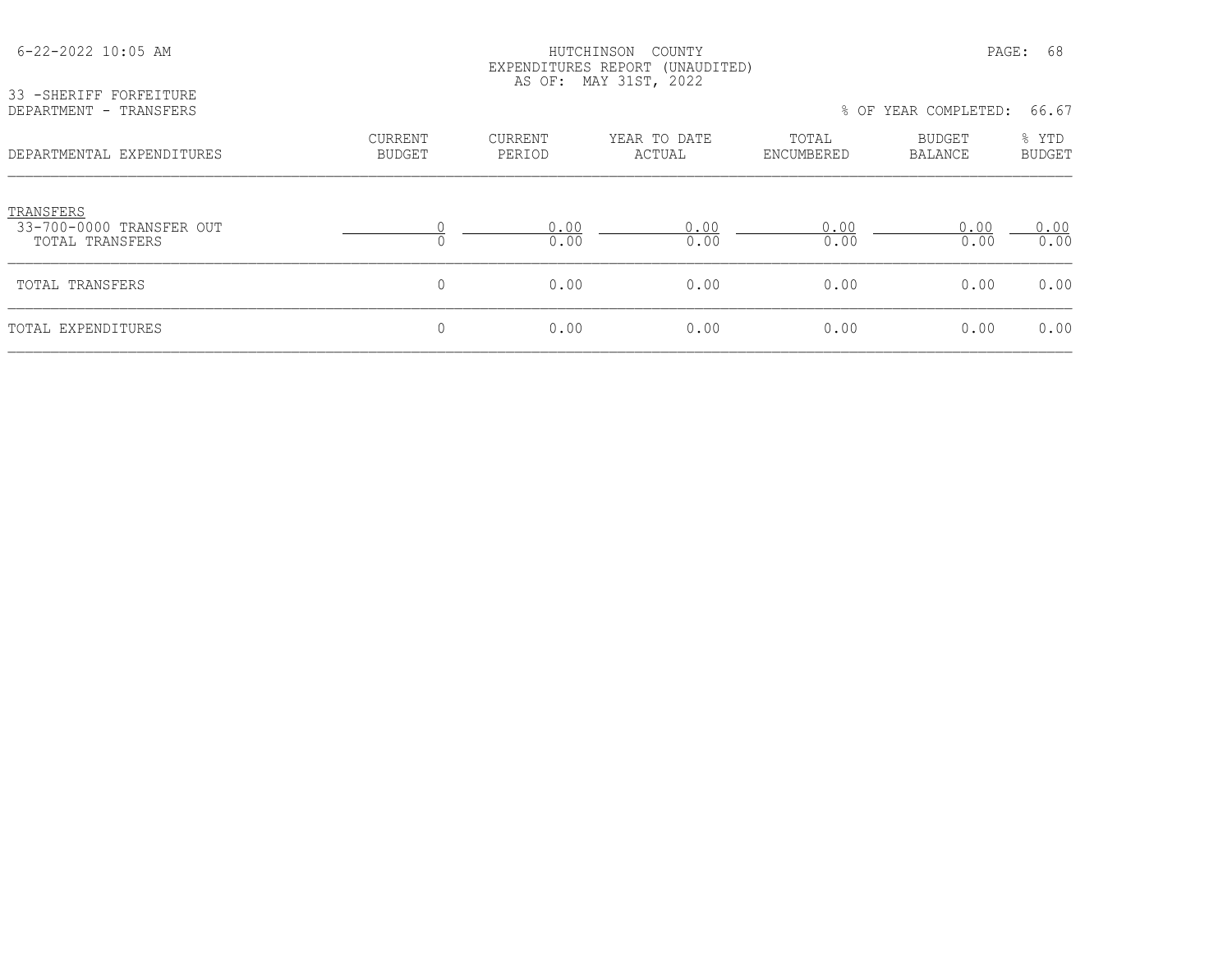#### HUTCHINSON COUNTY PAGE: 69 EXPENDITURES REPORT (UNAUDITED) AS OF: MAY 31ST, 2022

34 -DRUG COURT FUND<br>DEPARTMENT - DRUG COURT

% OF YEAR COMPLETED: 66.67

|                                            | DEPARTMENTAL EXPENDITURES                  | <b>CURRENT</b><br><b>BUDGET</b> | <b>CURRENT</b><br>PERIOD | YEAR TO DATE<br>ACTUAL | TOTAL<br>ENCUMBERED | <b>BUDGET</b><br><b>BALANCE</b> | % YTD<br><b>BUDGET</b> |
|--------------------------------------------|--------------------------------------------|---------------------------------|--------------------------|------------------------|---------------------|---------------------------------|------------------------|
|                                            |                                            |                                 |                          |                        |                     |                                 |                        |
| OPERATING                                  |                                            |                                 |                          |                        |                     |                                 |                        |
| 34-470-3048 TREATMENT                      |                                            | 150                             | 0.00                     | 46.28                  | 0.00                | 103.72                          | 30.85                  |
|                                            | 34-470-3380 MOTIVATION ITEMS               | 0                               | 0.00                     | 0.00                   | 0.00                | 0.00                            | 0.00                   |
|                                            | 34-470-4050 TREATMENT PROVIDER             | 19,200                          | 1,600.00                 | 12,800.00              | 0.00                | 6,400.00                        | 66.67                  |
| $34 - 470 - 4100$<br>34-470-4150 RECONNECT | DEFENSE COUNSEL                            | 15,600<br>1,080                 | 1,300.00<br>0.00         | 10,400.00<br>1,080.00  | 0.00<br>0.00        | 5,200.00<br>0.00                | 66.67<br>100.00        |
|                                            | 34-470-4270 STATE/NATIONAL CONFERENCE      | 9,000                           | 0.00                     | 3,105.63               |                     | 5,894.37                        | 34.51                  |
| 34-470-4810 DUES                           |                                            | 1,500                           | 0.00                     | 0.00                   | 0.00<br>0.00        | 1,500.00                        | 0.00                   |
| 34-470-4855 DRUG COURT                     |                                            | 0                               | 0.00                     | 0.00                   | 0.00                | 0.00                            | 0.00                   |
|                                            | 34-470-4900 DRUG TESTING                   | 10,570                          | 511.31                   | 1,887.06               | 0.00                | 8,682.94                        | 17.85                  |
|                                            | 34-470-4950 GPS MONITORING                 | 500                             | 0.00                     | 47.10                  | 0.00                | 452.90                          | 9.42                   |
|                                            | 34-470-4990 MISCELLANEOUS                  | 0                               | 0.00                     | 0.00                   | 0.00                | 0.00                            | 0.00                   |
|                                            | 34-470-5721 SOFTWARE & SUPPORT             | 2,400                           | 200.00                   | 1,800.00               | 0.00                | 600.00                          | 75.00                  |
|                                            | 34-470-5900 STATE COURT<br>COSTS           | 0                               | 0.00                     | 381.77                 | 0.00                | 381.77)                         | 0.00                   |
|                                            | 34-470-6004 GIFT CARDS COMPLIANCE<br>AWARD |                                 | 0.00                     | 0.00                   | 0.00                | 0.00                            | 0.00                   |
| TOTAL OPERATING                            |                                            | 60,000                          | 3,611.31                 | 31,547.84              | 0.00                | 28,452.16                       | 52.58                  |
| DRUG COURT<br>TOTAL                        |                                            | 60,000                          | 3,611.31                 | 31,547.84              | 0.00                | 28,452.16                       | 52.58                  |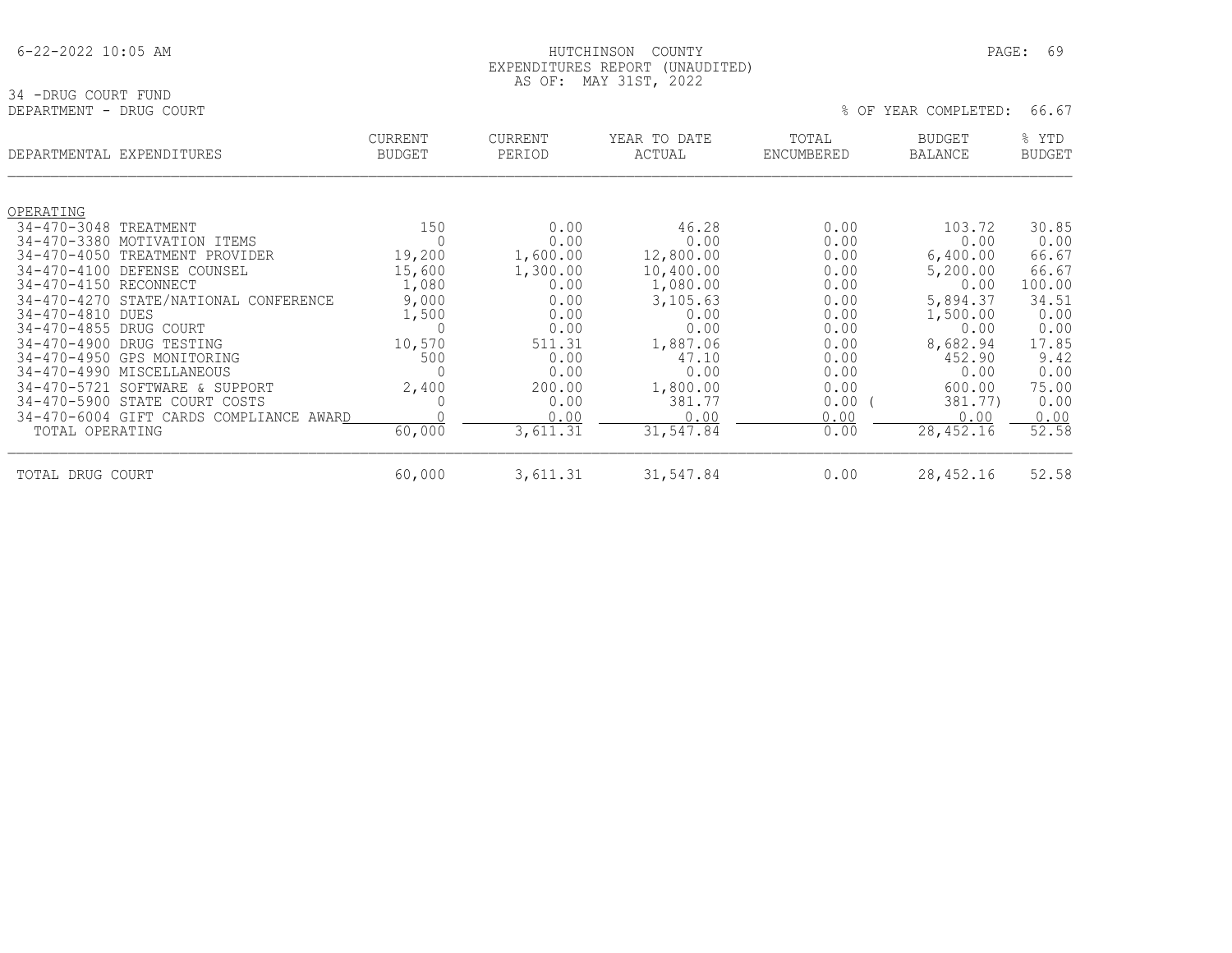| 34 -DRUG COURT FUND                                         |                                 |                   | EXPENDITURES REPORT (UNAUDITED)<br>AS OF: MAY 31ST, 2022 |                     |                      |                        |
|-------------------------------------------------------------|---------------------------------|-------------------|----------------------------------------------------------|---------------------|----------------------|------------------------|
| DEPARTMENT - TRANSFERS                                      |                                 |                   |                                                          |                     | % OF YEAR COMPLETED: | 66.67                  |
| DEPARTMENTAL EXPENDITURES                                   | <b>CURRENT</b><br><b>BUDGET</b> | CURRENT<br>PERIOD | YEAR TO DATE<br>ACTUAL                                   | TOTAL<br>ENCUMBERED | BUDGET<br>BALANCE    | % YTD<br><b>BUDGET</b> |
| TRANSFERS<br>34-700-0000 TRANSFER<br><b>TOTAL TRANSFERS</b> |                                 | 0.00<br>0.00      | 0.00<br>0.00                                             | 0.00<br>0.00        | 0.00<br>0.00         | 0.00<br>0.00           |
| TOTAL TRANSFERS                                             | $\overline{0}$                  | 0.00              | 0.00                                                     | 0.00                | 0.00                 | 0.00                   |
| TOTAL EXPENDITURES                                          | 60,000                          | 3,611.31          | 31,547.84                                                | 0.00                | 28, 452.16           | 52.58                  |

6-22-2022 10:05 AM HUTCHINSON COUNTY PAGE: 70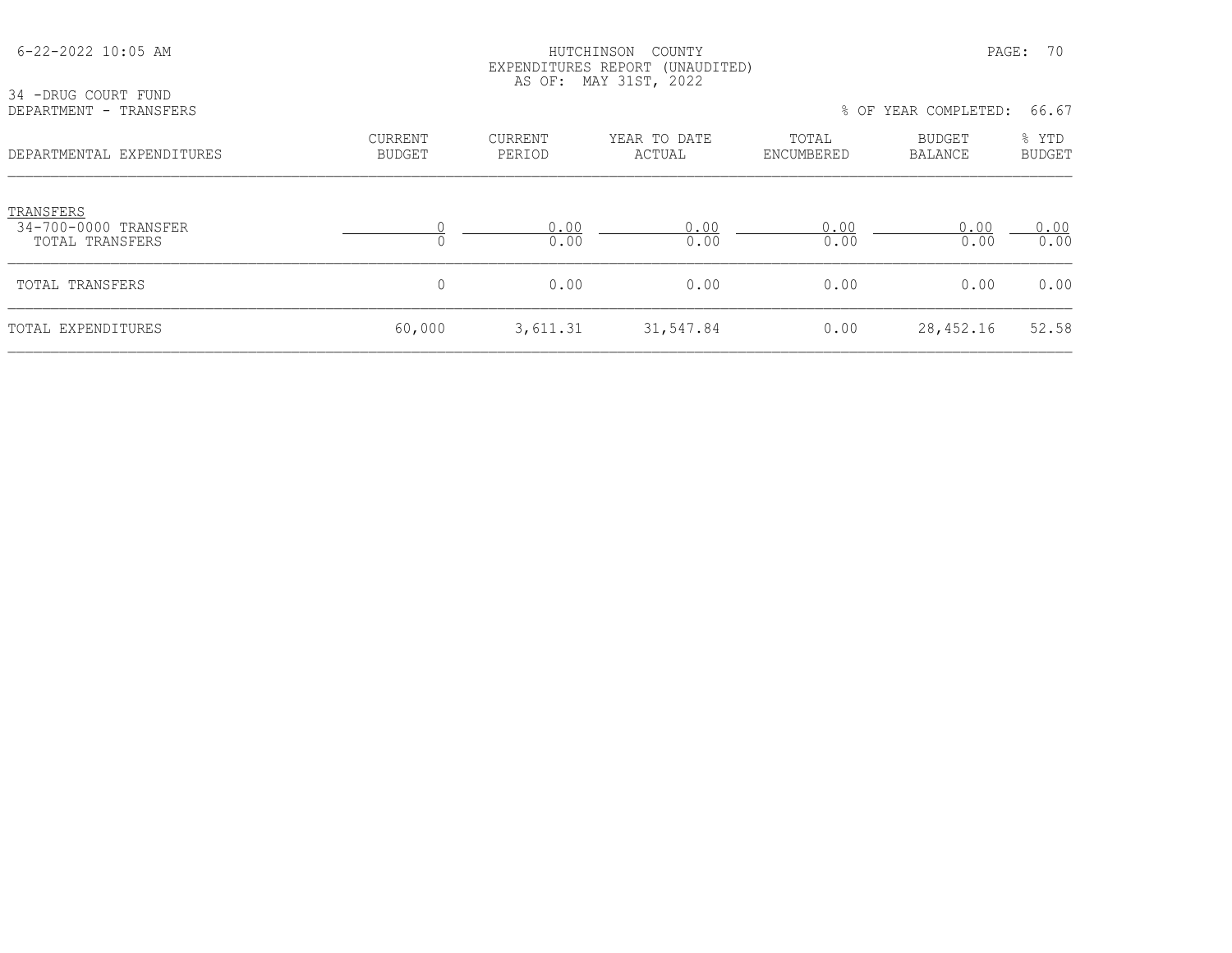| $6 - 22 - 2022$ 10:05 AM |  |  |
|--------------------------|--|--|
|                          |  |  |

#### HUTCHINSON COUNTY PAGE: 71 EXPENDITURES REPORT (UNAUDITED) AS OF: MAY 31ST, 2022

#### 39 -84TH DIST. D.A. PROFESSIO DEPARTMENT - 84TH DISTRICT D.A. PRO \$ 0.000 DEPARTMENT - 84TH DISTRICT D.A. PRO

|                              | DEPARTMENTAL EXPENDITURES                                                                                                                                                                          | CURRENT<br><b>BUDGET</b> | <b>CURRENT</b><br>PERIOD                     | YEAR TO DATE<br>ACTUAL                       | TOTAL<br>ENCUMBERED                          | <b>BUDGET</b><br><b>BALANCE</b>              | % YTD<br><b>BUDGET</b>                       |
|------------------------------|----------------------------------------------------------------------------------------------------------------------------------------------------------------------------------------------------|--------------------------|----------------------------------------------|----------------------------------------------|----------------------------------------------|----------------------------------------------|----------------------------------------------|
| PAYROLL                      | 39-440-1050 SUPPLEMENTAL SALARIES<br>39-440-1080 PART TIME SALARIES                                                                                                                                |                          | 0.00<br>0.00                                 | 0.00<br>0.00                                 | 0.00<br>0.00                                 | 0.00<br>0.00                                 | 0.00<br>0.00                                 |
| TOTAL PAYROLL                | 39-440-2010 EMPLOYER SOCIAL SECURITY EX<br>39-440-2011 EMPLOYER MEDICARE EXPENSE<br>39-440-2012 BANK SERVICE CHARGE<br>39-440-2013 MISCELLANEOUS EXPENSE<br>39-440-2014 TEXAS WORKFORCE COMMISSION |                          | 0.00<br>0.00<br>0.00<br>0.00<br>0.00<br>0.00 | 0.00<br>0.00<br>0.00<br>0.00<br>0.00<br>0.00 | 0.00<br>0.00<br>0.00<br>0.00<br>0.00<br>0.00 | 0.00<br>0.00<br>0.00<br>0.00<br>0.00<br>0.00 | 0.00<br>0.00<br>0.00<br>0.00<br>0.00<br>0.00 |
| OPERATING<br>TOTAL OPERATING | 39-440-4008 TRIAL EXPENSE AND MILEAGE                                                                                                                                                              |                          | 0.00<br>0.00                                 | 0.00<br>0.00                                 | 0.00<br>0.00                                 | 0.00<br>0.00                                 | 0.00<br>0.00                                 |
|                              | TOTAL 84TH DISTRICT D.A. PRO                                                                                                                                                                       | 0                        | 0.00                                         | 0.00                                         | 0.00                                         | 0.00                                         | 0.00                                         |
| TOTAL EXPENDITURES           |                                                                                                                                                                                                    | 0                        | 0.00                                         | 0.00                                         | 0.00                                         | 0.00                                         | 0.00                                         |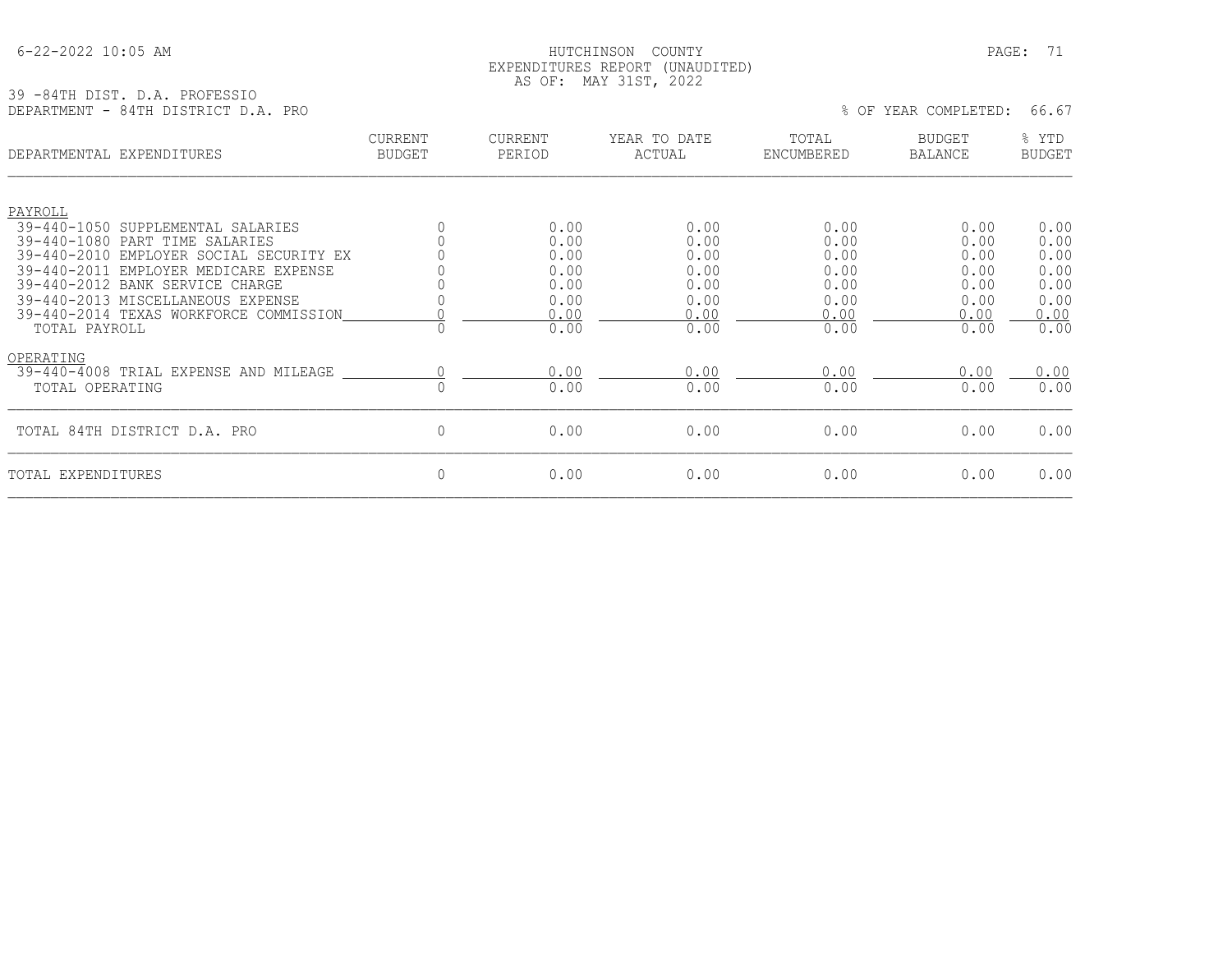#### HUTCHINSON COUNTY PAGE: 72 EXPENDITURES REPORT (UNAUDITED) AS OF: MAY 31ST, 2022

| 40 -COURT FACILITY FUND |  |                             |
|-------------------------|--|-----------------------------|
|                         |  | DEPARTMENT - COURT FACILITY |

% OF YEAR COMPLETED: 66.67

| DEPARTMENTAL EXPENDITURES                                                                           | CURRENT<br><b>BUDGET</b> | CURRENT<br>PERIOD    | YEAR TO DATE<br>ACTUAL | TOTAL<br>ENCUMBERED  | <b>BUDGET</b><br>BALANCE        | % YTD<br><b>BUDGET</b> |
|-----------------------------------------------------------------------------------------------------|--------------------------|----------------------|------------------------|----------------------|---------------------------------|------------------------|
| OPERATING<br>40-515-4500 COURTHOUSE MAINTENANCE<br>40-515-4501 ANNEX MAINTENANCE<br>TOTAL OPERATING | 3,750<br>,250<br>5,000   | 0.00<br>0.00<br>0.00 | 0.00<br>0.00<br>0.00   | 0.00<br>0.00<br>0.00 | 3,750.00<br>.250.00<br>5,000.00 | 0.00<br>0.00<br>0.00   |
| TOTAL COURT FACILITY                                                                                | 5,000                    | 0.00                 | 0.00                   | 0.00                 | 5,000.00                        | 0.00                   |
| TOTAL EXPENDITURES                                                                                  | 5,000                    | 0.00                 | 0.00                   | 0.00                 | 5,000.00                        | 0.00                   |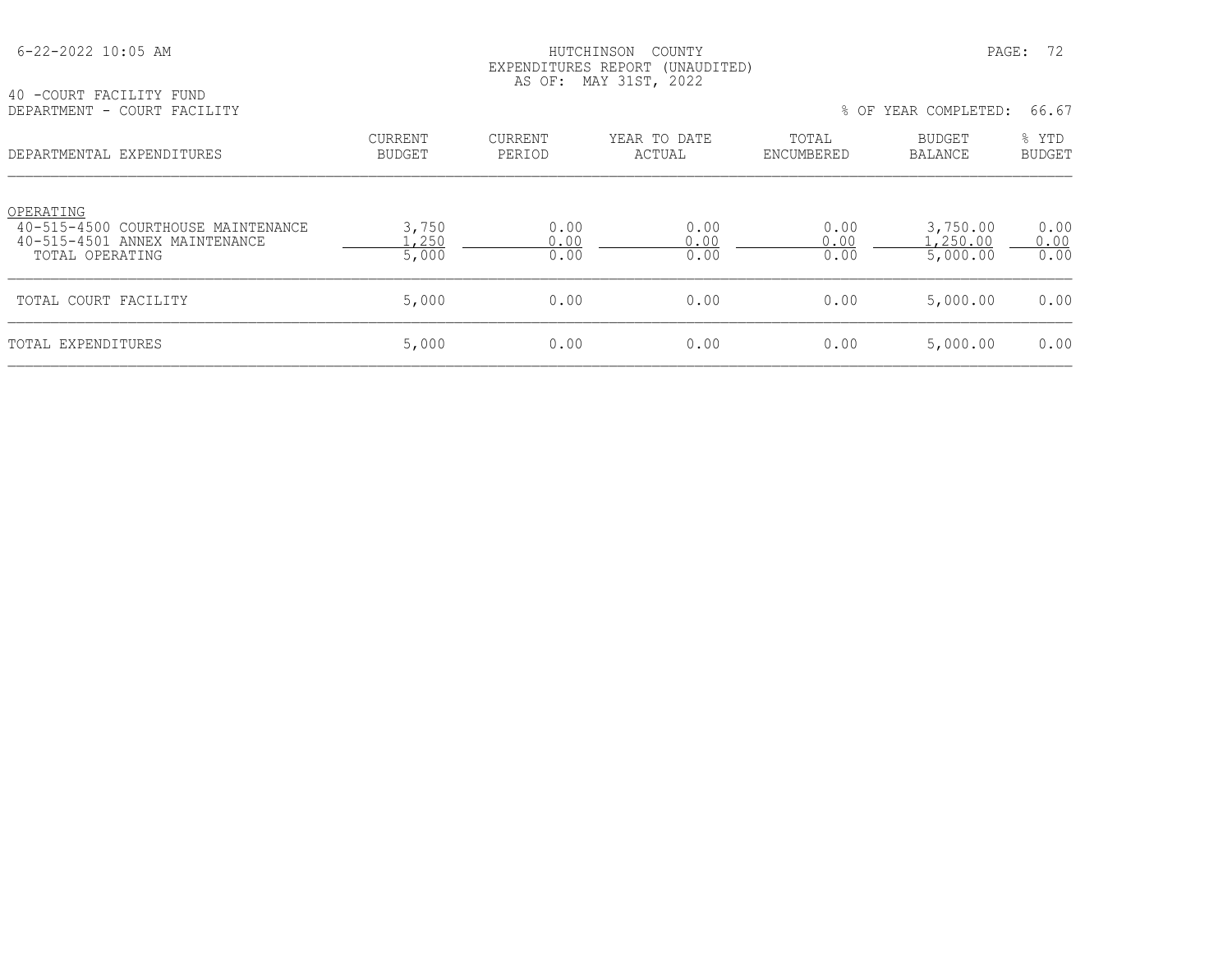## 6-22-2022 10:05 AM HUTCHINSON COUNTY PAGE: 73 EXPENDITURES REPORT (UNAUDITED) AS OF: MAY 31ST, 2022

42 -SPECIAL ROAD & FLOOD CONT DEPARTMENT - SPEC. RD. & FLD. CONTROL,  $\%$  Of YEAR COMPLETED: 66.67

| DEPARTMENTAL EXPENDITURES                                       | <b>CURRENT</b><br>BUDGET  | <b>CURRENT</b><br>PERIOD | YEAR TO DATE<br>ACTUAL  | TOTAL<br>ENCUMBERED | <b>BUDGET</b><br><b>BALANCE</b> | % YTD<br><b>BUDGET</b> |
|-----------------------------------------------------------------|---------------------------|--------------------------|-------------------------|---------------------|---------------------------------|------------------------|
| PAYROLL                                                         |                           |                          |                         |                     |                                 |                        |
| 42-621-1060 SALARIES                                            | 892,812                   | 74,275.99                | 594,207.92              | 0.00                | 298,603.96                      | 66.55                  |
| 42-621-1080 SALARY, PART TIME                                   | $\Omega$                  | 0.00                     | 0.00                    | 0.00                | 0.00                            | 0.00                   |
| 42-621-1360 LONGEVITY                                           | 10,380                    | 865.00                   | 6,920.00                | 0.00                | 3,460.00                        | 66.67                  |
| 42-621-1370 OVERTIME                                            | $\Omega$                  | 0.00                     | 0.00                    | 0.00                | 0.00                            | 0.00                   |
| 42-621-2010 SOCIAL SECURITY<br>42-621-2020 EMPLOYEE'S INSURANCE | 69,186<br>195,890         | 5,523.60<br>16,324.00    | 44,188.80<br>130,592.00 | 0.00<br>0.00        | 24,997.15<br>65,298.00          | 63.87<br>66.67         |
| 42-621-2025 LIFE INSURANCE                                      | 576                       | 45.60                    | 364.80                  | 0.00                | 211.20                          | 63.33                  |
| 42-621-2030 RETIREMENT                                          | 104,005                   | 8,690.32                 | 69,071.18               | 0.00                | 34,933.92                       | 66.41                  |
| 42-621-2050 UNIFORMS                                            | $\Omega$                  | 0.00                     | 0.00                    | 0.00                | 0.00                            | 0.00                   |
| 42-621-2240 CELL PHONE                                          | 1,200                     | 100.00                   | 800.00                  | 0.00                | 400.00                          | 66.67                  |
| 42-621-2260 VACATION                                            | $\Omega$                  | 0.00                     | 0.00                    | 0.00                | 0.00                            | 0.00                   |
| TOTAL PAYROLL                                                   | 1,274,049                 | 105,824.51               | 846, 144.70             | 0.00                | 427,904.23                      | 66.41                  |
| OPERATING                                                       |                           |                          |                         |                     |                                 |                        |
| 42-621-3050 UNIFORMS                                            | 9,300                     | 1,064.65                 | 7,052.85                | 0.00                | 2,247.15                        | 75.84                  |
| 42-621-3300 FUEL AND OIL                                        | 120,000                   | 19,982.87                | 87,841.14               | 0.00                | 32,158.86                       | 73.20                  |
| 42-621-3350 ROAD & BRIDGE MATERIAL                              | 180,000                   | 4,044.40                 | 17,758.48               | 8,460.00            | 153,781.52                      | 14.57                  |
| 42-621-3510 REPAIRS, PARTS & SUPPLIES                           | 77,059                    | 3,812.61                 | 46,276.35               | 4,100.00            | 26,682.91                       | 65.37                  |
| 42-621-3511 SUPPLIES                                            | $\Omega$                  | 0.00                     | 0.00                    | 0.00                | 0.00                            | 0.00                   |
| 42-621-3540 TIRES AND TUBES<br>42-621-4290 TRAVEL               | 30,000<br>10,000          | 2,738.44<br>0.00         | 5,515.21<br>6,772.30    | 3,283.20<br>0.00    | 21,201.59<br>3,227.70           | 29.33<br>67.72         |
| 42-621-4430 UTILITIES                                           | 20,000                    | 858.76                   | 17,372.87               | 0.00                | 2,627.13                        | 86.86                  |
| 42-621-4500 BARN REPAIRS                                        | 15,000                    | 2,054.00                 | 4,544.88                | 0.00                | 10,455.12                       | 30.30                  |
| 42-621-4600 PCT. 1 GROUND LEASE                                 | $\overline{0}$            | 0.00                     | 0.00                    | 0.00                | 0.00                            | 0.00                   |
| 42-621-4810 DUES & BONDS                                        | 2,000                     | 0.00                     | 1,650.00                | 0.00                | 350.00                          | 82.50                  |
| 42-621-4990 MISCELLANEOUS EXPENSE                               | 5,000                     | 114.50                   | 638.98                  | 0.00                | 4,361.02                        | 12.78                  |
| 42-621-4991 EXPENSE REIMBURSEMENTS                              | $\Omega$                  | 0.00                     | 0.00                    | 0.00                | 0.00                            | 0.00                   |
| 42-621-5700 EQUIPMENT                                           | 260,000                   | 236,983.39               | 236,983.39              | 0.00                | 23,016.61                       | 91.15                  |
| 42-621-5990 CAPITAL OUTLAY<br>TOTAL OPERATING                   | $\overline{0}$<br>728,359 | 0.00<br>271,653.62       | 0.00<br>432,406.45      | 0.00<br>15,843.20   | 0.00<br>280,109.61              | 0.00<br>61.54          |
|                                                                 |                           |                          |                         |                     |                                 |                        |
| TOTAL SPEC. RD. & FLD. CONTROL,                                 | 2,002,408                 | 377, 478.13              | 1, 278, 551.15          | 15,843.20           | 708,013.84                      | 64.64                  |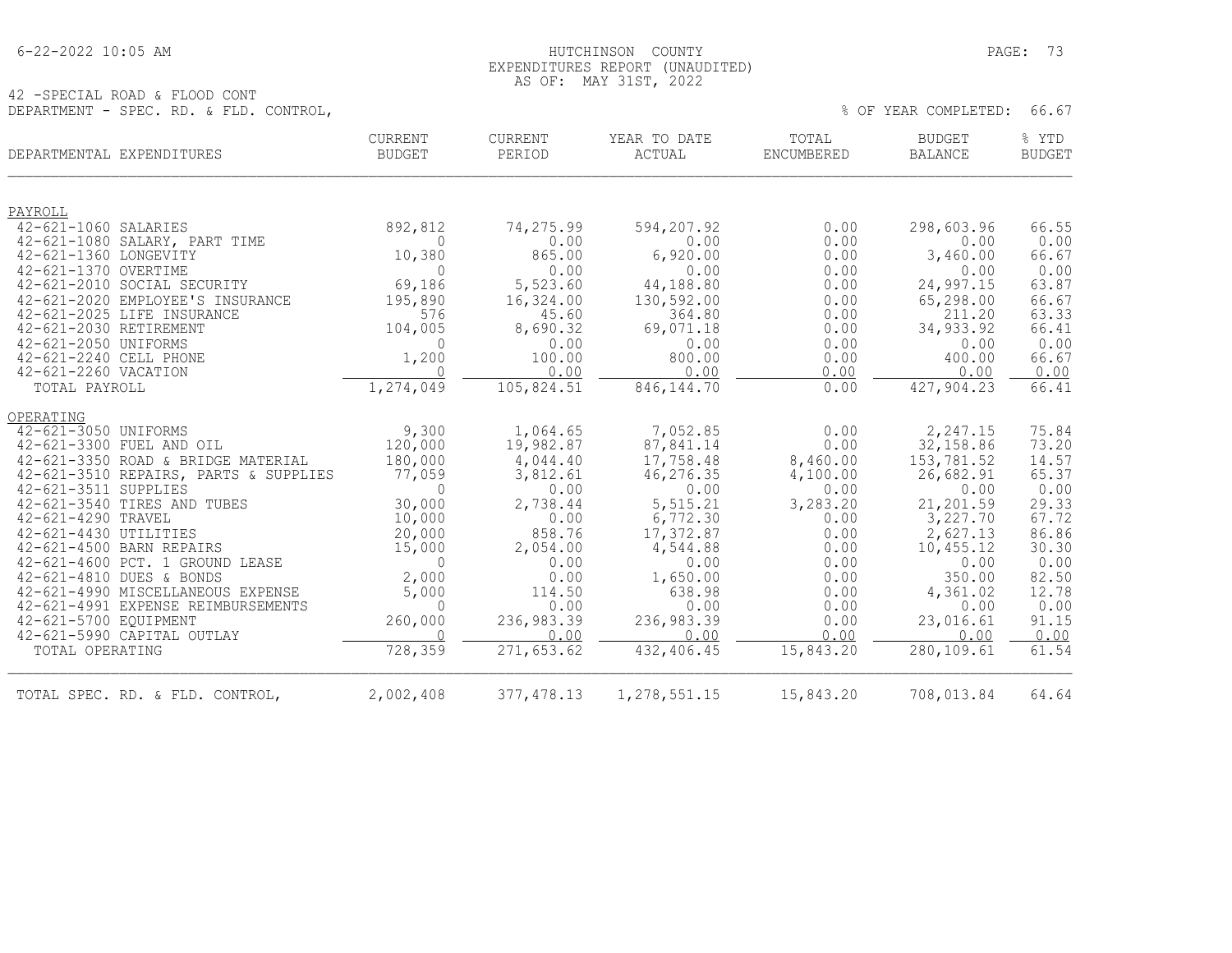| 6-22-2022 10:05 AM |
|--------------------|
|--------------------|

## HUTCHINSON COUNTY PAGE: 74 EXPENDITURES REPORT (UNAUDITED) AS OF: MAY 31ST, 2022

42 -SPECIAL ROAD & FLOOD CONT DEPARTMENT - SPEC. RD. & FLD. CONTROL,

| DEPARTMENTAL EXPENDITURES                                       | <b>CURRENT</b><br><b>BUDGET</b> | CURRENT<br>PERIOD | YEAR TO DATE<br>ACTUAL | TOTAL<br>ENCUMBERED | <b>BUDGET</b><br><b>BALANCE</b> | % YTD<br><b>BUDGET</b> |
|-----------------------------------------------------------------|---------------------------------|-------------------|------------------------|---------------------|---------------------------------|------------------------|
| PAYROLL                                                         |                                 |                   |                        |                     |                                 |                        |
| 42-622-1060 SALARIES                                            | $\mathbf{0}$                    | 0.00              | 0.00                   | 0.00                | 0.00                            | 0.00                   |
| 42-622-1080 SALARY, PART TIME                                   | $\Omega$                        | 0.00              | 0.00                   | 0.00                | 0.00                            | 0.00                   |
| 42-622-1360 LONGEVITY                                           | $\Omega$                        | 0.00              | 0.00                   | 0.00                | 0.00                            | 0.00                   |
| 42-622-1370 OVERTIME                                            | $\Omega$<br>$\Omega$            | 0.00              | 0.00                   | 0.00                | 0.00                            | 0.00                   |
| 42-622-2010 SOCIAL SECURITY<br>42-622-2020 EMPLOYEE'S INSURANCE | $\Omega$                        | 0.00<br>0.00      | 0.00<br>0.00           | 0.00<br>0.00        | 0.00<br>0.00                    | 0.00<br>0.00           |
| 42-622-2025 LIFE INSURANCE                                      | $\mathbf{0}$                    | 0.00              | 0.00                   | 0.00                | 0.00                            | 0.00                   |
| 42-622-2030 RETIREMENT                                          | $\mathbf 0$                     | 0.00              | 0.00                   | 0.00                | 0.00                            | 0.00                   |
| 42-622-2050 UNIFORMS                                            |                                 | 0.00              | 0.00                   | 0.00                | 0.00                            | 0.00                   |
| TOTAL PAYROLL                                                   | $\Omega$                        | 0.00              | 0.00                   | 0.00                | 0.00                            | 0.00                   |
| OPERATING                                                       |                                 |                   |                        |                     |                                 |                        |
| 42-622-3050 UNIFORMS                                            | $\mathbf{0}$                    | 0.00              | 0.00                   | 0.00                | 0.00                            | 0.00                   |
| 42-622-3300 FUEL AND OIL                                        | $\mathbb O$                     | 0.00              | 0.00                   | 0.00                | 0.00                            | 0.00                   |
| 42-622-3350 ROAD & BRIDGE MATERIAL                              | $\Omega$                        | 0.00              | 0.00                   | 0.00                | 0.00                            | 0.00                   |
| 42-622-3351 PIPE                                                |                                 | 0.00              | 0.00                   | 0.00                | 0.00                            | 0.00                   |
| 42-622-3510 REPAIR, PARTS & SUPPLIES                            |                                 | 0.00              | 0.00                   | 0.00                | 0.00                            | 0.00                   |
| 42-622-3511 SUPPLIES                                            |                                 | 0.00              | 0.00                   | 0.00                | 0.00                            | 0.00                   |
| 42-622-3540 TIRES AND TUBES                                     | $\Omega$                        | 0.00              | 0.00                   | 0.00                | 0.00                            | 0.00                   |
| 42-622-4260 FREIGHT                                             | $\cap$                          | 0.00              | 0.00                   | 0.00                | 0.00                            | 0.00                   |
| 42-622-4290 TRAVEL EXPENSE<br>42-622-4430 UTILITIES             |                                 | 0.00              | 0.00                   | 0.00                | 0.00                            | 0.00<br>0.00           |
| 42-622-4500 BARN REPAIRS                                        | $\Omega$                        | 0.00<br>0.00      | 0.00<br>0.00           | 0.00<br>0.00        | 0.00<br>0.00                    | 0.00                   |
| 42-622-4630 EQUIPMENT RENTAL                                    | $\Omega$                        | 0.00              | 0.00                   | 0.00                | 0.00                            | 0.00                   |
| 42-622-4810 DUES & BONDS                                        | $\Omega$                        | 0.00              | 0.00                   | 0.00                | 0.00                            | 0.00                   |
| 42-622-4990 MISCELLANEOUS EXPENSE                               | $\Omega$                        | 0.00              | 0.00                   | 0.00                | 0.00                            | 0.00                   |
| 42-622-5700 EQUIPMENT                                           | $\mathbb O$                     | 0.00              | 0.00                   | 0.00                | 0.00                            | 0.00                   |
| 42-622-5990 CAPITAL OUTLAY                                      | $\mathbf 0$                     | 0.00              | 0.00                   | 0.00                | 0.00                            | 0.00                   |
| TOTAL OPERATING                                                 | $\mathbb O$                     | 0.00              | 0.00                   | 0.00                | 0.00                            | 0.00                   |
| TOTAL SPEC. RD. & FLD. CONTROL,                                 | $\mathbb O$                     | 0.00              | 0.00                   | 0.00                | 0.00                            | 0.00                   |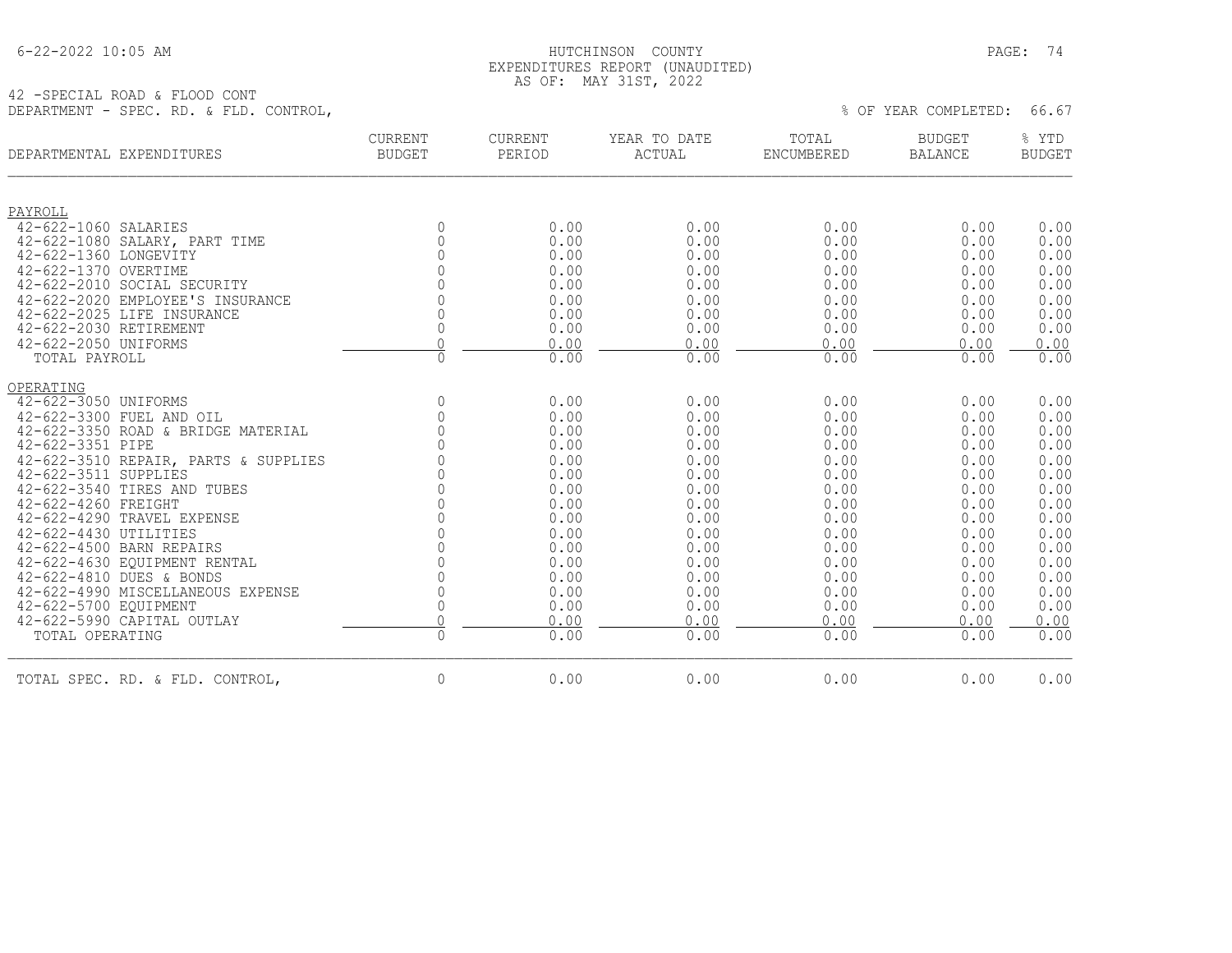|  | 6-22-2022 10:05 AM |  |
|--|--------------------|--|
|  |                    |  |

#### 6-22-2022 10:05 AM HUTCHINSON COUNTY PAGE: 75 EXPENDITURES REPORT (UNAUDITED) AS OF: MAY 31ST, 2022

42 -SPECIAL ROAD & FLOOD CONT DEPARTMENT - SPEC. RD. & FLD. CONTROL,  $66.67$ 

| DEPARTMENTAL EXPENDITURES            | CURRENT<br><b>BUDGET</b> | CURRENT<br>PERIOD | YEAR TO DATE<br>ACTUAL | TOTAL<br>ENCUMBERED | <b>BUDGET</b><br><b>BALANCE</b> | % YTD<br><b>BUDGET</b> |
|--------------------------------------|--------------------------|-------------------|------------------------|---------------------|---------------------------------|------------------------|
| PAYROLL                              |                          |                   |                        |                     |                                 |                        |
| 42-623-1060 SALARIES                 | $\mathbf 0$              | 0.00              | 0.00                   | 0.00                | 0.00                            | 0.00                   |
| 42-623-1080 SALARY, PART TIME        | $\mathbf 0$              | 0.00              | 0.00                   | 0.00                | 0.00                            | 0.00                   |
| 42-623-1360 LONGEVITY                | 0                        | 0.00              | 0.00                   | 0.00                | 0.00                            | 0.00                   |
| 42-623-1370 OVERTIME                 | $\overline{0}$           | 0.00              | 0.00                   | 0.00                | 0.00                            | 0.00                   |
| 42-623-2010 SOCIAL SECURITY          | $\mathsf{O}\xspace$      | 0.00              | 0.00                   | 0.00                | 0.00                            | 0.00                   |
| 42-623-2020 EMPLOYEE'S INSURANCE     | $\overline{0}$           | 0.00              | 0.00                   | 0.00                | 0.00                            | 0.00                   |
| 42-623-2025 LIFE INSURANCE           | $\Omega$                 | 0.00              | 0.00                   | 0.00                | 0.00                            | 0.00                   |
| 42-623-2030 RETIREMENT               | $\mathbf 0$              | 0.00              | 0.00                   | 0.00                | 0.00                            | 0.00                   |
| 42-623-2050 UNIFORMS                 | $\mathbf 0$              | 0.00              | 0.00                   | 0.00                | 0.00                            | 0.00                   |
| 42-623-2240 CELL PHONE               | $\circ$                  | 0.00              | 0.00                   | 0.00                | 0.00                            | 0.00                   |
| 42-623-2260 VACATION & SICK LEAVE    | $\Omega$                 | 0.00              | 0.00                   | 0.00                | 0.00                            | 0.00                   |
| TOTAL PAYROLL                        | $\mathbf 0$              | 0.00              | 0.00                   | 0.00                | 0.00                            | 0.00                   |
| OPERATING                            |                          |                   |                        |                     |                                 |                        |
| 42-623-3300 FUEL AND OIL             | $\mathbf 0$              | 0.00              | 0.00                   | 0.00                | 0.00                            | 0.00                   |
| 42-623-3350 ROAD AND BRIDGE MATERIAL | 0                        | 0.00              | 0.00                   | 0.00                | 0.00                            | 0.00                   |
| 42-623-3351 PIPE AND CULVERT         |                          | 0.00              | 0.00                   | 0.00                | 0.00                            | 0.00                   |
| 42-623-3510 REPAIR, PARTS & SUPPLIES |                          | 0.00              | 0.00                   | 0.00                | 0.00                            | 0.00                   |
| 42-623-3511 SUPPLIES                 |                          | 0.00              | 0.00                   | 0.00                | 0.00                            | 0.00                   |
| 42-623-3540 TIRES AND TUBES          |                          | 0.00              | 0.00                   | 0.00                | 0.00                            | 0.00                   |
| 42-623-4290 TRAVEL EXPENSE           |                          | 0.00              | 0.00                   | 0.00                | 0.00                            | 0.00                   |
| 42-623-4430 UTILITIES                |                          | 0.00              | 0.00                   | 0.00                | 0.00                            | 0.00                   |
| 42-623-4500 BARN REPAIRS             |                          | 0.00              | 0.00                   | 0.00                | 0.00                            | 0.00                   |
| 42-623-4810 DUES & BONDS             | $\cap$                   | 0.00              | 0.00                   | 0.00                | 0.00                            | 0.00                   |
| 42-623-4990 MISCELLANEOUS EXPENSE    | $\Omega$                 | 0.00              | 0.00                   | 0.00                | 0.00                            | 0.00                   |
| 42-623-5700 EQUIPMENT                | $\mathbf 0$              | 0.00              | 0.00                   | 0.00                | 0.00                            | 0.00                   |
| 42-623-5990 CAPITAL OUTLAY           | $\Omega$                 | 0.00              | 0.00                   | 0.00                | 0.00                            | 0.00                   |
| TOTAL OPERATING                      | $\Omega$                 | 0.00              | 0.00                   | 0.00                | 0.00                            | 0.00                   |
| TOTAL SPEC. RD. & FLD. CONTROL,      | 0                        | 0.00              | 0.00                   | 0.00                | 0.00                            | 0.00                   |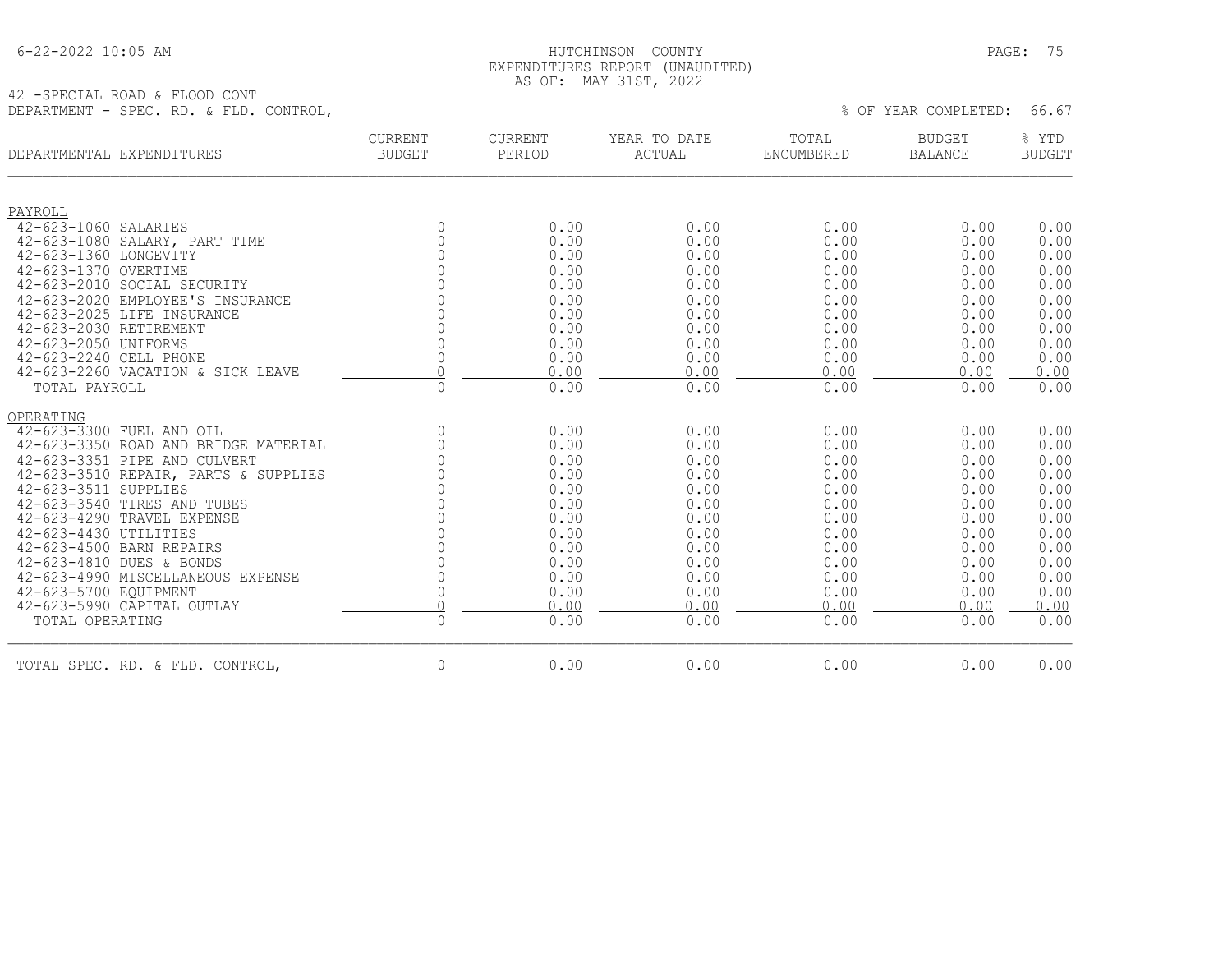| $6 - 22 - 2022$ 10:05 AM |  |  |
|--------------------------|--|--|
|                          |  |  |

## HUTCHINSON COUNTY PAGE: 76 EXPENDITURES REPORT (UNAUDITED) AS OF: MAY 31ST, 2022

42 -SPECIAL ROAD & FLOOD CONT DEPARTMENT - SPEC. RD. & FLD. CONTROL,  $\%$  Of YEAR COMPLETED: 66.67

| DEPARTMENTAL EXPENDITURES                                           | CURRENT<br><b>BUDGET</b> | CURRENT<br>PERIOD | YEAR TO DATE<br>ACTUAL | TOTAL<br>ENCUMBERED | BUDGET<br><b>BALANCE</b> | % YTD<br><b>BUDGET</b> |
|---------------------------------------------------------------------|--------------------------|-------------------|------------------------|---------------------|--------------------------|------------------------|
| PAYROLL                                                             |                          |                   |                        |                     |                          |                        |
| 42-624-1060 SALARIES                                                | $\mathbf{0}$             | 0.00              | 0.00                   | 0.00                | 0.00                     | 0.00                   |
| 42-624-1080 SALARY, PART TIME                                       | $\mathbf{0}$             | 0.00              | 0.00                   | 0.00                | 0.00                     | 0.00                   |
| 42-624-1360 LONGEVITY                                               | $\mathbf{0}$             | 0.00              | 0.00                   | 0.00                | 0.00                     | 0.00                   |
| 42-624-1370 OVERTIME                                                | $\Omega$                 | 0.00              | 0.00                   | 0.00                | 0.00                     | 0.00                   |
| 42-624-2010 SOCIAL SECURITY                                         | $\cap$                   | 0.00              | 0.00                   | 0.00                | 0.00                     | 0.00                   |
| 42-624-2020 EMPLOYEE'S INSURANCE                                    | $\Omega$                 | 0.00              | 0.00                   | 0.00                | 0.00                     | 0.00                   |
| 42-624-2025 LIFE INSURANCE                                          | $\overline{0}$           | 0.00              | 0.00                   | 0.00                | 0.00                     | 0.00                   |
| 42-624-2030 RETIREMENT                                              | $\mathbf{0}$             | 0.00              | 0.00                   | 0.00                | 0.00                     | 0.00                   |
| 42-624-2050 UNIFORMS                                                | $\mathbf 0$              | 0.00              | 0.00                   | 0.00                | 0.00                     | 0.00                   |
| 42-624-2260 VACATION & SICK LEAVE                                   | $\Omega$                 | 0.00              | 0.00                   | 0.00                | 0.00                     | 0.00                   |
| TOTAL PAYROLL                                                       | $\mathbf{0}$             | 0.00              | 0.00                   | 0.00                | 0.00                     | 0.00                   |
| OPERATING                                                           |                          |                   |                        |                     |                          |                        |
| 42-624-3300 FUEL AND OIL                                            | $\mathbf{0}$             | 0.00              | 0.00                   | 0.00                | 0.00                     | 0.00                   |
| 42-624-3350 ROAD AND BRIDGE MATERIAL                                | $\mathbf{0}$             | 0.00              | 0.00                   | 0.00                | 0.00                     | 0.00                   |
| 42-624-3351 OXYGEN                                                  | $\Omega$                 | 0.00              | 0.00                   | 0.00                | 0.00                     | 0.00                   |
| 42-624-3510 REPAIR, PARTS & SUPPLIES                                | $\Omega$                 | 0.00              | 0.00                   | 0.00                | 0.00                     | 0.00                   |
| 42-624-3511 SUPPLIES                                                | $\Omega$                 | 0.00              | 0.00                   | 0.00                | 0.00                     | 0.00                   |
| 42-624-3540 TIRES AND TUBES                                         | $\overline{0}$           | 0.00              | 0.00                   | 0.00                | 0.00                     | 0.00                   |
| 42-624-4260 FREIGHT                                                 | $\mathbb O$              | 0.00              | 0.00                   | 0.00                | 0.00                     | 0.00                   |
| 42-624-4290 TRAVEL EXPENSE                                          | $\Omega$                 | 0.00              | 0.00                   | 0.00                | 0.00                     | 0.00                   |
| 42-624-4430 UTILITIES                                               | $\Omega$                 | 0.00              | 0.00                   | 0.00                | 0.00                     | 0.00                   |
| 42-624-4500 BARN REPAIRS<br>42-624-4530 CONSTRUCTION AND MAINTENANC | $\Omega$<br>$\Omega$     | 0.00              | 0.00                   | 0.00                | 0.00                     | 0.00<br>0.00           |
| 42-624-4550 JOINT GRASS PROGRAM                                     | $\Omega$                 | 0.00<br>0.00      | 0.00<br>0.00           | 0.00<br>0.00        | 0.00<br>0.00             | 0.00                   |
| 42-624-4610 MACHINE RENTAL                                          | $\Omega$                 | 0.00              | 0.00                   | 0.00                | 0.00                     | 0.00                   |
| 42-624-4810 DUE & BONDS                                             | $\overline{0}$           | 0.00              | 0.00                   | 0.00                | 0.00                     | 0.00                   |
| 42-624-4990 MISCELLANEOUS EXPENSE                                   | $\mathbb O$              | 0.00              | 0.00                   | 0.00                | 0.00                     | 0.00                   |
| 42-624-4991 EXPENSE REIMBURSEMENTS                                  | $\Omega$                 | 0.00              | 0.00                   | 0.00                | 0.00                     | 0.00                   |
| 42-624-5700 EQUIPMENT                                               | $\mathbf{0}$             | 0.00              | 0.00                   | 0.00                | 0.00                     | 0.00                   |
| 42-624-5750 GAS TANK EXPENSE                                        | $\overline{0}$           | 0.00              | 0.00                   | 0.00                | 0.00                     | 0.00                   |
| 42-624-5990 CAPITAL OUTLAY                                          | $\overline{0}$           | 0.00              | 0.00                   | 0.00                | 0.00                     | 0.00                   |
| TOTAL OPERATING                                                     | $\mathbf 0$              | 0.00              | 0.00                   | 0.00                | 0.00                     | 0.00                   |
| TOTAL SPEC. RD. & FLD. CONTROL,                                     | $\overline{0}$           | 0.00              | 0.00                   | 0.00                | 0.00                     | 0.00                   |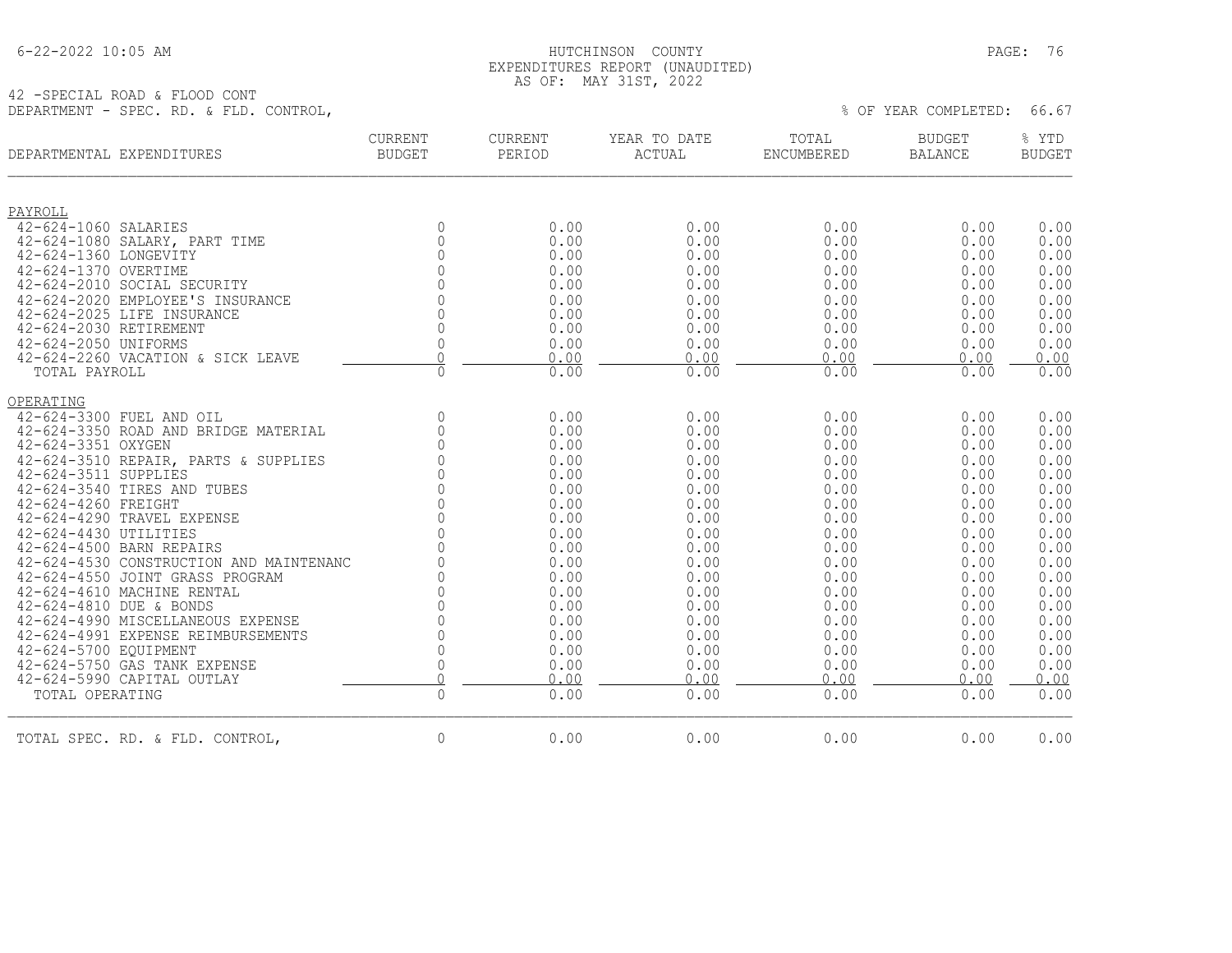## HUTCHINSON COUNTY PAGE: 77 EXPENDITURES REPORT (UNAUDITED) AS OF: MAY 31ST, 2022

42 -SPECIAL ROAD & FLOOD CONT DEPARTMENT - COUNTY WIDE ROAD & BRIDGE % OF YEAR COMPLETED: 66.67

| णामारारामाना<br>COONII WIDD ROND & DRIDOD                                                                                         |                                 |                              |                              |                              | 0 OL TUIN CONTIBUTION.       | 00.UT                        |
|-----------------------------------------------------------------------------------------------------------------------------------|---------------------------------|------------------------------|------------------------------|------------------------------|------------------------------|------------------------------|
| DEPARTMENTAL EXPENDITURES                                                                                                         | <b>CURRENT</b><br><b>BUDGET</b> | CURRENT<br>PERIOD            | YEAR TO DATE<br>ACTUAL       | TOTAL<br>ENCUMBERED          | <b>BUDGET</b><br>BALANCE     | % YTD<br><b>BUDGET</b>       |
| OPERATING<br>42-626-4940 REPAIRS<br>42-626-4990 MISCELLANEOUS<br>42-626-5700 EQUIPMENT & REPAIR<br>42-626-5760 DIESEL FUEL REPORT |                                 | 0.00<br>0.00<br>0.00<br>0.00 | 0.00<br>0.00<br>0.00<br>0.00 | 0.00<br>0.00<br>0.00<br>0.00 | 0.00<br>0.00<br>0.00<br>0.00 | 0.00<br>0.00<br>0.00<br>0.00 |
| 42-626-5990 CAPITAL OUTLAY<br>TOTAL OPERATING                                                                                     |                                 | 0.00<br>0.00                 | 0.00<br>0.00                 | 0.00<br>0.00                 | 0.00<br>0.00                 | 0.00<br>0.00                 |
| TOTAL COUNTY WIDE ROAD & BRIDGE                                                                                                   |                                 | 0.00                         | 0.00                         | 0.00                         | 0.00                         | 0.00                         |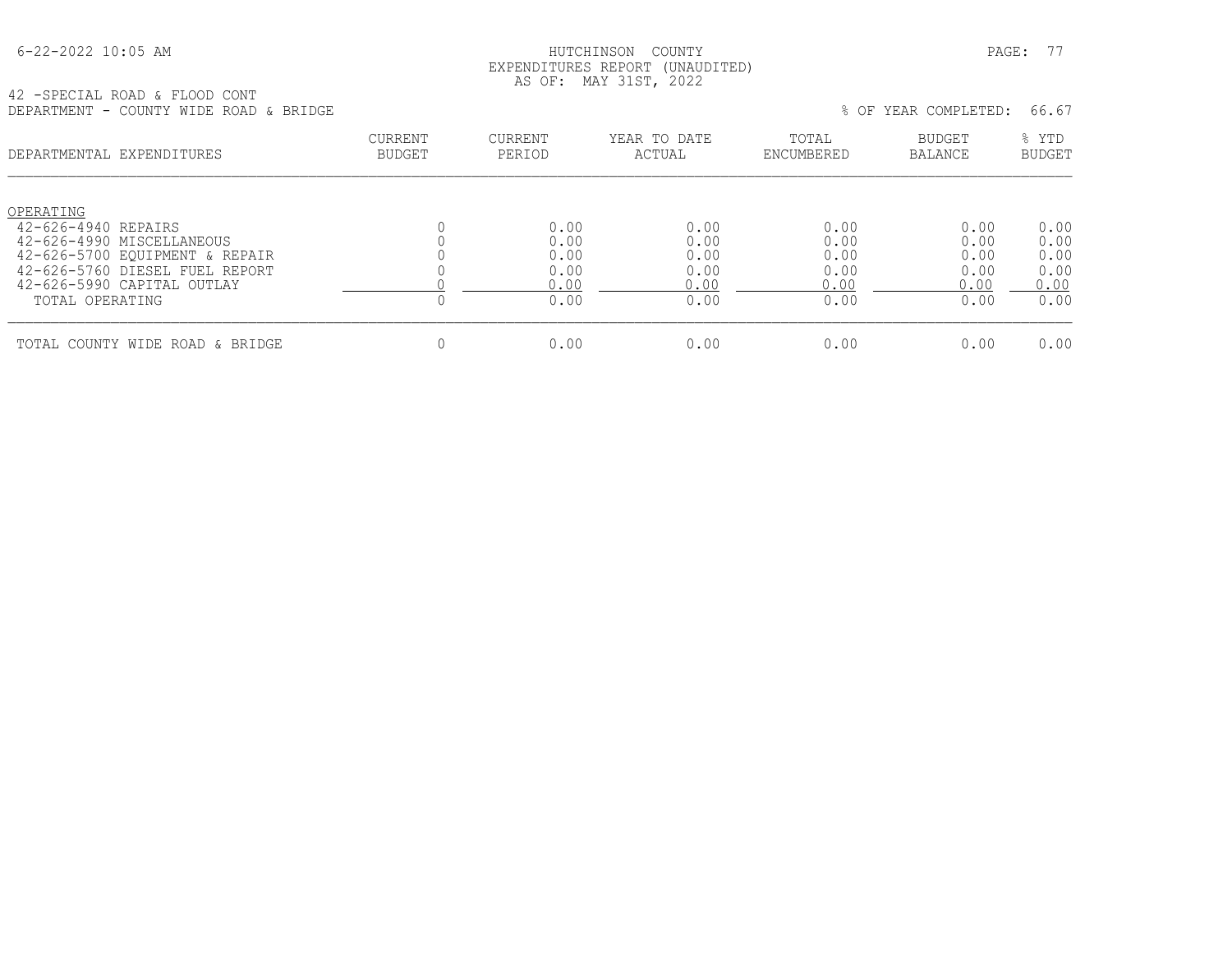| 42 - SPECIAL ROAD & FLOOD CONT                        |                          | LAN DINDITURNO RUIURINI (UNIQDITIDD)<br>AS OF: MAY 31ST, 2022 |                          |                     |                           |                        |
|-------------------------------------------------------|--------------------------|---------------------------------------------------------------|--------------------------|---------------------|---------------------------|------------------------|
| DEPARTMENT - TRANSFERS                                |                          |                                                               |                          |                     | % OF YEAR COMPLETED:      | 66.67                  |
| DEPARTMENTAL EXPENDITURES                             | CURRENT<br><b>BUDGET</b> | CURRENT<br>PERIOD                                             | YEAR TO DATE<br>ACTUAL   | TOTAL<br>ENCUMBERED | BUDGET<br>BALANCE         | % YTD<br><b>BUDGET</b> |
| TRANSFERS<br>42-700-0000 TRANSFERS<br>TOTAL TRANSFERS |                          | 0.00<br>0.00                                                  | 176,069.13<br>176,069.13 | 0.00<br>0.00        | 176,069.13)<br>176,069.13 | 0.00<br>0.00           |
| TOTAL TRANSFERS                                       | 0                        | 0.00                                                          | 176,069.13               | 0.00(               | 176,069.13)               | 0.00                   |
| TOTAL EXPENDITURES                                    | 2,002,408                | 377, 478.13                                                   | 1,454,620.28             | 15,843.20           | 531,944.71                | 73.43                  |

 6-22-2022 10:05 AM HUTCHINSON COUNTY PAGE: 78 EXPENDITURES REPORT (UNAUDITED)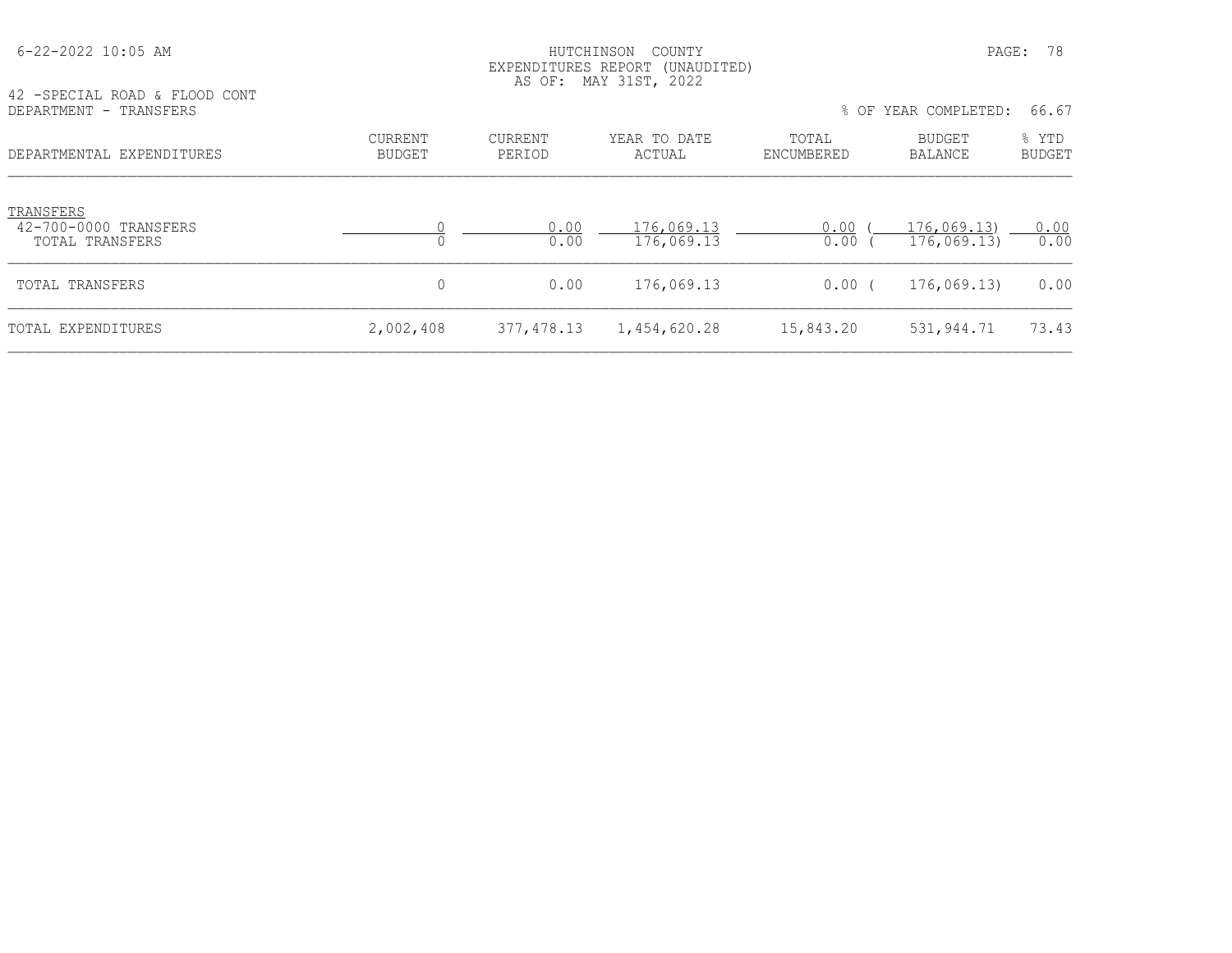## HUTCHINSON COUNTY PAGE: 79 EXPENDITURES REPORT (UNAUDITED) AS OF: MAY 31ST, 2022

43 -LATERAL ROAD FUND DEPARTMENT - LATERAL ROAD  $\frac{1}{6}$ 

|  | OF YEAR COMPLETED: | 66.67 |  |
|--|--------------------|-------|--|
|  |                    |       |  |

| DEPARTMENTAL EXPENDITURES                                                                                          | <b>CURRENT</b><br><b>BUDGET</b> | <b>CURRENT</b><br>PERIOD | YEAR TO DATE<br>ACTUAL | TOTAL<br>ENCUMBERED  | <b>BUDGET</b><br>BALANCE  | % YTD<br><b>BUDGET</b> |
|--------------------------------------------------------------------------------------------------------------------|---------------------------------|--------------------------|------------------------|----------------------|---------------------------|------------------------|
| OPERATING<br>43-628-4531 ROAD REPAIR, PCT.#1<br>43-628-4532 ROAD REPAIR, PCT.#2<br>43-628-4533 ROAD REPAIR, PCT.#3 | 16,000                          | 0.00<br>0.00<br>0.00     | 0.00<br>0.00<br>0.00   | 0.00<br>0.00<br>0.00 | 16,000.00<br>0.00<br>0.00 | 0.00<br>0.00<br>0.00   |
| 43-628-4534 ROAD REPAIR, PCT.#4<br>43-628-5990 CAPITAL OUTLAY<br>TOTAL OPERATING                                   | 16,000                          | 0.00<br>0.00<br>0.00     | 0.00<br>0.00<br>0.00   | 0.00<br>0.00<br>0.00 | 0.00<br>0.00<br>16,000.00 | 0.00<br>0.00<br>0.00   |
| TOTAL LATERAL ROAD                                                                                                 | 16,000                          | 0.00                     | 0.00                   | 0.00                 | 16,000.00                 | 0.00                   |
| TOTAL EXPENDITURES                                                                                                 | 16,000                          | 0.00                     | 0.00                   | 0.00                 | 16,000.00                 | 0.00                   |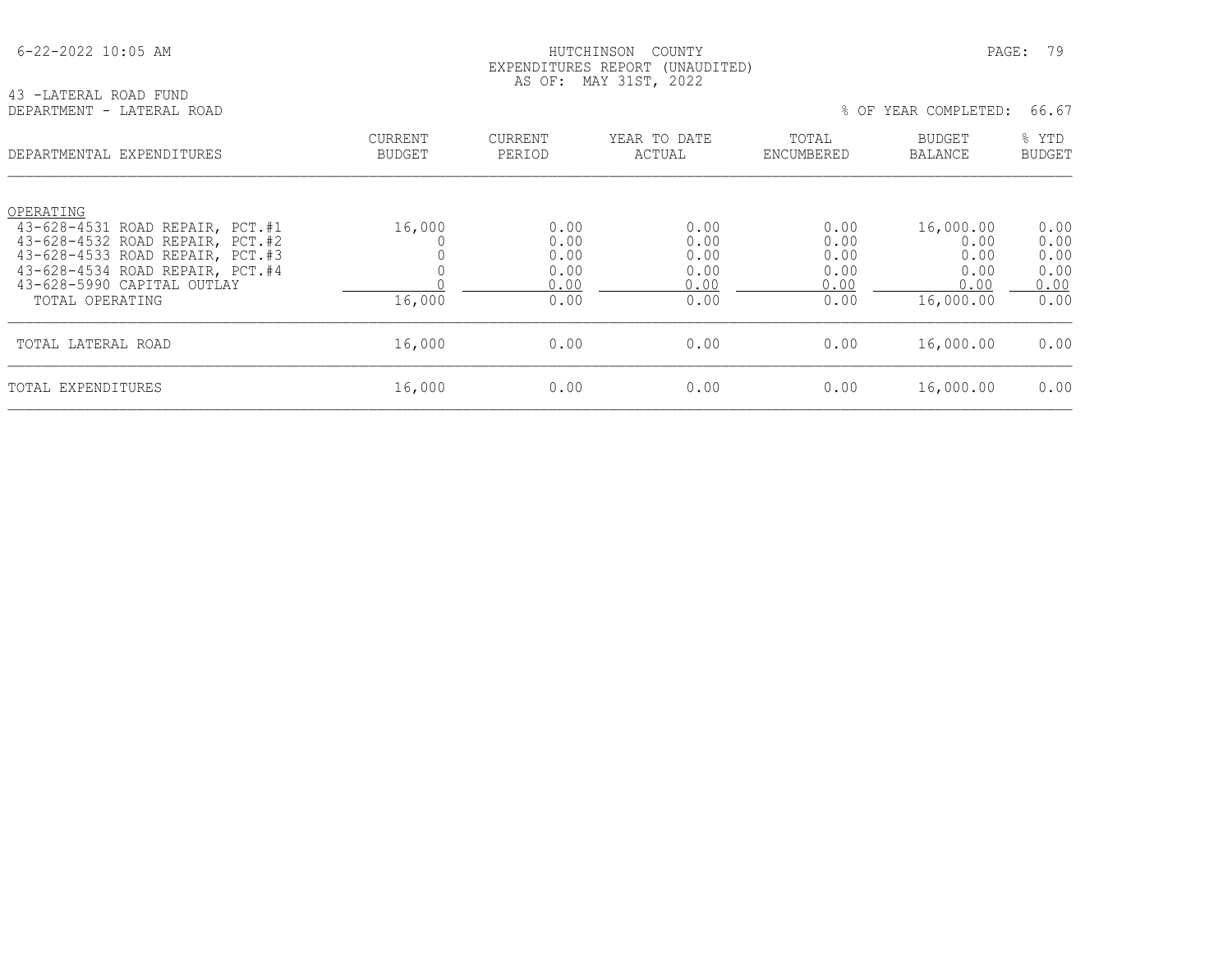## HUTCHINSON COUNTY PAGE: 80 EXPENDITURES REPORT (UNAUDITED) AS OF: MAY 31ST, 2022

| CLK REC MGMT & PRES<br>44 - C.        | --- --<br>----- ----- ---- |       |
|---------------------------------------|----------------------------|-------|
| DEPARTMENT - CC CT.RECORDS PRESERVATI | OF YEAR COMPLETED:         | 66.67 |
|                                       |                            |       |

| OF YEAR COMPLETED: | 66.67 |
|--------------------|-------|
|--------------------|-------|

| DEPARTMENTAL EXPENDITURES                                                                     | CURRENT<br><b>BUDGET</b> | CURRENT<br>PERIOD            | YEAR TO DATE<br>ACTUAL       | TOTAL<br>ENCUMBERED          | BUDGET<br>BALANCE            | % YTD<br><b>BUDGET</b> |
|-----------------------------------------------------------------------------------------------|--------------------------|------------------------------|------------------------------|------------------------------|------------------------------|------------------------|
| OPERATING<br>44-403-4990 MISCELLANEOUS<br>44-403-5750 COUNTY CLERK RECORDS<br>TOTAL OPERATING | 20,000<br>20,000         | 0.00<br>.,310.25<br>1,310.25 | 0.00<br>7,884.75<br>7,884.75 | 0.00<br>4,200.00<br>4,200.00 | 0.00<br>7,915.25<br>7,915.25 | 0.00<br>60.42<br>60.42 |
| TOTAL CC CT.RECORDS PRESERVATI                                                                | 20,000                   | 1,310.25                     | 7,884.75                     | 4,200.00                     | 7,915.25                     | 60.42                  |
| TOTAL EXPENDITURES                                                                            | 20,000                   | 1,310.25                     | 7,884.75                     | 4,200.00                     | 7,915.25                     | 60.42                  |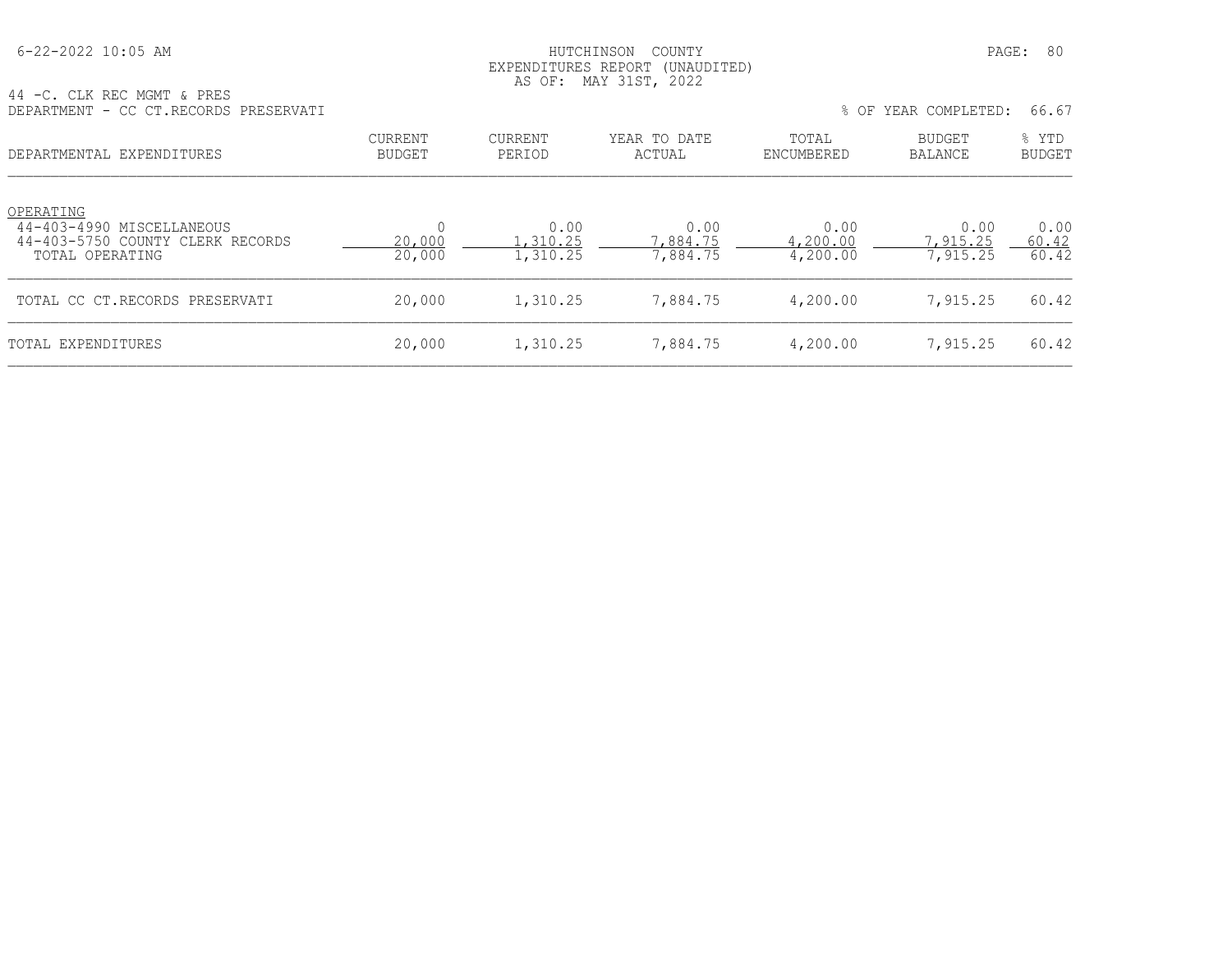## HUTCHINSON COUNTY PAGE: 81 EXPENDITURES REPORT (UNAUDITED) AS OF: MAY 31ST, 2022

| 45 -D. CLK REC MGMT & PRES<br>DEPARTMENT - DIST.CT.RECORDS PRESERVA |                          |                          |                        |                     | % OF YEAR COMPLETED:     | 66.67                  |
|---------------------------------------------------------------------|--------------------------|--------------------------|------------------------|---------------------|--------------------------|------------------------|
| DEPARTMENTAL EXPENDITURES                                           | <b>CURRENT</b><br>BUDGET | <b>CURRENT</b><br>PERIOD | YEAR TO DATE<br>ACTUAL | TOTAL<br>ENCUMBERED | BUDGET<br><b>BALANCE</b> | % YTD<br><b>BUDGET</b> |
| OPERATING<br>45-450-4990 MISCELLANEOUS<br>TOTAL OPERATING           | 12,000<br>12,000         | 0.00<br>0.00             | 5,200.00<br>5,200.00   | 0.00<br>0.00        | 6,800.00<br>6,800.00     | 43.33<br>43.33         |
| TOTAL DIST.CT.RECORDS PRESERVA                                      | 12,000                   | 0.00                     | 5,200.00               | 0.00                | 6,800.00                 | 43.33                  |

TOTAL EXPENDITURES 6,800.00 12,000 0.00 5,200.00 0.00 6,800.00 43.33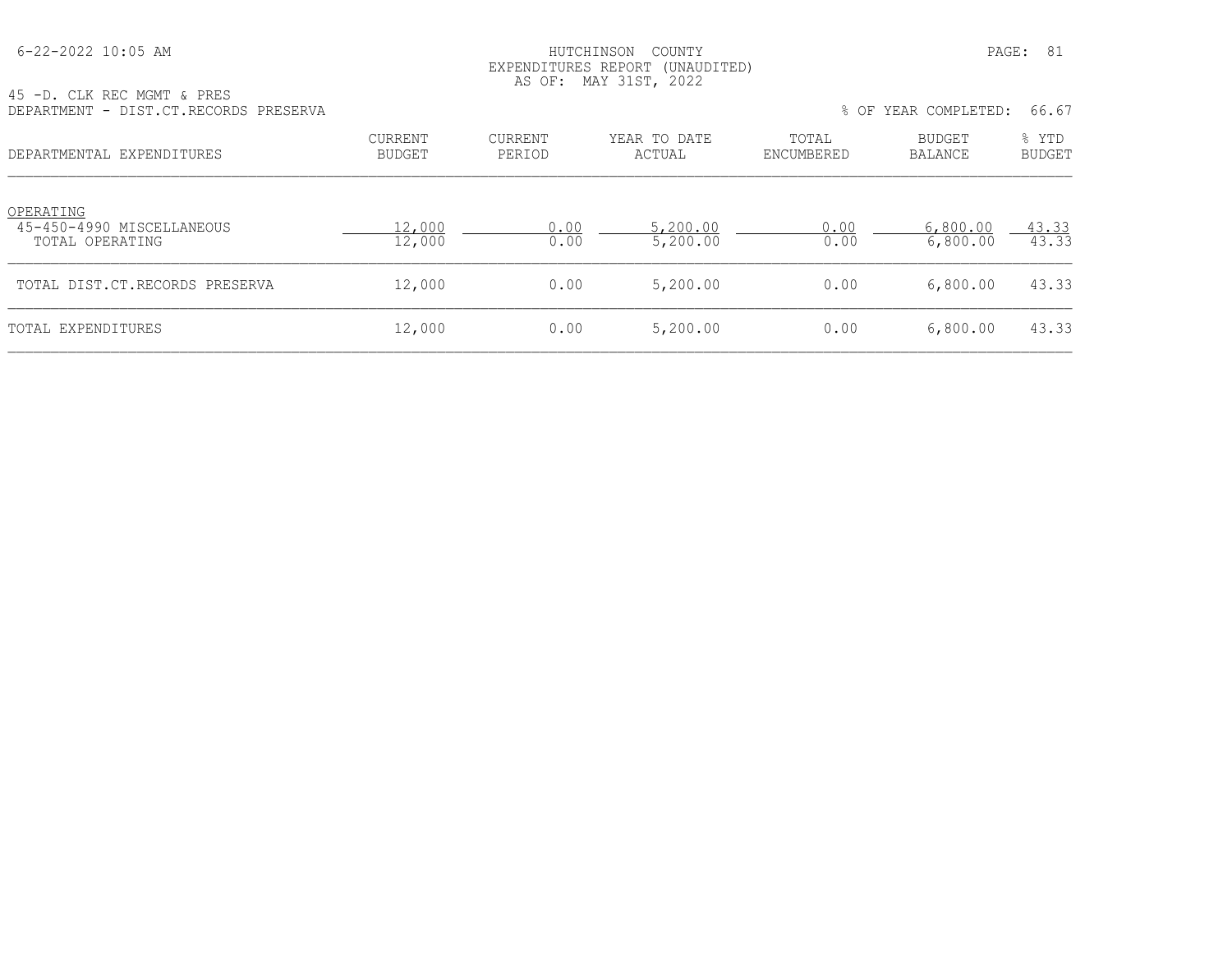## HUTCHINSON COUNTY PAGE: 82 EXPENDITURES REPORT (UNAUDITED) AS OF: MAY 31ST, 2022

| 46 -RESCUE PLAN 2021          |  |  |
|-------------------------------|--|--|
| DEPARTMENT - RESCUE PLAN 2021 |  |  |

| DEPARTMENT - RESCUE PLAN 2021 | % OF YEAR COMPLETED: 66.67 |  |  |  |
|-------------------------------|----------------------------|--|--|--|
|-------------------------------|----------------------------|--|--|--|

|                   | DEPARTMENTAL EXPENDITURES                          | <b>CURRENT</b><br><b>BUDGET</b> | <b>CURRENT</b><br>PERIOD | YEAR TO DATE<br>ACTUAL | TOTAL<br>ENCUMBERED | <b>BUDGET</b><br><b>BALANCE</b> | % YTD<br><b>BUDGET</b> |
|-------------------|----------------------------------------------------|---------------------------------|--------------------------|------------------------|---------------------|---------------------------------|------------------------|
|                   |                                                    |                                 |                          |                        |                     |                                 |                        |
| OPERATING         |                                                    |                                 |                          |                        |                     |                                 |                        |
|                   | 46-690-3320 COVID-19 SUPPLIES/PPE                  | 50,000                          | 0.00                     | 4,217.06               | 0.00                | 45,782.94                       | 8.43                   |
| $46 - 690 - 3350$ | JAIL - LINENS AND UNIFORMS                         | 2,762                           | 0.00                     | 1,124.26               | 0.00                | 1,637.89                        | 40.70                  |
| 46-690-3520       | CO.<br>JUDGE TABLES                                | 1,097                           | 0.00                     | 1,008.52               | 0.00                | 88.32                           | 91.95                  |
| $46 - 690 - 4050$ | BORGER PHARMACY<br>AED<br>$\overline{\phantom{0}}$ | 3,000                           | 0.00                     | 0.00                   | 0.00                | 3,000.00                        | 0.00                   |
| $46 - 690 - 4220$ | FY22 NEW SYSTEM RADIOS                             | 387,222                         | 0.00                     | 387, 221.55            | 0.00                | 0.00                            | 100.00                 |
|                   | 46-690-4502 JAIL DUCT REPAIRS                      | 5,830                           | 0.00                     | 0.00                   | 5,830.00            | 0.00                            | 100.00                 |
|                   | 46-690-4503 JAIL DISINFECTING TREATMENT            | 5,265                           | 0.00                     | 3,510.00               | 1,755.00            | 0.00                            | 100.00                 |
|                   | 46-690-5300 D.CRTS AV EQUIP                        | 43,778                          | 0.00                     | 43,777.80              | 0.00                | 0.00                            | 100.00                 |
|                   | 46-690-5301 CO.JUDGE AV EOUIP                      | 2,414                           | 0.00                     | 2,414.12               | 0.00                | 0.00                            | 100.00                 |
|                   | 46-690-5800 MICROWAVE ANTENNA - IT                 | 28,606                          | 0.00                     | 0.00                   | 28,606.05           | 0.00                            | 100.00                 |
|                   | 46-690-5801 NETWORK UPGRADE - IT                   | 93,812                          | 0.00                     | 0.00                   | 93,811.64           | 0.00                            | 100.00                 |
|                   | 46-690-5901 MCCALL RD TOWER                        | 82,500                          | 0.00                     | 0.00                   | 82,500.00           | 0.00                            | 100.00                 |
| TOTAL OPERATING   |                                                    | 706,285                         | 0.00                     | 443, 273. 31           | 212,502.69          | 50,509.15                       | 92.85                  |
| TOTAL RESCUE PLAN | 2021                                               | 706,285                         | 0.00                     | 443, 273. 31           | 212,502.69          | 50,509.15                       | 92.85                  |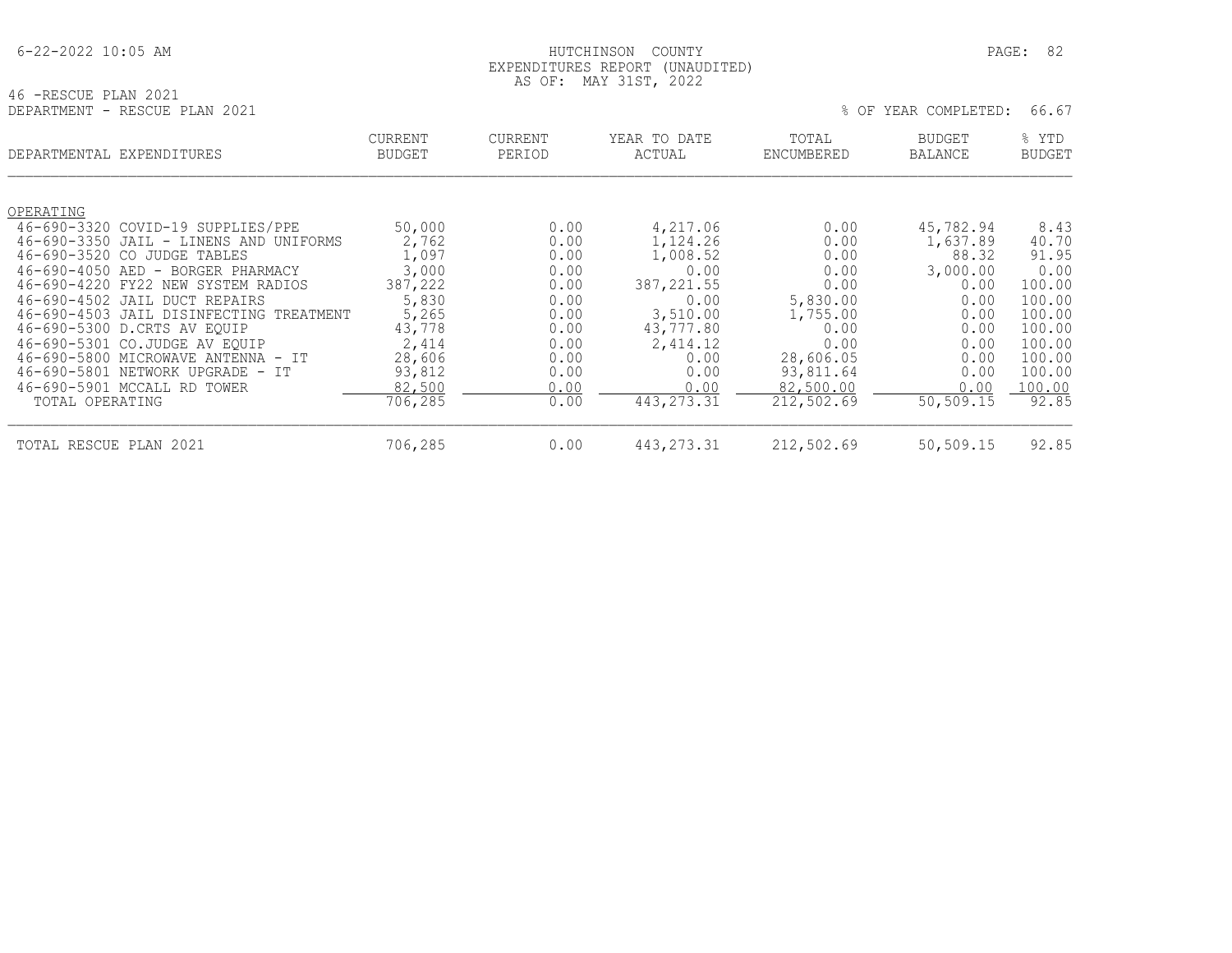## HUTCHINSON COUNTY PAGE: 83 EXPENDITURES REPORT (UNAUDITED) AS OF: MAY 31ST, 2022

| 46 -RESCUE PLAN 2021      |  |  |  |                            |  |
|---------------------------|--|--|--|----------------------------|--|
| DEPARTMENT - LOSS REVENUE |  |  |  | % OF YEAR COMPLETED: 66.67 |  |

|                    | DEPARTMENTAL EXPENDITURES              | CURRENT<br><b>BUDGET</b> | <b>CURRENT</b><br>PERIOD | YEAR TO DATE<br>ACTUAL | TOTAL<br>ENCUMBERED | <b>BUDGET</b><br><b>BALANCE</b> | % YTD<br><b>BUDGET</b> |
|--------------------|----------------------------------------|--------------------------|--------------------------|------------------------|---------------------|---------------------------------|------------------------|
|                    |                                        |                          |                          |                        |                     |                                 |                        |
| OPERATING          |                                        |                          |                          |                        |                     |                                 |                        |
|                    | 46-691-3520 LIBRARY MICROFILM COMPUTER | 1,173                    | 0.00                     | 1,173.03               | 0.00                | 0.00                            | 100.00                 |
|                    | 46-691-3530 WHEELCHAIR LIFT            | 28,545                   | 0.00                     | 14,272.50              | 14,272.50           | 0.00                            | 100.00                 |
|                    | 46-691-4501 AIRPORT HANGAR DOOR REPAIR | 74,773                   | 74,773.00                | 74,773.00              | 0.00                | 0.00                            | 100.00                 |
|                    | 46-691-4502 ANNEX SEWER REPAIRS        | 21,500                   | 0.00                     | 0.00                   | 20,500.00           | 1,000.00                        | 95.35                  |
|                    | 46-691-4503 ANNEX AIR DUCT CLEANING    | 1,120                    | 0.00                     | 0.00                   | 1,116.00            | 4.00                            | 99.64                  |
|                    | 46-691-4504 ELEVATOR UPGRADE           | 114,150                  | 33,660.00                | 33,660.00              | 50,490.00           | 30,000.00                       | 73.72                  |
|                    | 46-691-5701 CONS #2 VEHICLE            | 0                        | 29,694.00                | 29,694.00              | 0.00                | 29,694,00                       | 0.00                   |
|                    | 46-691-5702 CONS #1 VEHICLE            |                          | 29,694.00                | 29,694.00              | 0.00                | 29,694.00                       | 0.00                   |
|                    | 46-691-5720 CONS 2 COMPUTER EOUIP      | 680                      | 0.00                     | 0.00                   | 529.99              | 150.01                          | 77.94                  |
|                    | 46-691-5721 SPILLMAN RMS               | 164,516                  | 0.00                     | 0.00                   | 0.00                | 164, 515.55                     | 0.00                   |
|                    | 46-691-5999 LOSS REVENUE GRANT         | 920,739                  | 0.00                     | 0.00                   | 0.00                | 920,738.77                      | 0.00                   |
| TOTAL OPERATING    |                                        | 1,327,195                | 167,821.00               | 183,266.53             | 86,908.49           | 1,057,020.33                    | 20.36                  |
| TOTAL LOSS REVENUE |                                        | 1,327,195                | 167,821.00               | 183,266.53             | 86,908.49           | 1,057,020.33                    | 20.36                  |
| TOTAL EXPENDITURES |                                        | 2,033,481                | 167,821.00               | 626,539.84             | 299, 411.18         | 1,107,529.48                    | 45.54                  |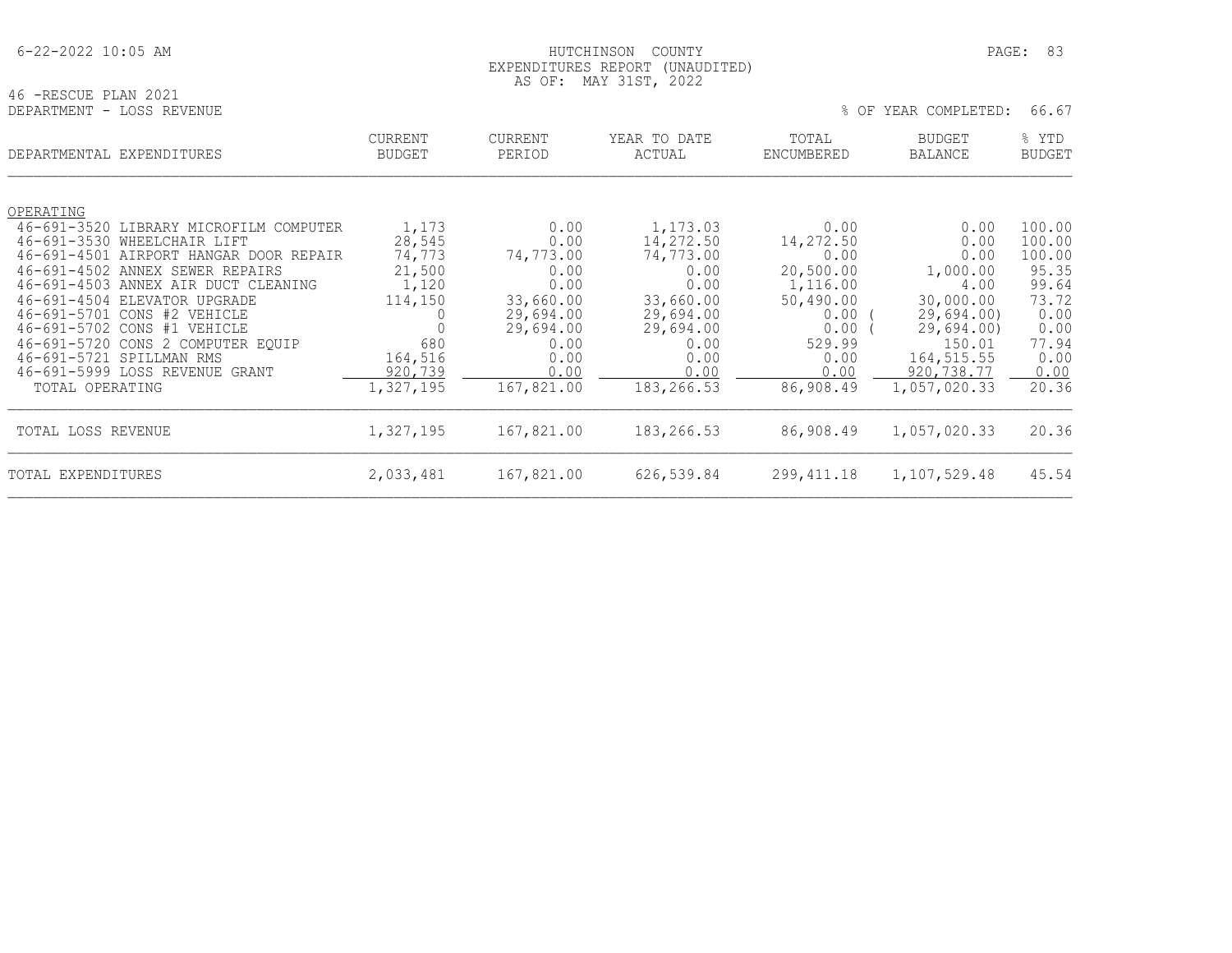| 50 -SHERIFF LEOSE<br>DEPARTMENT - SHERIFF LEOSE                    |                                 |                   | EXPENDITURES REPORT (UNAUDITED)<br>AS OF: MAY 31ST, 2022 |                     | % OF YEAR COMPLETED:     | 66.67                  |
|--------------------------------------------------------------------|---------------------------------|-------------------|----------------------------------------------------------|---------------------|--------------------------|------------------------|
| DEPARTMENTAL EXPENDITURES                                          | <b>CURRENT</b><br><b>BUDGET</b> | CURRENT<br>PERIOD | YEAR TO DATE<br>ACTUAL                                   | TOTAL<br>ENCUMBERED | BUDGET<br><b>BALANCE</b> | % YTD<br><b>BUDGET</b> |
| OPERATING<br>50-560-4271 TRAINING AND EDUCATION<br>TOTAL OPERATING | 1,801<br>1,801                  | 0.00<br>0.00      | 250.00<br>250.00                                         | 0.00<br>0.00        | .,551.10<br>1,551.10     | 13.88<br>13.88         |
| TOTAL SHERIFF LEOSE                                                | 1,801                           | 0.00              | 250.00                                                   | 0.00                | 1,551.10                 | 13.88                  |
| TOTAL EXPENDITURES                                                 | 1,801                           | 0.00              | 250.00                                                   | 0.00                | 1,551.10                 | 13.88                  |

6-22-2022 10:05 AM HUTCHINSON COUNTY PAGE: 84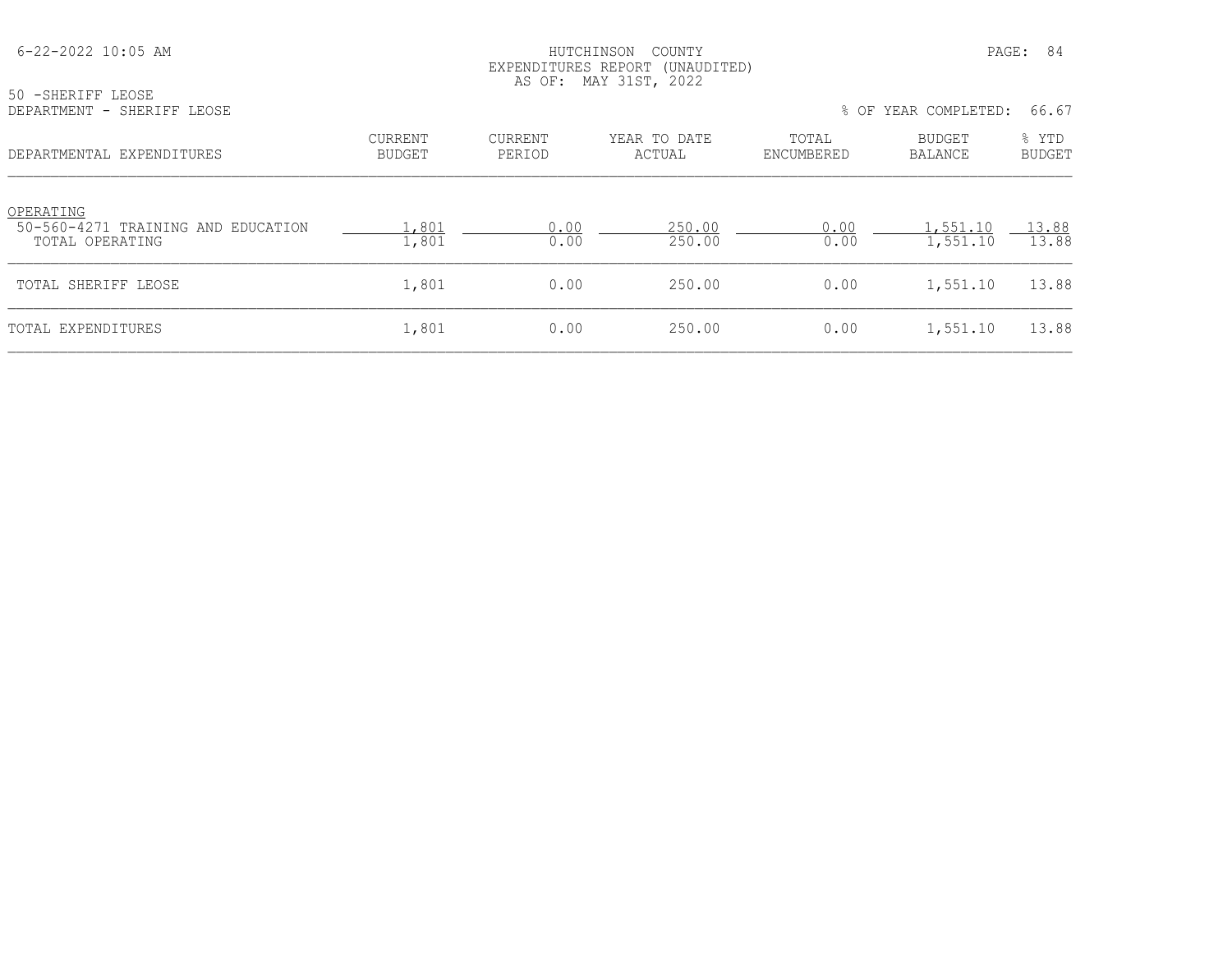| 51 -CON #2 LEOSE                                |                                 |                   | EXPENDITURES REPORT (UNAUDITED)<br>AS OF: MAY 31ST, 2022 |                     |                          |                        |
|-------------------------------------------------|---------------------------------|-------------------|----------------------------------------------------------|---------------------|--------------------------|------------------------|
| DEPARTMENT - CON #2 LEOSE                       |                                 |                   |                                                          |                     | % OF YEAR COMPLETED:     | 66.67                  |
| DEPARTMENTAL EXPENDITURES                       | <b>CURRENT</b><br><b>BUDGET</b> | CURRENT<br>PERIOD | YEAR TO DATE<br>ACTUAL                                   | TOTAL<br>ENCUMBERED | <b>BUDGET</b><br>BALANCE | % YTD<br><b>BUDGET</b> |
| OPERATING<br>51-550-4271 TRAINING AND EDUCATION | 555                             | 0.00              | 0.00                                                     | 0.00                | 554.65                   | 0.00                   |
| TOTAL OPERATING                                 | 555                             | 0.00              | 0.00                                                     | 0.00                | 554.65                   | 0.00                   |
| TOTAL CON #2 LEOSE                              | 555                             | 0.00              | 0.00                                                     | 0.00                | 554.65                   | 0.00                   |
| TOTAL EXPENDITURES                              | 555                             | 0.00              | 0.00                                                     | 0.00                | 554.65                   | 0.00                   |

6-22-2022 10:05 AM HUTCHINSON COUNTY PAGE: 85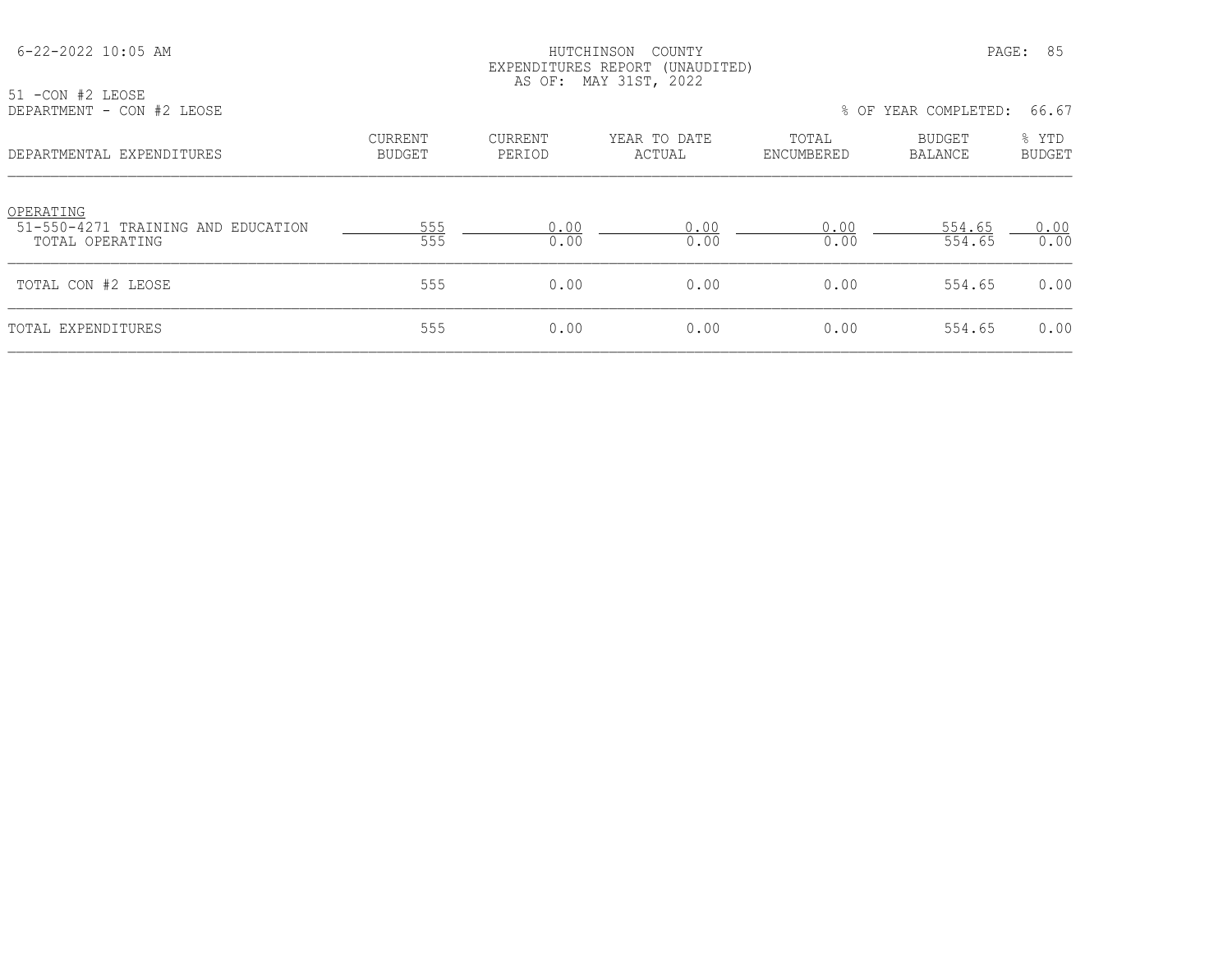| 52 -CON#1 LEOSE                                 |                                 |                   | EXPENDITURES REPORT (UNAUDITED)<br>AS OF: MAY 31ST, 2022 |                     |                          |                        |
|-------------------------------------------------|---------------------------------|-------------------|----------------------------------------------------------|---------------------|--------------------------|------------------------|
| DEPARTMENT - CON #1 LEOSE                       |                                 |                   |                                                          |                     | % OF YEAR COMPLETED:     | 66.67                  |
| DEPARTMENTAL EXPENDITURES                       | <b>CURRENT</b><br><b>BUDGET</b> | CURRENT<br>PERIOD | YEAR TO DATE<br>ACTUAL                                   | TOTAL<br>ENCUMBERED | <b>BUDGET</b><br>BALANCE | % YTD<br><b>BUDGET</b> |
| OPERATING<br>52-551-4271 TRAINING AND EDUCATION | 539                             | 0.00              | 0.00                                                     | 0.00                | 538.56                   | 0.00                   |
| TOTAL OPERATING                                 | 539                             | 0.00              | 0.00                                                     | 0.00                | 538.56                   | 0.00                   |
| TOTAL CON #1 LEOSE                              | 539                             | 0.00              | 0.00                                                     | 0.00                | 538.56                   | 0.00                   |
| TOTAL EXPENDITURES                              | 539                             | 0.00              | 0.00                                                     | 0.00                | 538.56                   | 0.00                   |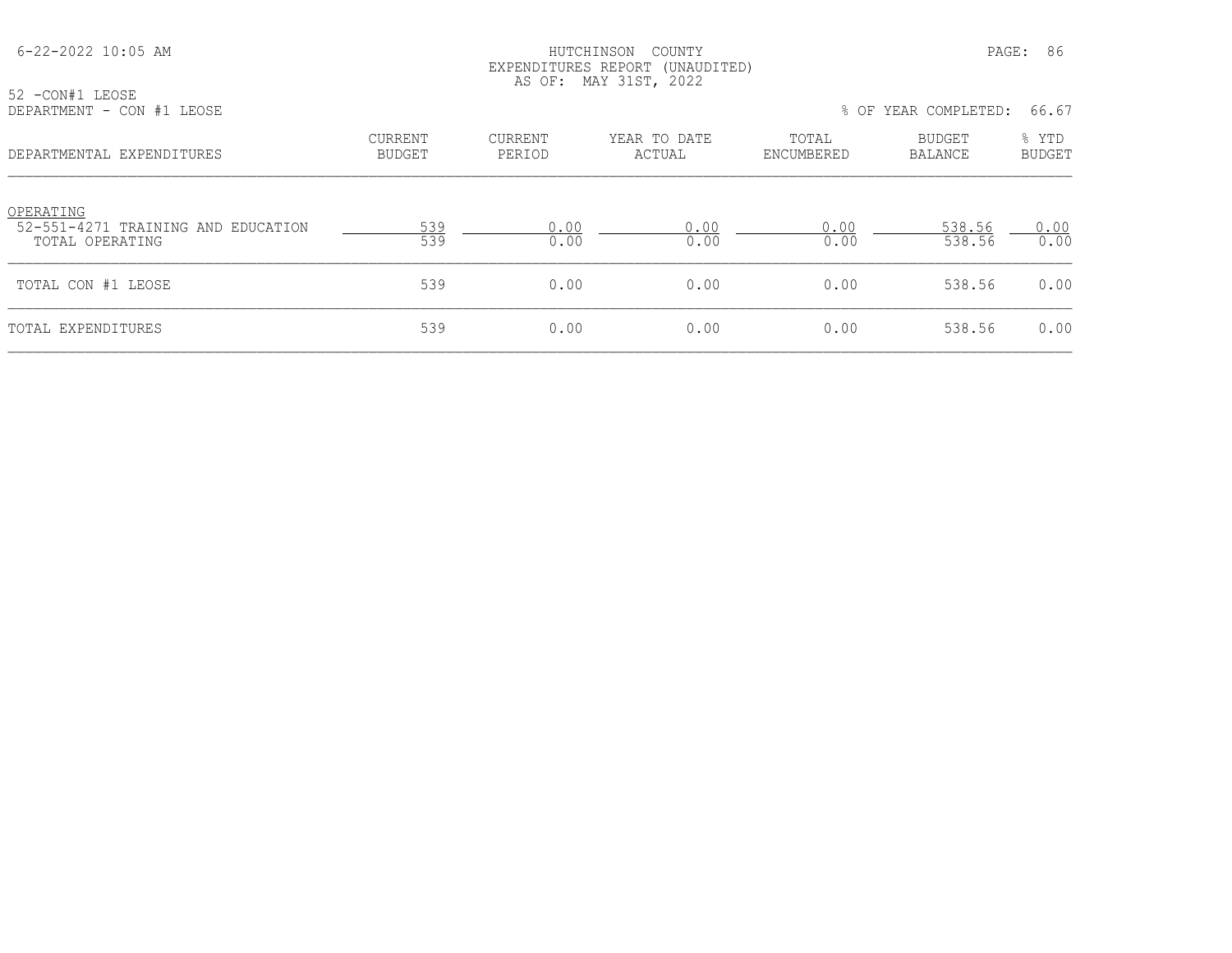## HUTCHINSON COUNTY PAGE: 87 EXPENDITURES REPORT (UNAUDITED) AS OF: MAY 31ST, 2022

| 53 - LANGUAGE ACCESS FUND |                              |
|---------------------------|------------------------------|
|                           | DEPARTMENT - LANGUAGE ACCESS |

% OF YEAR COMPLETED: 66.67

| DEPARTMENTAL EXPENDITURES                                                                | CURRENT<br><b>BUDGET</b> | CURRENT<br>PERIOD    | YEAR TO DATE<br>ACTUAL | TOTAL<br>ENCUMBERED  | BUDGET<br><b>BALANCE</b>     | % YTD<br><b>BUDGET</b> |
|------------------------------------------------------------------------------------------|--------------------------|----------------------|------------------------|----------------------|------------------------------|------------------------|
| OPERATING<br>53-473-3100 OFFICE SUPPLIES<br>53-473-4990 MISCELLANEOUS<br>TOTAL OPERATING | 1,500<br>1,500           | 0.00<br>0.00<br>0.00 | 0.00<br>0.00<br>0.00   | 0.00<br>0.00<br>0.00 | 0.00<br>.,500.00<br>1,500.00 | 0.00<br>0.00<br>0.00   |
| TOTAL LANGUAGE ACCESS                                                                    | 1,500                    | 0.00                 | 0.00                   | 0.00                 | 1,500.00                     | 0.00                   |
| TOTAL EXPENDITURES                                                                       | 1,500                    | 0.00                 | 0.00                   | 0.00                 | 1,500.00                     | 0.00                   |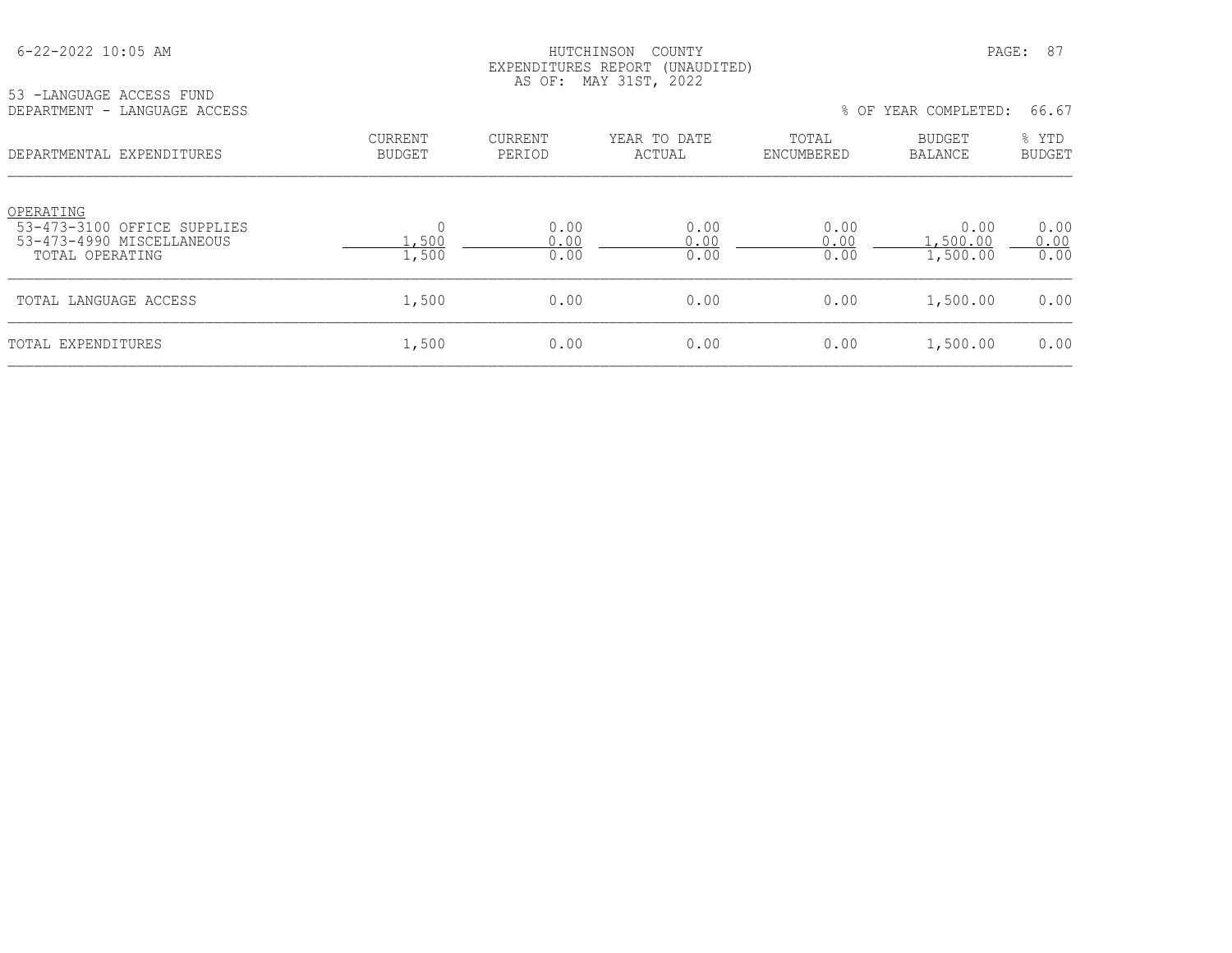| 54 -COUNTY JURY FUND                                                                   |                                 |                          | EXPENDITURES REPORT (UNAUDITED)<br>AS OF: MAY 31ST, 2022 |                      |                              |                        |
|----------------------------------------------------------------------------------------|---------------------------------|--------------------------|----------------------------------------------------------|----------------------|------------------------------|------------------------|
| DEPARTMENT - COUNTY JURY                                                               |                                 |                          |                                                          |                      | % OF YEAR COMPLETED:         | 66.67                  |
| DEPARTMENTAL EXPENDITURES                                                              | <b>CURRENT</b><br><b>BUDGET</b> | CURRENT<br>PERIOD        | YEAR TO DATE<br>ACTUAL                                   | TOTAL<br>ENCUMBERED  | BUDGET<br>BALANCE            | % YTD<br><b>BUDGET</b> |
| OPERATING<br>54-471-3100 JURY SUPPLIES<br>54-471-4850 JUROR EXPENSE<br>TOTAL OPERATING | $\mathbf 0$<br>3,200<br>3,200   | 0.00<br>555.00<br>555.00 | 0.00<br>555.00<br>555.00                                 | 0.00<br>0.00<br>0.00 | 0.00<br>2,645.00<br>2,645.00 | 0.00<br>17.34<br>17.34 |
| TOTAL COUNTY JURY                                                                      | 3,200                           | 555.00                   | 555.00                                                   | 0.00                 | 2,645.00                     | 17.34                  |
| TOTAL EXPENDITURES                                                                     | 3,200                           | 555.00                   | 555.00                                                   | 0.00                 | 2,645.00                     | 17.34                  |

# 6-22-2022 10:05 AM HUTCHINSON COUNTY PAGE: 88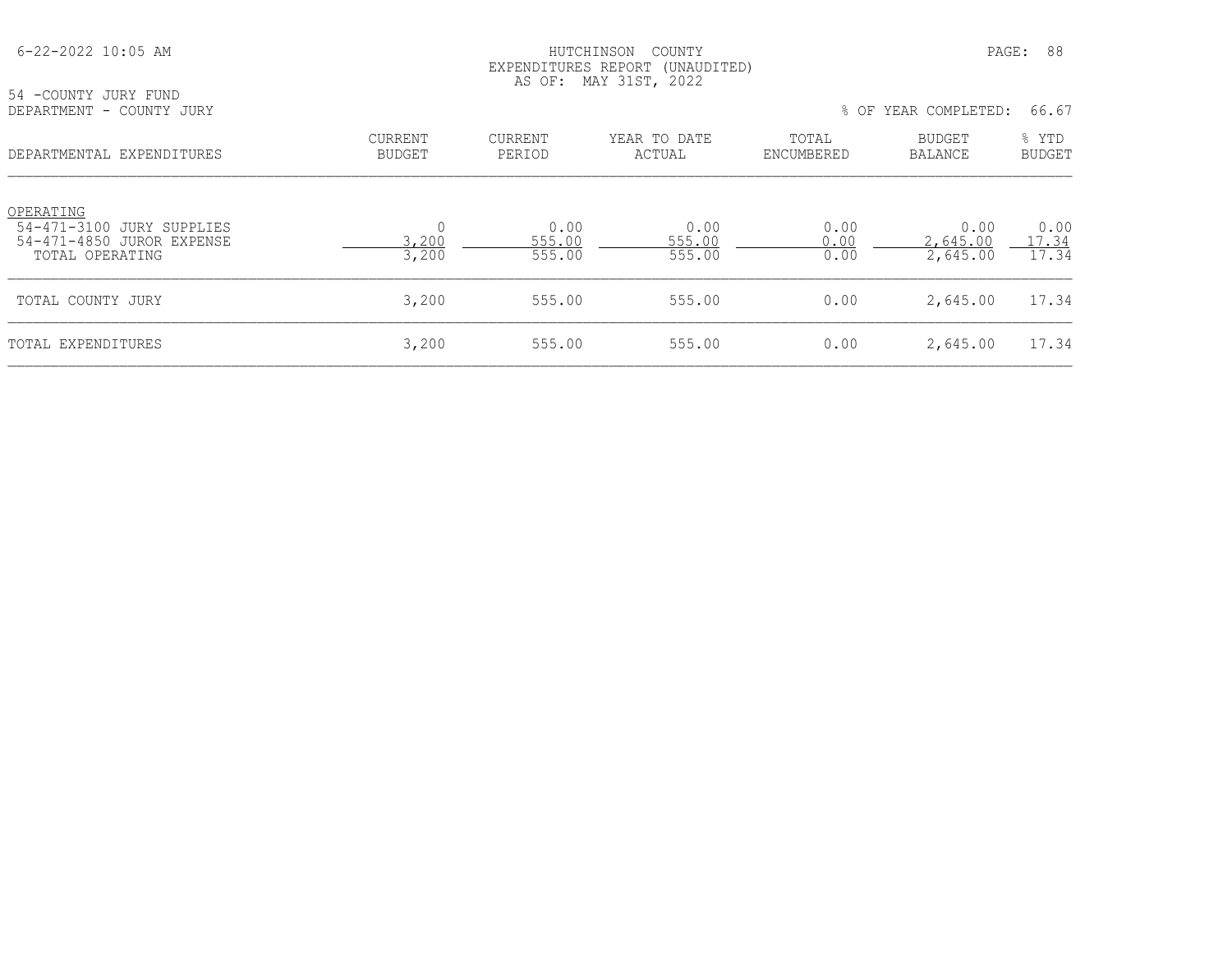## HUTCHINSON COUNTY PAGE: 89 EXPENDITURES REPORT (UNAUDITED) AS OF: MAY 31ST, 2022

55 -JUDICIAL EDU & SUPP FUND<br>DEPARTMENT - JUDICIAL EDU & S

| DEPARTMENT - JUDICIAL EDU & SUPP                                 |                                 |                   |                        |                     | % OF YEAR COMPLETED:     | 66.67                  |
|------------------------------------------------------------------|---------------------------------|-------------------|------------------------|---------------------|--------------------------|------------------------|
| DEPARTMENTAL EXPENDITURES                                        | <b>CURRENT</b><br><b>BUDGET</b> | CURRENT<br>PERIOD | YEAR TO DATE<br>ACTUAL | TOTAL<br>ENCUMBERED | <b>BUDGET</b><br>BALANCE | % YTD<br><b>BUDGET</b> |
| OPERATING<br>55-472-4270 TRAINING & EDUCATION<br>TOTAL OPERATING | 550<br>550                      | 0.00<br>0.00      | 0.00<br>0.00           | 0.00<br>0.00        | 550.00<br>550.00         | 0.00<br>0.00           |
| TOTAL JUDICIAL EDU & SUPP                                        | 550                             | 0.00              | 0.00                   | 0.00                | 550.00                   | 0.00                   |
| TOTAL EXPENDITURES                                               | 550                             | 0.00              | 0.00                   | 0.00                | 550.00                   | 0.00                   |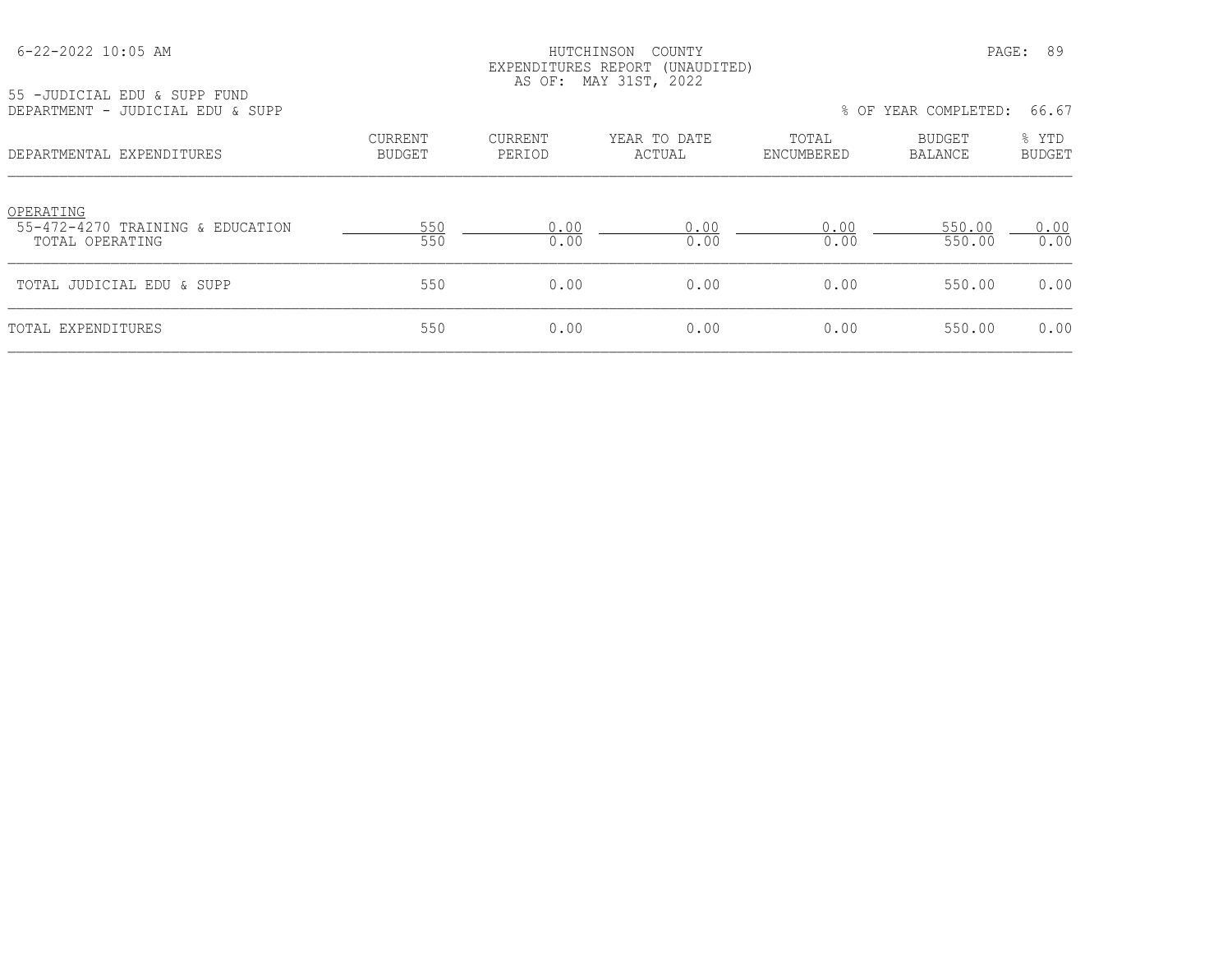## AS OF: MAY 31ST, 2022 80 -AIRPORT FUND<br>DEPARTMENT - AIRPORT

% OF YEAR COMPLETED: 66.67

|                        | DEPARTMENTAL EXPENDITURES                                              | <b>CURRENT</b><br><b>BUDGET</b> | CURRENT<br>PERIOD   | YEAR TO DATE<br>ACTUAL | TOTAL<br>ENCUMBERED | <b>BUDGET</b><br><b>BALANCE</b> | % YTD<br><b>BUDGET</b> |
|------------------------|------------------------------------------------------------------------|---------------------------------|---------------------|------------------------|---------------------|---------------------------------|------------------------|
| PAYROLL                |                                                                        |                                 |                     |                        |                     |                                 |                        |
|                        | 80-681-1080 SALARY/PART TIME                                           | 18,850                          | 1,812.50            | 12,006.75              | 0.00                | 6,843.25                        | 63.70                  |
| 80-681-1360 LONGEVITY  |                                                                        | 2,100                           | 175.00              | 1,400.00               | 0.00                | 700.00                          | 66.67                  |
| 80-681-1420 SALARIES   |                                                                        | 148,564                         | 12,380.37<br>976.95 | 99,042.96              | 0.00                | 49,521.48                       | 66.67                  |
|                        | 80-681-2010 SOCIAL SECURITY<br>80-681-2020 EMPLOYEE'S INSURANCE        | 12,807<br>38,690                | 3,224.08            | 7,624.87<br>25,792.64  | 0.00<br>0.00        | 5,182.34<br>12,897.36           | 59.54<br>66.66         |
|                        | 80-681-2025 LIFE INSURANCE                                             | 108                             | 8.94                | 71.52                  | 0.00                | 36.48                           | 66.22                  |
| 80-681-2030 RETIREMENT |                                                                        | 19,504                          | 1,659.48            | 12,904.06              | 0.00                | 6,599.54                        | 66.16                  |
|                        | 80-681-2260 VACATON AND SICK LEAVE                                     | - 0                             | 0.00                | 0.00                   | 0.00                | 0.00                            | 0.00                   |
| TOTAL PAYROLL          |                                                                        | 240,623                         | 20, 237.32          | 158,842.80             | 0.00                | 81,780.45                       | 66.01                  |
| OPERATING              |                                                                        |                                 |                     |                        |                     |                                 |                        |
|                        | 80-681-3100 OFFICE SUPPLIES                                            | 2,000                           | 0.00                | 274.88                 | 0.00                | 1,725.12                        | 13.74                  |
|                        | 80-681-3110 POSTAGE AND BOX RENT                                       | 1,000                           | 14.70               | 564.54                 | 0.00                | 435.46                          | 56.45                  |
|                        | 80-681-3300 FUEL FOR RESALE                                            | 400,000                         | 67,652.21           | 332,851.14             | 0.00                | 67,148.86                       | 83.21                  |
| 80-681-3330 FUEL       | 80-681-3350 MATERIALS FOR RESALE                                       | $\Omega$<br>2,250               | 0.00<br>227.35      | 0.00<br>1,644.72       | 0.00<br>0.00        | 0.00<br>605.28                  | 0.00<br>73.10          |
| 80-681-4000 LEGAL FEES |                                                                        | $\Omega$                        | 0.00                | 0.00                   | 0.00                | 0.00                            | 0.00                   |
|                        | 80-681-4090 PEST CONTROL/WEED CONTROL                                  | $\bigcap$                       | 0.00                | 0.00                   | 0.00                | 0.00                            | 0.00                   |
| 80-681-4260 FREIGHT    |                                                                        | $\Omega$                        | 0.00                | 0.00                   | 0.00                | 0.00                            | 0.00                   |
|                        | 80-681-4290 TRAVEL & DUES                                              | 1,500                           | 0.00                | 0.00                   | 0.00                | 1,500.00                        | 0.00                   |
| 80-681-4430 UTILITIES  |                                                                        | 12,000                          | 1,059.47            | 8,791.92               | 0.00                | 3,208.08                        | 73.27                  |
|                        | 80-681-4500 MAINTENANCE, BUILDING AND G                                | 12,500                          | 38.32               | 1,298.45               | 0.00                | 11,201.55                       | 10.39                  |
|                        | 80-681-4540 VEHICLE EXPENSE<br>80-681-4560 RUNWAY AND TAXI, MAINTENANC | 10,000<br>$\Omega$              | 379.53<br>0.00      | 1,406.01<br>0.00       | 0.00<br>0.00        | 8,593.99<br>0.00                | 14.06<br>0.00          |
| 80-681-4800 BONDS      |                                                                        | 100                             | 0.00                | 100.00                 | 0.00                | 0.00                            | 100.00                 |
| 80-681-4810 GRANT      |                                                                        | 51,750                          | 21,075.83           | 32,008.33              | 18,000.00           | 1,741.67                        | 96.63                  |
|                        | 80-681-4990 MISCELLANEOUS EXPENSE                                      | 5,000                           | 782.74              | 2,374.49               | 0.00                | 2,625.51                        | 47.49                  |
|                        | 80-681-5600 AIRPORT DEPRECIATION EXP                                   | $\bigcap$                       | 0.00                | 0.00                   | 0.00                | 0.00                            | 0.00                   |
|                        | 80-681-5700 EQUIPMENT AND UPKEEP                                       | 5,000                           | 111.94              | 921.44                 | 0.00                | 4,078.56                        | 18.43                  |
| 80-681-5730 FURNITURE  |                                                                        | 9,600                           | 0.00                | 9,600.00               | 0.00                | 0.00                            | 100.00                 |
|                        | 80-681-5731 PURCHASE HANGERS                                           | $\mathbf 0$<br>500              | 0.00                | 0.00                   | 0.00                | 0.00                            | 0.00                   |
|                        | 80-681-5930 STATE SALES TAX<br>80-681-5931 FEDERAL TAX ON FUEL         | 45,000                          | 0.00<br>3,650.97    | 82.34<br>24, 214.23    | 0.00<br>0.00        | 417.66<br>20,785.77             | 16.47<br>53.81         |
|                        | 80-681-5990 CAPITAL OUTLAY                                             | $\Omega$                        | 0.00                | 0.00                   | 0.00                | 0.00                            | 0.00                   |
|                        | 80-681-6511 SUPPLIES FOR USE                                           | 4,000                           | 582.10              | 2,790.94               | 0.00                | 1,209.06                        | 69.77                  |
| 80-681-6550 FEES       |                                                                        | 20,000                          | 2,234.37            | 12,130.11              | 0.00                | 7,869.89                        | 60.65                  |
|                        | 80-681-6600 FUEL SYSTEM EXPENSE                                        | 5,000                           | 16.00               | 2,476.82               | 1,300.00            | 1,223.18                        | 75.54                  |
| 80-681-6650 INSURANCE  |                                                                        | 6,000                           | 0.00                | 2,892.00               | 0.00                | 3,108.00                        | 48.20                  |
| TOTAL OPERATING        |                                                                        | 593, 200                        | 97,825.53           | 436, 422.36            | 19,300.00           | 137, 477.64                     | 76.82                  |
| TOTAL AIRPORT          |                                                                        | 833,823                         | 118,062.85          | 595,265.16             | 19,300.00           | 219,258.09                      | 73.70                  |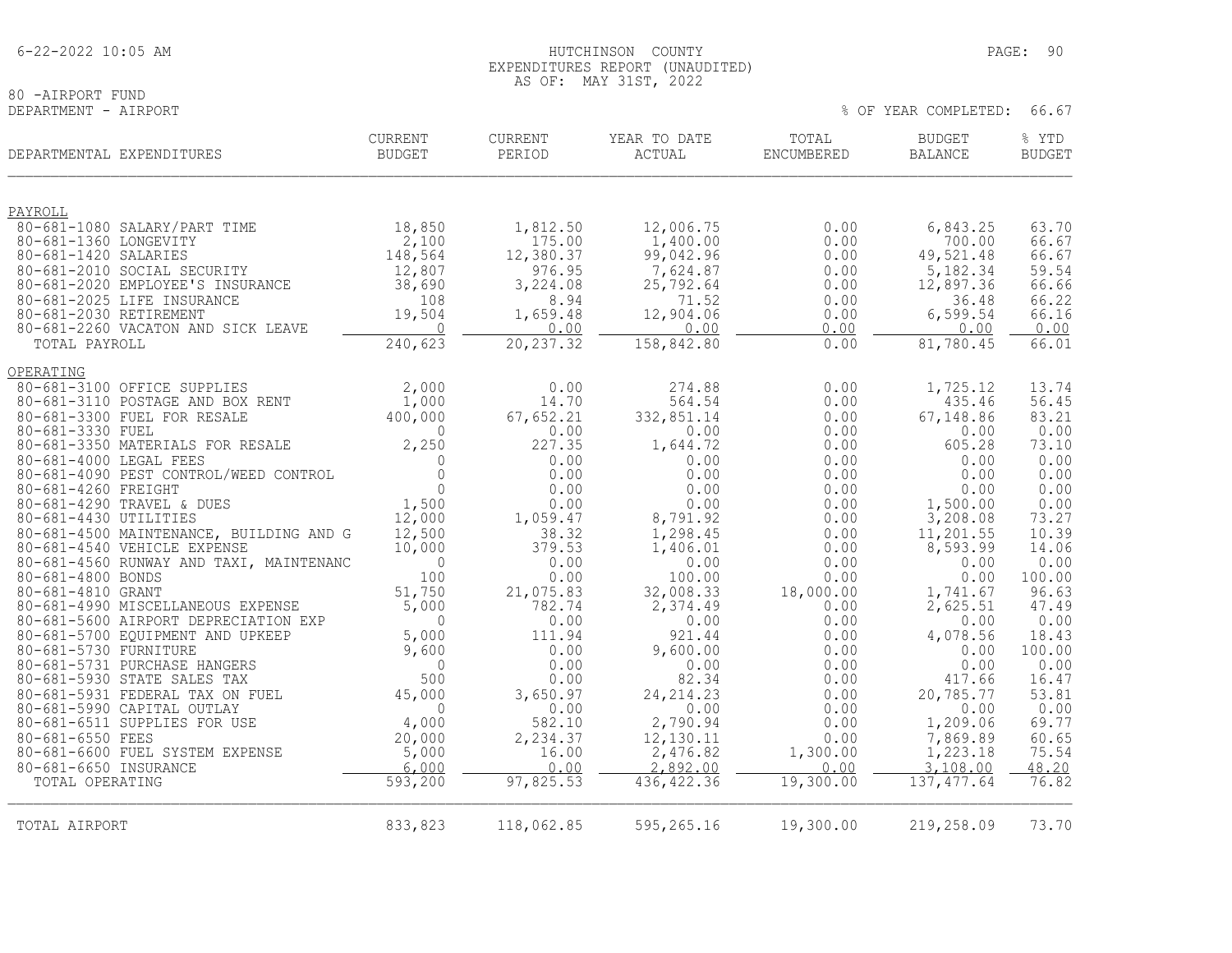| 80 -AIRPORT FUND                                         | EXPENDITURES REPORT (UNAUDITED)<br>AS OF: MAY 31ST, 2022 |                   |                        |                     |                          |                        |
|----------------------------------------------------------|----------------------------------------------------------|-------------------|------------------------|---------------------|--------------------------|------------------------|
| DEPARTMENT - TRANSFERS                                   |                                                          |                   |                        |                     | % OF YEAR COMPLETED:     | 66.67                  |
| DEPARTMENTAL EXPENDITURES                                | <b>CURRENT</b><br>BUDGET                                 | CURRENT<br>PERIOD | YEAR TO DATE<br>ACTUAL | TOTAL<br>ENCUMBERED | BUDGET<br>BALANCE        | % YTD<br><b>BUDGET</b> |
| TRANSFERS<br>80-700-0000 TRANSFER OUT<br>TOTAL TRANSFERS |                                                          | 0.00<br>0.00      | 77,349.37<br>77,349.37 | 0.00<br>0.00        | 77,349.37)<br>77,349.37) | 0.00<br>0.00           |
| TOTAL TRANSFERS                                          |                                                          | 0.00              | 77,349.37              | $0.00$ (            | 77,349.37)               | 0.00                   |
| TOTAL EXPENDITURES                                       | 833,823                                                  | 118,062.85        | 672,614.53             | 19,300.00           | 141,908.72               | 82.98                  |

6-22-2022 10:05 AM HUTCHINSON COUNTY PAGE: 91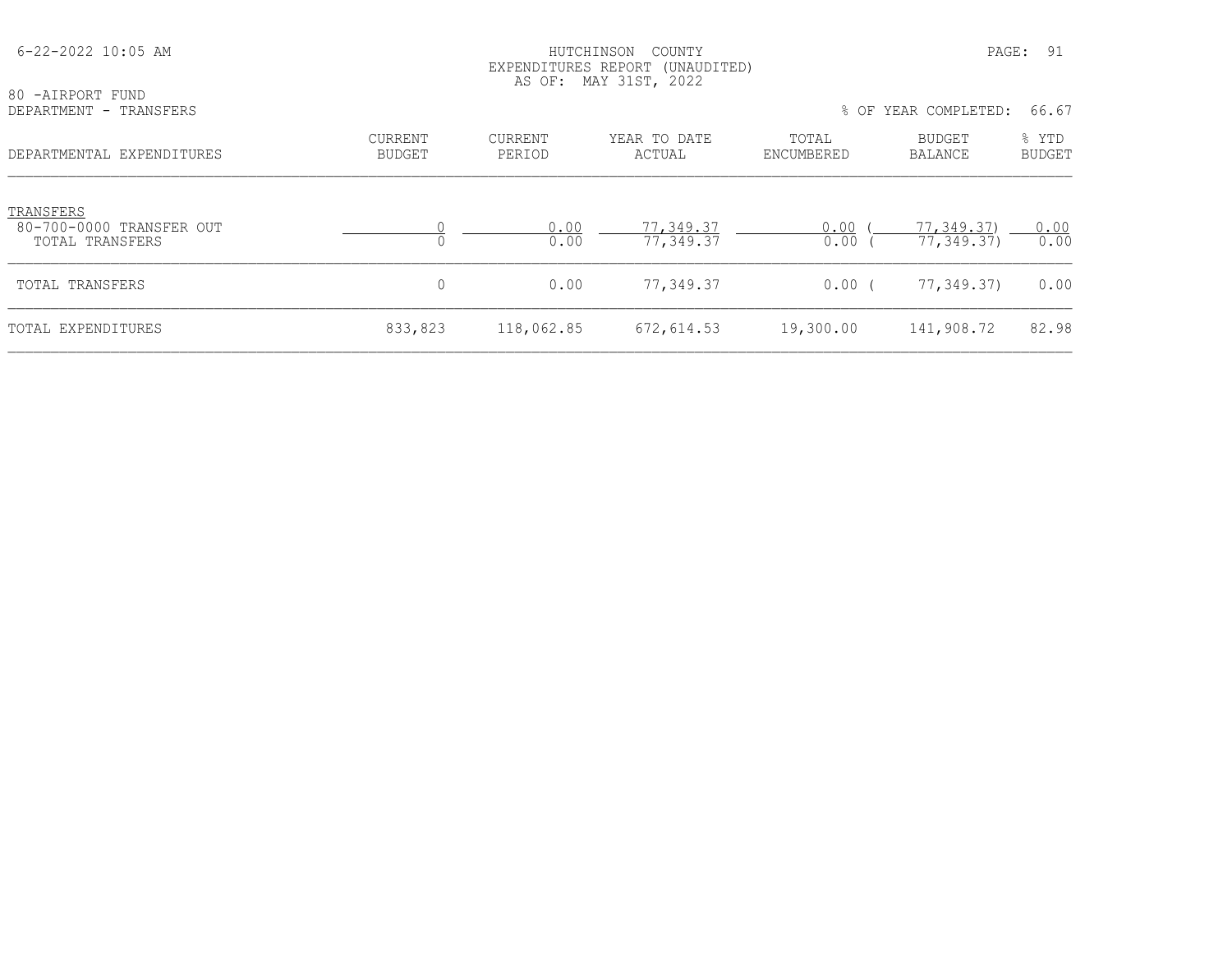| 6-22-2022 10:05 AM<br>81 -MUSEUM FUND                   |                          | PAGE:<br>COUNTY<br>HUTCHINSON<br>EXPENDITURES REPORT (UNAUDITED)<br>AS OF: MAY 31ST, 2022 |                            |                     |                      |                        |
|---------------------------------------------------------|--------------------------|-------------------------------------------------------------------------------------------|----------------------------|---------------------|----------------------|------------------------|
| DEPARTMENT - TRANSFER IN                                |                          |                                                                                           |                            |                     | % OF YEAR COMPLETED: | 66.67                  |
| DEPARTMENTAL EXPENDITURES                               | <b>CURRENT</b><br>BUDGET | <b>CURRENT</b><br>PERIOD                                                                  | YEAR TO DATE<br>ACTUAL     | TOTAL<br>ENCUMBERED | BUDGET<br>BALANCE    | % YTD<br><b>BUDGET</b> |
| TRANSFERS<br>81-390-0000 TRANSFER IN<br>TOTAL TRANSFERS | 202,808)<br>202,808)     | 0.00<br>0.00                                                                              | 202,808,00)<br>202,808.00) | 0.00<br>0.00        | 0.00<br>0.00         | 100.00<br>100.00       |
| TOTAL TRANSFER IN                                       | 202,808)                 | $0.00$ (                                                                                  | 202,808.00)                | 0.00                | 0.00                 | 100.00                 |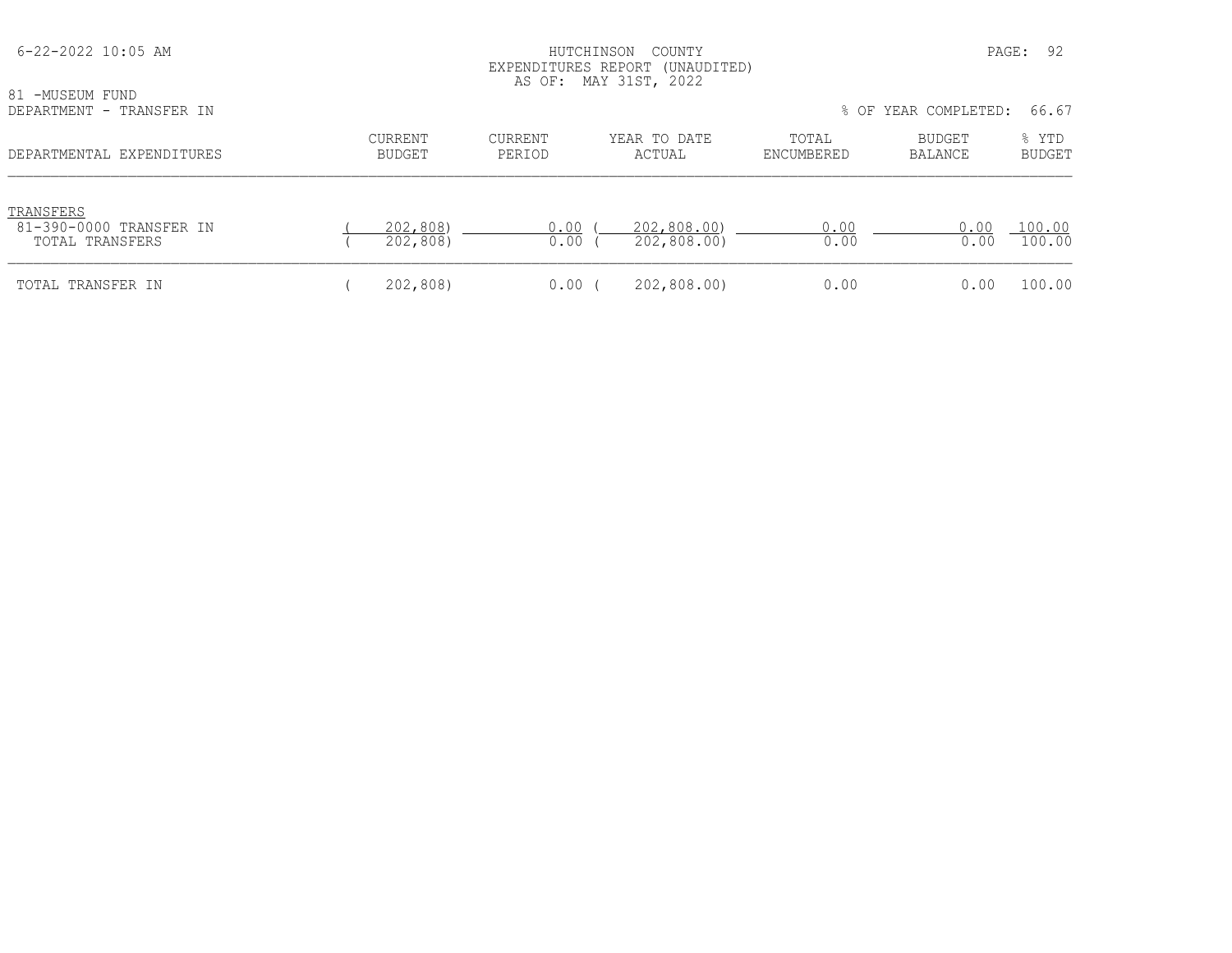6-22-2022 10:05 AM HUTCHINSON COUNTY PAGE: 93

81 -MUSEUM FUND<br>DEPARTMENT - MUSEUM

 EXPENDITURES REPORT (UNAUDITED) AS OF: MAY 31ST, 2022

% OF YEAR COMPLETED: 66.67

| DEPARTMENTAL EXPENDITURES                                          | CURRENT<br><b>BUDGET</b> | CURRENT<br>PERIOD | YEAR TO DATE<br>ACTUAL | TOTAL<br><b>ENCUMBERED</b> | <b>BUDGET</b><br><b>BALANCE</b> | % YTD<br><b>BUDGET</b> |
|--------------------------------------------------------------------|--------------------------|-------------------|------------------------|----------------------------|---------------------------------|------------------------|
| PAYROLL                                                            |                          |                   |                        |                            |                                 |                        |
| 81-513-1010 SALARIES                                               | 44,357                   | 3,300.00          | 26,400.00              | 0.00                       | 17,957.40                       | 59.52                  |
| 81-513-1020 SALARY, DIRECTOR                                       | 59,408                   | 4,950.66          | 39,605.28              | 0.00                       | 19,802.64                       | 66.67                  |
| 81-513-1030 GRANT SALARY<br>81-513-1080 PT. TIME SALARIES          | $\Omega$<br>20,000       | 0.00<br>1,881.25  | 0.00<br>13,832.75      | 0.00<br>0.00               | 0.00<br>6,167.25                | 0.00<br>69.16          |
| 81-513-1360 LONGEVITY                                              | 600                      | 50.00             | 400.00                 | 0.00                       | 200.00                          | 66.67                  |
| 81-513-2010 SOCIAL SECURITY                                        | 9,514                    | 749.28            | 5,901.10               | 0.00                       | 3,612.85                        | 62.03                  |
| 81-513-2020 EMPLOYEES INS.                                         | 25,895                   | 2,157.87          | 17,262.96              | 0.00                       | 8,632.04                        | 66.67                  |
| 81-513-2025 LIFE INSURANCE                                         | 72                       | 5.96              | 47.68                  | 0.00                       | 24.32                           | 66.22                  |
| 81-513-2030 RETIREMENT<br>81-513-2260 VACATION                     | 14,312<br>$\mathbf 0$    | 1,176.01<br>0.00  | 9,207.70<br>0.00       | 0.00<br>0.00               | 5,104.32<br>0.00                | 64.34<br>0.00          |
| TOTAL PAYROLL                                                      | 174, 158                 | 14, 271.03        | 112,657.47             | 0.00                       | 61,500.82                       | 64.69                  |
|                                                                    |                          |                   |                        |                            |                                 |                        |
| OPERATING                                                          |                          |                   |                        |                            |                                 |                        |
| 81-513-3100 OFFICE SUPPLIES<br>81-513-3101 COPIER EXP.             | 2,500<br>2,500           | 0.00<br>208.40    | 1,707.48<br>1,520.33   | 0.00<br>0.00               | 792.52<br>979.67                | 68.30<br>60.81         |
| 81-513-3320 JANITOR SUPPLIES                                       | 300                      | 89.50             | 89.50                  | 0.00                       | 210.50                          | 29.83                  |
| 81-513-4270 CONFERENCE                                             | 0                        | 0.00              | 0.00                   | 0.00                       | 0.00                            | 0.00                   |
| 81-513-4271 MEALS                                                  | $\Omega$                 | 0.00              | 0.00                   | 0.00                       | 0.00                            | 0.00                   |
| 81-513-4290 MILEAGE & TRAVEL                                       | 200                      | 0.00              | 0.00                   | 0.00                       | 200.00                          | 0.00                   |
| 81-513-4400 UTILITIES & PHONE<br>81-513-4500 BLDG. MAINT.          | 11,500<br>6,000          | 691.52<br>18.00   | 6,352.36               | 0.00                       | 5, 147.64<br>3, 343.76          | 55.24<br>44.27         |
| 81-513-4810 MEMBERSHIP & DUES                                      | 200                      | 0.00              | 2,656.24<br>0.00       | 0.00<br>0.00               | 200.00                          | 0.00                   |
| 81-513-4990 EVENTS                                                 | 100                      | 0.00              | 0.00                   | 0.00                       | 100.00                          | 0.00                   |
| 81-513-4991 TRANSPOTATION/ARMORY MATERI                            | $\overline{0}$           | 0.00              | 0.00                   | 0.00                       | 0.00                            | 0.00                   |
| 81-513-4992 EDUCATIONAL FUND                                       | $\Omega$                 | 0.00              | 0.00                   | 0.00                       | 0.00                            | 0.00                   |
| 81-513-4993 MISC.<br>81-513-4994 VOL. PROGRAMS                     | 300<br>50                | 0.00<br>0.00      | 0.00                   | 0.00                       | 300.00                          | 0.00<br>0.00           |
| 81-513-4995 DERRICK                                                | $\overline{0}$           | 0.00              | 0.00<br>0.00           | 0.00<br>0.00               | 50.00<br>0.00                   | 0.00                   |
| 81-513-4996 DONATIONS & GRANT                                      | $\mathbf{0}$             | 0.00              | 0.00                   | 0.00                       | 0.00                            | 0.00                   |
| 81-513-4997 GIFT SHOP                                              | 2,000                    | 840.00            | 1,012.79               | 0.00                       | 987.21                          | 50.64                  |
| 81-513-4998 COLLECTIONS CARE                                       | 1,500                    | 0.00              | 0.00                   | 0.00                       | 1,500.00                        | 0.00                   |
| 81-513-4999 EXHIBITS                                               | 3,000                    | 383.92            | 631.41                 | 0.00                       | 2,368.59                        | 21.05                  |
| 81-513-5000 SPUDDER & EXHIBIT SHELTER<br>81-513-5502 LAND PURCHASE | $\mathbf{0}$<br>$\Omega$ | 0.00<br>0.00      | 0.00<br>0.00           | 0.00<br>0.00               | 0.00<br>0.00                    | 0.00<br>0.00           |
| 81-513-5700 EQUIPMENT                                              | 2,500                    | 0.00              | 540.00                 | 0.00                       | 1,960.00                        | 21.60                  |
| 81-513-5720 COMPUTER                                               | 2,000                    | 197.94            | 510.62                 | 0.00                       | 1,489.38                        | 25.53                  |
| 81-513-5900 BOOKS & BROCHURES                                      | 100                      | 0.00              | 13.55                  | 0.00                       | 86.45                           | 13.55                  |
| 81-513-5990 HOTEL MOTEL TAX                                        | $\Omega$                 | 0.00              | 0.00                   | 0.00                       | 0.00                            | 0.00                   |
| 81-513-5991 CAPITAL OUTLAY<br>TOTAL OPERATING                      | $\Omega$<br>34,750       | 0.00<br>2,429.28  | 0.00<br>15,034.28      | 0.00<br>0.00               | 0.00<br>19,715.72               | 0.00<br>43.26          |
|                                                                    |                          |                   |                        |                            |                                 |                        |
| TOTAL MUSEUM                                                       | 208,908                  | 16,700.31         | 127,691.75             | 0.00                       | 81,216.54                       | 61.12                  |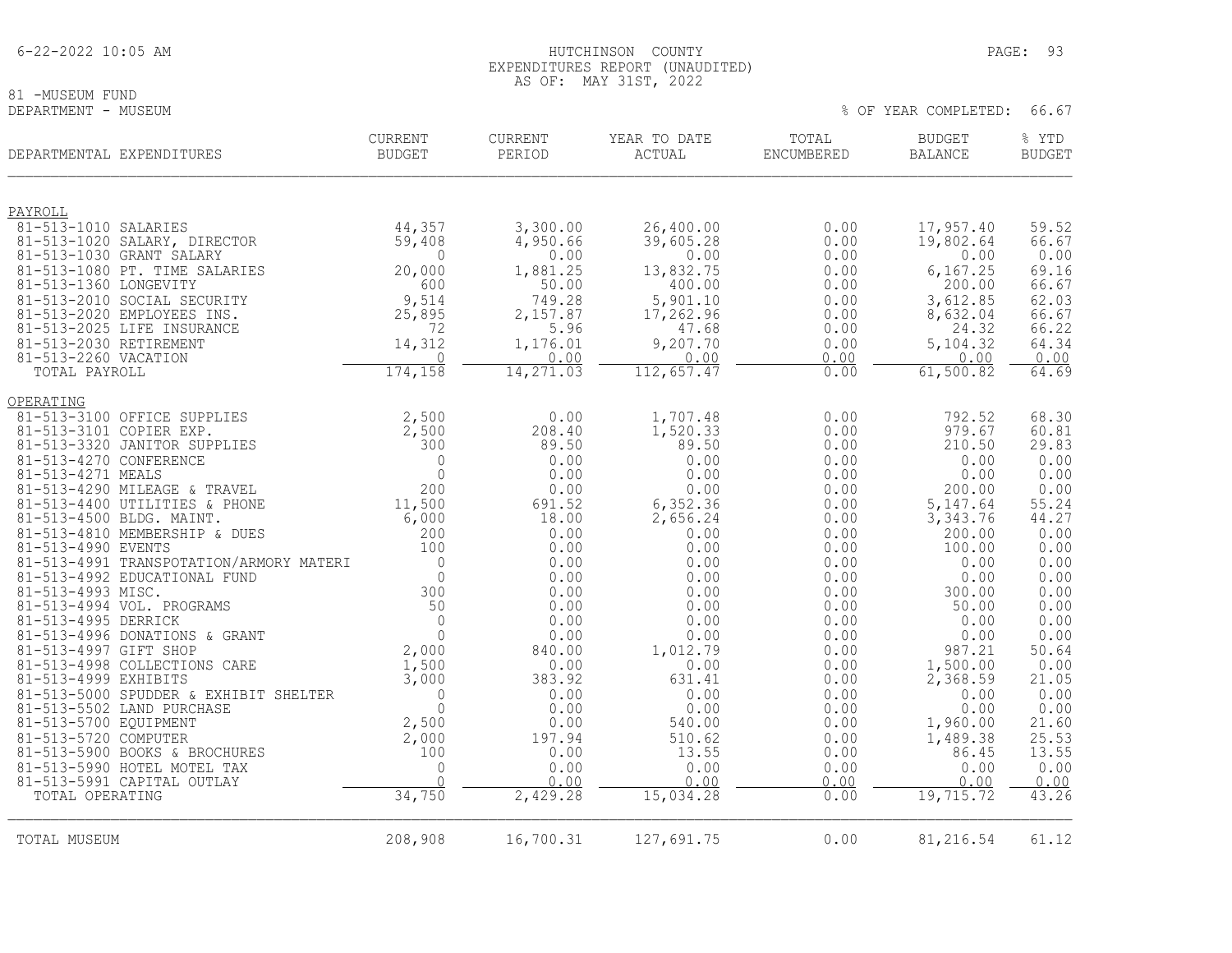| $6 - 22 - 2022$ 10:05 AM                                 |                                 | HUTCHINSON        | COUNTY<br>EXPENDITURES REPORT (UNAUDITED)<br>AS OF: MAY 31ST, 2022 |                     |                          | PAGE: 94        |
|----------------------------------------------------------|---------------------------------|-------------------|--------------------------------------------------------------------|---------------------|--------------------------|-----------------|
| 81 -MUSEUM FUND<br>DEPARTMENT - TRANSFERS                |                                 |                   |                                                                    |                     | % OF YEAR COMPLETED:     | 66.67           |
| DEPARTMENTAL EXPENDITURES                                | <b>CURRENT</b><br><b>BUDGET</b> | CURRENT<br>PERIOD | YEAR TO DATE<br>ACTUAL                                             | TOTAL<br>ENCUMBERED | BUDGET<br>BALANCE        | % YTD<br>BUDGET |
| TRANSFERS<br>81-700-0000 TRANSFER OUT<br>TOTAL TRANSFERS |                                 | 0.00<br>0.00      | 13,220.29<br>13,220.29                                             | 0.00<br>0.00        | 13,220.29)<br>13,220.29) | 0.00<br>0.00    |
| TOTAL TRANSFERS                                          | 0                               | 0.00              | 13,220.29                                                          | $0.00$ (            | 13,220.29)               | 0.00            |
| TOTAL EXPENDITURES                                       | 6,100                           | 16,700.31 (       | 61,895.96                                                          | 0.00                | $67,996.25$ 1,014.64-    |                 |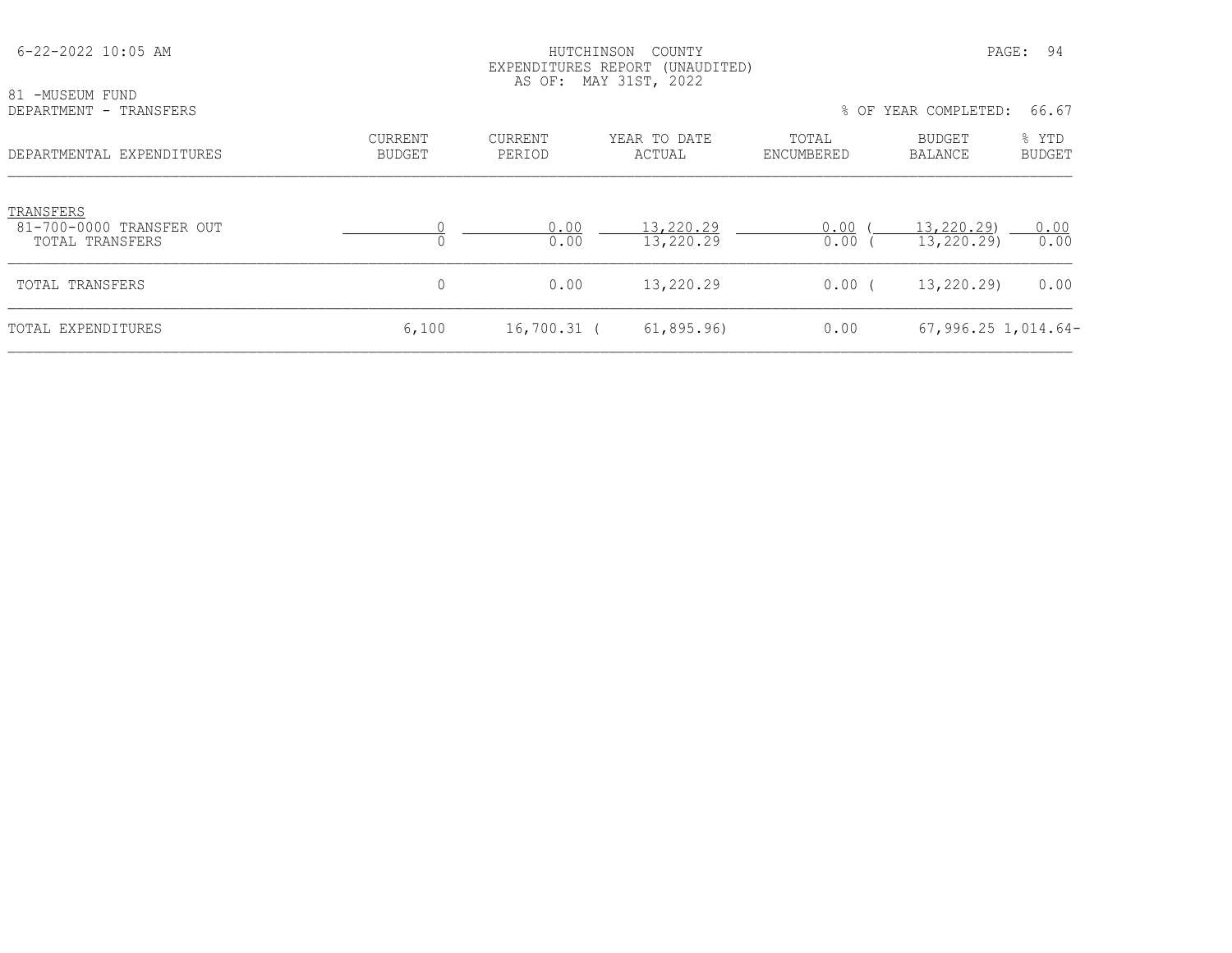## HUTCHINSON COUNTY PAGE: 95 EXPENDITURES REPORT (UNAUDITED) AS OF: MAY 31ST, 2022

## 84 -JAIL COMMISSARY FUND<br>DEPARTMENT - JAIL COMMISSARY

% OF YEAR COMPLETED: 66.67

| DEPARTMENTAL EXPENDITURES               | <b>CURRENT</b><br><b>BUDGET</b> | CURRENT<br>PERIOD | YEAR TO DATE<br>ACTUAL | TOTAL<br>ENCUMBERED | <b>BUDGET</b><br><b>BALANCE</b> | % YTD<br><b>BUDGET</b> |
|-----------------------------------------|---------------------------------|-------------------|------------------------|---------------------|---------------------------------|------------------------|
| OPERATING                               |                                 |                   |                        |                     |                                 |                        |
| $84 - 562 - 3111$<br>POSTAGE FOR RESALE |                                 | 0.00              | 0.00                   | 0.00                | 0.00                            | 0.00                   |
| 84-562-3211 POSTAGE FOR USE             |                                 | 0.00              | 0.00                   | 0.00                | 0.00                            | 0.00                   |
| 84-562-3333 JAIL COMMISSARY RESALE SUPP |                                 | 0.00              | 0.00                   | 0.00                | 0.00                            | 0.00                   |
| $84 - 562 - 4050$<br>INMATE MEDICAL     |                                 | 0.00              | 0.00                   | 0.00                | 0.00                            | 0.00                   |
| 84-562-4222 CABLE TV SERVICES           |                                 | 0.00              | 0.00                   | 0.00                | 0.00                            | 0.00                   |
| 84-562-4990 MISCELLANEOUS EXPENSE       |                                 | 0.00              | 0.00                   | 0.00                | 0.00                            | 0.00                   |
| 84-562-5706 EOUIPMENT EXPENSE           |                                 | 0.00              | 0.00                   | 0.00                | 0.00                            | 0.00                   |
| 84-562-5990 CAPITAL OUTLAY              |                                 | 0.00              | 0.00                   | 0.00                | 0.00                            | 0.00                   |
| 84-562-6511 SUPPLIES FOR USE            |                                 | 0.00              | 0.00                   | 0.00                | 0.00                            | 0.00                   |
| TOTAL OPERATING                         |                                 | 0.00              | 0.00                   | 0.00                | 0.00                            | 0.00                   |
| TOTAL JAIL COMMISSARY                   | 0                               | 0.00              | 0.00                   | 0.00                | 0.00                            | 0.00                   |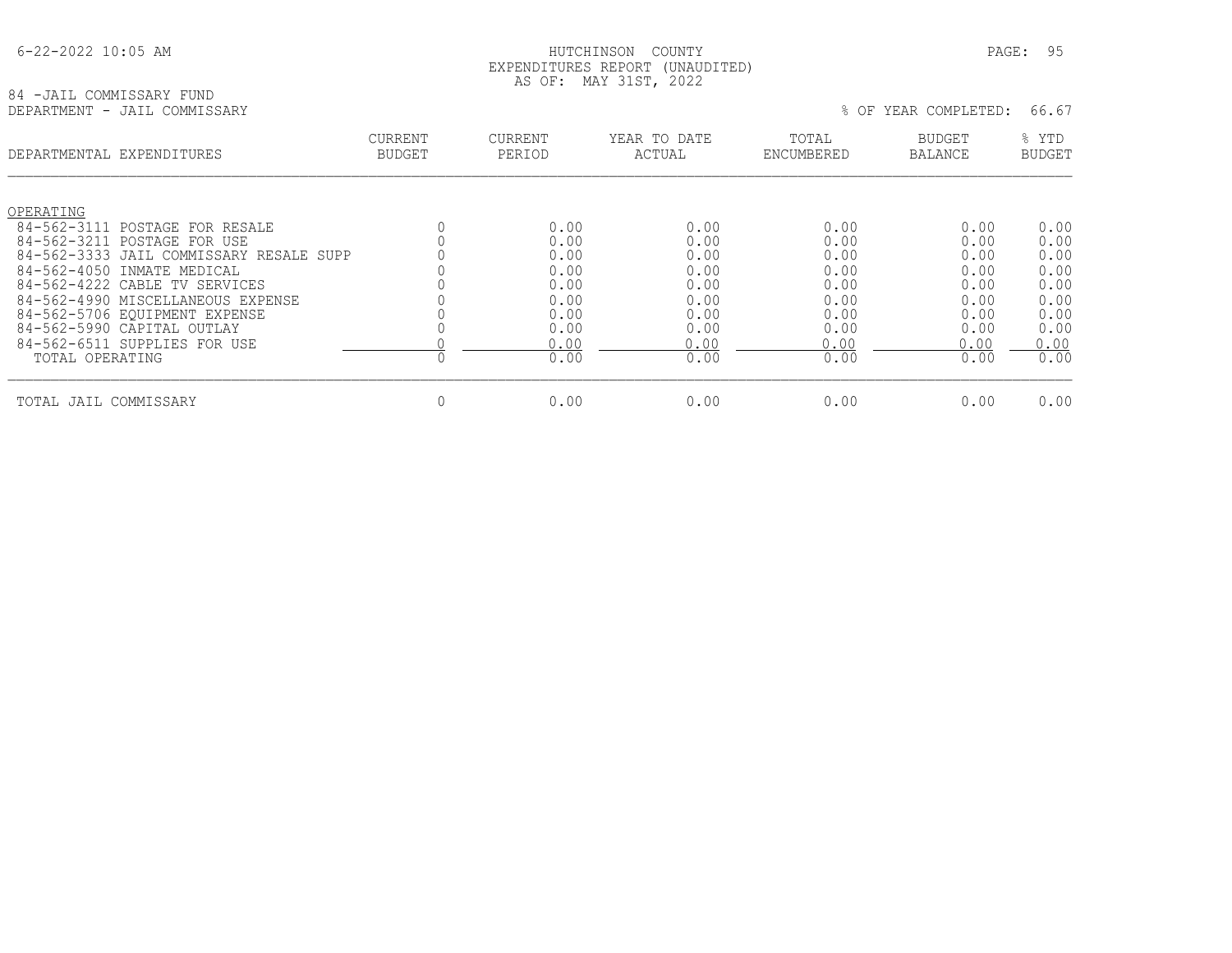## HUTCHINSON COUNTY PAGE: 96 EXPENDITURES REPORT (UNAUDITED) AS OF: MAY 31ST, 2022

| 84 -JAIL COMMISSARY FUND |                                     |  |
|--------------------------|-------------------------------------|--|
|                          | DEPARTMENT - JAIL COMMISSARY RESALE |  |

| DEPARTMENT - JAIL COMMISSARY RESALE                                     |                                 |                   |                        |                     | % OF YEAR COMPLETED: | 66.67                  |
|-------------------------------------------------------------------------|---------------------------------|-------------------|------------------------|---------------------|----------------------|------------------------|
| DEPARTMENTAL EXPENDITURES                                               | <b>CURRENT</b><br><b>BUDGET</b> | CURRENT<br>PERIOD | YEAR TO DATE<br>ACTUAL | TOTAL<br>ENCUMBERED | BUDGET<br>BALANCE    | % YTD<br><b>BUDGET</b> |
| OPERATING<br>84-652-3333 JAIL COMMISSARY RESALE SUPP<br>TOTAL OPERATING |                                 | 0.00<br>0.00      | 0.00<br>0.00           | 0.00<br>0.00        | 0.00<br>0.00         | 0.00<br>0.00           |
| TOTAL JAIL COMMISSARY RESALE                                            | $\Omega$                        | 0.00              | 0.00                   | 0.00                | 0.00                 | 0.00                   |
| TOTAL EXPENDITURES                                                      | $\mathbf{0}$                    | 0.00              | 0.00                   | 0.00                | 0.00                 | 0.00                   |
|                                                                         |                                 |                   |                        |                     |                      |                        |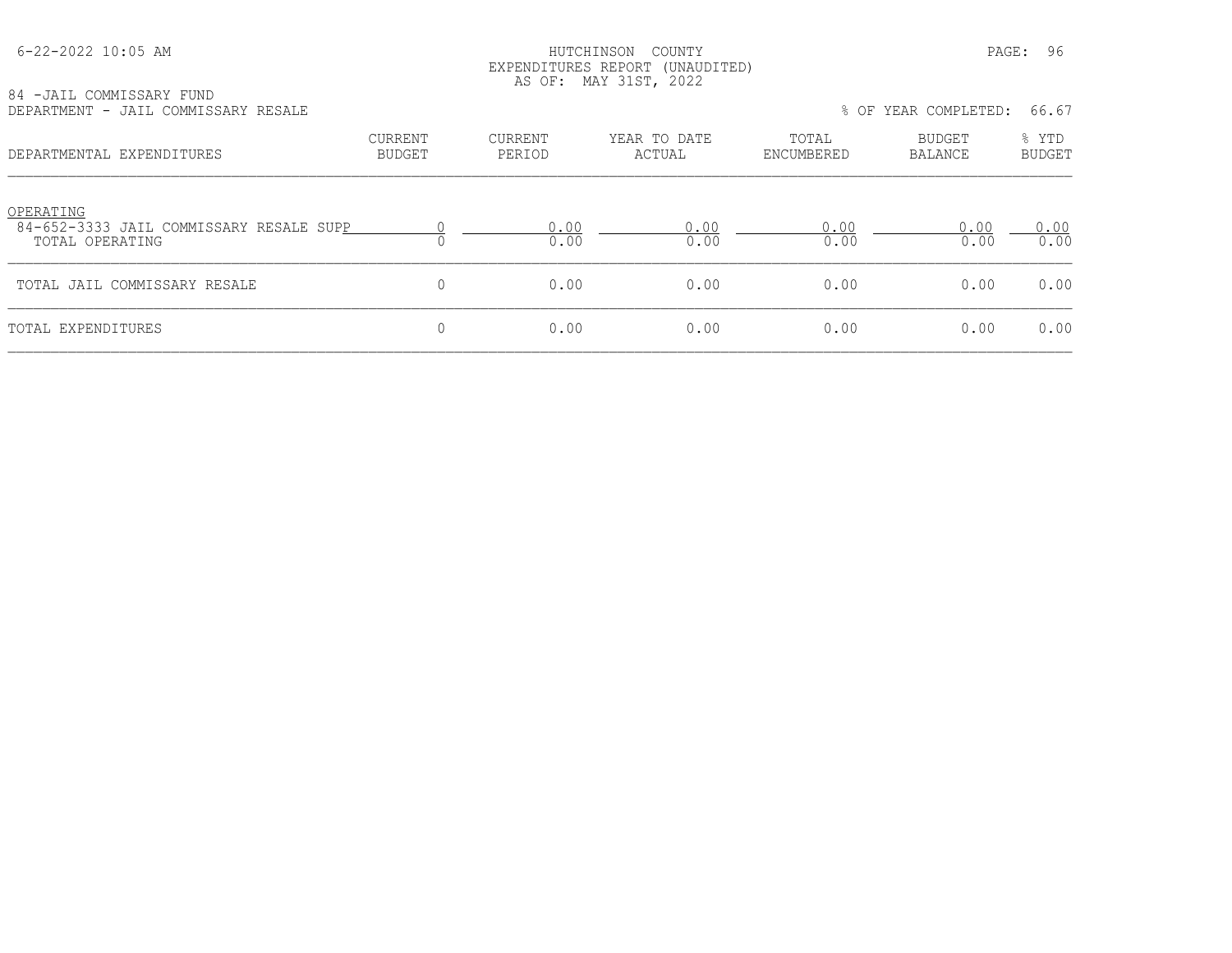| 96 - GENERAL FIXED ASSETS                     |                                 |                   | EXPENDITURES REPORT (UNAUDITED)<br>AS OF: MAY 31ST, 2022 |                     |                      |                        |
|-----------------------------------------------|---------------------------------|-------------------|----------------------------------------------------------|---------------------|----------------------|------------------------|
| DEPARTMENT - COUNTY JUDGE                     |                                 |                   |                                                          |                     | % OF YEAR COMPLETED: | 66.67                  |
| DEPARTMENTAL EXPENDITURES                     | <b>CURRENT</b><br><b>BUDGET</b> | CURRENT<br>PERIOD | YEAR TO DATE<br>ACTUAL                                   | TOTAL<br>ENCUMBERED | BUDGET<br>BALANCE    | % YTD<br><b>BUDGET</b> |
| OPERATING<br>96-400-5600 DEPRECIATION EXPENSE |                                 | 0.00              | 0.00                                                     | 0.00                | 0.00                 | 0.00                   |
| TOTAL OPERATING                               |                                 | 0.00              | 0.00                                                     | 0.00                | 0.00                 | 0.00                   |
| TOTAL COUNTY JUDGE                            | U                               | 0.00              | 0.00                                                     | 0.00                | 0.00                 | 0.00                   |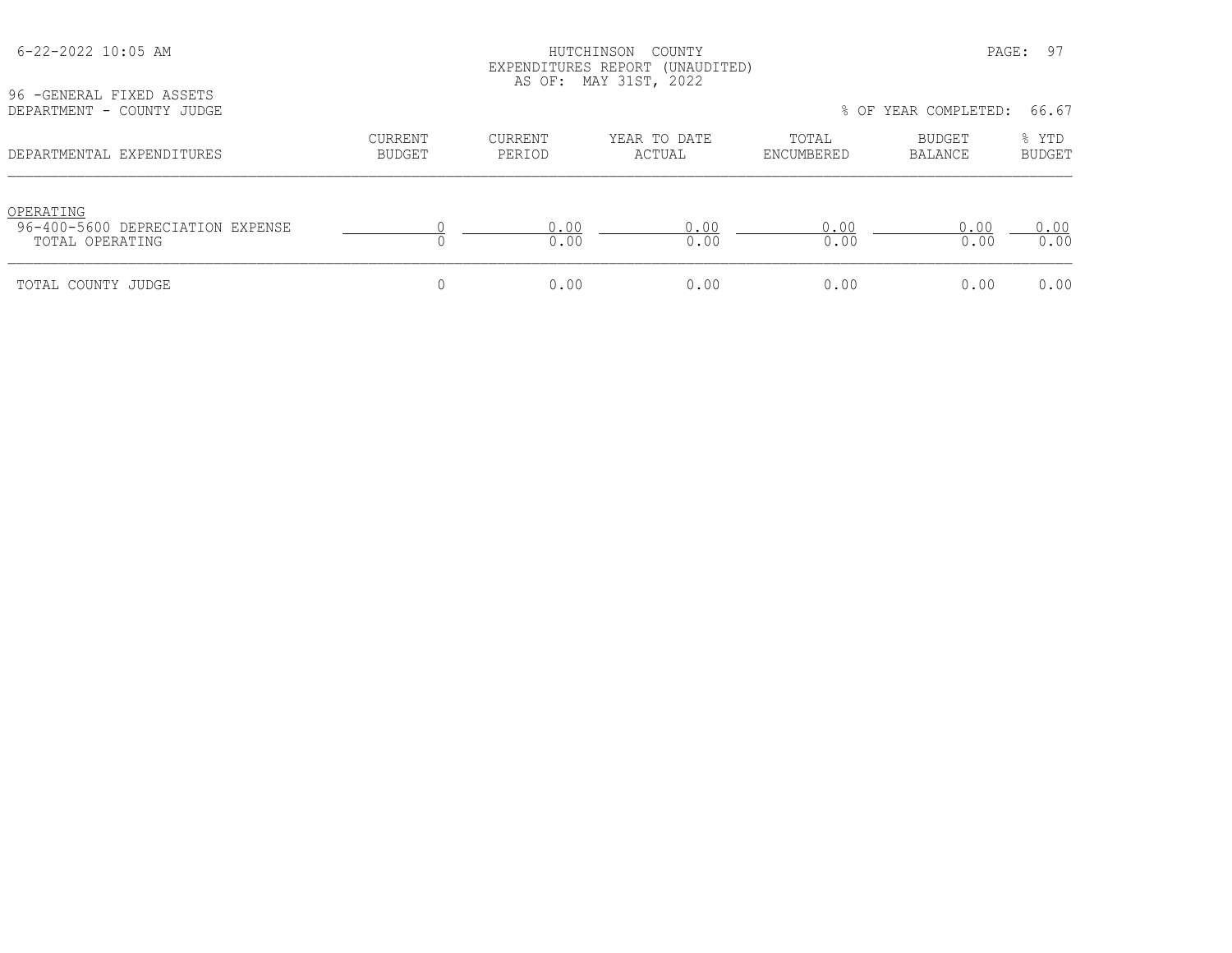| 96 -GENERAL FIXED ASSETS<br>DEPARTMENT - COUNTY CLERK            | EXPENDITURES REPORT (UNAUDITED)<br>AS OF: MAY 31ST, 2022<br>% OF YEAR COMPLETED: 66.67 |                   |                        |                     |                   |                 |
|------------------------------------------------------------------|----------------------------------------------------------------------------------------|-------------------|------------------------|---------------------|-------------------|-----------------|
| DEPARTMENTAL EXPENDITURES                                        | <b>CURRENT</b><br><b>BUDGET</b>                                                        | CURRENT<br>PERIOD | YEAR TO DATE<br>ACTUAL | TOTAL<br>ENCUMBERED | BUDGET<br>BALANCE | % YTD<br>BUDGET |
| OPERATING<br>96-403-5600 DEPRECIATION EXPENSE<br>TOTAL OPERATING |                                                                                        | 0.00<br>0.00      | 0.00<br>0.00           | 0.00<br>0.00        | 0.00<br>0.00      | 0.00<br>0.00    |
| TOTAL COUNTY CLERK                                               | U                                                                                      | 0.00              | 0.00                   | 0.00                | 0.00              | 0.00            |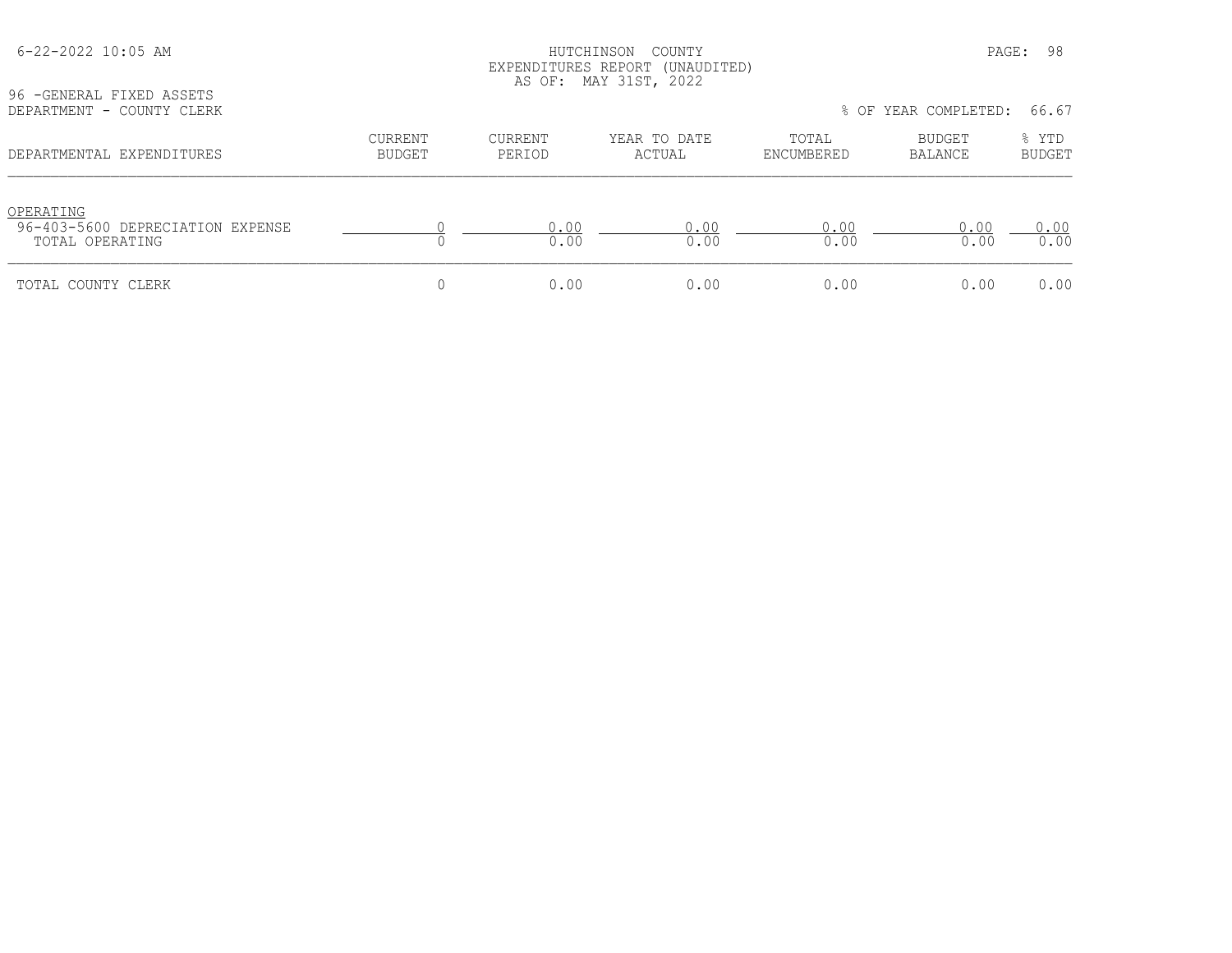## HUTCHINSON COUNTY PAGE: 99 EXPENDITURES REPORT (UNAUDITED) AS OF: MAY 31ST, 2022

96 -GENERAL FIXED ASSETS<br>DEPARTMENT - VETERANS SEI

| DEPARTMENT - VETERANS SERVICE                                    |                          | 66.67<br>% OF YEAR COMPLETED: |                        |                     |                   |                        |
|------------------------------------------------------------------|--------------------------|-------------------------------|------------------------|---------------------|-------------------|------------------------|
| DEPARTMENTAL EXPENDITURES                                        | CURRENT<br><b>BUDGET</b> | CURRENT<br>PERIOD             | YEAR TO DATE<br>ACTUAL | TOTAL<br>ENCUMBERED | BUDGET<br>BALANCE | % YTD<br><b>BUDGET</b> |
| OPERATING<br>96-405-5600 DEPRECIATION EXPENSE<br>TOTAL OPERATING |                          | 0.00<br>0.00                  | 0.00<br>0.00           | 0.00<br>0.00        | 0.00<br>0.00      | 0.00<br>0.00           |
| TOTAL VETERANS SERVICE                                           |                          | 0.00                          | 0.00                   | 0.00                | 0.00              | 0.00                   |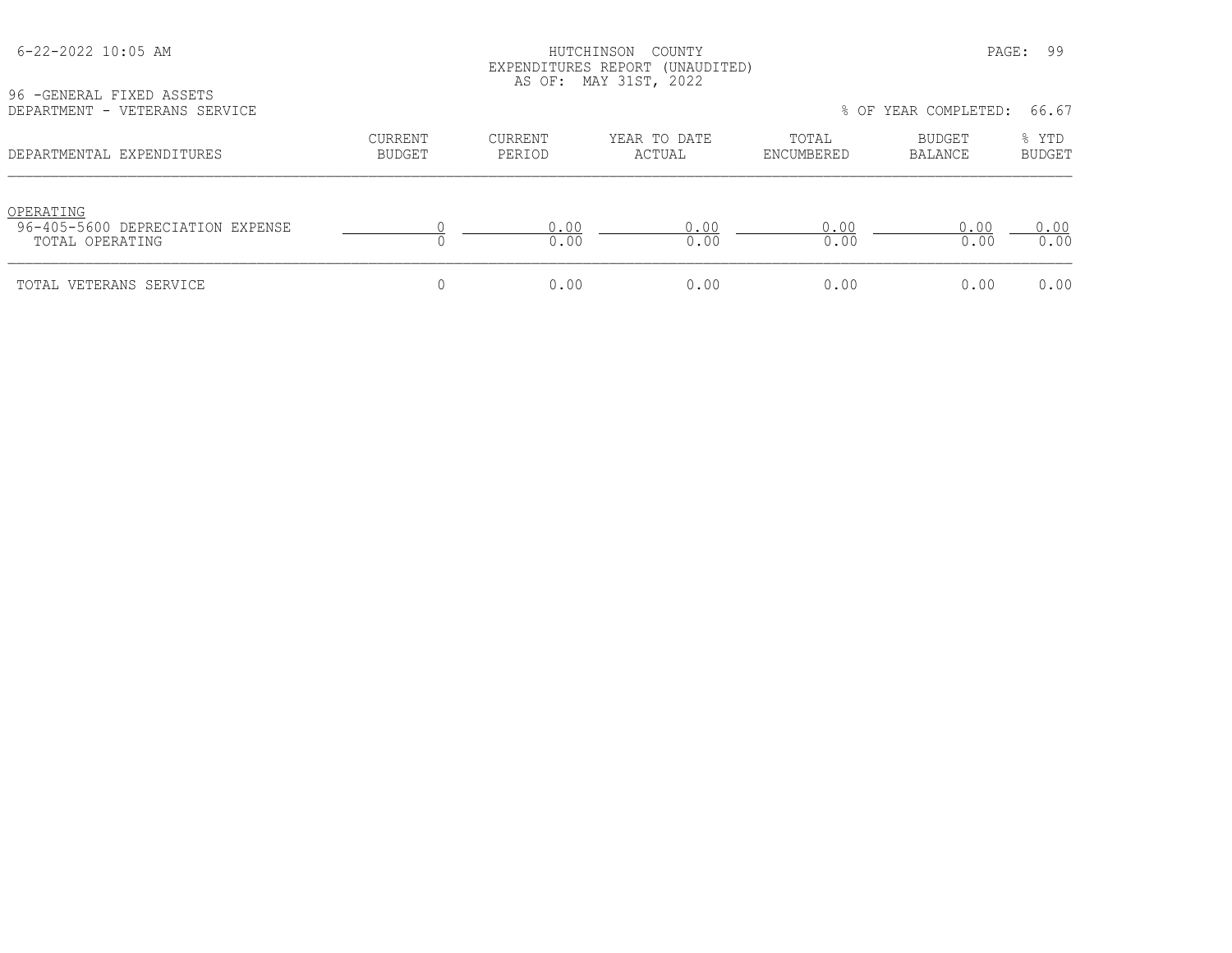## HUTCHINSON COUNTY PAGE: 100 EXPENDITURES REPORT (UNAUDITED) AS OF: MAY 31ST, 2022

| 96 -GENERAL FIXED ASSETS               |         |         |              |       |                            |      |
|----------------------------------------|---------|---------|--------------|-------|----------------------------|------|
|                                        |         |         |              |       |                            |      |
| DEPARTMENT - EMERGENCY OPERATIONS CENT |         |         |              |       | % OF YEAR COMPLETED: 66.67 |      |
|                                        |         |         |              |       |                            |      |
|                                        | CURRENT | CURRENT | YEAR TO DATE | TOTAL | <b>BUDGET</b>              | YTD. |
|                                        |         |         |              |       |                            |      |

|  | % OF YEAR COMPLETED: | 66.67 |
|--|----------------------|-------|
|  |                      |       |

| DEPARTMENTAL EXPENDITURES                                        | CURRENT<br><b>BUDGET</b> | CURRENT<br>PERIOD | YEAR TO DATE<br>ACTUAL | TOTAL<br>ENCUMBERED | <b>BUDGET</b><br>BALANCE | % YTD<br><b>BUDGET</b> |
|------------------------------------------------------------------|--------------------------|-------------------|------------------------|---------------------|--------------------------|------------------------|
| OPERATING<br>96-406-5600 DEPRECIATION EXPENSE<br>TOTAL OPERATING |                          | 0.00<br>0.00      | 0.00<br>0.00           | 0.00<br>0.00        | 0.00<br>0.00             | 0.00<br>0.00           |
| TOTAL EMERGENCY OPERATIONS CENT                                  |                          | 0.00              | 0.00                   | 0.00                | 0.00                     | 0.00                   |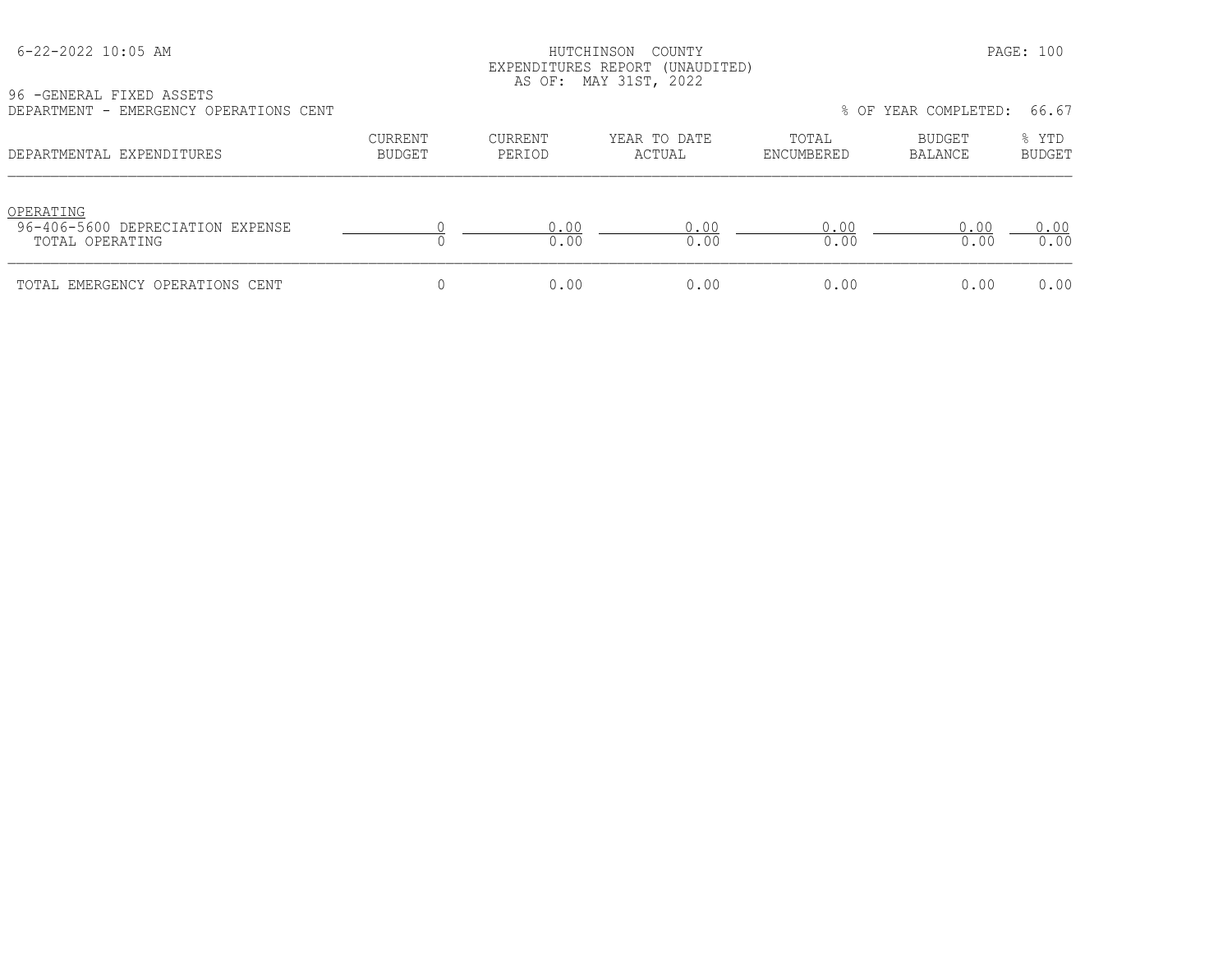## HUTCHINSON COUNTY PAGE: 101 EXPENDITURES REPORT (UNAUDITED) AS OF: MAY 31ST, 2022

96 -GENERAL FIXED ASSETS<br>DEPARTMENT - 316TH DISTR

| DEPARTMENT - 316TH DISTRICT COURT                                |                          |                   |                        |                     | % OF YEAR COMPLETED: | 66.67                  |
|------------------------------------------------------------------|--------------------------|-------------------|------------------------|---------------------|----------------------|------------------------|
| DEPARTMENTAL EXPENDITURES                                        | CURRENT<br><b>BUDGET</b> | CURRENT<br>PERIOD | YEAR TO DATE<br>ACTUAL | TOTAL<br>ENCUMBERED | BUDGET<br>BALANCE    | % YTD<br><b>BUDGET</b> |
| OPERATING<br>96-435-5600 DEPRECIATION EXPENSE<br>TOTAL OPERATING |                          | 0.00<br>0.00      | 0.00<br>0.00           | 0.00<br>0.00        | 0.00<br>0.00         | 0.00<br>0.00           |
| TOTAL 316TH DISTRICT COURT                                       |                          | 0.00              | 0.00                   | 0.00                | 0.00                 | 0.00                   |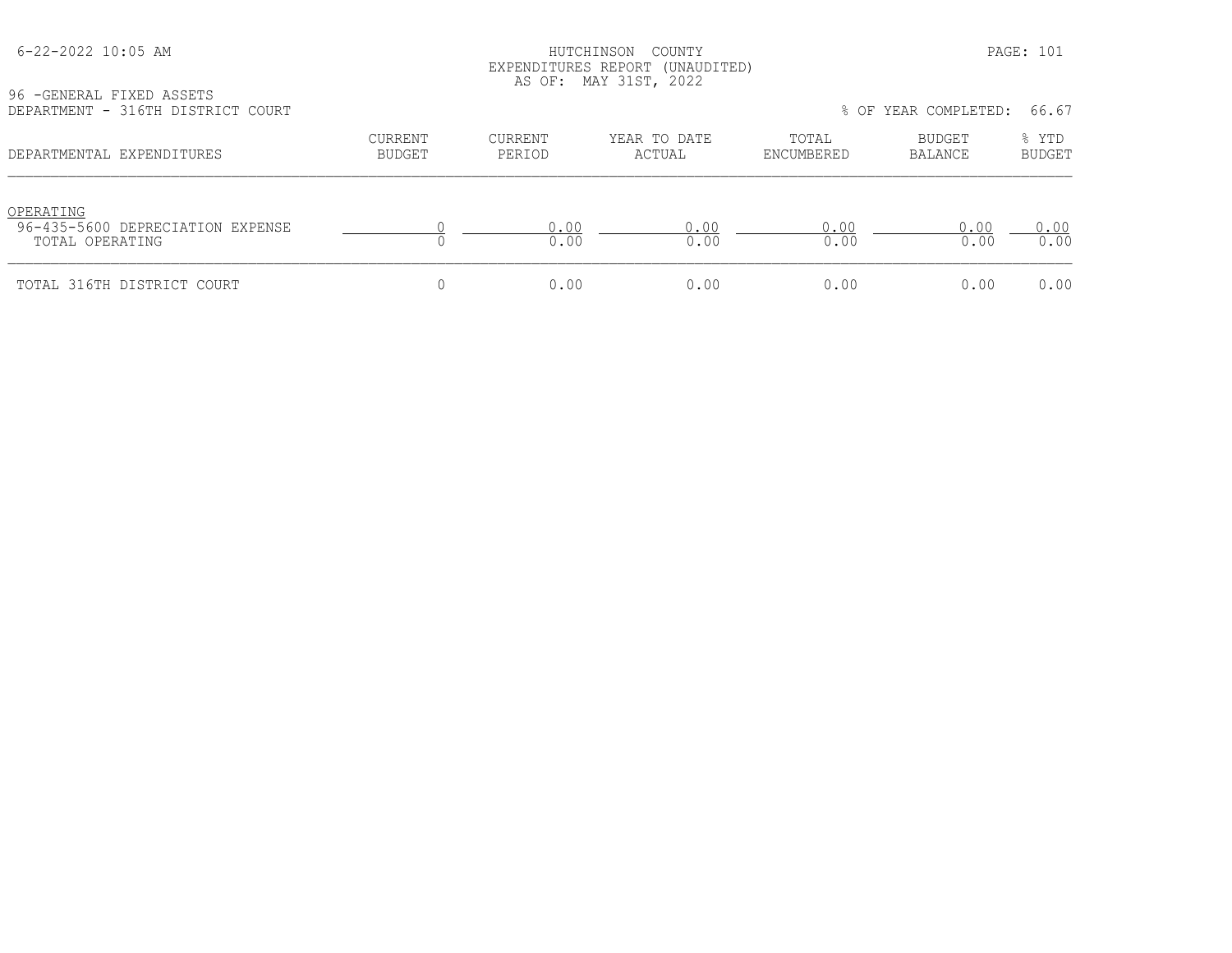## HUTCHINSON COUNTY PAGE: 102 EXPENDITURES REPORT (UNAUDITED) AS OF: MAY 31ST, 2022

| 96 - GENERAL FIXED ASSETS        |  |  |
|----------------------------------|--|--|
| DEPARTMENT - 84TH DISTRICT COURT |  |  |

| DEPARTMENT - 84TH DISTRICT COURT                                 |                          |                          |                        |                     | % OF YEAR COMPLETED: | 66.67                  |  |
|------------------------------------------------------------------|--------------------------|--------------------------|------------------------|---------------------|----------------------|------------------------|--|
| DEPARTMENTAL EXPENDITURES                                        | CURRENT<br><b>BUDGET</b> | <b>CURRENT</b><br>PERIOD | YEAR TO DATE<br>ACTUAL | TOTAL<br>ENCUMBERED | BUDGET<br>BALANCE    | % YTD<br><b>BUDGET</b> |  |
| OPERATING<br>96-436-5600 DEPRECIATION EXPENSE<br>TOTAL OPERATING |                          | 0.00<br>0.00             | 0.00<br>0.00           | 0.00<br>0.00        | 0.00<br>0.00         | 0.00<br>0.00           |  |
| TOTAL 84TH DISTRICT COURT                                        |                          | 0.00                     | 0.00                   | 0.00                | 0.00                 | 0.00                   |  |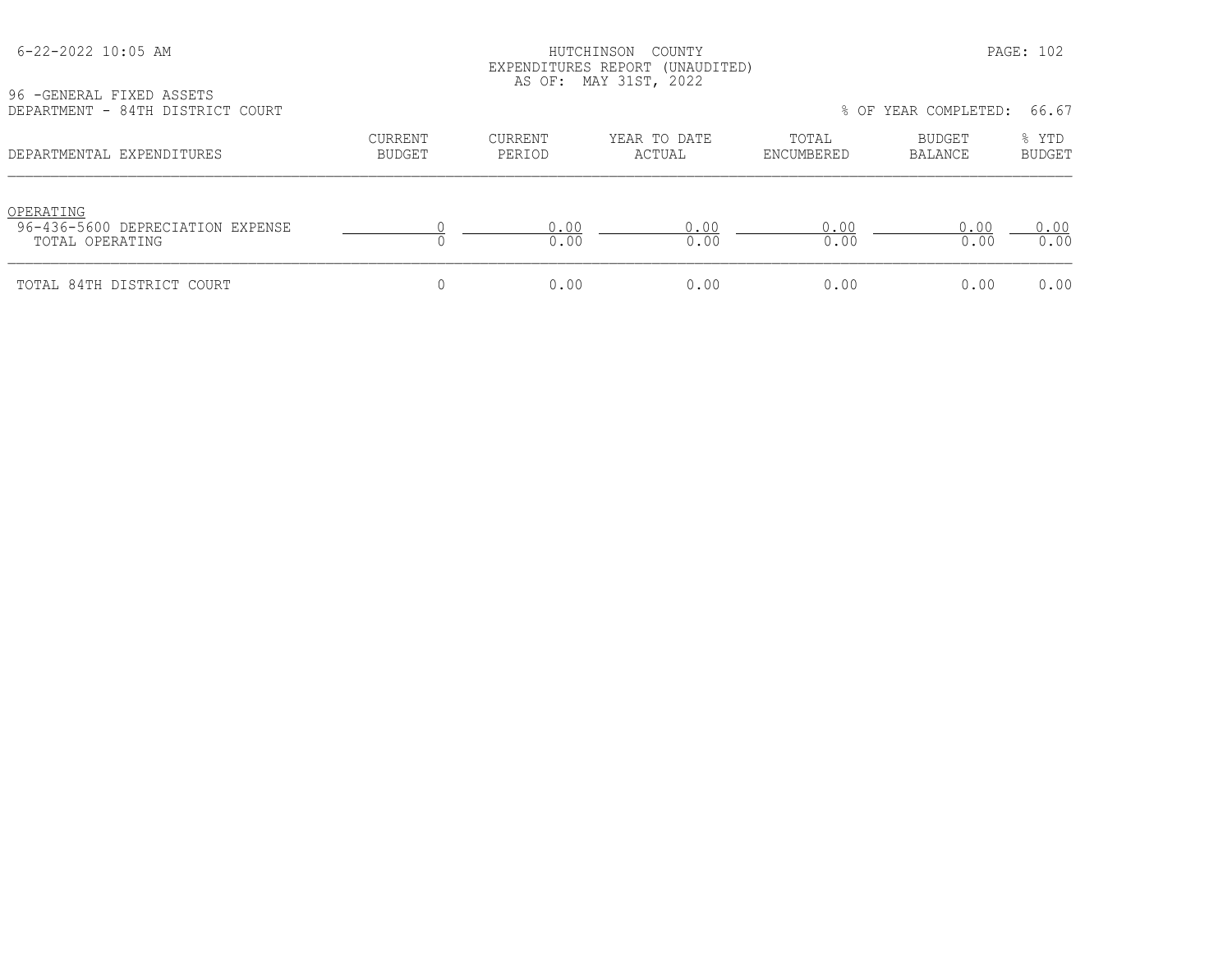## HUTCHINSON COUNTY PAGE: 103 EXPENDITURES REPORT (UNAUDITED) AS OF: MAY 31ST, 2022

| 96 - GENERAL FIXED ASSETS      |  |  |
|--------------------------------|--|--|
| DEPARTMENT - DISTRICT ATTORNEY |  |  |

| DEPARTMENT - DISTRICT ATTORNEY                                   |                          |                   |                        | 66.67<br>% OF YEAR COMPLETED: |                   |                        |
|------------------------------------------------------------------|--------------------------|-------------------|------------------------|-------------------------------|-------------------|------------------------|
| DEPARTMENTAL EXPENDITURES                                        | CURRENT<br><b>BUDGET</b> | CURRENT<br>PERIOD | YEAR TO DATE<br>ACTUAL | TOTAL<br>ENCUMBERED           | BUDGET<br>BALANCE | % YTD<br><b>BUDGET</b> |
| OPERATING<br>96-437-5600 DEPRECIATION EXPENSE<br>TOTAL OPERATING |                          | 0.00<br>0.00      | 0.00<br>0.00           | 0.00<br>0.00                  | 0.00<br>0.00      | 0.00<br>0.00           |
| TOTAL DISTRICT ATTORNEY                                          |                          | 0.00              | 0.00                   | 0.00                          | 0.00              | 0.00                   |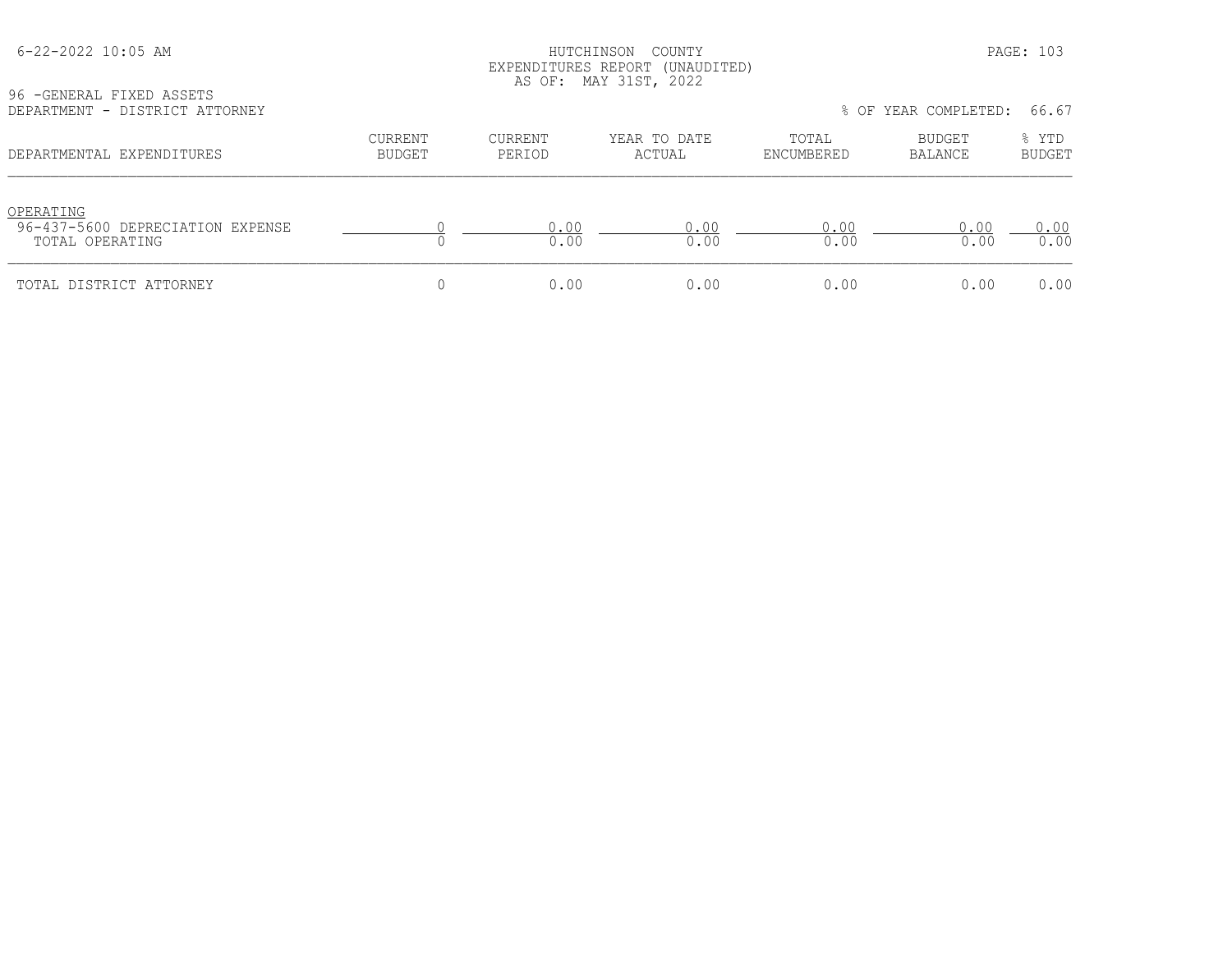| 96 - GENERAL FIXED ASSETS                                        |                                 |                   | LAPLENDIIURES REPURI (UNAUDIIED)<br>AS OF: MAY 31ST, 2022 |                     |                          |                        |
|------------------------------------------------------------------|---------------------------------|-------------------|-----------------------------------------------------------|---------------------|--------------------------|------------------------|
| DEPARTMENT - DISTRICT CLERK                                      |                                 |                   |                                                           |                     | % OF YEAR COMPLETED:     | 66.67                  |
| DEPARTMENTAL EXPENDITURES                                        | <b>CURRENT</b><br><b>BUDGET</b> | CURRENT<br>PERIOD | YEAR TO DATE<br>ACTUAL                                    | TOTAL<br>ENCUMBERED | <b>BUDGET</b><br>BALANCE | % YTD<br><b>BUDGET</b> |
| OPERATING<br>96-450-5600 DEPRECIATION EXPENSE<br>TOTAL OPERATING |                                 | 0.00<br>0.00      | 0.00<br>0.00                                              | 0.00<br>0.00        | 0.00<br>0.00             | 0.00<br>0.00           |
| TOTAL DISTRICT CLERK                                             |                                 | 0.00              | 0.00                                                      | 0.00                | 0.00                     | 0.00                   |

 6-22-2022 10:05 AM HUTCHINSON COUNTY PAGE: 104 EXPENDITURES REPORT (UNAUDITED)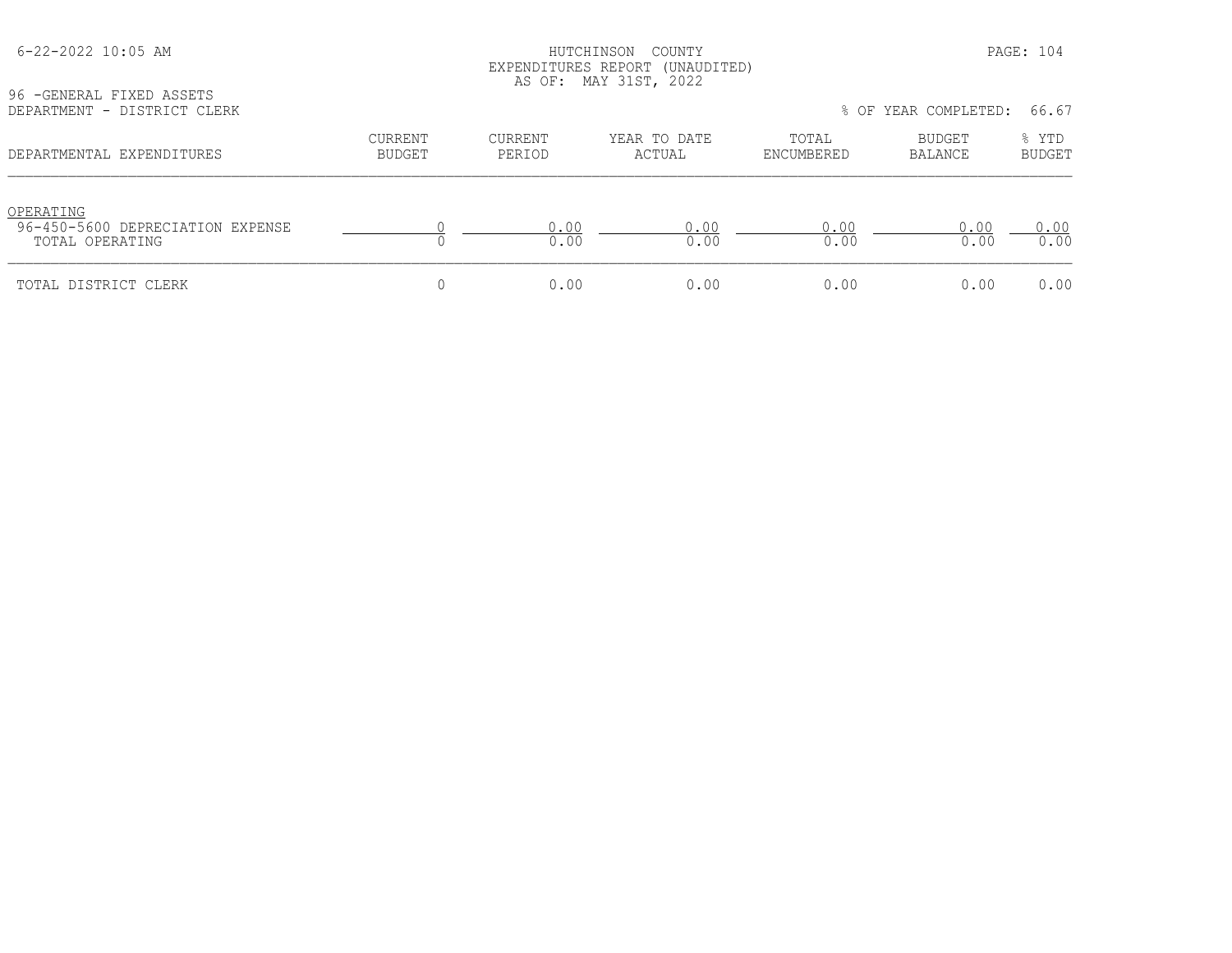## HUTCHINSON COUNTY PAGE: 105 EXPENDITURES REPORT (UNAUDITED) AS OF: MAY 31ST, 2022

| 96 - GENERAL FIXED ASSETS |  |                                |  |
|---------------------------|--|--------------------------------|--|
|                           |  | DEPARTMENT - J. P. PRECINCT #2 |  |

| DEPARTMENT - J. P. PRECINCT #2                                   |                          |                   |                        |                     | % OF YEAR COMPLETED: | 66.67                  |
|------------------------------------------------------------------|--------------------------|-------------------|------------------------|---------------------|----------------------|------------------------|
| DEPARTMENTAL EXPENDITURES                                        | CURRENT<br><b>BUDGET</b> | CURRENT<br>PERIOD | YEAR TO DATE<br>ACTUAL | TOTAL<br>ENCUMBERED | BUDGET<br>BALANCE    | % YTD<br><b>BUDGET</b> |
| OPERATING<br>96-456-5600 DEPRECIATION EXPENSE<br>TOTAL OPERATING |                          | 0.00<br>0.00      | 0.00<br>0.00           | 0.00<br>0.00        | 0.00<br>0.00         | 0.00<br>0.00           |
| TOTAL J. P. PRECINCT #2                                          |                          | 0.00              | 0.00                   | 0.00                | 0.00                 | 0.00                   |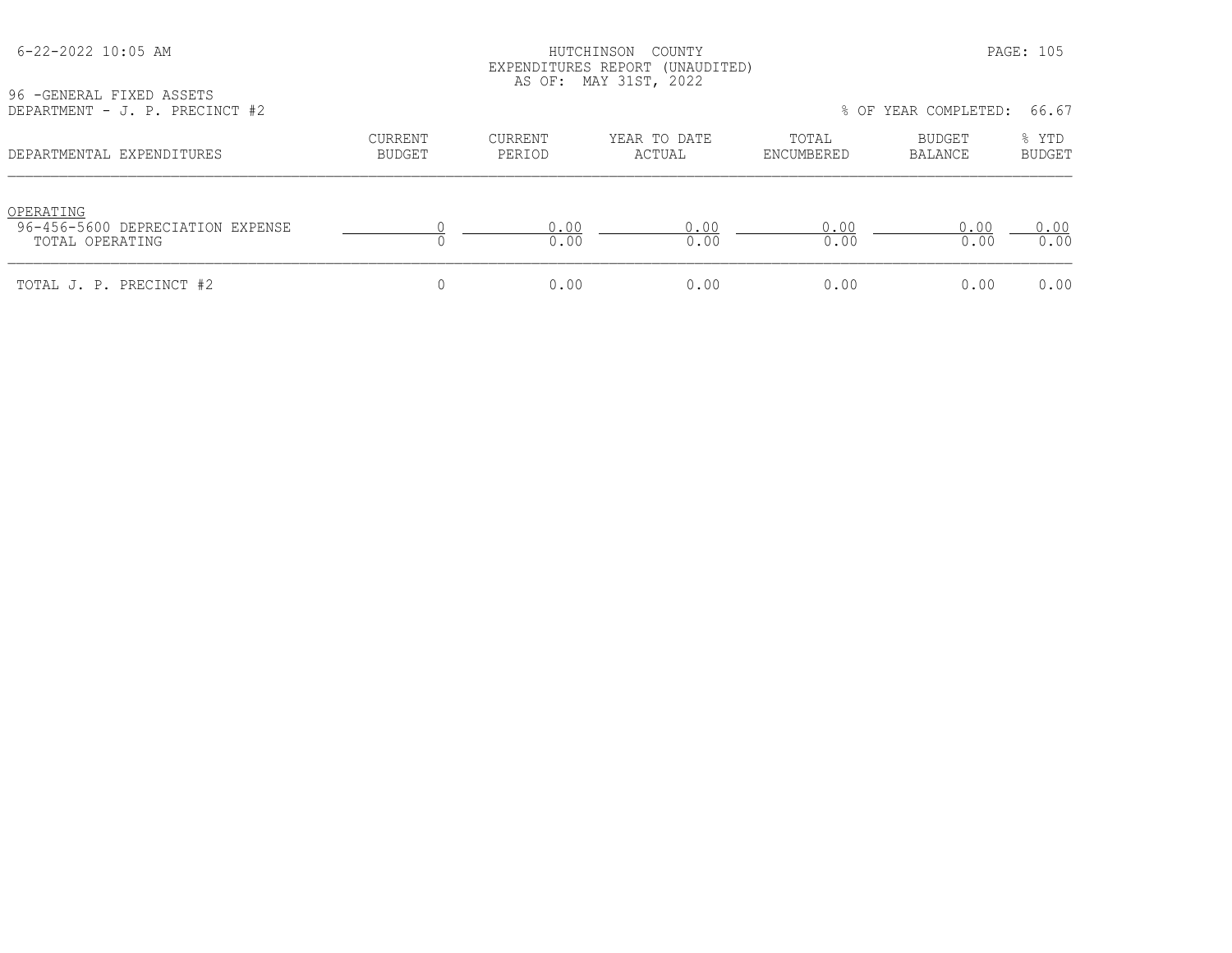## HUTCHINSON COUNTY PAGE: 106 EXPENDITURES REPORT (UNAUDITED) AS OF: MAY 31ST, 2022

| 96 - GENERAL FIXED ASSETS |  |                                |  |
|---------------------------|--|--------------------------------|--|
|                           |  | DEPARTMENT - J. P. PRECINCT #1 |  |

| DEPARTMENT - J. P. PRECINCT #1                                   |                          |                   |                        |                     | % OF YEAR COMPLETED: 66.67 |                        |
|------------------------------------------------------------------|--------------------------|-------------------|------------------------|---------------------|----------------------------|------------------------|
| DEPARTMENTAL EXPENDITURES                                        | CURRENT<br><b>BUDGET</b> | CURRENT<br>PERIOD | YEAR TO DATE<br>ACTUAL | TOTAL<br>ENCUMBERED | BUDGET<br>BALANCE          | % YTD<br><b>BUDGET</b> |
| OPERATING<br>96-457-5600 DEPRECIATION EXPENSE<br>TOTAL OPERATING |                          | 0.00<br>0.00      | 0.00<br>0.00           | 0.00<br>0.00        | 0.00<br>0.00               | 0.00<br>0.00           |
| TOTAL J. P. PRECINCT #1                                          |                          | 0.00              | 0.00                   | 0.00                | 0.00                       | 0.00                   |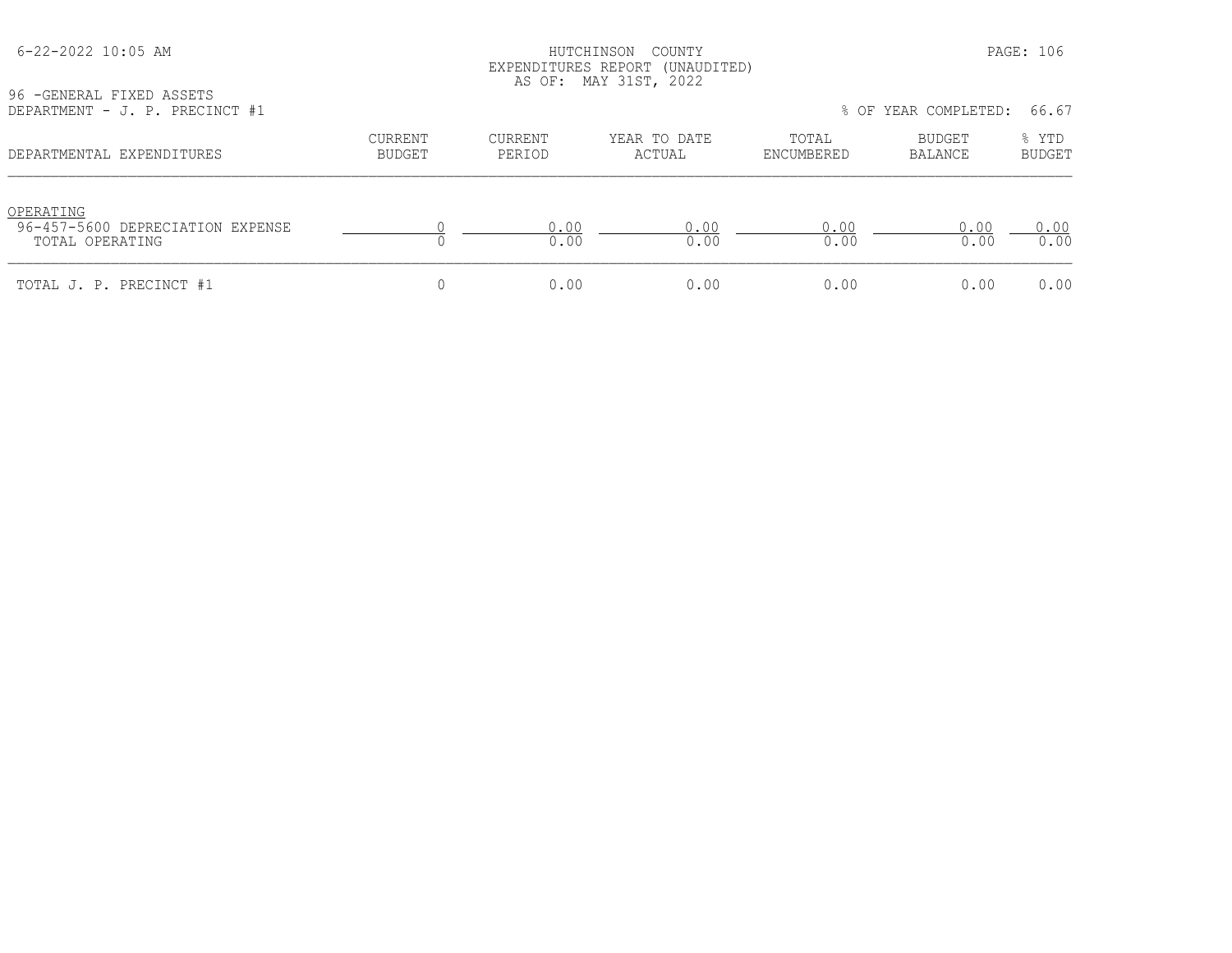|  | $6 - 22 - 2022$ 10:05 AM |  |  |
|--|--------------------------|--|--|
|--|--------------------------|--|--|

## HUTCHINSON COUNTY PAGE: 107 EXPENDITURES REPORT (UNAUDITED) AS OF: MAY 31ST, 2022

| 96 - GENERAL FIXED ASSETS |                              |
|---------------------------|------------------------------|
|                           | DEPARTMENT - COUNTY ATTORNEY |

| DEPARTMENT - COUNTY ATTORNEY                                     |                          |                   |                        |                     | % OF YEAR COMPLETED: | 66.67                  |
|------------------------------------------------------------------|--------------------------|-------------------|------------------------|---------------------|----------------------|------------------------|
| DEPARTMENTAL EXPENDITURES                                        | CURRENT<br><b>BUDGET</b> | CURRENT<br>PERIOD | YEAR TO DATE<br>ACTUAL | TOTAL<br>ENCUMBERED | BUDGET<br>BALANCE    | % YTD<br><b>BUDGET</b> |
| OPERATING<br>96-475-5600 DEPRECIATION EXPENSE<br>TOTAL OPERATING |                          | 0.00<br>0.00      | 0.00<br>0.00           | 0.00<br>0.00        | 0.00<br>0.00         | 0.00<br>0.00           |
| TOTAL COUNTY ATTORNEY                                            |                          | 0.00              | 0.00                   | 0.00                | 0.00                 | 0.00                   |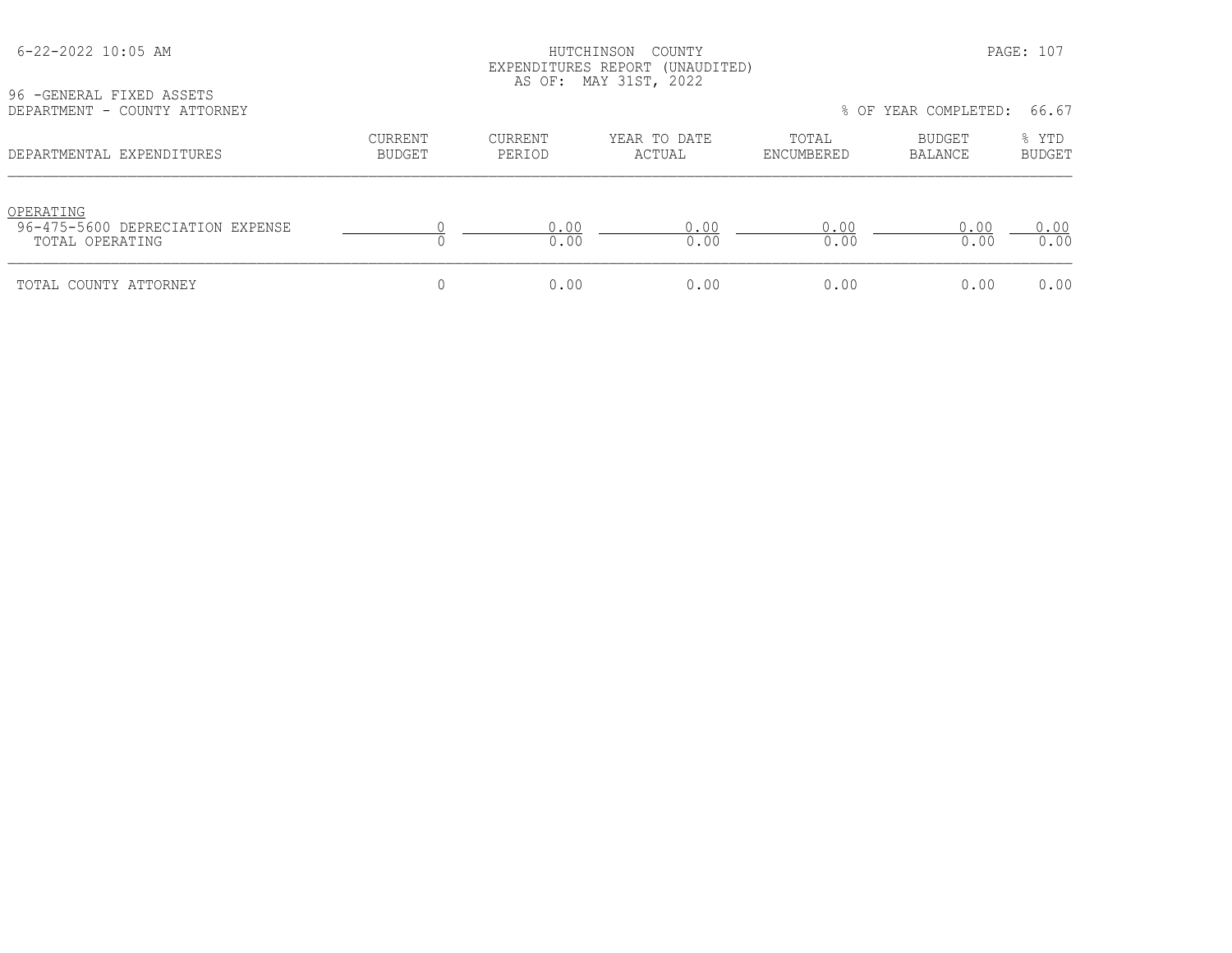| 96 - GENERAL FIXED ASSETS                                        |                          |                          | EXPENDITURES REPORT (UNAUDITED)<br>AS OF: MAY 31ST, 2022 |                     |                      |                 |
|------------------------------------------------------------------|--------------------------|--------------------------|----------------------------------------------------------|---------------------|----------------------|-----------------|
| DEPARTMENT - LAW LIBRARY                                         |                          |                          |                                                          |                     | % OF YEAR COMPLETED: | 66.67           |
| DEPARTMENTAL EXPENDITURES                                        | <b>CURRENT</b><br>BUDGET | <b>CURRENT</b><br>PERIOD | YEAR TO DATE<br>ACTUAL                                   | TOTAL<br>ENCUMBERED | BUDGET<br>BALANCE    | % YTD<br>BUDGET |
| OPERATING<br>96-476-5600 DEPRECIATION EXPENSE<br>TOTAL OPERATING |                          | 0.00<br>0.00             | 0.00<br>0.00                                             | 0.00<br>0.00        | 0.00<br>0.00         | 0.00<br>0.00    |
| TOTAL LAW LIBRARY                                                |                          | 0.00                     | 0.00                                                     | 0.00                | 0.00                 | 0.00            |

6-22-2022 10:05 AM HUTCHINSON COUNTY PAGE: 108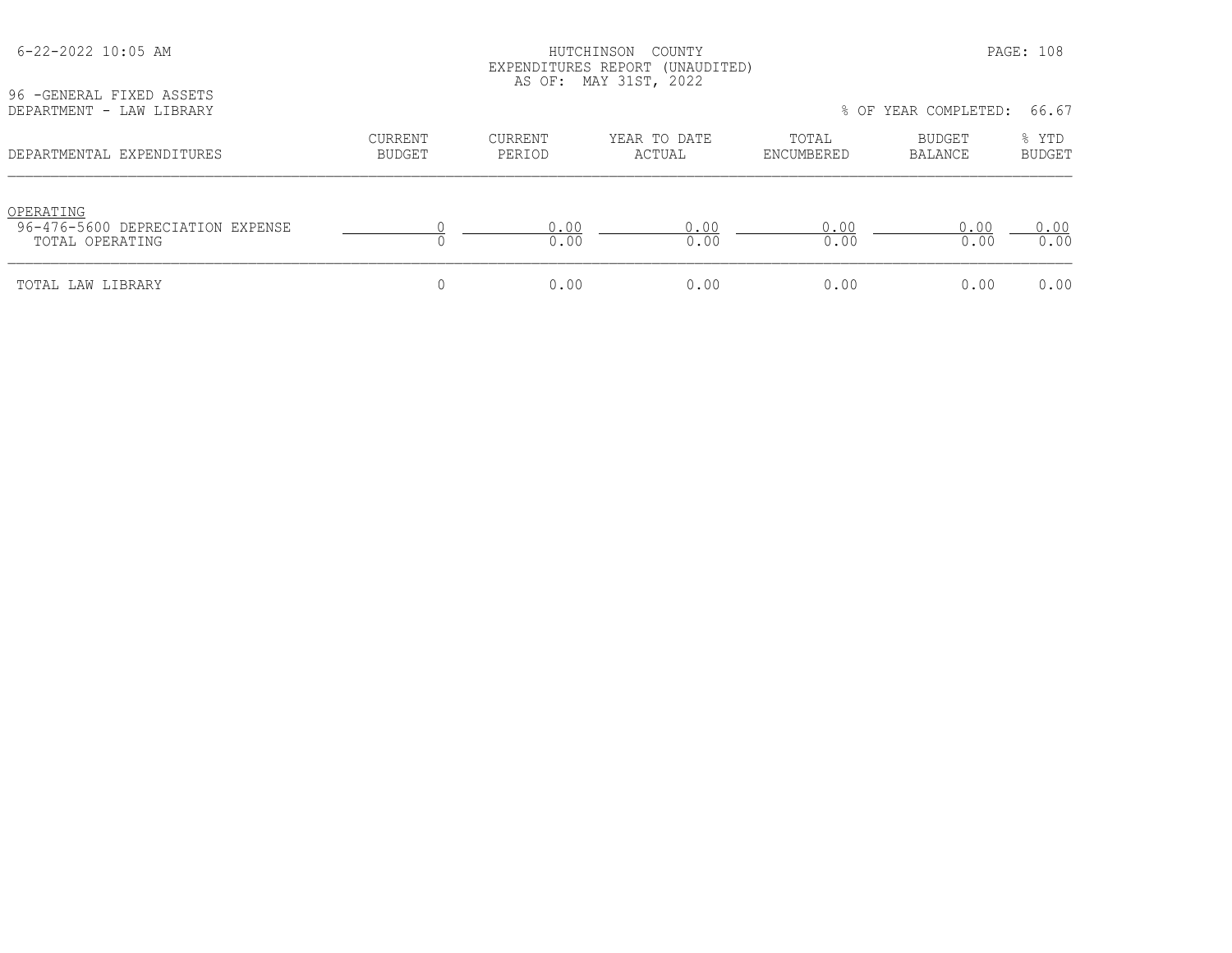| 96 - GENERAL FIXED ASSETS                                        |                                 |                          | EXPENDITURES REPORT (UNAUDITED)<br>AS OF: MAY 31ST, 2022 |                     |                          |                        |
|------------------------------------------------------------------|---------------------------------|--------------------------|----------------------------------------------------------|---------------------|--------------------------|------------------------|
| DEPARTMENT - ELECTION                                            |                                 |                          |                                                          |                     | % OF YEAR COMPLETED:     | 66.67                  |
| DEPARTMENTAL EXPENDITURES                                        | <b>CURRENT</b><br><b>BUDGET</b> | <b>CURRENT</b><br>PERIOD | YEAR TO DATE<br>ACTUAL                                   | TOTAL<br>ENCUMBERED | <b>BUDGET</b><br>BALANCE | % YTD<br><b>BUDGET</b> |
| OPERATING<br>96-490-5600 DEPRECIATION EXPENSE<br>TOTAL OPERATING |                                 | 0.00<br>0.00             | 0.00<br>0.00                                             | 0.00<br>0.00        | 0.00<br>0.00             | 0.00<br>0.00           |
| TOTAL ELECTION                                                   | 0                               | 0.00                     | 0.00                                                     | 0.00                | 0.00                     | 0.00                   |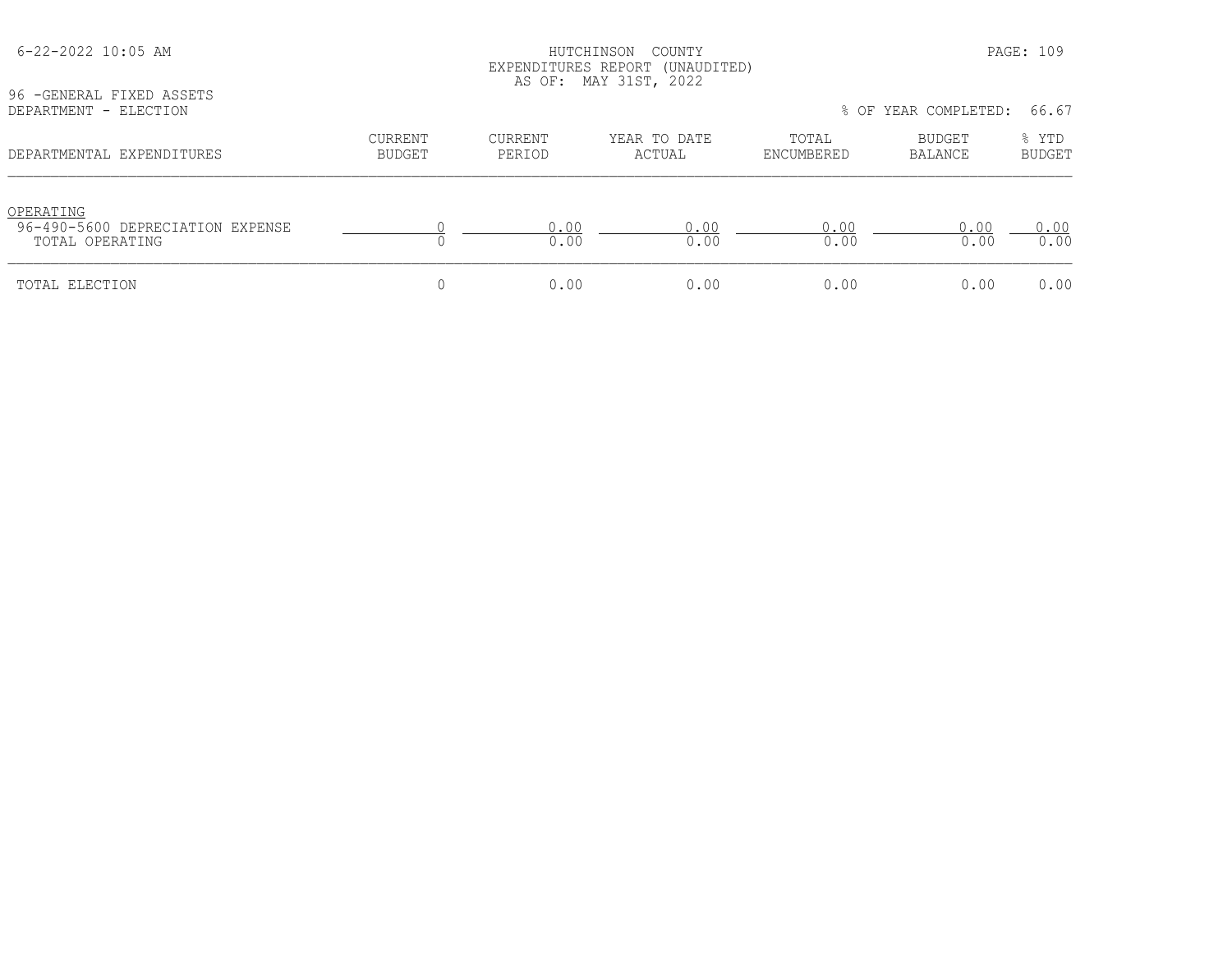| 96 - GENERAL FIXED ASSETS                                        |                                 |                          | EAPENDIIONES NEPONI (ONAODIIED)<br>AS OF: MAY 31ST, 2022 |                     |                                 |                        |
|------------------------------------------------------------------|---------------------------------|--------------------------|----------------------------------------------------------|---------------------|---------------------------------|------------------------|
| DEPARTMENT - COUNTY AUDITOR                                      |                                 |                          |                                                          |                     | % OF YEAR COMPLETED:            | 66.67                  |
| DEPARTMENTAL EXPENDITURES                                        | <b>CURRENT</b><br><b>BUDGET</b> | <b>CURRENT</b><br>PERIOD | YEAR TO DATE<br>ACTUAL                                   | TOTAL<br>ENCUMBERED | <b>BUDGET</b><br><b>BALANCE</b> | % YTD<br><b>BUDGET</b> |
| OPERATING<br>96-495-5600 DEPRECIATION EXPENSE<br>TOTAL OPERATING |                                 | 0.00<br>0.00             | 0.00<br>0.00                                             | 0.00<br>0.00        | 0.00<br>0.00                    | 0.00<br>0.00           |
| TOTAL COUNTY AUDITOR                                             | 0                               | 0.00                     | 0.00                                                     | 0.00                | 0.00                            | 0.00                   |

 6-22-2022 10:05 AM HUTCHINSON COUNTY PAGE: 110 EXPENDITURES REPORT (UNAUDITED)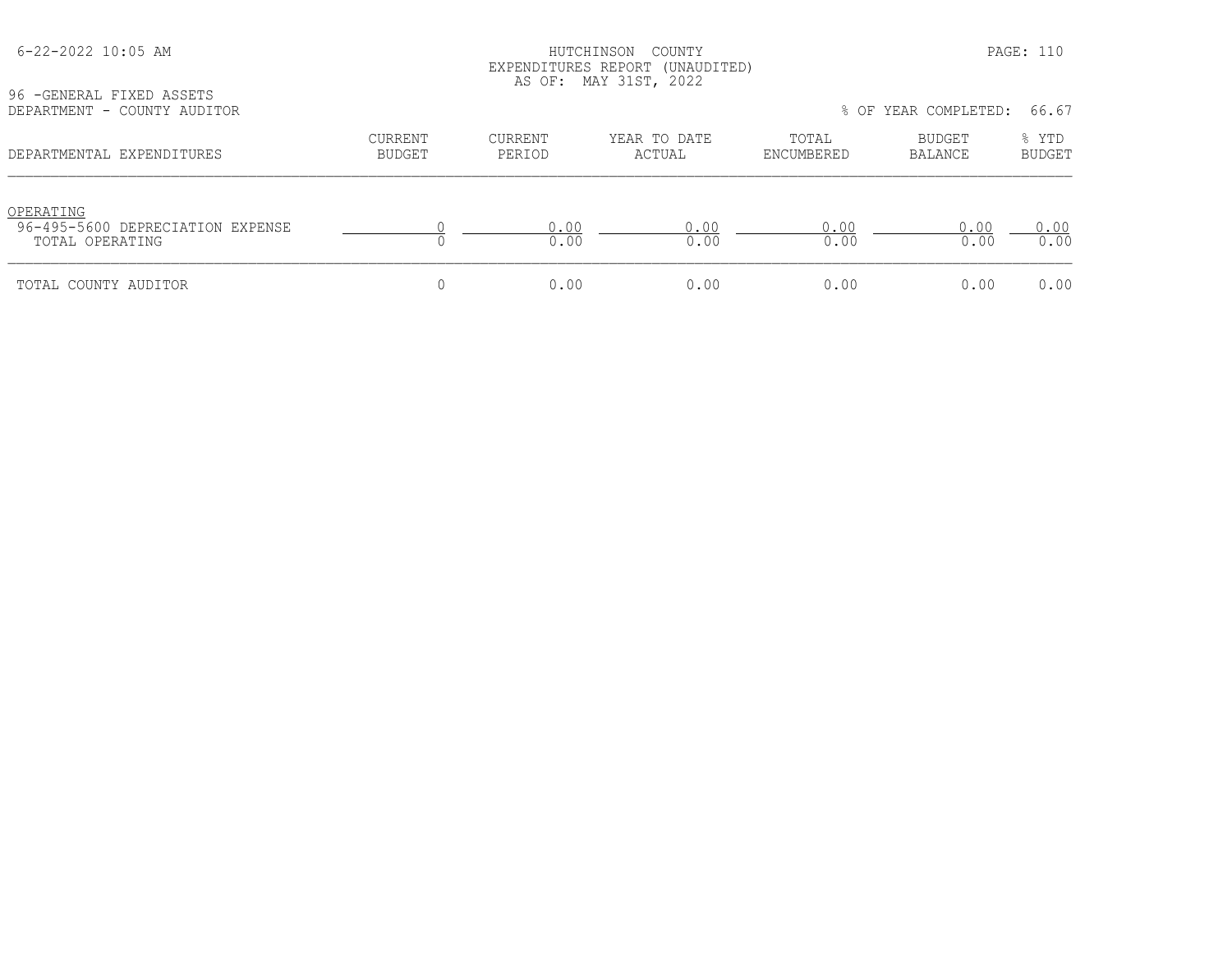# HUTCHINSON COUNTY PAGE: 111 EXPENDITURES REPORT (UNAUDITED) AS OF: MAY 31ST, 2022

96 -GENERAL FIXED ASSETS<br>DEPARTMENT - COUNTY TREA

| DEPARTMENT - COUNTY TREASURER                                    |                          |                   |                        |                     | % OF YEAR COMPLETED: | 66.67                  |
|------------------------------------------------------------------|--------------------------|-------------------|------------------------|---------------------|----------------------|------------------------|
| DEPARTMENTAL EXPENDITURES                                        | CURRENT<br><b>BUDGET</b> | CURRENT<br>PERIOD | YEAR TO DATE<br>ACTUAL | TOTAL<br>ENCUMBERED | BUDGET<br>BALANCE    | % YTD<br><b>BUDGET</b> |
| OPERATING<br>96-497-5600 DEPRECIATION EXPENSE<br>TOTAL OPERATING |                          | 0.00<br>0.00      | 0.00<br>0.00           | 0.00<br>0.00        | 0.00<br>0.00         | 0.00<br>0.00           |
| TOTAL COUNTY TREASURER                                           |                          | 0.00              | 0.00                   | 0.00                | 0.00                 | 0.00                   |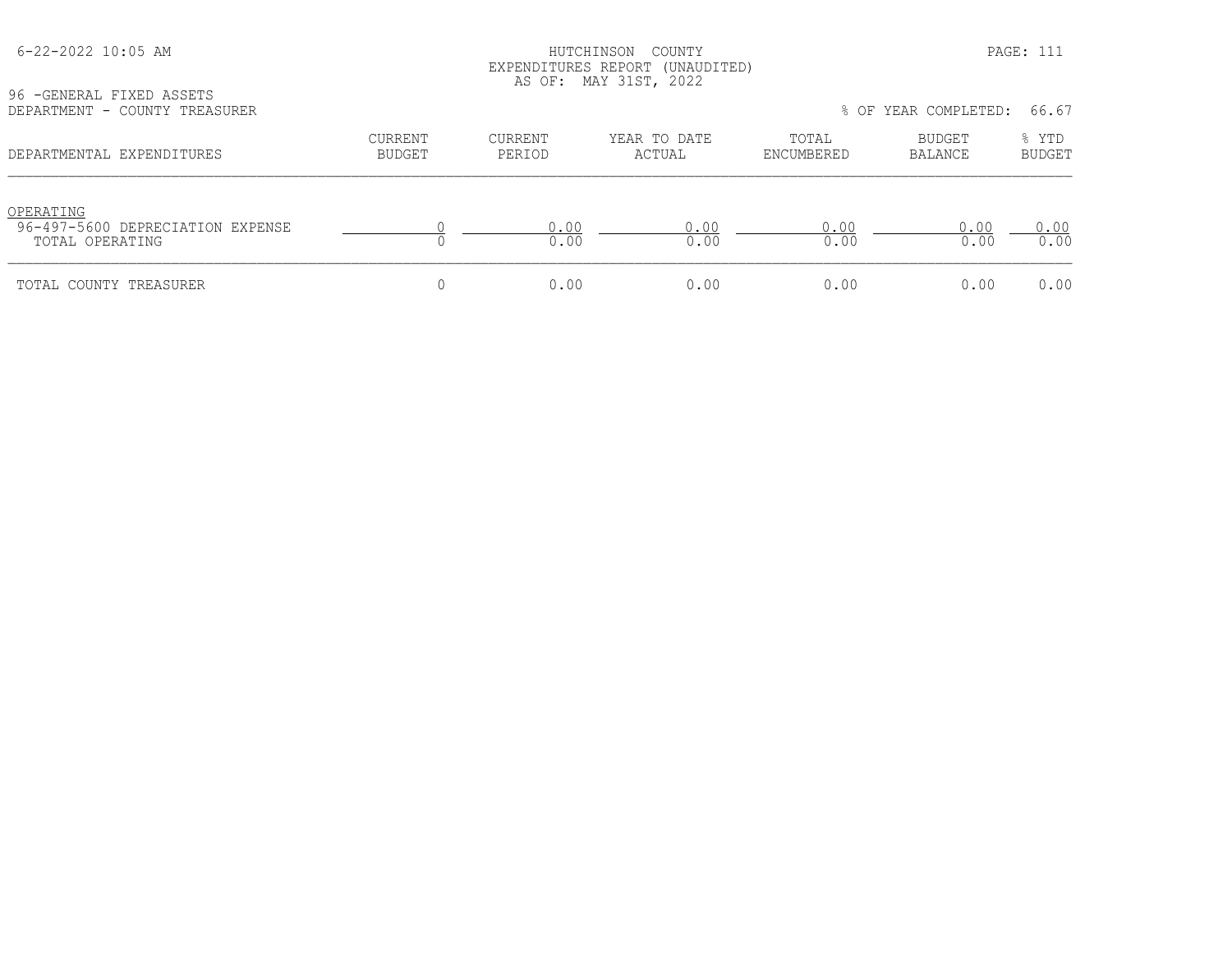| 96 - GENERAL FIXED ASSETS                                        |                   |                   | EXPENDITURES REPORT (UNAUDITED)<br>AS OF: MAY 31ST, 2022 |                     | % OF YEAR COMPLETED: | 66.67           |
|------------------------------------------------------------------|-------------------|-------------------|----------------------------------------------------------|---------------------|----------------------|-----------------|
| DEPARTMENT - TAX COLLECTOR<br>DEPARTMENTAL EXPENDITURES          | CURRENT<br>BUDGET | CURRENT<br>PERIOD | YEAR TO DATE<br>ACTUAL                                   | TOTAL<br>ENCUMBERED | BUDGET<br>BALANCE    | % YTD<br>BUDGET |
| OPERATING<br>96-499-5600 DEPRECIATION EXPENSE<br>TOTAL OPERATING |                   | 0.00<br>0.00      | 0.00<br>0.00                                             | 0.00<br>0.00        | 0.00<br>0.00         | 0.00<br>0.00    |
| TOTAL TAX COLLECTOR                                              |                   | 0.00              | 0.00                                                     | 0.00                | 0.00                 | 0.00            |

 6-22-2022 10:05 AM HUTCHINSON COUNTY PAGE: 112 EXPENDITURES REPORT (UNAUDITED)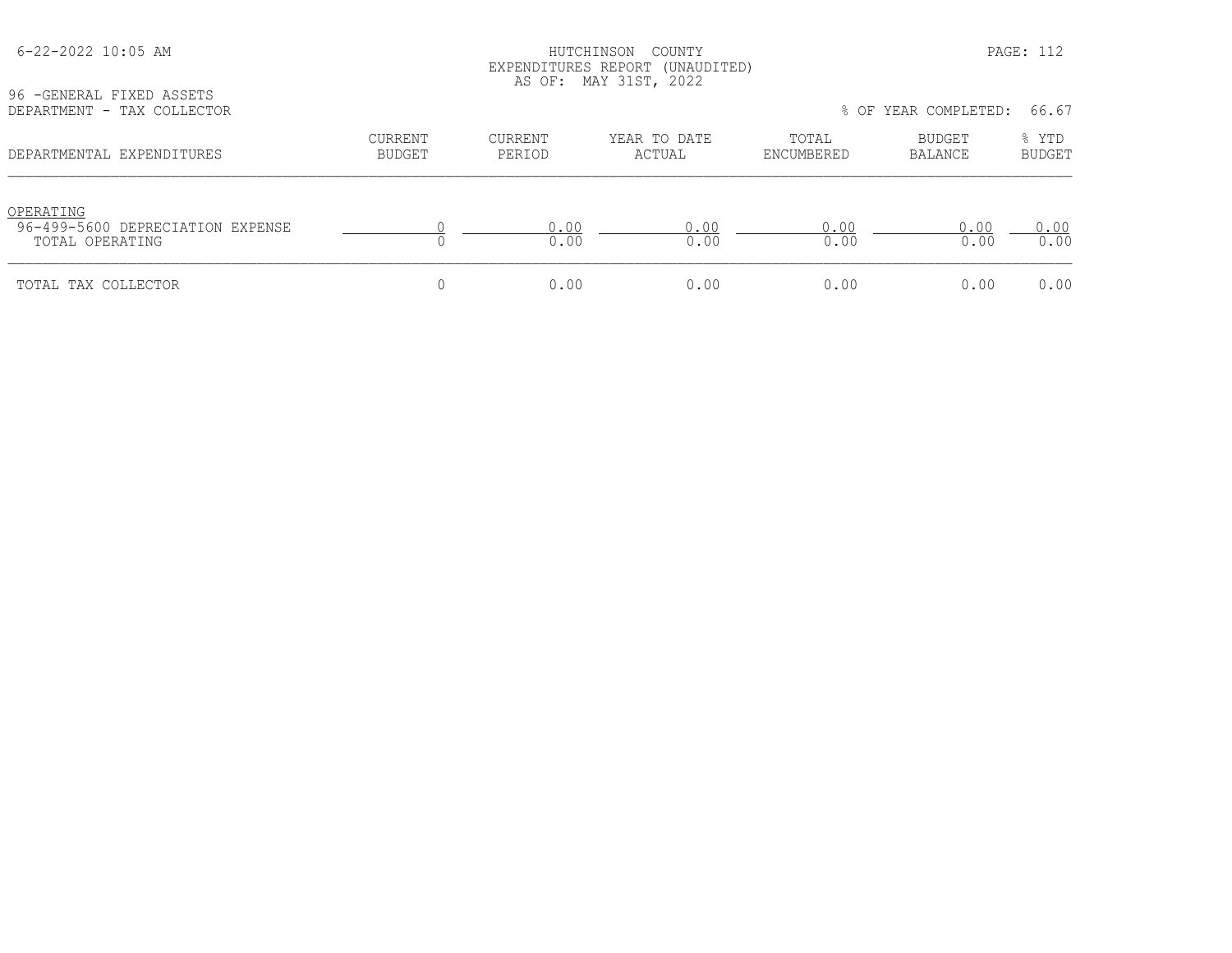| 96 - GENERAL FIXED ASSETS                                        |                          |                   | EXPENDITURES REPORT (UNAUDITED)<br>AS OF: MAY 31ST, 2022 |                     |                          |                        |
|------------------------------------------------------------------|--------------------------|-------------------|----------------------------------------------------------|---------------------|--------------------------|------------------------|
| DEPARTMENT - COURTHOUSE                                          |                          |                   |                                                          |                     | % OF YEAR COMPLETED:     | 66.67                  |
| DEPARTMENTAL EXPENDITURES                                        | <b>CURRENT</b><br>BUDGET | CURRENT<br>PERIOD | YEAR TO DATE<br>ACTUAL                                   | TOTAL<br>ENCUMBERED | BUDGET<br><b>BALANCE</b> | % YTD<br><b>BUDGET</b> |
| OPERATING<br>96-510-5600 DEPRECIATION EXPENSE<br>TOTAL OPERATING |                          | 0.00<br>0.00      | 0.00<br>0.00                                             | 0.00<br>0.00        | 0.00<br>0.00             | 0.00<br>0.00           |
| TOTAL COURTHOUSE                                                 | U                        | 0.00              | 0.00                                                     | 0.00                | 0.00                     | 0.00                   |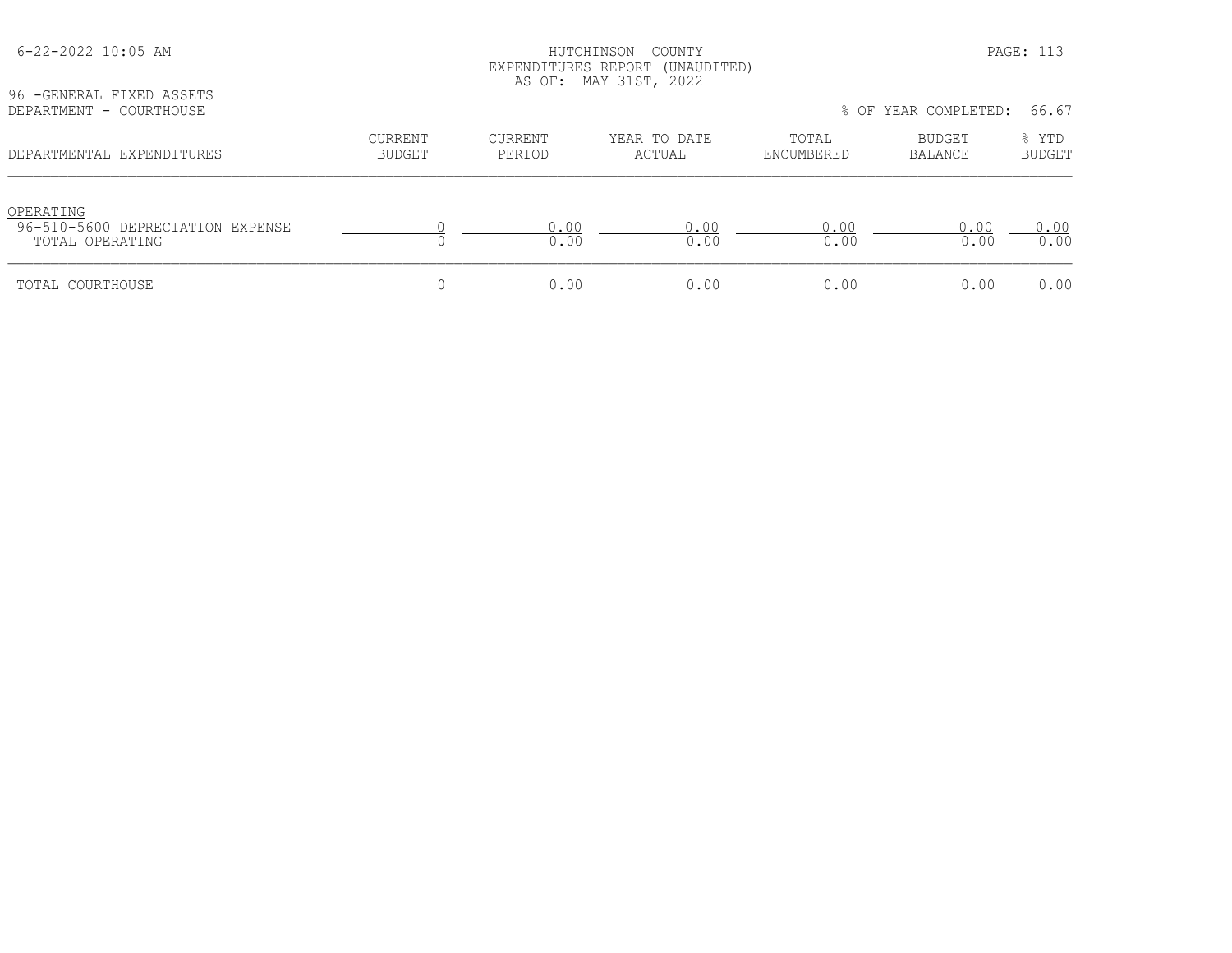| 6-22-2022 10:05 AM<br>96 - GENERAL FIXED ASSETS                         |                          | HUTCHINSON<br>EXPENDITURES REPORT (UNAUDITED)<br>AS OF: MAY 31ST, 2022 |                        | PAGE: 114           |                      |                 |
|-------------------------------------------------------------------------|--------------------------|------------------------------------------------------------------------|------------------------|---------------------|----------------------|-----------------|
| DEPARTMENT - MUSEUM                                                     |                          |                                                                        |                        |                     | % OF YEAR COMPLETED: | 66.67           |
| DEPARTMENTAL EXPENDITURES                                               | <b>CURRENT</b><br>BUDGET | <b>CURRENT</b><br>PERIOD                                               | YEAR TO DATE<br>ACTUAL | TOTAL<br>ENCUMBERED | BUDGET<br>BALANCE    | % YTD<br>BUDGET |
| OPERATING<br>96-513-5600 MUSEUM DEPRECIATION EXPENSE<br>TOTAL OPERATING |                          | 0.00<br>0.00                                                           | 0.00<br>0.00           | 0.00<br>0.00        | 0.00<br>0.00         | 0.00<br>0.00    |
| TOTAL MUSEUM                                                            | 0                        | 0.00                                                                   | 0.00                   | 0.00                | 0.00                 | 0.00            |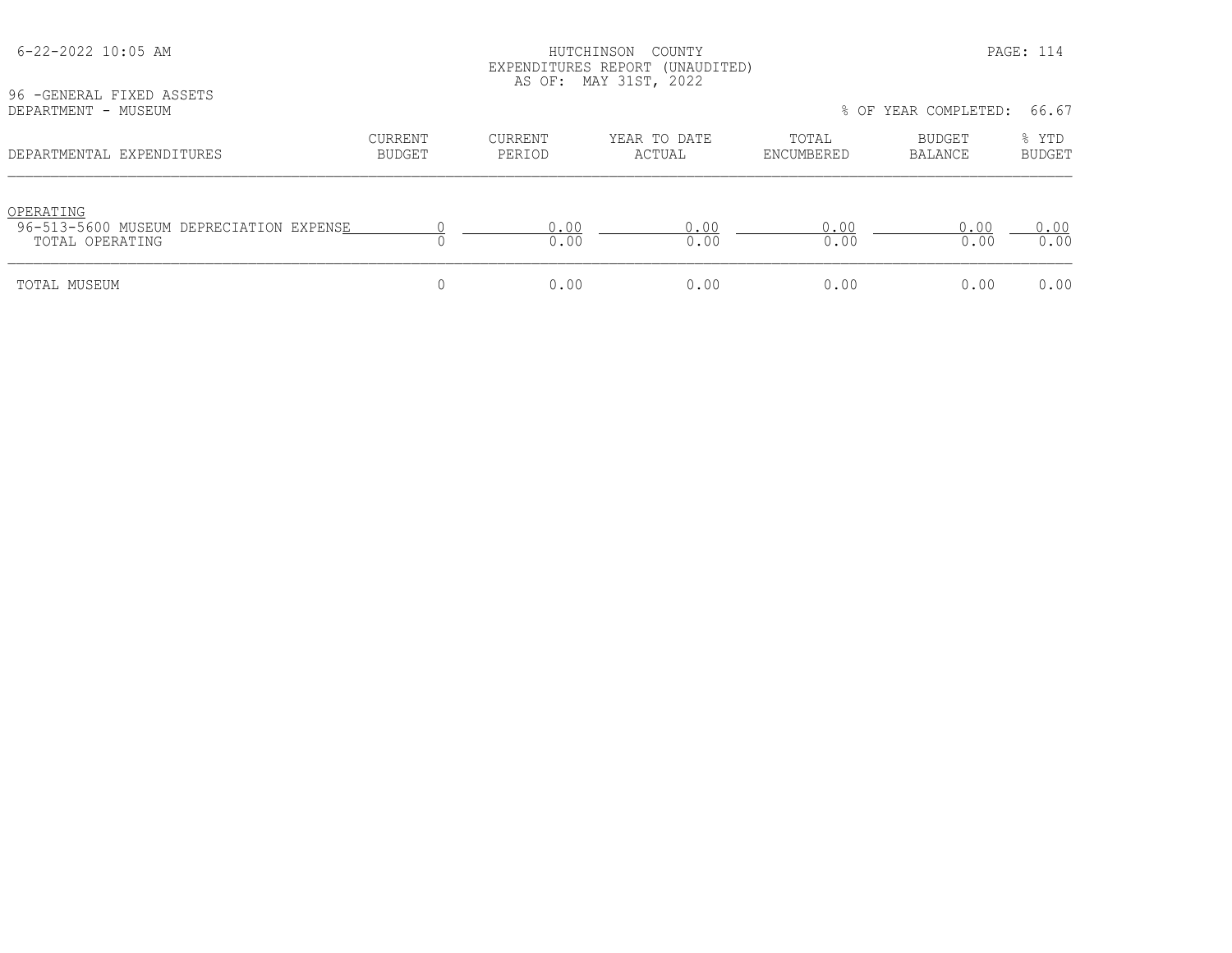## HUTCHINSON COUNTY PAGE: 115 EXPENDITURES REPORT (UNAUDITED) AS OF: MAY 31ST, 2022

| 96 - GENERAL FIXED ASSETS |  |                                        |  |
|---------------------------|--|----------------------------------------|--|
|                           |  | DEPARTMENT - PLANT MAINTENANCE & OPERA |  |

| DEPARTMENT - PLANT MAINTENANCE & OPERA                           |                                 |                   |                        |                     | % OF YEAR COMPLETED:     | 66.67           |
|------------------------------------------------------------------|---------------------------------|-------------------|------------------------|---------------------|--------------------------|-----------------|
| DEPARTMENTAL EXPENDITURES                                        | <b>CURRENT</b><br><b>BUDGET</b> | CURRENT<br>PERIOD | YEAR TO DATE<br>ACTUAL | TOTAL<br>ENCUMBERED | BUDGET<br><b>BALANCE</b> | % YTD<br>BUDGET |
| OPERATING<br>96-516-5600 DEPRECIATION EXPENSE<br>TOTAL OPERATING |                                 | 0.00<br>0.00      | 0.00<br>0.00           | 0.00<br>0.00        | 0.00<br>0.00             | 0.00<br>0.00    |
| TOTAL PLANT MAINTENANCE & OPERA                                  |                                 | 0.00              | 0.00                   | 0.00                | 0.00                     | 0.00            |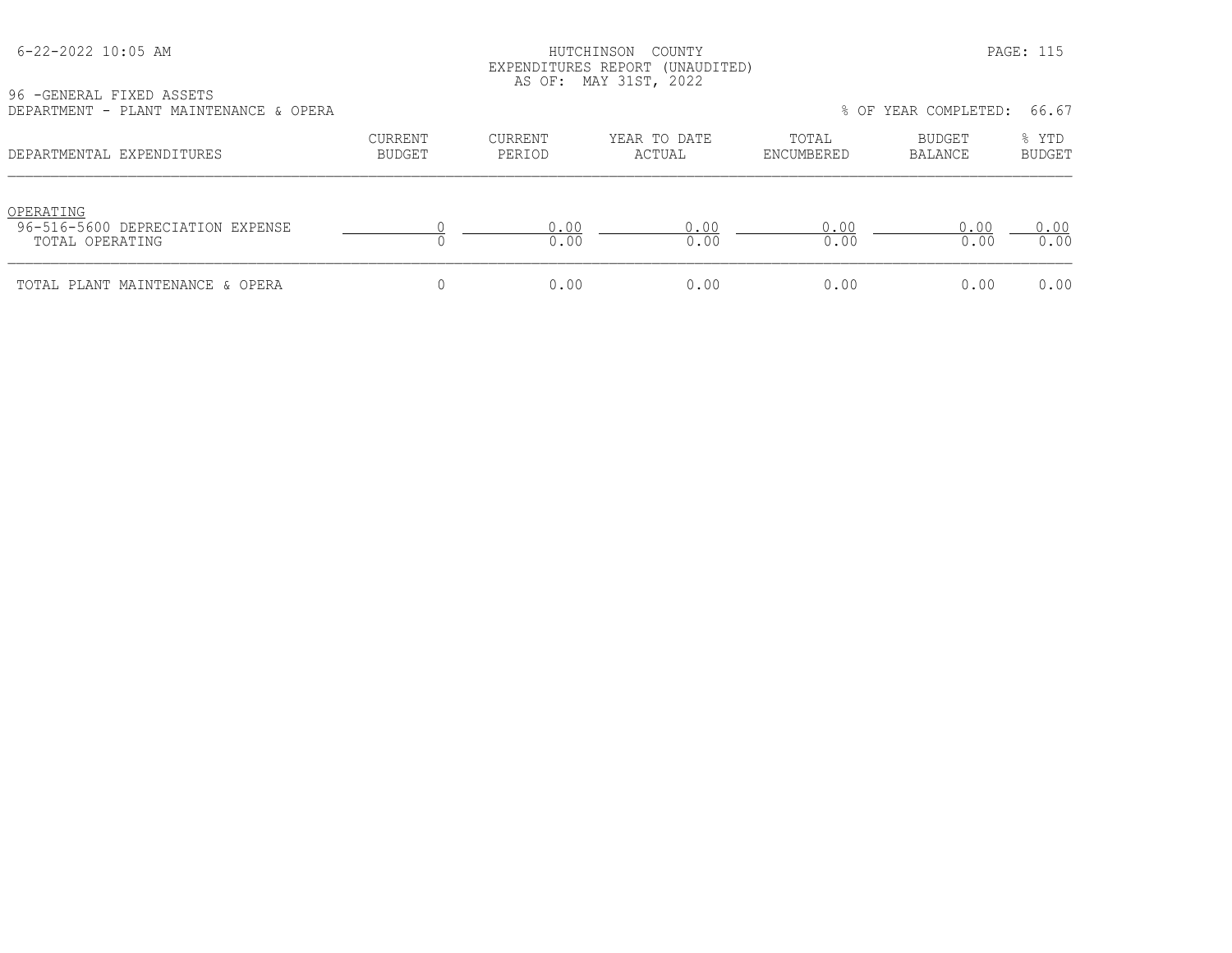# HUTCHINSON COUNTY PAGE: 116 EXPENDITURES REPORT (UNAUDITED) AS OF: MAY 31ST, 2022

96 -GENERAL FIXED ASSETS<br>DEPARTMENT - CONSTABLE P

| DEPARTMENT - CONSTABLE PCT. #2                                   |                          |                   |                        |                     | % OF YEAR COMPLETED: 66.67 |                        |
|------------------------------------------------------------------|--------------------------|-------------------|------------------------|---------------------|----------------------------|------------------------|
| DEPARTMENTAL EXPENDITURES                                        | CURRENT<br><b>BUDGET</b> | CURRENT<br>PERIOD | YEAR TO DATE<br>ACTUAL | TOTAL<br>ENCUMBERED | BUDGET<br>BALANCE          | % YTD<br><b>BUDGET</b> |
| OPERATING<br>96-550-5600 DEPRECIATION EXPENSE<br>TOTAL OPERATING |                          | 0.00<br>0.00      | 0.00<br>0.00           | 0.00<br>0.00        | 0.00<br>0.00               | 0.00<br>0.00           |
| TOTAL CONSTABLE PCT. #2                                          |                          | 0.00              | 0.00                   | 0.00                | 0.00                       | 0.00                   |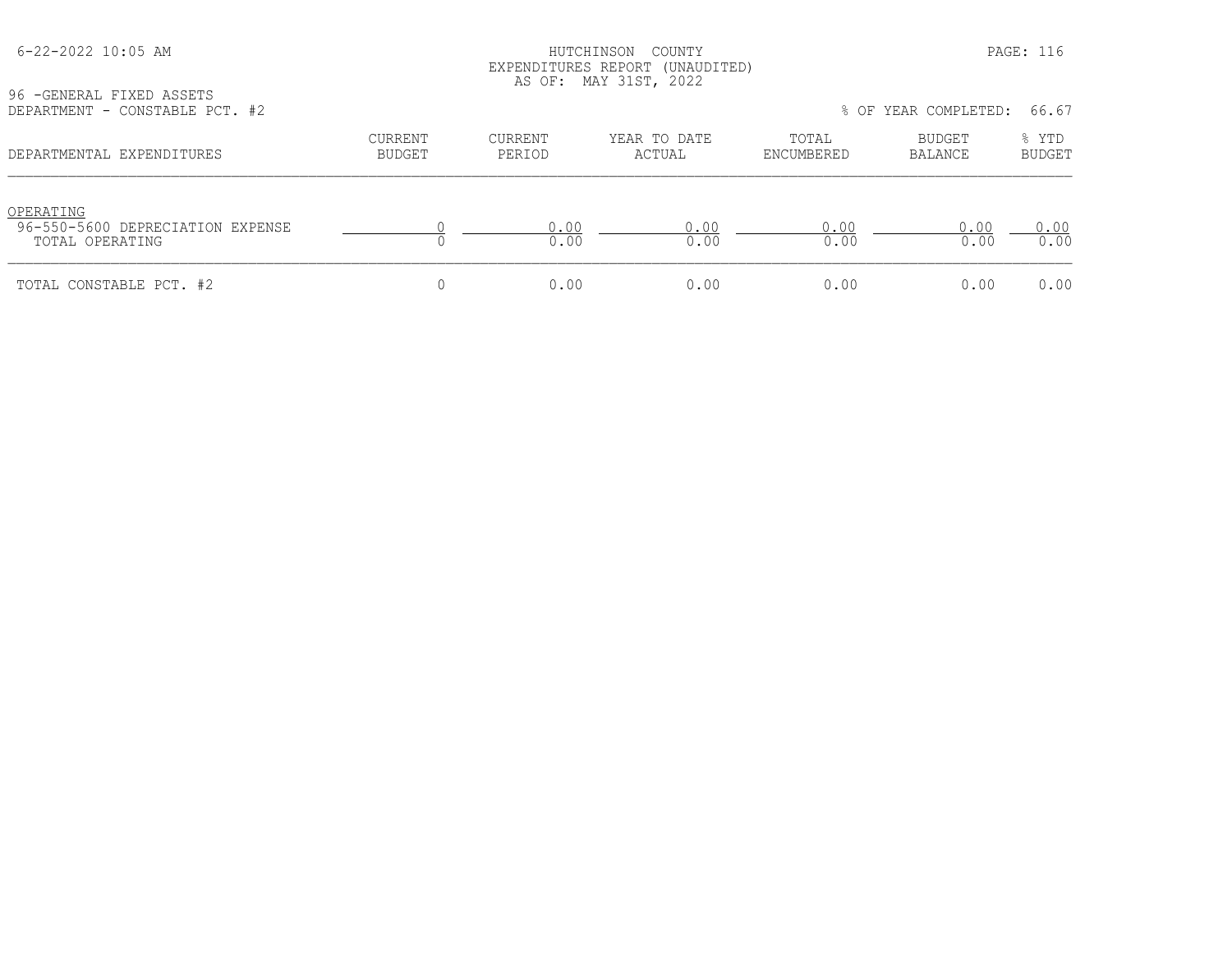## HUTCHINSON COUNTY PAGE: 117 EXPENDITURES REPORT (UNAUDITED) AS OF: MAY 31ST, 2022

96 -GENERAL FIXED ASSETS<br>DEPARTMENT - CONSTABLE P

| DEPARTMENT - CONSTABLE PCT. #1                                   |                   |                   |                        |                     | % OF YEAR COMPLETED: | 66.67                  |
|------------------------------------------------------------------|-------------------|-------------------|------------------------|---------------------|----------------------|------------------------|
| DEPARTMENTAL EXPENDITURES                                        | CURRENT<br>BUDGET | CURRENT<br>PERIOD | YEAR TO DATE<br>ACTUAL | TOTAL<br>ENCUMBERED | BUDGET<br>BALANCE    | % YTD<br><b>BUDGET</b> |
| OPERATING<br>96-551-5600 DEPRECIATION EXPENSE<br>TOTAL OPERATING |                   | 0.00<br>0.00      | 0.00<br>0.00           | 0.00<br>0.00        | 0.00<br>0.00         | 0.00<br>0.00           |
| TOTAL CONSTABLE PCT. #1                                          |                   | 0.00              | 0.00                   | 0.00                | 0.00                 | 0.00                   |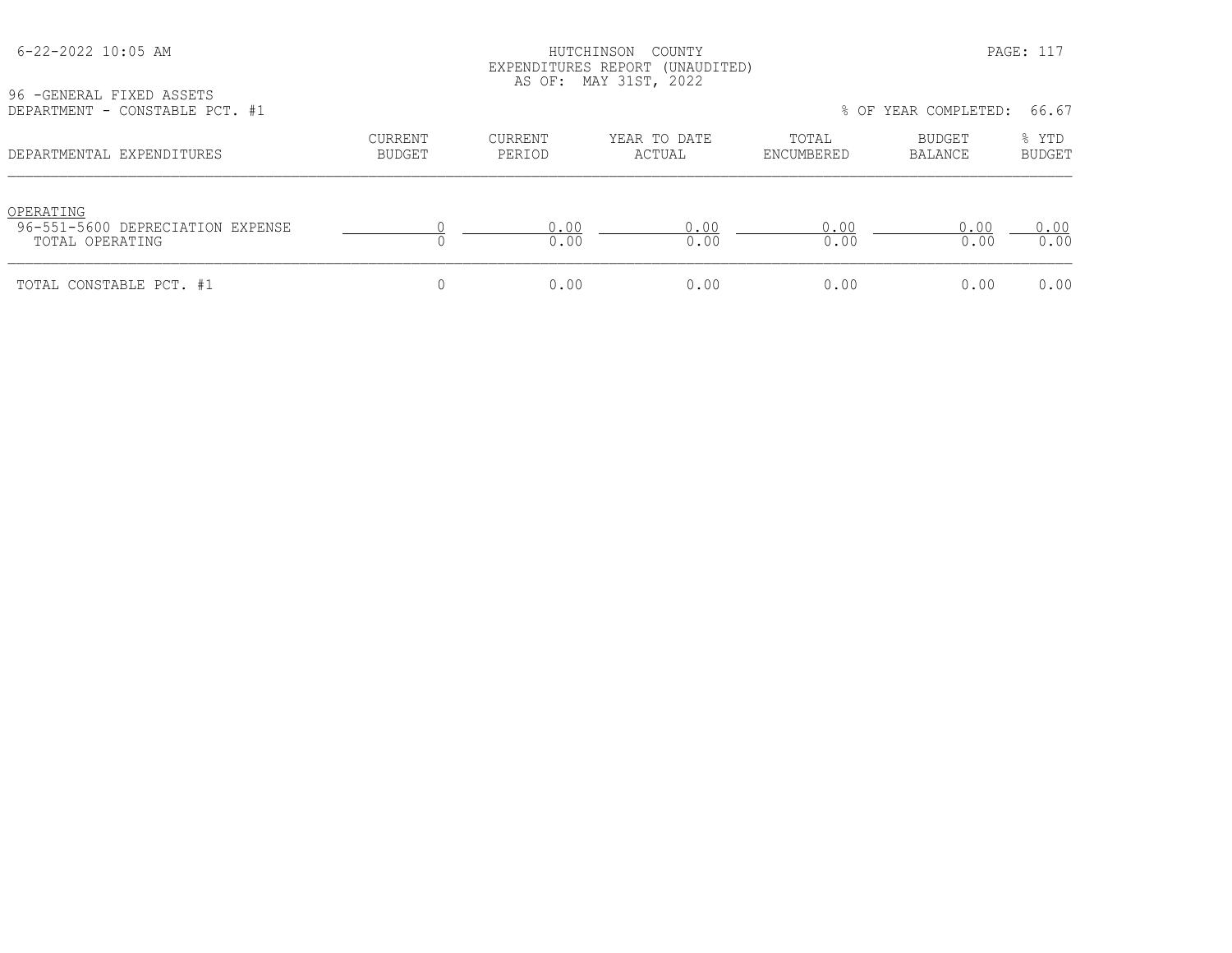| 96 - GENERAL FIXED ASSETS                                        |                          |                          | EXPENDITURES REPORT (UNAUDITED)<br>AS OF: MAY 31ST, 2022 |                     |                      |                        |
|------------------------------------------------------------------|--------------------------|--------------------------|----------------------------------------------------------|---------------------|----------------------|------------------------|
| DEPARTMENT - SHERIFF                                             |                          |                          |                                                          |                     | % OF YEAR COMPLETED: | 66.67                  |
| DEPARTMENTAL EXPENDITURES                                        | CURRENT<br><b>BUDGET</b> | <b>CURRENT</b><br>PERIOD | YEAR TO DATE<br>ACTUAL                                   | TOTAL<br>ENCUMBERED | BUDGET<br>BALANCE    | % YTD<br><b>BUDGET</b> |
| OPERATING<br>96-560-5600 DEPRECIATION EXPENSE<br>TOTAL OPERATING |                          | 0.00<br>0.00             | 0.00<br>0.00                                             | 0.00<br>0.00        | 0.00<br>0.00         | 0.00<br>0.00           |
| TOTAL SHERIFF                                                    | 0                        | 0.00                     | 0.00                                                     | 0.00                | 0.00                 | 0.00                   |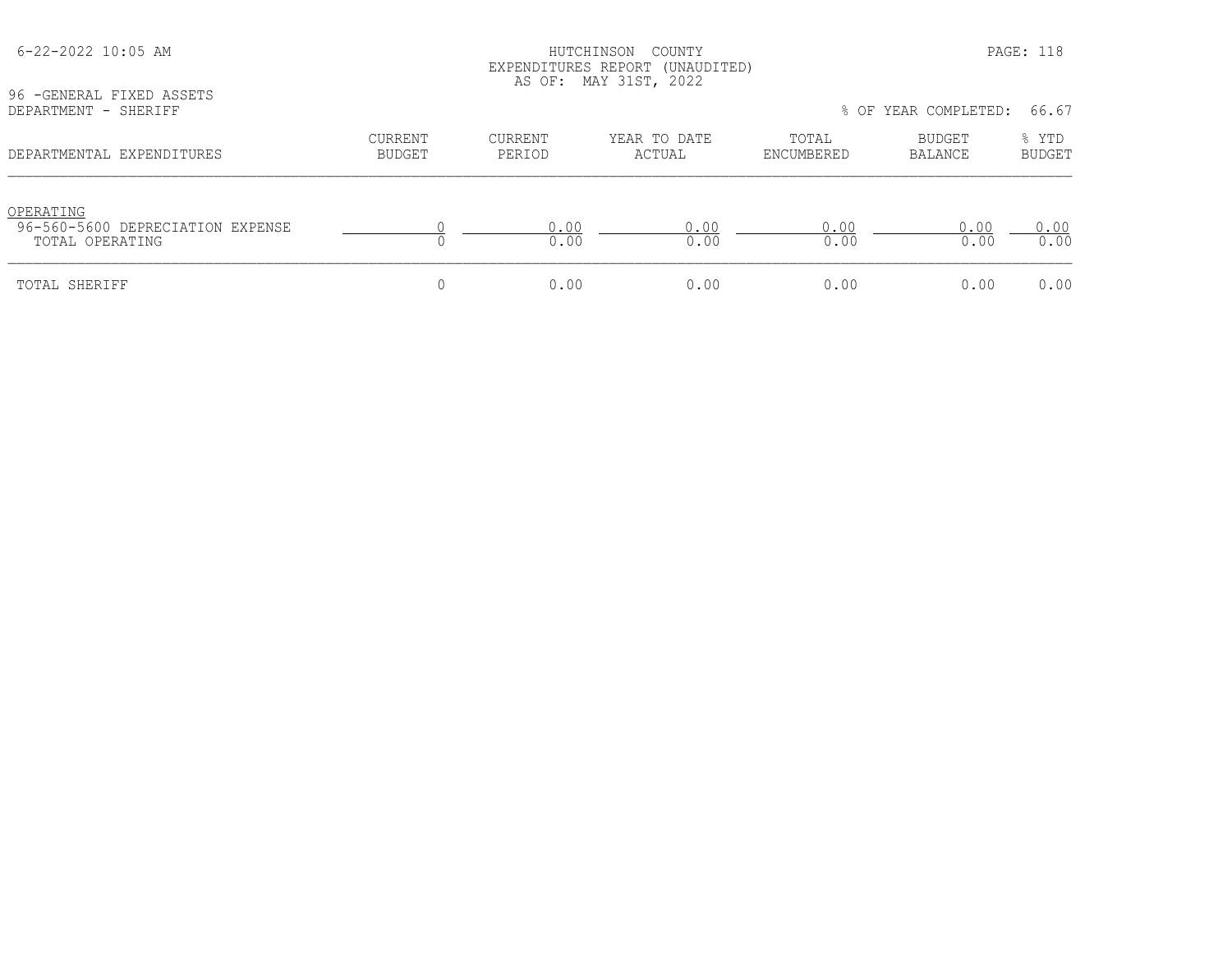| 96 - GENERAL FIXED ASSETS                     |                                 |                          | EXPENDITURES REPORT (UNAUDITED)<br>AS OF: MAY 31ST, 2022 |                     |                      |                        |
|-----------------------------------------------|---------------------------------|--------------------------|----------------------------------------------------------|---------------------|----------------------|------------------------|
| DEPARTMENT - JAIL                             |                                 |                          |                                                          |                     | % OF YEAR COMPLETED: | 66.67                  |
| DEPARTMENTAL EXPENDITURES                     | <b>CURRENT</b><br><b>BUDGET</b> | <b>CURRENT</b><br>PERIOD | YEAR TO DATE<br>ACTUAL                                   | TOTAL<br>ENCUMBERED | BUDGET<br>BALANCE    | % YTD<br><b>BUDGET</b> |
| OPERATING<br>96-561-5600 DEPRECIATION EXPENSE |                                 | 0.00                     | 0.00                                                     | 0.00                | 0.00                 | 0.00                   |
| TOTAL OPERATING                               |                                 | 0.00                     | 0.00                                                     | 0.00                | 0.00                 | 0.00                   |
| TOTAL JAIL                                    | 0                               | 0.00                     | 0.00                                                     | 0.00                | 0.00                 | 0.00                   |

6-22-2022 10:05 AM HUTCHINSON COUNTY PAGE: 119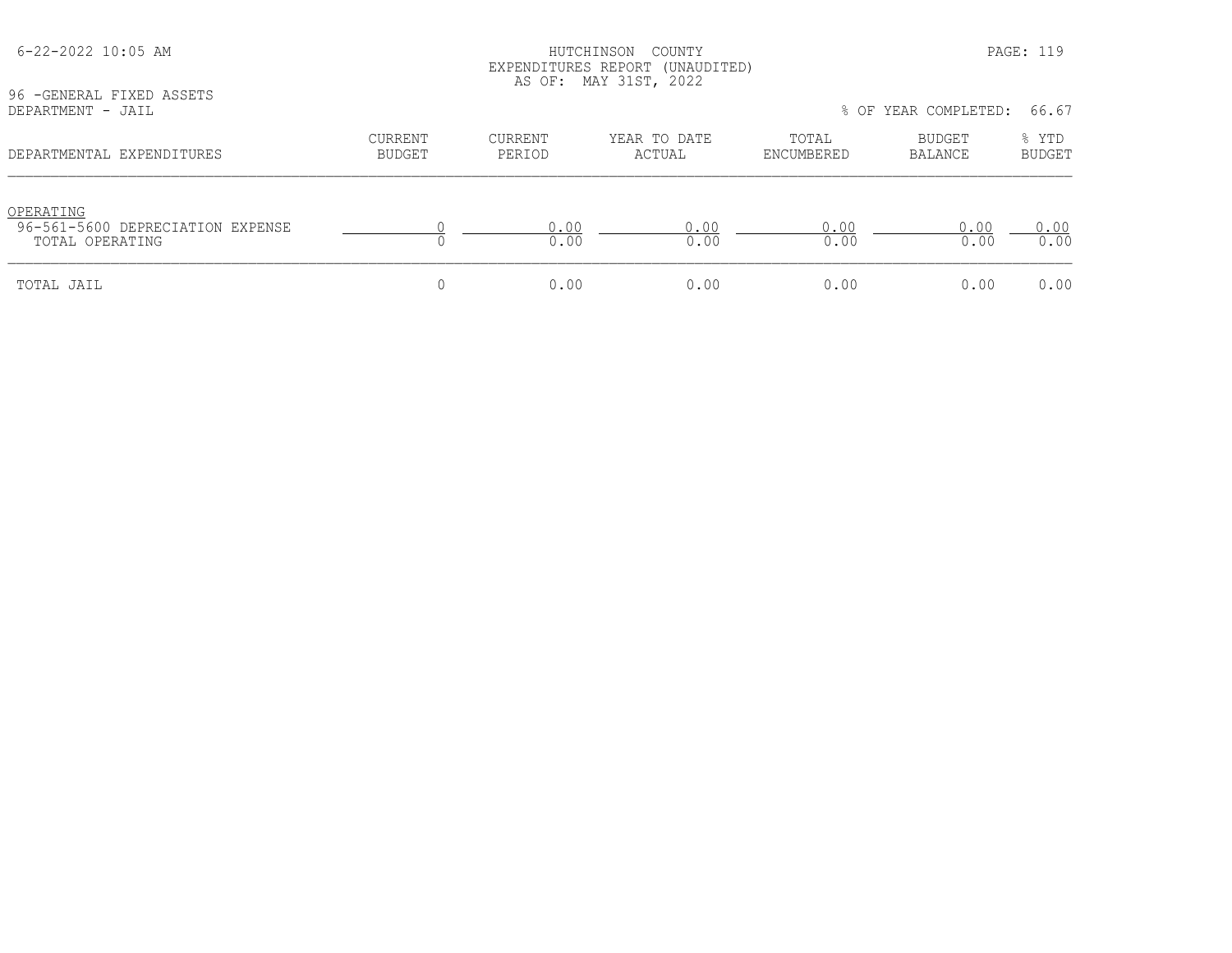| 96 - GENERAL FIXED ASSETS                                        |                                 |                          | EXPENDITURES REPORT (UNAUDITED)<br>AS OF: MAY 31ST, 2022 |                     |                                 |                        |
|------------------------------------------------------------------|---------------------------------|--------------------------|----------------------------------------------------------|---------------------|---------------------------------|------------------------|
| DEPARTMENT - JUVENILE                                            |                                 |                          |                                                          |                     | % OF YEAR COMPLETED:            | 66.67                  |
| DEPARTMENTAL EXPENDITURES                                        | <b>CURRENT</b><br><b>BUDGET</b> | <b>CURRENT</b><br>PERIOD | YEAR TO DATE<br>ACTUAL                                   | TOTAL<br>ENCUMBERED | <b>BUDGET</b><br><b>BALANCE</b> | % YTD<br><b>BUDGET</b> |
| OPERATING<br>96-571-5600 DEPRECIATION EXPENSE<br>TOTAL OPERATING |                                 | 0.00<br>0.00             | 0.00<br>0.00                                             | 0.00<br>0.00        | 0.00<br>0.00                    | 0.00<br>0.00           |
| TOTAL JUVENILE                                                   | 0                               | 0.00                     | 0.00                                                     | 0.00                | 0.00                            | 0.00                   |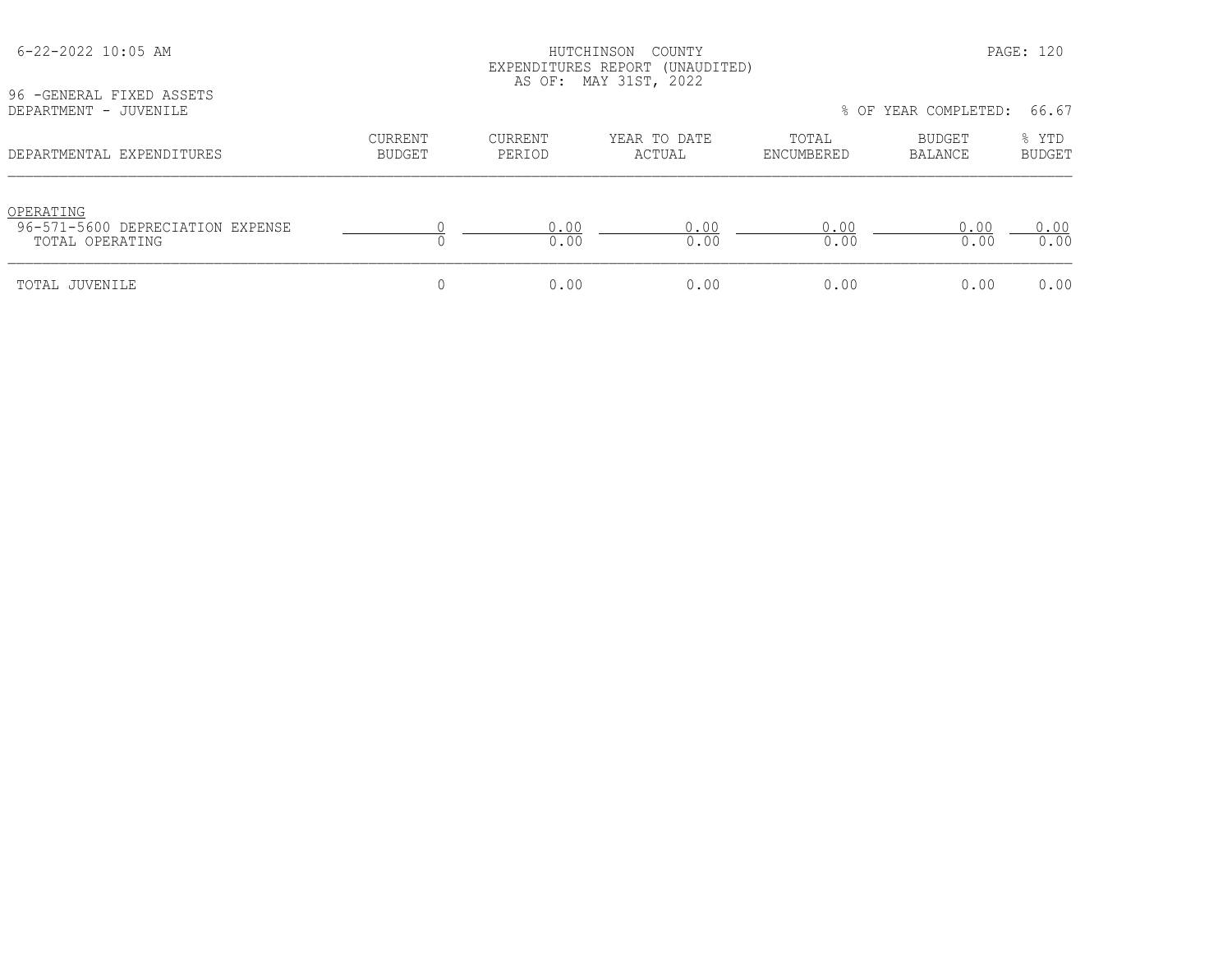|  | 6-22-2022 10:05 AM |  |  |  |
|--|--------------------|--|--|--|
|--|--------------------|--|--|--|

## HUTCHINSON COUNTY PAGE: 121 EXPENDITURES REPORT (UNAUDITED) AS OF: MAY 31ST, 2022

| 96 - GENERAL FIXED ASSETS    |  |
|------------------------------|--|
| DEPARTMENT - ADULT PROBATION |  |

| ^URRENT | CURRENT       | YEAR TO DATE | TOTAL    | BUDGET            | % YTD<br><b>BIIDGET</b>                |
|---------|---------------|--------------|----------|-------------------|----------------------------------------|
|         | <b>BUDGET</b> | PERTOD       | ACTIJAI. | <b>ENCHMBERED</b> | % OF YEAR COMPLETED: 66.67<br>RALANCE. |

| DEL ARTEENTALI EATENDITOREO                                      | ്ധ്ധാമ്പ | L LINIUL | AVI VAID | unconiunuu  | <b>DALARUL</b> | ്ധ്ധാല⊥    |
|------------------------------------------------------------------|----------|----------|----------|-------------|----------------|------------|
| OPERATING<br>96-572-5600 DEPRECIATION EXPENSE<br>TOTAL OPERATING |          | 0.00     | 0.00     | .00<br>0.00 | .00<br>0.00    | ∩∩<br>0.00 |
| TOTAL ADULT PROBATION                                            |          | 0.00     | 0.00     | 0.00        | 0.00           | 0.00       |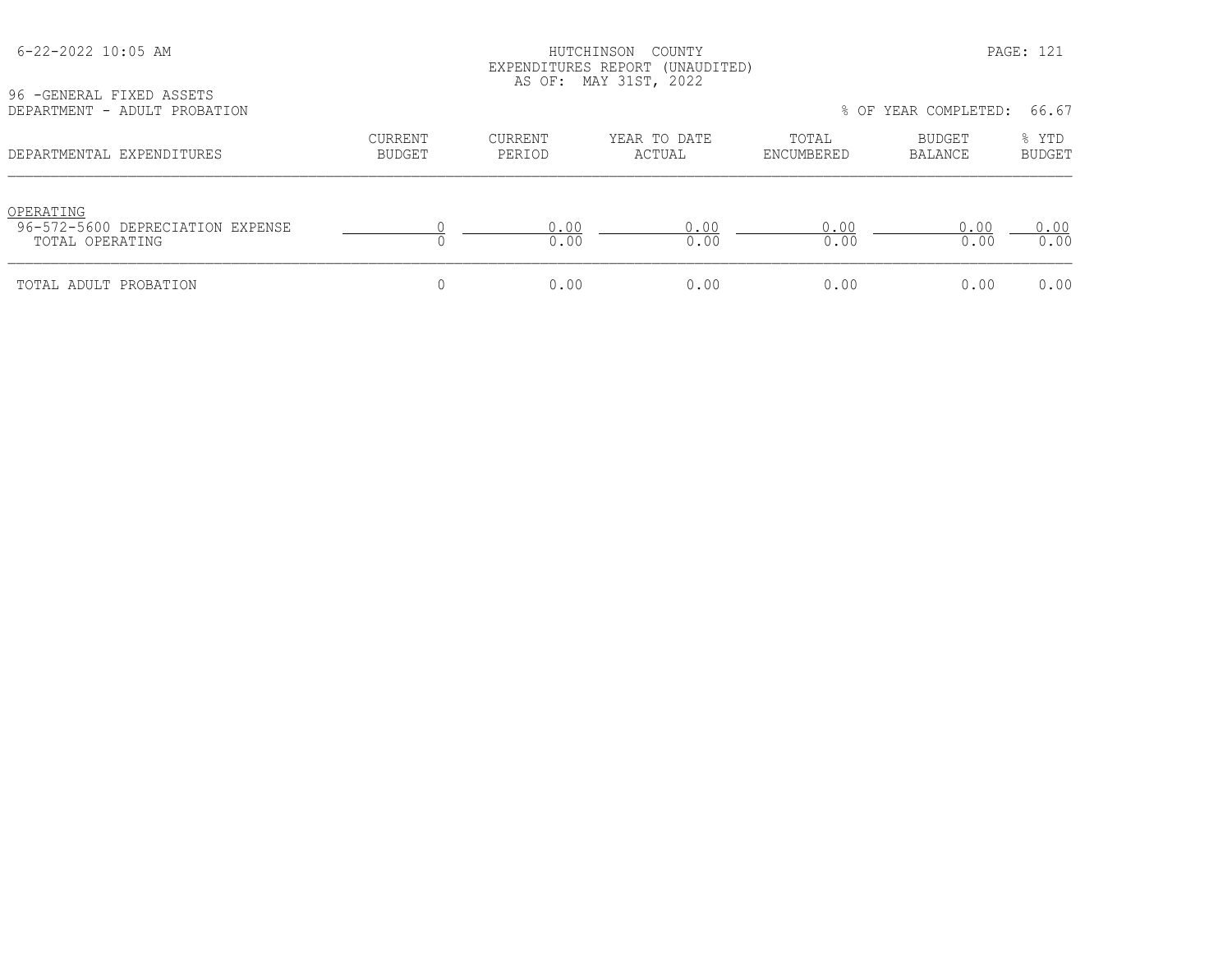## HUTCHINSON COUNTY PAGE: 122 EXPENDITURES REPORT (UNAUDITED) AS OF: MAY 31ST, 2022

96 -GENERAL FIXED ASSETS

| DEPARTMENT - SPEC. RD. & FLD. CONTROL,                           |                          |                   |                        |                     | % OF YEAR COMPLETED: | 66.67                  |
|------------------------------------------------------------------|--------------------------|-------------------|------------------------|---------------------|----------------------|------------------------|
| DEPARTMENTAL EXPENDITURES                                        | CURRENT<br><b>BUDGET</b> | CURRENT<br>PERIOD | YEAR TO DATE<br>ACTUAL | TOTAL<br>ENCUMBERED | BUDGET<br>BALANCE    | % YTD<br><b>BUDGET</b> |
| OPERATING<br>96-621-5600 DEPRECIATION EXPENSE<br>TOTAL OPERATING |                          | 0.00<br>0.00      | 0.00<br>0.00           | 0.00<br>0.00        | 0.00<br>0.00         | 0.00<br>0.00           |
| TOTAL SPEC. RD. & FLD. CONTROL,                                  |                          | 0.00              | 0.00                   | 0.00                | 0.00                 | 0.00                   |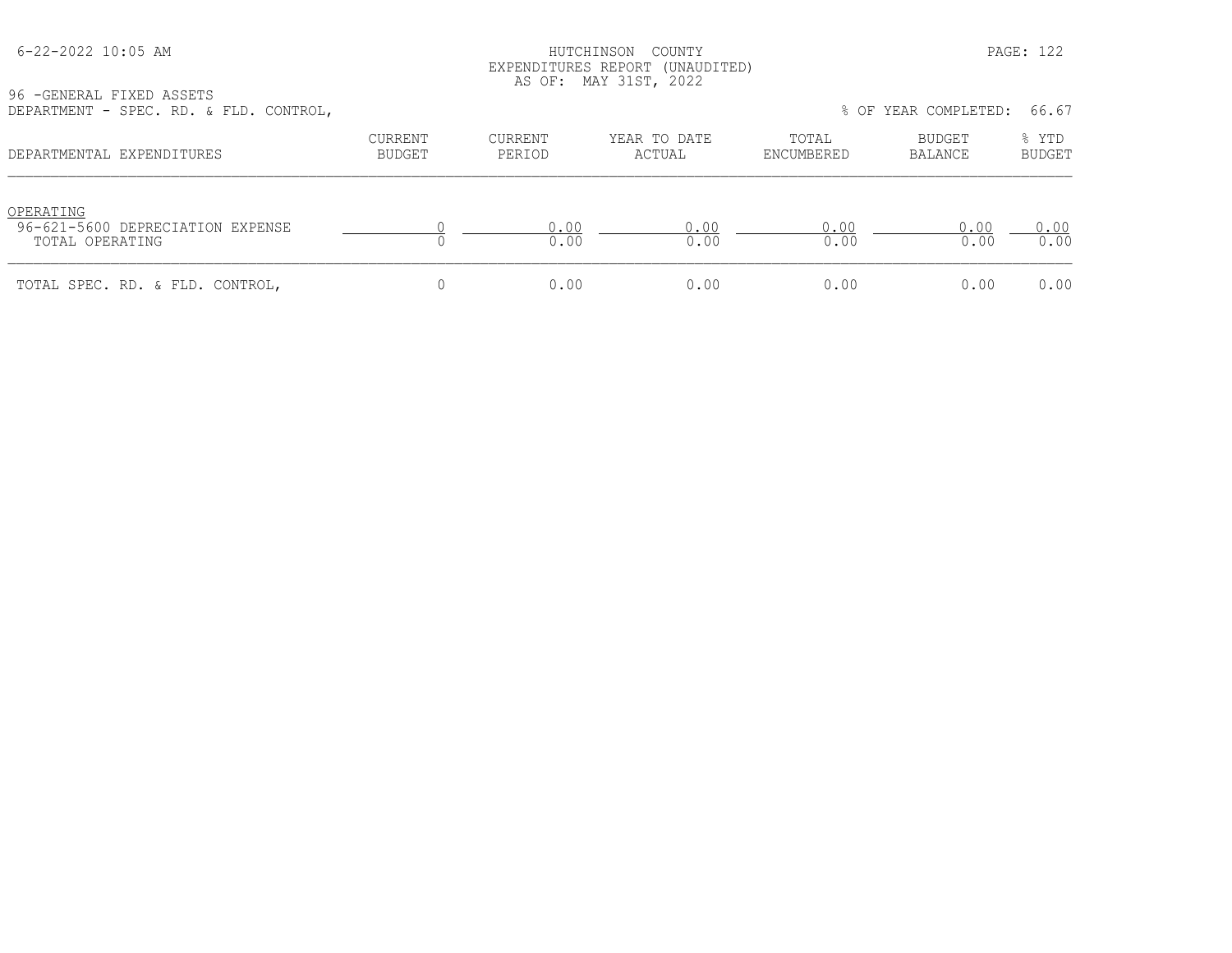## HUTCHINSON COUNTY PAGE: 123 EXPENDITURES REPORT (UNAUDITED) AS OF: MAY 31ST, 2022

96 -GENERAL FIXED ASSETS

| DEPARTMENT - SPEC. RD. & FLD. CONTROL,                           |                   |                   |                        |                     | % OF YEAR COMPLETED: | 66.67                  |
|------------------------------------------------------------------|-------------------|-------------------|------------------------|---------------------|----------------------|------------------------|
| DEPARTMENTAL EXPENDITURES                                        | CURRENT<br>BUDGET | CURRENT<br>PERIOD | YEAR TO DATE<br>ACTUAL | TOTAL<br>ENCUMBERED | BUDGET<br>BALANCE    | % YTD<br><b>BUDGET</b> |
| OPERATING<br>96-622-5600 DEPRECIATION EXPENSE<br>TOTAL OPERATING |                   | 0.00<br>0.00      | 0.00<br>0.00           | 0.00<br>0.00        | 0.00<br>0.00         | 0.00<br>0.00           |
| TOTAL SPEC. RD. & FLD. CONTROL,                                  |                   | 0.00              | 0.00                   | 0.00                | 0.00                 | 0.00                   |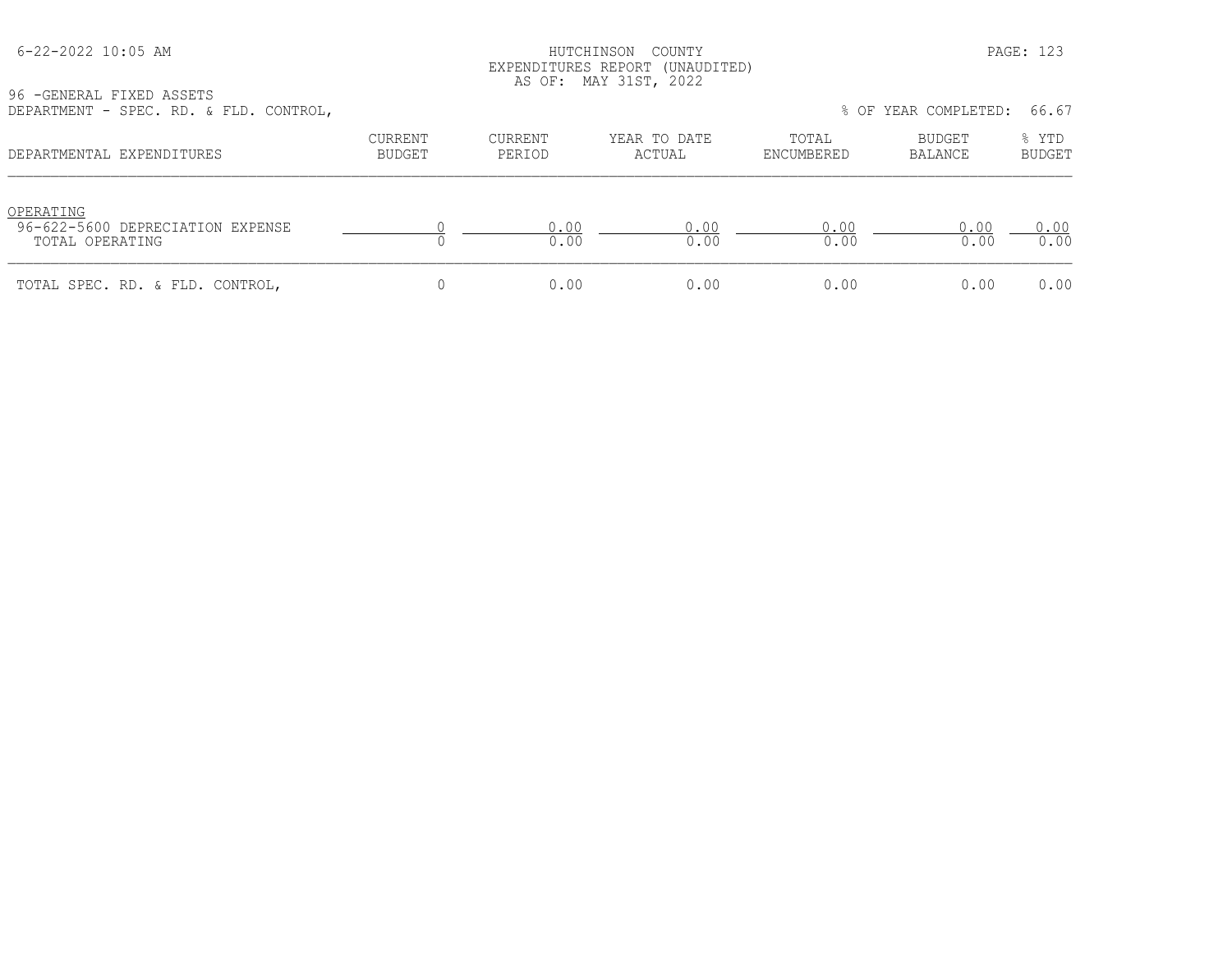## HUTCHINSON COUNTY PAGE: 124 EXPENDITURES REPORT (UNAUDITED) AS OF: MAY 31ST, 2022

96 -GENERAL FIXED ASSETS DEPARTMENT - SPEC. RD. & FLD. CONTROL, % OF YEAR COMPLETED: 66.67

| DEFANIMENT - SEEC. ND. & FID. CONINUL,                           |                   |                          |                        |                     | O UI ILAN CUMILILLID. | .                      |
|------------------------------------------------------------------|-------------------|--------------------------|------------------------|---------------------|-----------------------|------------------------|
| DEPARTMENTAL EXPENDITURES                                        | CURRENT<br>BUDGET | <b>CURRENT</b><br>PERIOD | YEAR TO DATE<br>ACTUAL | TOTAL<br>ENCUMBERED | BUDGET<br>BALANCE     | % YTD<br><b>BUDGET</b> |
| OPERATING<br>96-623-5600 DEPRECIATION EXPENSE<br>TOTAL OPERATING |                   | 0.00<br>0.00             | 0.00<br>0.00           | 0.00<br>0.00        | 0.00<br>0.00          | 0.00<br>0.00           |
| TOTAL SPEC. RD. & FLD. CONTROL,                                  |                   | 0.00                     | 0.00                   | 0.00                | 0.00                  | 0.00                   |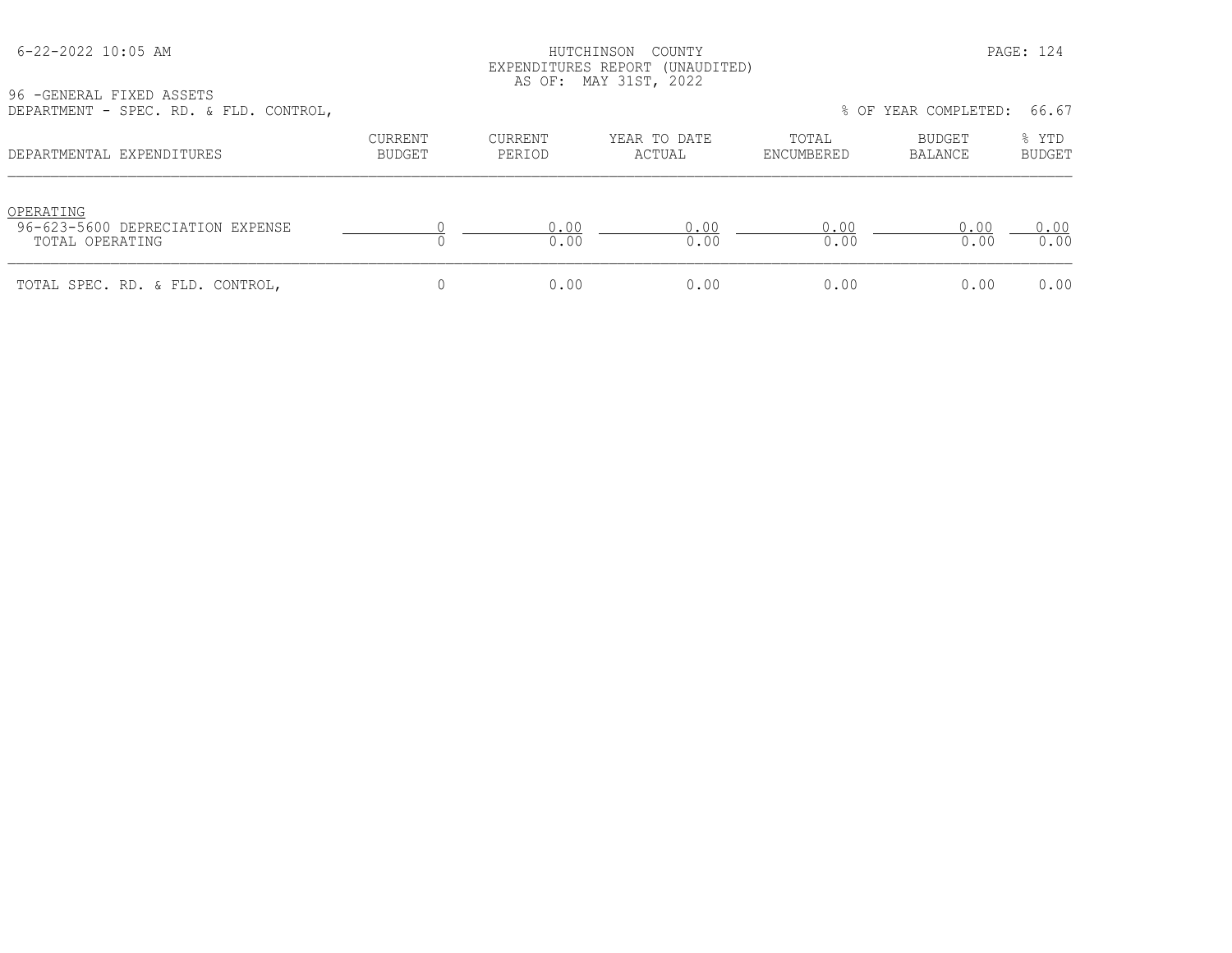## HUTCHINSON COUNTY PAGE: 125 EXPENDITURES REPORT (UNAUDITED) AS OF: MAY 31ST, 2022

| 96 - GENERAL FIXED ASSETS              |  |  |  |
|----------------------------------------|--|--|--|
| DEPARTMENT - SPEC. RD. & FLD. CONTROL, |  |  |  |

| DEPARTMENT - SPEC. RD. & FLD. CONTROL,                           |                   |                   |                        |                     | % OF YEAR COMPLETED: | 66.67           |
|------------------------------------------------------------------|-------------------|-------------------|------------------------|---------------------|----------------------|-----------------|
| DEPARTMENTAL EXPENDITURES                                        | CURRENT<br>BUDGET | CURRENT<br>PERIOD | YEAR TO DATE<br>ACTUAL | TOTAL<br>ENCUMBERED | BUDGET<br>BALANCE    | % YTD<br>BUDGET |
| OPERATING<br>96-624-5600 DEPRECIATION EXPENSE<br>TOTAL OPERATING |                   | 0.00<br>0.00      | 0.00<br>0.00           | 0.00<br>0.00        | 0.00<br>0.00         | 0.00<br>0.00    |
| TOTAL SPEC. RD. & FLD. CONTROL,                                  |                   | 0.00              | 0.00                   | 0.00                | 0.00                 | 0.00            |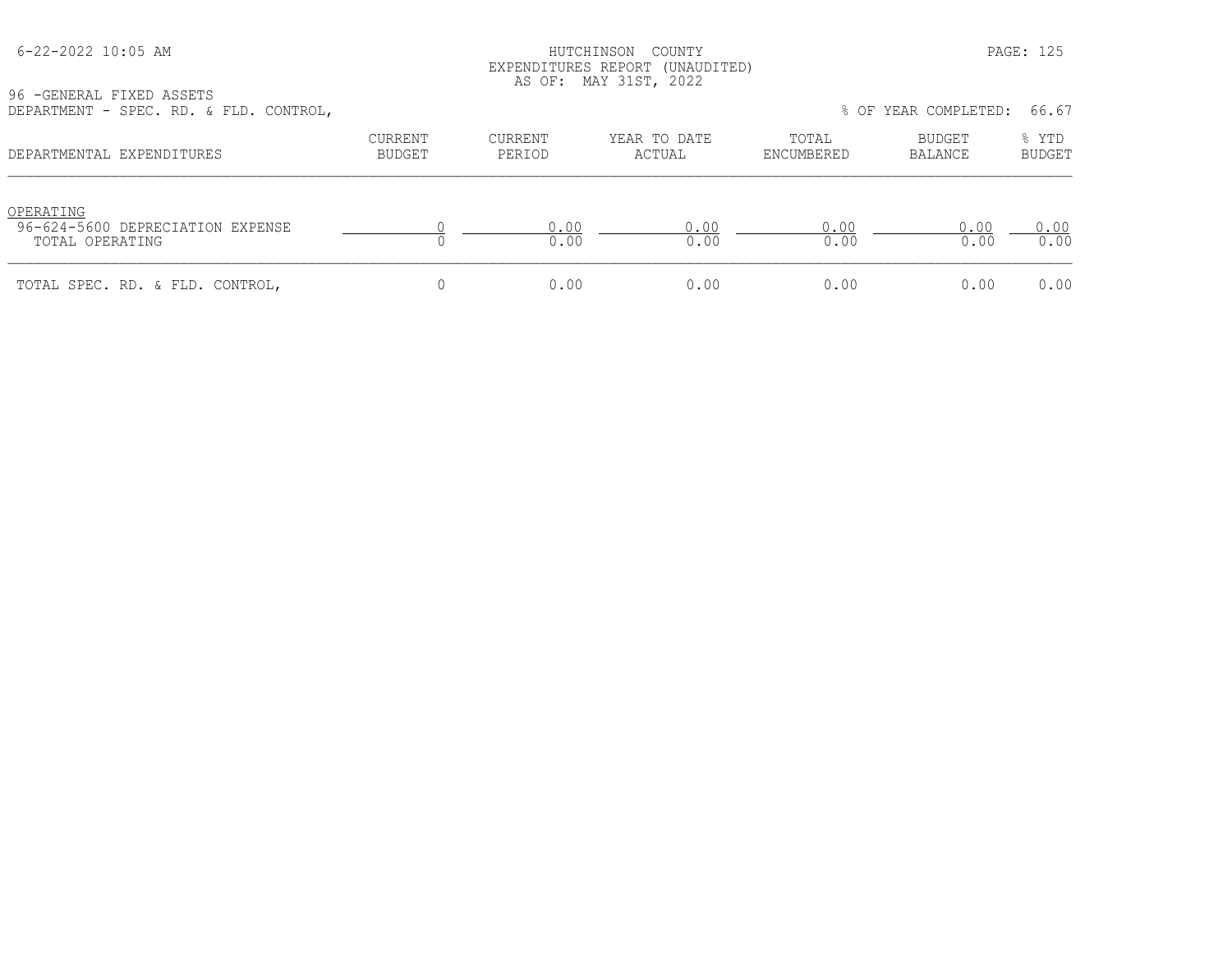#### HUTCHINSON COUNTY PAGE: 126 EXPENDITURES REPORT (UNAUDITED) AS OF: MAY 31ST, 2022

| DEPARTMENT - COUNTY WIDE ROAD & BRIDGE                           |                          |                   |                        |                     | % OF YEAR COMPLETED:     | 66.67                  |
|------------------------------------------------------------------|--------------------------|-------------------|------------------------|---------------------|--------------------------|------------------------|
| DEPARTMENTAL EXPENDITURES                                        | <b>CURRENT</b><br>BUDGET | CURRENT<br>PERIOD | YEAR TO DATE<br>ACTUAL | TOTAL<br>ENCUMBERED | BUDGET<br><b>BALANCE</b> | % YTD<br><b>BUDGET</b> |
| OPERATING<br>96-626-5600 DEPRECIATION EXPENSE<br>TOTAL OPERATING |                          | 0.00<br>0.00      | 0.00<br>0.00           | 0.00<br>0.00        | 0.00<br>0.00             | 0.00<br>0.00           |

TOTAL COUNTY WIDE ROAD & BRIDGE  $\begin{array}{cccccccc} 0 & 0 & 0.00 & 0.00 & 0.00 & 0.00 & 0.00 & 0.00 & 0.00 & 0.00 & 0.00 & 0.00 & 0.00 & 0.00 & 0.00 & 0.00 & 0.00 & 0.00 & 0.00 & 0.00 & 0.00 & 0.00 & 0.00 & 0.00 & 0.00 & 0.00 & 0.00 & 0.00 & 0.00 & 0.00 & 0.00 &$ 

96 -GENERAL FIXED ASSETS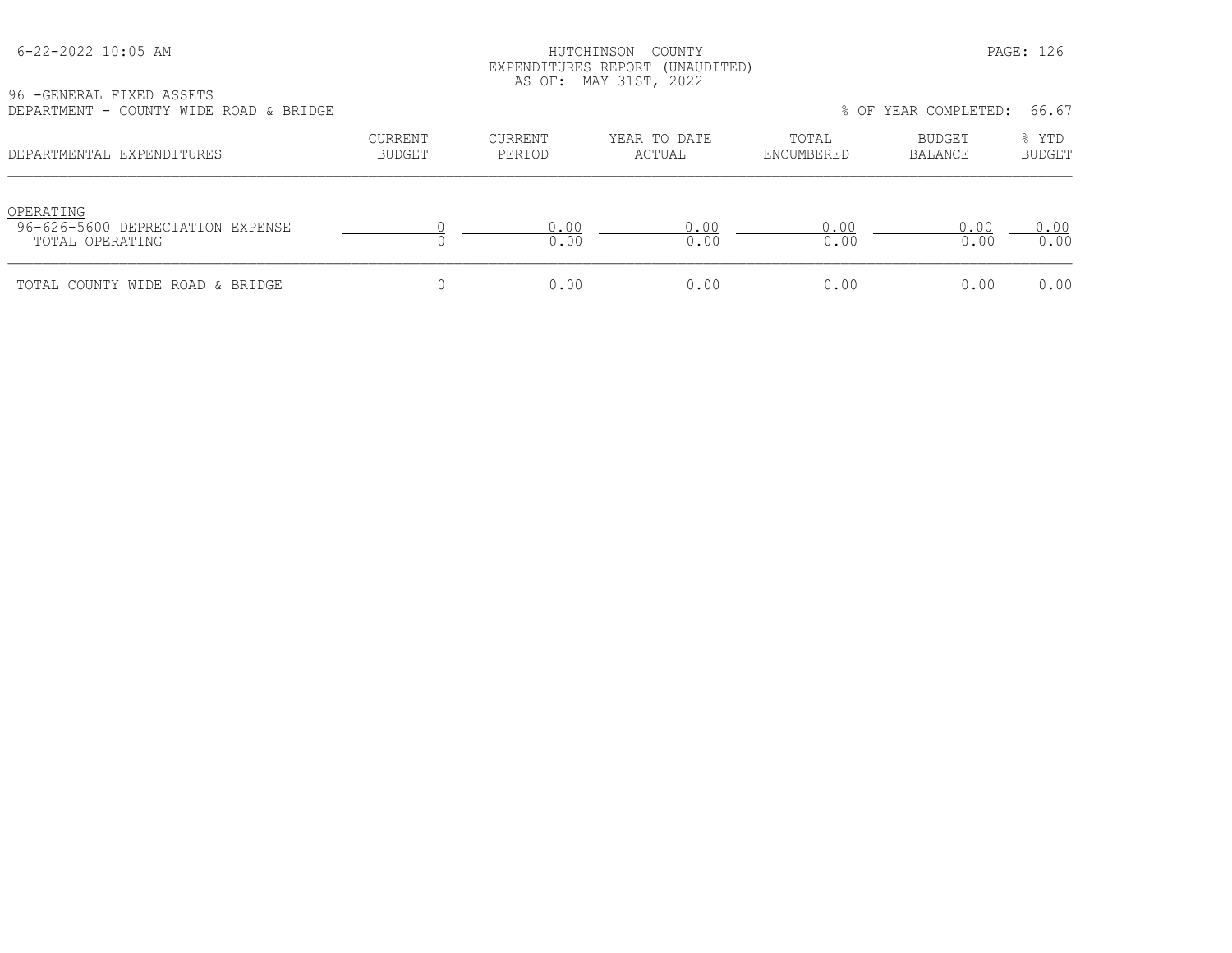| $6 - 22 - 2022$ 10:05 AM<br>96 - GENERAL FIXED ASSETS<br>DEPARTMENT - COUNTY LIBRARY |                          | HUTCHINSON               | COUNTY<br>EXPENDITURES REPORT (UNAUDITED)<br>AS OF: MAY 31ST, 2022 |                     | % OF YEAR COMPLETED: | PAGE: 127<br>66.67     |
|--------------------------------------------------------------------------------------|--------------------------|--------------------------|--------------------------------------------------------------------|---------------------|----------------------|------------------------|
| DEPARTMENTAL EXPENDITURES                                                            | <b>CURRENT</b><br>BUDGET | <b>CURRENT</b><br>PERIOD | YEAR TO DATE<br>ACTUAL                                             | TOTAL<br>ENCUMBERED | BUDGET<br>BALANCE    | % YTD<br><b>BUDGET</b> |
| OPERATING<br>96-650-5600 DEPRECIATION EXPENSE<br>TOTAL OPERATING                     |                          | 0.00<br>0.00             | 0.00<br>0.00                                                       | 0.00<br>0.00        | 0.00<br>0.00         | 0.00<br>0.00           |
| TOTAL COUNTY LIBRARY                                                                 | 0                        | 0.00                     | 0.00                                                               | 0.00                | 0.00                 | 0.00                   |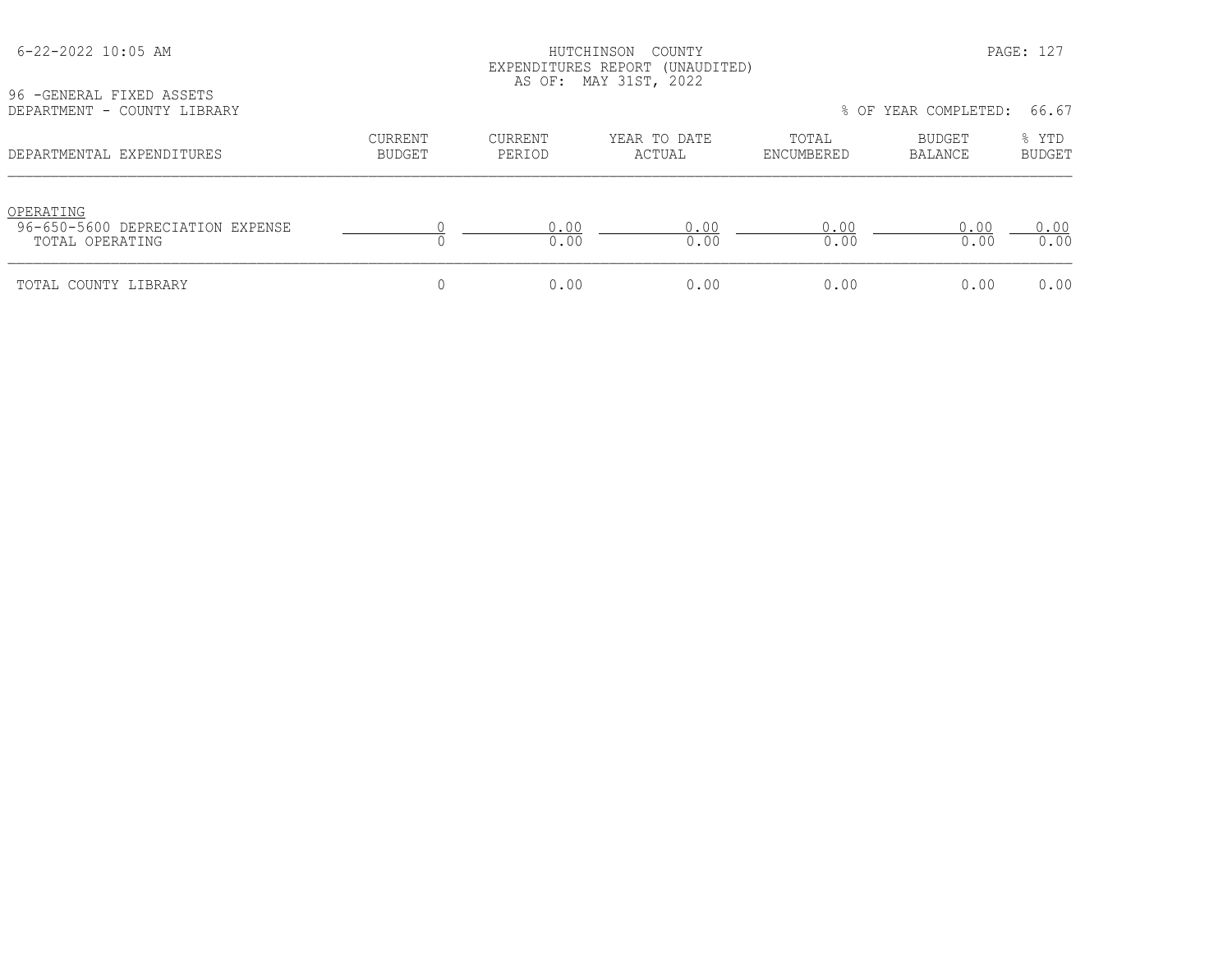# HUTCHINSON COUNTY PAGE: 128 EXPENDITURES REPORT (UNAUDITED) AS OF: MAY 31ST, 2022

96 -GENERAL FIXED ASSETS<br>DEPARTMENT - COUNTY EXTED

| DEPARTMENT - COUNTY EXTENSION                                    |                          |                   |                        |                     | % OF YEAR COMPLETED: | 66.67                  |
|------------------------------------------------------------------|--------------------------|-------------------|------------------------|---------------------|----------------------|------------------------|
| DEPARTMENTAL EXPENDITURES                                        | CURRENT<br><b>BUDGET</b> | CURRENT<br>PERIOD | YEAR TO DATE<br>ACTUAL | TOTAL<br>ENCUMBERED | BUDGET<br>BALANCE    | % YTD<br><b>BUDGET</b> |
| OPERATING<br>96-665-5600 DEPRECIATION EXPENSE<br>TOTAL OPERATING |                          | 0.00<br>0.00      | 0.00<br>0.00           | 0.00<br>0.00        | 0.00<br>0.00         | 0.00<br>0.00           |
| TOTAL COUNTY EXTENSION                                           |                          | 0.00              | 0.00                   | 0.00                | 0.00                 | 0.00                   |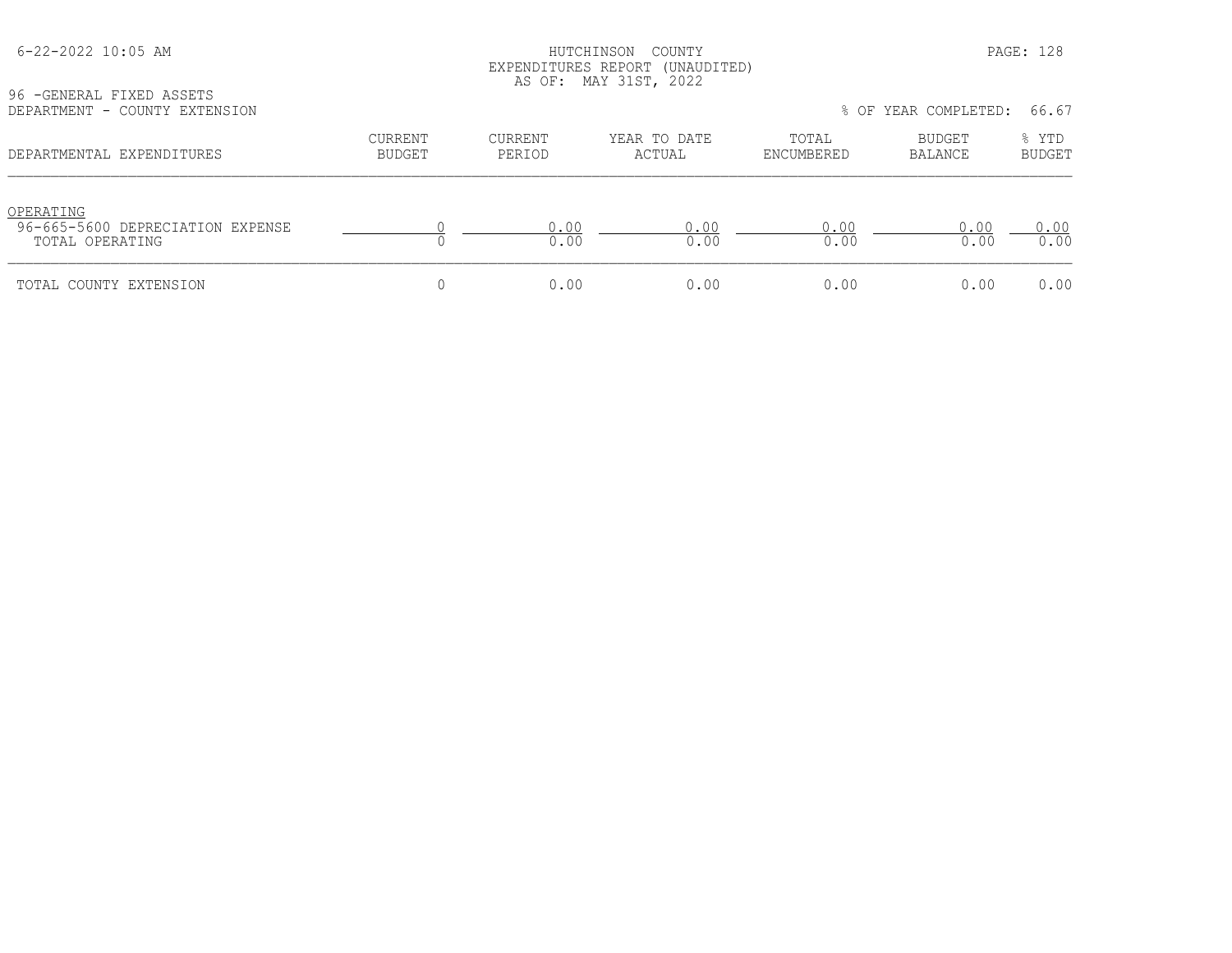| 96 - GENERAL FIXED ASSETS                                        |                                 |                          | EXPENDITURES REPORT (UNAUDITED)<br>AS OF: MAY 31ST, 2022 |                     |                          |                        |
|------------------------------------------------------------------|---------------------------------|--------------------------|----------------------------------------------------------|---------------------|--------------------------|------------------------|
| DEPARTMENT - LANDFILL                                            |                                 |                          |                                                          |                     | % OF YEAR COMPLETED:     | 66.67                  |
| DEPARTMENTAL EXPENDITURES                                        | <b>CURRENT</b><br><b>BUDGET</b> | <b>CURRENT</b><br>PERIOD | YEAR TO DATE<br>ACTUAL                                   | TOTAL<br>ENCUMBERED | <b>BUDGET</b><br>BALANCE | % YTD<br><b>BUDGET</b> |
| OPERATING<br>96-670-5600 DEPRECIATION EXPENSE<br>TOTAL OPERATING |                                 | 0.00<br>0.00             | 0.00<br>0.00                                             | 0.00<br>0.00        | 0.00<br>0.00             | 0.00<br>0.00           |
| TOTAL LANDFILL                                                   | 0                               | 0.00                     | 0.00                                                     | 0.00                | 0.00                     | 0.00                   |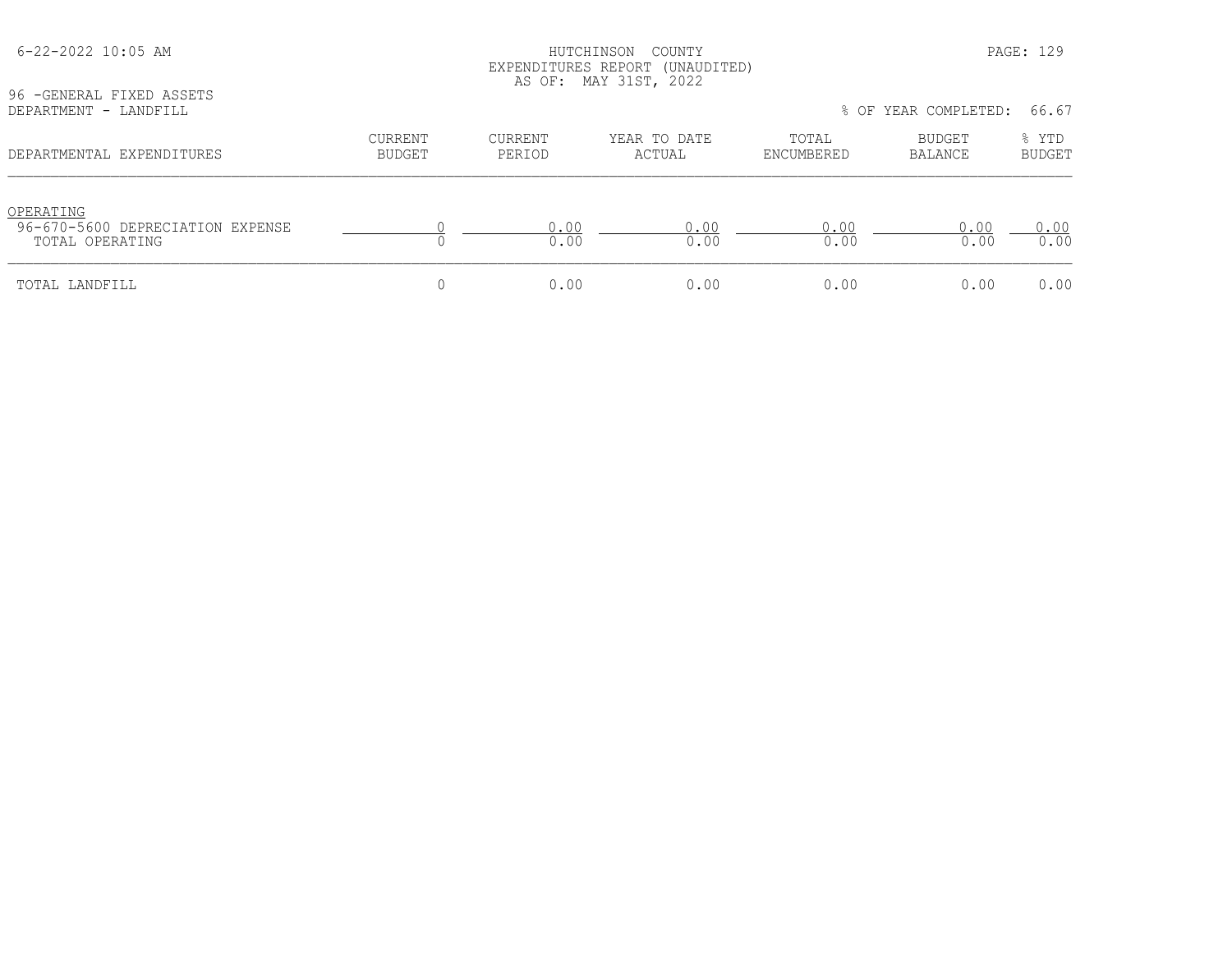| 96 - GENERAL FIXED ASSETS                                        | EXPENDITURES REPORT (UNAUDITED)<br>MAY 31ST, 2022<br>AS OF: |                          |                        |                     |                               |                        |  |  |
|------------------------------------------------------------------|-------------------------------------------------------------|--------------------------|------------------------|---------------------|-------------------------------|------------------------|--|--|
| DEPARTMENT - AIRPORT                                             |                                                             |                          |                        |                     | % OF YEAR COMPLETED:<br>66.67 |                        |  |  |
| DEPARTMENTAL EXPENDITURES                                        | <b>CURRENT</b><br><b>BUDGET</b>                             | <b>CURRENT</b><br>PERIOD | YEAR TO DATE<br>ACTUAL | TOTAL<br>ENCUMBERED | BUDGET<br>BALANCE             | % YTD<br><b>BUDGET</b> |  |  |
| OPERATING<br>96-681-5600 DEPRECIATION EXPENSE<br>TOTAL OPERATING |                                                             | 0.00<br>0.00             | 0.00<br>0.00           | 0.00<br>0.00        | 0.00<br>0.00                  | 0.00<br>0.00           |  |  |
| TOTAL AIRPORT                                                    | $\mathbf{0}$                                                | 0.00                     | 0.00                   | 0.00                | 0.00                          | 0.00                   |  |  |
| TOTAL EXPENDITURES                                               | $\mathbf{0}$                                                | 0.00                     | 0.00                   | 0.00                | 0.00                          | 0.00                   |  |  |